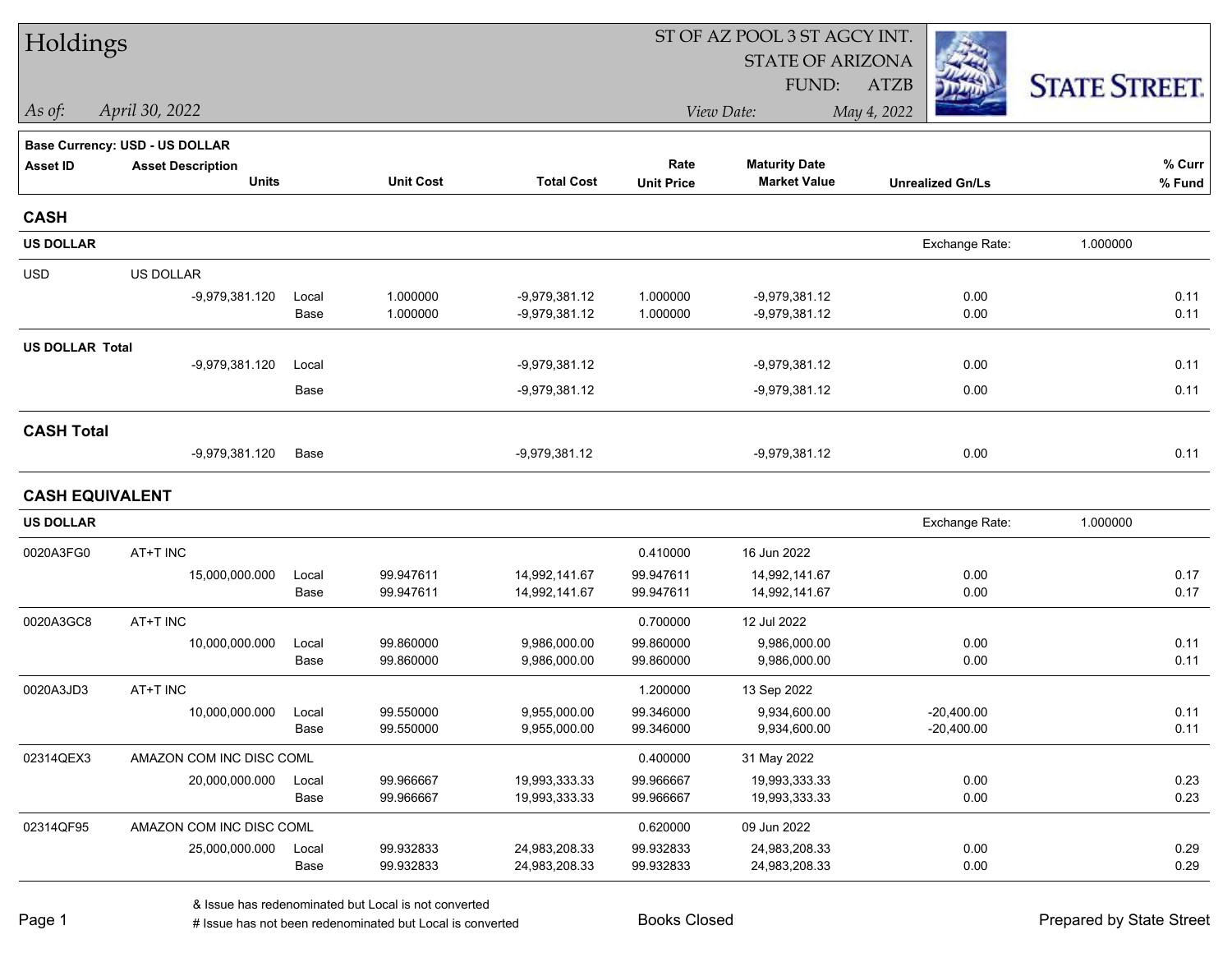| Holdings        |                                                |       |                  |                   |                               | 51 OF AZ POOL 3 51 AGCY INT. |                         |                      |  |
|-----------------|------------------------------------------------|-------|------------------|-------------------|-------------------------------|------------------------------|-------------------------|----------------------|--|
|                 |                                                |       |                  |                   | Ź.<br><b>STATE OF ARIZONA</b> |                              |                         |                      |  |
|                 |                                                |       |                  |                   |                               | FUND:                        | ATZB                    | <b>STATE STREET.</b> |  |
| As of:          | April 30, 2022                                 |       |                  |                   |                               | View Date:                   | May 4, 2022             |                      |  |
|                 | <b>Base Currency: USD - US DOLLAR</b>          |       |                  |                   |                               |                              |                         |                      |  |
| <b>Asset ID</b> | <b>Asset Description</b>                       |       |                  |                   | Rate                          | <b>Maturity Date</b>         |                         | % Curr               |  |
|                 | <b>Units</b>                                   |       | <b>Unit Cost</b> | <b>Total Cost</b> | <b>Unit Price</b>             | <b>Market Value</b>          | <b>Unrealized Gn/Ls</b> | % Fund               |  |
| 02314QH51       | AMAZON COM INC DISC COML                       |       |                  |                   | 0.820000                      | 05 Aug 2022                  |                         |                      |  |
|                 | 25,000,000.000                                 | Local | 99.781333        | 24,945,333.33     | 99.744000                     | 24,936,000.00                | $-9,333.33$             | 0.29                 |  |
|                 |                                                | Base  | 99.781333        | 24,945,333.33     | 99.744000                     | 24,936,000.00                | $-9,333.33$             | 0.29                 |  |
| 02314QJD2       | AMAZON COM INC DISC COML                       |       |                  |                   | 1.120000                      | 13 Sep 2022                  |                         |                      |  |
|                 | 26,575,000.000                                 | Local | 99.580000        | 26,463,385.00     | 99.482200                     | 26,437,394.65                | $-25,990.35$            | 0.30                 |  |
|                 |                                                | Base  | 99.580000        | 26,463,385.00     | 99.482200                     | 26,437,394.65                | $-25,990.35$            | 0.30                 |  |
| 02665KE60       | AMERICAN HONDA FINAN                           |       |                  |                   | 0.550000                      | 06 May 2022                  |                         |                      |  |
|                 | 25,000,000.000                                 | Local | 99.992361        | 24,998,090.28     | 99.992361                     | 24,998,090.28                | 0.00                    | 0.29                 |  |
|                 |                                                | Base  | 99.992361        | 24,998,090.28     | 99.992361                     | 24,998,090.28                | 0.00                    | 0.29                 |  |
| 02665WDC2       | AMERICAN HONDA FINANCE SR UNSECURED 01/23 2.05 |       |                  |                   | 2.050000                      | 10 Jan 2023                  |                         |                      |  |
|                 | 5,000,000.000                                  | Local | 99.992284        | 4,999,614.20      | 99.677300                     | 4,983,865.00                 | $-15,749.20$            | 0.06                 |  |
|                 |                                                | Base  | 99.992284        | 4,999,614.20      | 99.677300                     | 4,983,865.00                 | $-15,749.20$            | 0.06                 |  |
| 03785EFQ2       | <b>APPLE INC</b>                               |       |                  |                   | 0.500000                      | 24 Jun 2022                  |                         |                      |  |
|                 | 25,000,000.000                                 | Local | 99.925000        | 24,981,250.00     | 99.925000                     | 24,981,250.00                | 0.00                    | 0.29                 |  |
|                 |                                                | Base  | 99.925000        | 24,981,250.00     | 99.925000                     | 24,981,250.00                | 0.00                    | 0.29                 |  |
| 03785EG57       | APPLE INC                                      |       |                  |                   | 0.700000                      | 05 Jul 2022                  |                         |                      |  |
|                 | 20,000,000.000                                 | Local | 99.873611        | 19,974,722.22     | 99.873611                     | 19,974,722.22                | 0.00                    | 0.23                 |  |
|                 |                                                | Base  | 99.873611        | 19,974,722.22     | 99.873611                     | 19,974,722.22                | 0.00                    | 0.23                 |  |
| 03785EH23       | APPLE INC                                      |       |                  |                   | 1.000000                      | 02 Aug 2022                  |                         |                      |  |
|                 | 25,000,000.000                                 | Local | 99.741667        | 24,935,416.66     | 99.747200                     | 24,936,800.00                | 1,383.34                | 0.29                 |  |
|                 |                                                | Base  | 99.741667        | 24,935,416.66     | 99.747200                     | 24,936,800.00                | 1,383.34                | 0.29                 |  |
| 03785EJ62       | <b>APPLE INC</b>                               |       |                  |                   | 1.150000                      | 06 Sep 2022                  |                         |                      |  |
|                 | 25,000,000.000                                 | Local | 99.591111        | 24,897,777.77     | 99.545200                     | 24,886,300.00                | $-11,477.77$            | 0.29                 |  |
|                 |                                                | Base  | 99.591111        | 24,897,777.77     | 99.545200                     | 24,886,300.00                | $-11,477.77$            | 0.29                 |  |
| 05253CGK6       | AUST + NEW ZEA                                 |       |                  |                   | 0.980000                      | 19 Jul 2022                  |                         |                      |  |
|                 | 25,000,000.000                                 | Local | 99.784944        | 24,946,236.12     | 99.784944                     | 24,946,236.12                | 0.00                    | 0.29                 |  |
|                 |                                                | Base  | 99.784944        | 24,946,236.12     | 99.784944                     | 24,946,236.12                | 0.00                    | 0.29                 |  |
| 05253CH25       | AUST + NEW ZEA                                 |       |                  |                   | 1.270000                      | 02 Aug 2022                  |                         |                      |  |
|                 | 25,000,000.000                                 | Local | 99.675444        | 24,918,861.11     | 99.677700                     | 24,919,425.00                | 563.89                  | 0.29                 |  |
|                 |                                                | Base  | 99.675444        | 24,918,861.11     | 99.677700                     | 24,919,425.00                | 563.89                  | 0.29                 |  |
|                 |                                                |       |                  |                   |                               |                              |                         |                      |  |

 $\overline{S}$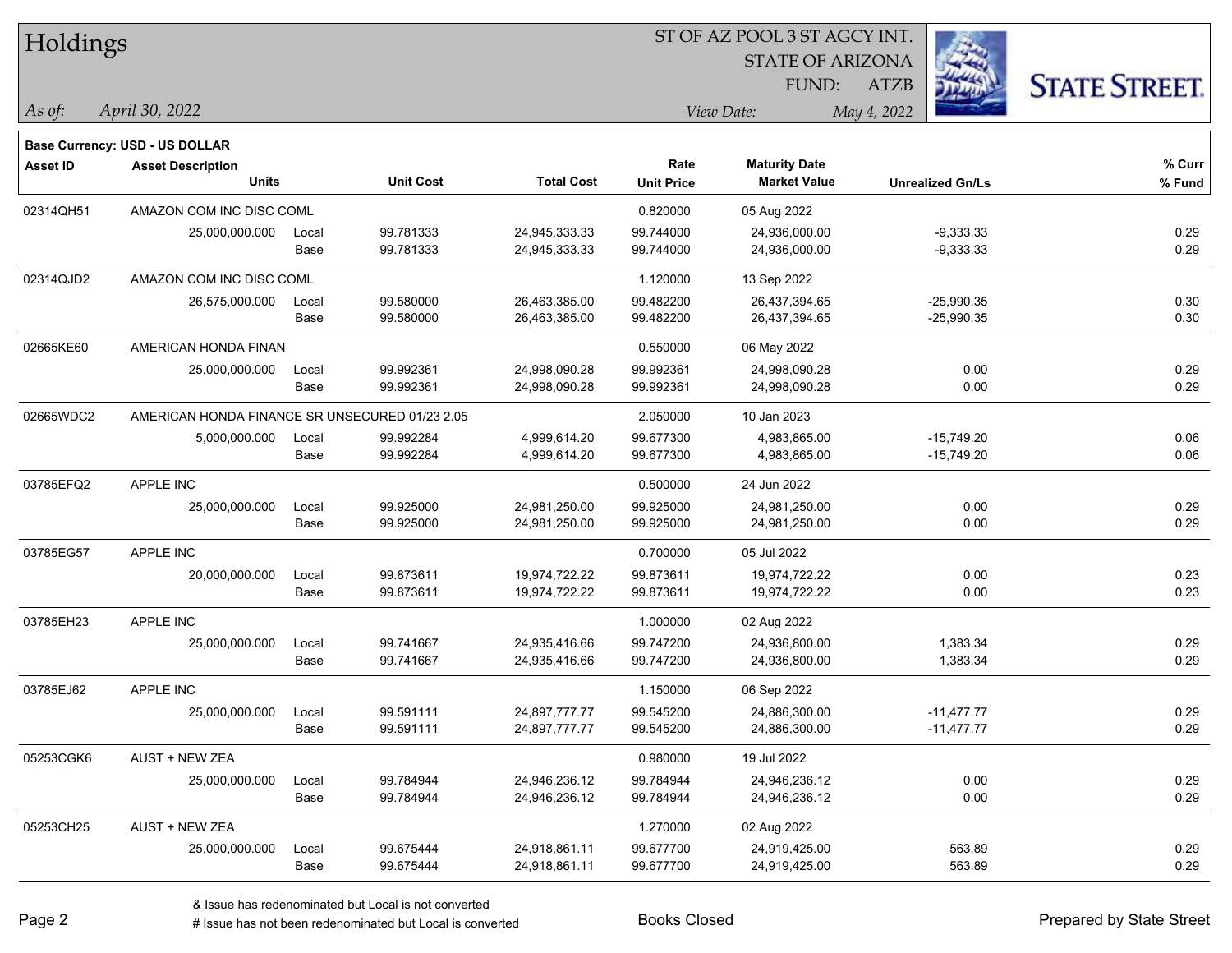| Holdings        |                                |       |                  |                   |                   | ST OF AZ POOL 3 ST AGCY INT. |                         |                      |
|-----------------|--------------------------------|-------|------------------|-------------------|-------------------|------------------------------|-------------------------|----------------------|
|                 |                                |       |                  |                   |                   | <b>STATE OF ARIZONA</b>      |                         |                      |
|                 |                                |       |                  |                   |                   | FUND:                        | <b>ATZB</b>             | <b>STATE STREET.</b> |
| As of:          | April 30, 2022                 |       |                  |                   |                   | View Date:                   | May 4, 2022             |                      |
|                 | Base Currency: USD - US DOLLAR |       |                  |                   |                   |                              |                         |                      |
| <b>Asset ID</b> | <b>Asset Description</b>       |       |                  |                   | Rate              | <b>Maturity Date</b>         |                         | % Curr               |
|                 | <b>Units</b>                   |       | <b>Unit Cost</b> | <b>Total Cost</b> | <b>Unit Price</b> | <b>Market Value</b>          | <b>Unrealized Gn/Ls</b> | $%$ Fund             |
| 05333UE97       | AUTOZONE INC.                  |       |                  |                   | 0.670000          | 09 May 2022                  |                         |                      |
|                 | 25,000,000.000                 | Local | 99.985111        | 24,996,277.78     | 99.985111         | 24,996,277.78                | 0.00                    | 0.29                 |
|                 |                                | Base  | 99.985111        | 24,996,277.78     | 99.985111         | 24,996,277.78                | 0.00                    | 0.29                 |
| 05333UEB2       | AUTOZONE INC.                  |       |                  |                   | 0.660000          | 11 May 2022                  |                         |                      |
|                 | 30,000,000.000                 | Local | 99.981667        | 29,994,500.00     | 99.981667         | 29,994,500.00                | 0.00                    | 0.34                 |
|                 |                                | Base  | 99.981667        | 29,994,500.00     | 99.981667         | 29,994,500.00                | 0.00                    | 0.34                 |
| 06367CFG7       | <b>BANK OF MONTREAL</b>        |       |                  |                   | 0.220000          | 18 May 2022                  |                         |                      |
|                 | 10,000,000.000                 | Local | 100.000000       | 10,000,000.00     | 100.000000        | 10,000,000.00                | 0.00                    | 0.11                 |
|                 |                                | Base  | 100.000000       | 10,000,000.00     | 100.000000        | 10,000,000.00                | 0.00                    | 0.11                 |
| 06367CJQ1       | <b>BANK OF MONTREAL</b>        |       |                  |                   | 0.430000          | 02 Sep 2022                  |                         |                      |
|                 | 10,000,000.000                 | Local | 100.000000       | 10,000,000.00     | 99.941000         | 9,994,100.00                 | $-5,900.00$             | 0.11                 |
|                 |                                | Base  | 100.000000       | 10,000,000.00     | 99.941000         | 9,994,100.00                 | $-5,900.00$             | 0.11                 |
| 06367CSJ7       | <b>BANK OF MONTREAL</b>        |       |                  |                   | 0.500000          | 25 May 2022                  |                         |                      |
|                 | 40,000,000.000                 | Local | 100.000000       | 40,000,000.00     | 100.000000        | 40,000,000.00                | 0.00                    | 0.46                 |
|                 |                                | Base  | 100.000000       | 40,000,000.00     | 100.000000        | 40,000,000.00                | 0.00                    | 0.46                 |
| 06417KEA3       | <b>BANK OF NOVA SCOTIA/THE</b> |       |                  |                   | 0.200000          | 10 May 2022                  |                         |                      |
|                 | 14,000,000.000                 | Local | 99.995000        | 13,999,300.00     | 99.995000         | 13,999,300.00                | 0.00                    | 0.16                 |
|                 |                                | Base  | 99.995000        | 13,999,300.00     | 99.995000         | 13,999,300.00                | 0.00                    | 0.16                 |
| 06417KF20       | BANK OF NOVA SCOTIA/THE        |       |                  |                   | 0.160000          | 02 Jun 2022                  |                         |                      |
|                 | 25,000,000.000                 | Local | 99.985778        | 24,996,444.44     | 99.985778         | 24,996,444.44                | 0.00                    | 0.29                 |
|                 |                                | Base  | 99.985778        | 24,996,444.44     | 99.985778         | 24,996,444.44                | 0.00                    | 0.29                 |
| 06742XL47       | <b>BARCLAYS BK PLC</b>         |       |                  |                   | 0.510000          | 16 May 2022                  |                         |                      |
|                 | 15,000,000.000                 | Local | 99.978750        | 14,996,812.50     | 99.978750         | 14,996,812.50                | 0.00                    | 0.17                 |
|                 |                                | Base  | 99.978750        | 14,996,812.50     | 99.978750         | 14,996,812.50                | 0.00                    | 0.17                 |
| 06742XXV4       | <b>BARCLAYS BK PLC</b>         |       |                  |                   | 0.310000          | 24 May 2022                  |                         |                      |
|                 | 25,000,000.000                 | Local | 99.980194        | 24,995,048.61     | 99.980194         | 24,995,048.61                | 0.00                    | 0.29                 |
|                 |                                | Base  | 99.980194        | 24,995,048.61     | 99.980194         | 24,995,048.61                | 0.00                    | 0.29                 |
| 07010KEH7       | <b>BASIN ELEC PWR COOP</b>     |       |                  |                   | 0.550000          | 17 May 2022                  |                         |                      |
|                 | 6,000,000.000                  | Local | 99.975556        | 5,998,533.33      | 99.975556         | 5,998,533.33                 | 0.00                    | 0.07                 |
|                 |                                | Base  | 99.975556        | 5,998,533.33      | 99.975556         | 5,998,533.33                 | 0.00                    | 0.07                 |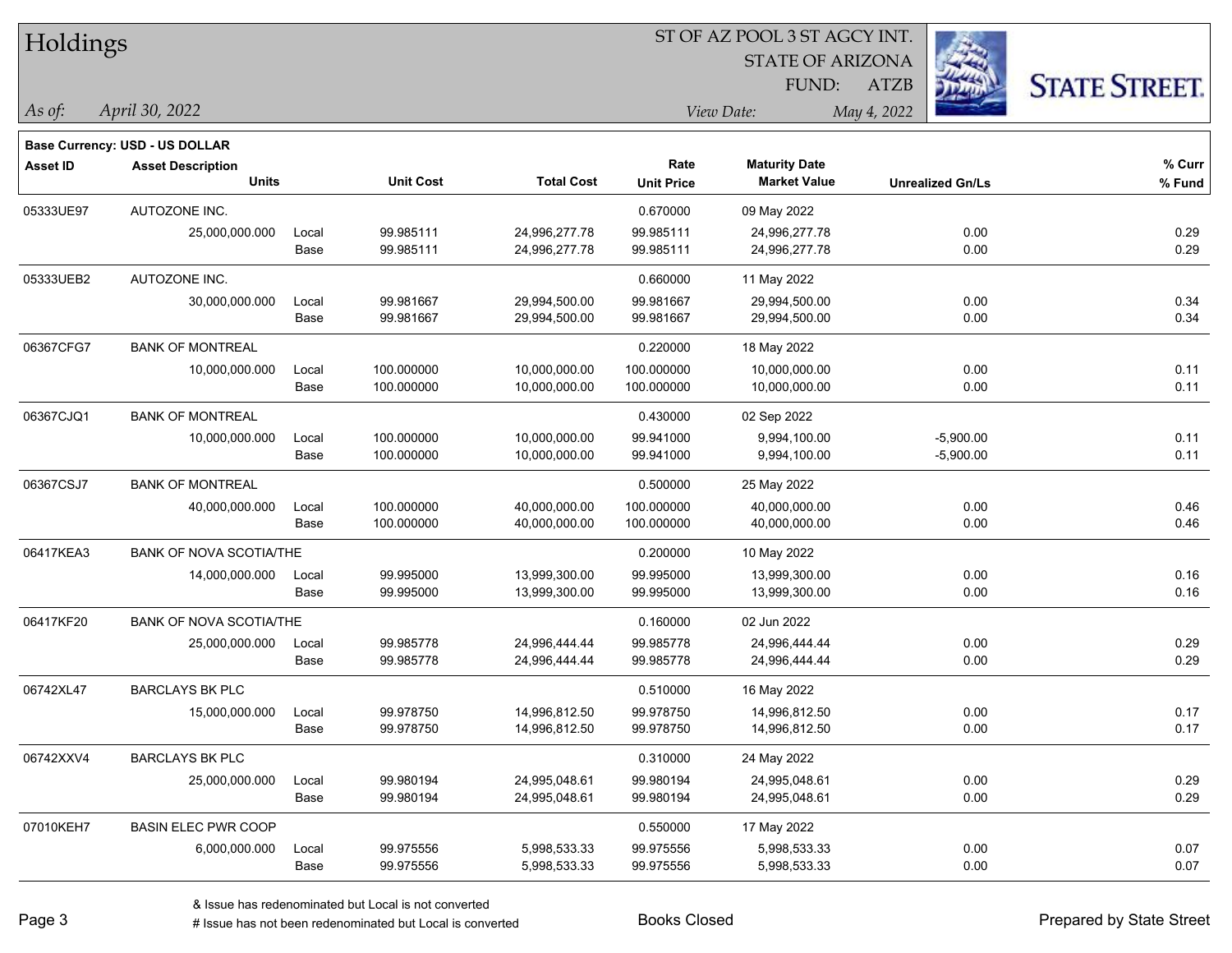| Holdings        |                                       |       |                  |                   |                   | 51 OF AZ POOL 3 51 AGCY INT. |                         |                      |
|-----------------|---------------------------------------|-------|------------------|-------------------|-------------------|------------------------------|-------------------------|----------------------|
|                 |                                       |       |                  |                   |                   | <b>STATE OF ARIZONA</b>      |                         |                      |
|                 |                                       |       |                  |                   |                   | FUND:                        | ATZB                    | <b>STATE STREET.</b> |
| $ $ As of:      | April 30, 2022                        |       |                  |                   |                   | View Date:                   | May 4, 2022             |                      |
|                 | <b>Base Currency: USD - US DOLLAR</b> |       |                  |                   |                   |                              |                         |                      |
| <b>Asset ID</b> | <b>Asset Description</b>              |       |                  |                   | Rate              | <b>Maturity Date</b>         |                         | % Curr               |
|                 | <b>Units</b>                          |       | <b>Unit Cost</b> | <b>Total Cost</b> | <b>Unit Price</b> | <b>Market Value</b>          | <b>Unrealized Gn/Ls</b> | % Fund               |
| 07010KES3       | <b>BASIN ELEC PWR COOP</b>            |       |                  |                   | 0.650000          | 26 May 2022                  |                         |                      |
|                 | 15,000,000.000                        | Local | 99.954861        | 14,993,229.17     | 99.954861         | 14,993,229.17                | 0.00                    | 0.17                 |
|                 |                                       | Base  | 99.954861        | 14,993,229.17     | 99.954861         | 14,993,229.17                | 0.00                    | 0.17                 |
| 07644BFF4       | BEDFORD ROW FDG CORP                  |       |                  |                   | 0.270000          | 15 Jun 2022                  |                         |                      |
|                 | 20,000,000.000                        | Local | 99.966250        | 19,993,250.00     | 99.966250         | 19,993,250.00                | 0.00                    | 0.23                 |
|                 |                                       | Base  | 99.966250        | 19,993,250.00     | 99.966250         | 19,993,250.00                | 0.00                    | 0.23                 |
| 13608BG57       | <b>CANADIAN IMPERIAL BK</b>           |       |                  |                   | 0.180000          | 05 Jul 2022                  |                         |                      |
|                 | 25,000,000.000                        | Local | 99.967500        | 24,991,875.00     | 99.967500         | 24,991,875.00                | 0.00                    | 0.29                 |
|                 |                                       | Base  | 99.967500        | 24,991,875.00     | 99.967500         | 24,991,875.00                | 0.00                    | 0.29                 |
| 13608BK37       | <b>CANADIAN IMPERIAL BK</b>           |       |                  |                   | 0.440000          | 03 Oct 2022                  |                         |                      |
|                 | 25,000,000.000                        | Local | 99.810556        | 24,952,638.89     | 99.303100         | 24,825,775.00                | $-126,863.89$           | 0.29                 |
|                 |                                       | Base  | 99.810556        | 24,952,638.89     | 99.303100         | 24,825,775.00                | -126,863.89             | 0.29                 |
| 138994009       | CANTOR FITZGERALD REPO REPO           |       |                  |                   | 0.280000          | 02 May 2022                  |                         |                      |
|                 | 700,000,000.000                       | Local | 100.000000       | 700,000,000.00    | 100.000000        | 700,000,000.00               | 0.00                    | 8.04                 |
|                 |                                       | Base  | 100.000000       | 700,000,000.00    | 100.000000        | 700,000,000.00               | 0.00                    | 8.04                 |
| 138994009       | CANTOR FITZGERALD REPO REPO           |       |                  |                   | 0.450000          | 05 May 2022                  |                         |                      |
|                 | 75,000,000.000                        | Local | 100.000000       | 75,000,000.00     | 100.000000        | 75,000,000.00                | 0.00                    | 0.86                 |
|                 |                                       | Base  | 100.000000       | 75,000,000.00     | 100.000000        | 75,000,000.00                | 0.00                    | 0.86                 |
| 138994009       | CANTOR FITZGERALD REPO REPO           |       |                  |                   | 0.500000          | 12 May 2022                  |                         |                      |
|                 | 40,000,000.000                        | Local | 100.000000       | 40,000,000.00     | 100.000000        | 40,000,000.00                | 0.00                    | 0.46                 |
|                 |                                       | Base  | 100.000000       | 40,000,000.00     | 100.000000        | 40,000,000.00                | 0.00                    | 0.46                 |
| 138994009       | CANTOR FITZGERALD REPO REPO           |       |                  |                   | 0.560000          | 18 May 2022                  |                         |                      |
|                 | 6,000,000.000                         | Local | 100.000000       | 6,000,000.00      | 100.000000        | 6,000,000.00                 | 0.00                    | 0.07                 |
|                 |                                       | Base  | 100.000000       | 6,000,000.00      | 100.000000        | 6,000,000.00                 | 0.00                    | 0.07                 |
| 138994009       | CANTOR FITZGERALD REPO REPO           |       |                  |                   | 0.720000          | 26 May 2022                  |                         |                      |
|                 | 20,000,000.000                        | Local | 100.000000       | 20,000,000.00     | 100.000000        | 20,000,000.00                | 0.00                    | 0.23                 |
|                 |                                       | Base  | 100.000000       | 20,000,000.00     | 100.000000        | 20,000,000.00                | 0.00                    | 0.23                 |
| 138994009       | CANTOR FITZGERALD REPO REPO           |       |                  |                   | 0.740000          | 26 May 2022                  |                         |                      |
|                 | 8,000,000.000                         | Local | 100.000000       | 8,000,000.00      | 100.000000        | 8,000,000.00                 | 0.00                    | 0.09                 |
|                 |                                       | Base  | 100.000000       | 8,000,000.00      | 100.000000        | 8,000,000.00                 | 0.00                    | 0.09                 |

ST OF A Z POOL 2 ST ACCV INT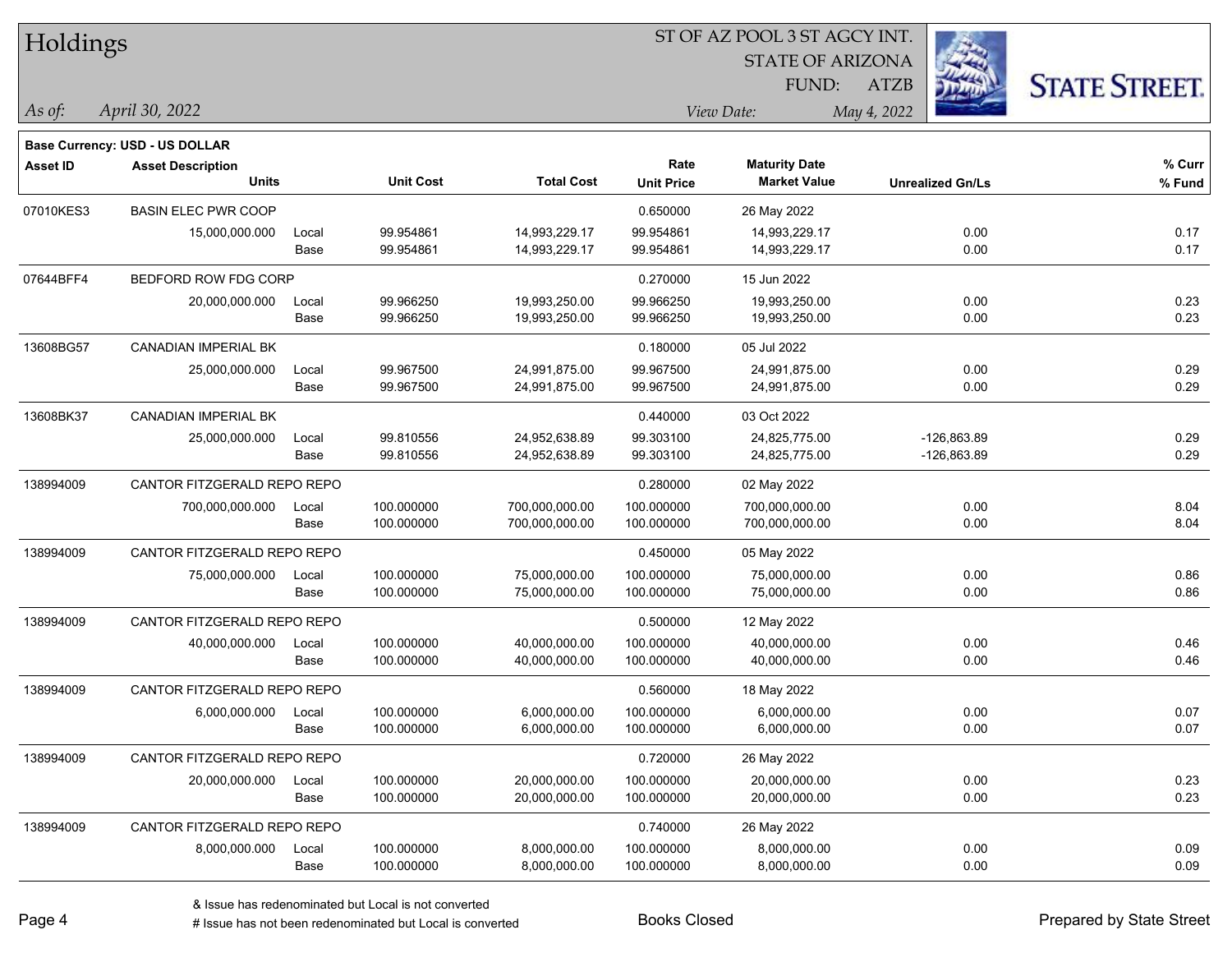| Holdings        |                                |       |                  |                   | ST OF AZ POOL 3 ST AGCY INT. |                         |                         |                      |  |  |
|-----------------|--------------------------------|-------|------------------|-------------------|------------------------------|-------------------------|-------------------------|----------------------|--|--|
|                 |                                |       |                  |                   |                              | <b>STATE OF ARIZONA</b> |                         |                      |  |  |
|                 |                                |       |                  |                   |                              | FUND:                   | <b>ATZB</b>             | <b>STATE STREET.</b> |  |  |
| As of:          | April 30, 2022                 |       |                  |                   |                              | View Date:              | May 4, 2022             |                      |  |  |
|                 | Base Currency: USD - US DOLLAR |       |                  |                   |                              |                         |                         |                      |  |  |
| <b>Asset ID</b> | <b>Asset Description</b>       |       |                  |                   | Rate                         | <b>Maturity Date</b>    |                         | $%$ Curr             |  |  |
|                 | <b>Units</b>                   |       | <b>Unit Cost</b> | <b>Total Cost</b> | <b>Unit Price</b>            | <b>Market Value</b>     | <b>Unrealized Gn/Ls</b> | % Fund               |  |  |
| 138994009       | CANTOR FITZGERALD REPO REPO    |       |                  |                   | 0.930000                     | 18 Jul 2022             |                         |                      |  |  |
|                 | 20,000,000.000                 | Local | 100.000000       | 20,000,000.00     | 100.000000                   | 20,000,000.00           |                         | 0.23<br>0.00         |  |  |
|                 |                                | Base  | 100.000000       | 20,000,000.00     | 100.000000                   | 20,000,000.00           |                         | 0.23<br>0.00         |  |  |
| 14912EEA1       | CATERPLR FIN SRV CO.           |       |                  |                   | 0.610000                     | 10 May 2022             |                         |                      |  |  |
|                 | 20,000,000.000                 | Local | 99.984750        | 19,996,950.00     | 99.984750                    | 19,996,950.00           |                         | 0.23<br>0.00         |  |  |
|                 |                                | Base  | 99.984750        | 19,996,950.00     | 99.984750                    | 19,996,950.00           |                         | 0.23<br>0.00         |  |  |
| 14912EER4       | CATERPLR FIN SRV CO.           |       |                  |                   | 0.480000                     | 25 May 2022             |                         |                      |  |  |
|                 | 25,000,000.000                 | Local | 99.968000        | 24,992,000.00     | 99.968000                    | 24,992,000.00           |                         | 0.29<br>0.00         |  |  |
|                 |                                | Base  | 99.968000        | 24,992,000.00     | 99.968000                    | 24,992,000.00           |                         | 0.29<br>0.00         |  |  |
| 14912EFQ5       | CATERPLR FIN SRV CO.           |       |                  |                   | 0.650000                     | 24 Jun 2022             |                         |                      |  |  |
|                 | 20,000,000.000                 | Local | 99.902500        | 19,980,500.00     | 99.902500                    | 19,980,500.00           |                         | 0.23<br>0.00         |  |  |
|                 |                                | Base  | 99.902500        | 19,980,500.00     | 99.902500                    | 19,980,500.00           |                         | 0.23<br>0.00         |  |  |
| 17327BKQ7       | CITIGROUP GLOBAL MKTS INC S    |       |                  |                   | 0.260000                     | 24 Oct 2022             |                         |                      |  |  |
|                 | 10,000,000.000                 | Local | 99.872889        | 9,987,288.89      | 99.048600                    | 9,904,860.00            | $-82,428.89$            | 0.11                 |  |  |
|                 |                                | Base  | 99.872889        | 9,987,288.89      | 99.048600                    | 9,904,860.00            | $-82,428.89$            | 0.11                 |  |  |
| 17327BLF0       | CITIGROUP GLOBAL MKTS INC S    |       |                  |                   | 1.650000                     | 15 Nov 2022             |                         |                      |  |  |
|                 | 25,000,000.000                 | Local | 99.092500        | 24,773,125.00     | 98.886900                    | 24,721,725.00           | $-51,400.00$            | 0.28                 |  |  |
|                 |                                | Base  | 99.092500        | 24,773,125.00     | 98.886900                    | 24,721,725.00           | $-51,400.00$            | 0.28                 |  |  |
| 18905MEB1       | CLOROX COMPANY THE             |       |                  |                   | 0.790000                     | 11 May 2022             |                         |                      |  |  |
|                 | 8,000,000.000                  | Local | 99.978056        | 7,998,244.44      | 99.978056                    | 7,998,244.44            |                         | 0.09<br>0.00         |  |  |
|                 |                                | Base  | 99.978056        | 7,998,244.44      | 99.978056                    | 7,998,244.44            |                         | 0.00<br>0.09         |  |  |
| 18905MEB1       | CLOROX COMPANY THE             |       |                  |                   | 0.850000                     | 11 May 2022             |                         |                      |  |  |
|                 | 10,000,000.000                 | Local | 99.976389        | 9,997,638.89      | 99.976389                    | 9,997,638.89            |                         | 0.00<br>0.11         |  |  |
|                 |                                | Base  | 99.976389        | 9,997,638.89      | 99.976389                    | 9,997,638.89            |                         | 0.11<br>0.00         |  |  |
| 19121BF20       | COCA COLA COMPANY              |       |                  |                   | 0.450000                     | 02 Jun 2022             |                         |                      |  |  |
|                 | 20,000,000.000                 | Local | 99.960000        | 19,992,000.00     | 99.960000                    | 19,992,000.00           |                         | 0.00<br>0.23         |  |  |
|                 |                                | Base  | 99.960000        | 19,992,000.00     | 99.960000                    | 19,992,000.00           |                         | 0.00<br>0.23         |  |  |
| 19121BH10       | COCA COLA COMPANY              |       |                  |                   | 0.120000                     | 01 Aug 2022             |                         |                      |  |  |
|                 | 10,000,000.000                 | Local | 99.969333        | 9,996,933.33      | 99.735300                    | 9,973,530.00            | $-23,403.33$            | 0.11                 |  |  |
|                 |                                | Base  | 99.969333        | 9,996,933.33      | 99.735300                    | 9,973,530.00            | $-23,403.33$            | 0.11                 |  |  |

 $\frac{1}{2}$ 

 $\overline{\phantom{0}}$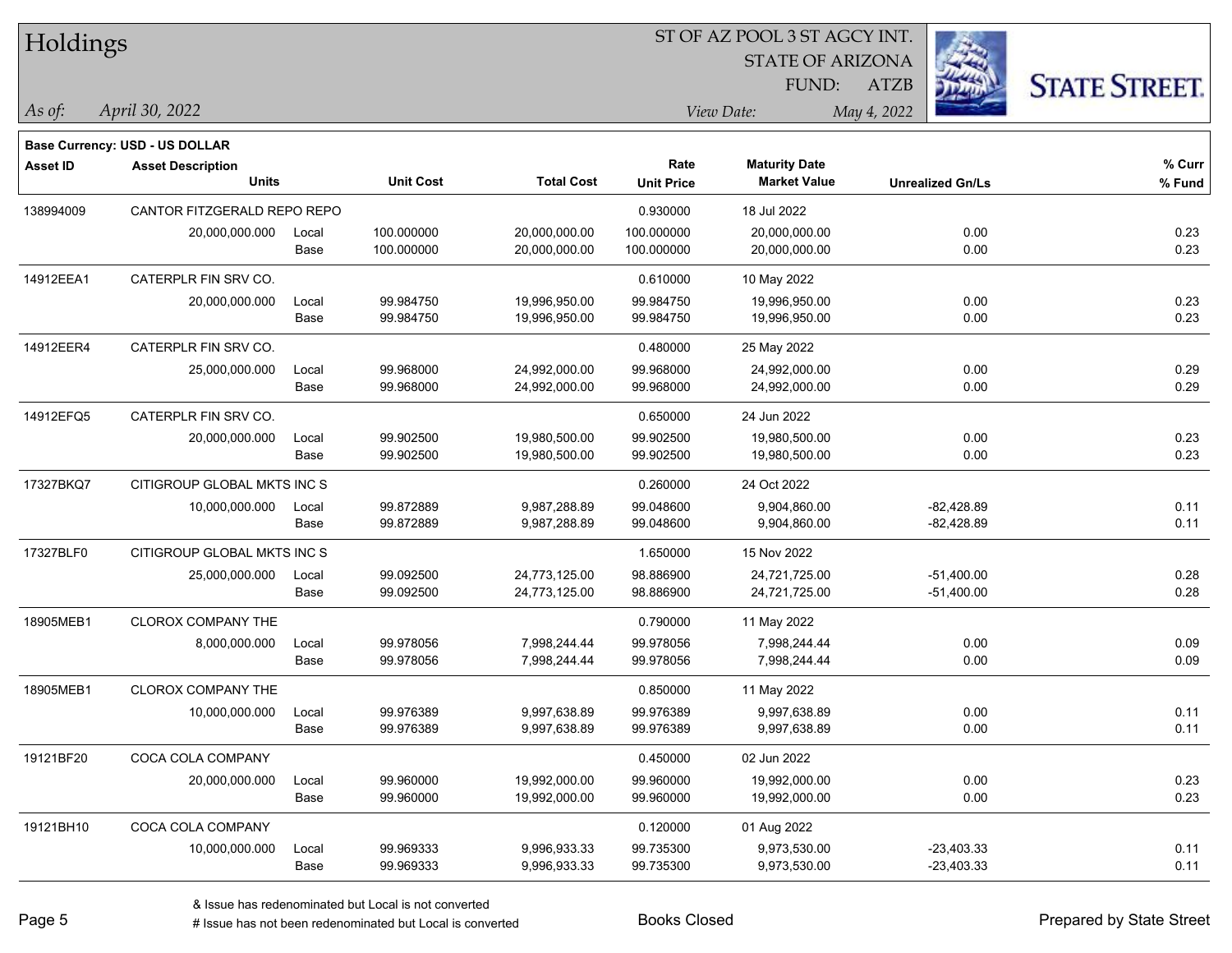| Holdings        |                                |       |                  | ST OF AZ POOL 3 ST AGCY INT. |                   |                         |                         |                      |  |  |
|-----------------|--------------------------------|-------|------------------|------------------------------|-------------------|-------------------------|-------------------------|----------------------|--|--|
|                 |                                |       |                  |                              |                   | <b>STATE OF ARIZONA</b> |                         |                      |  |  |
|                 |                                |       |                  |                              |                   | FUND:                   | <b>ATZB</b>             | <b>STATE STREET.</b> |  |  |
| As of:          | April 30, 2022                 |       |                  |                              |                   | View Date:              | May 4, 2022             |                      |  |  |
|                 | Base Currency: USD - US DOLLAR |       |                  |                              |                   |                         |                         |                      |  |  |
| <b>Asset ID</b> | <b>Asset Description</b>       |       |                  |                              | Rate              | <b>Maturity Date</b>    |                         | $%$ Curr             |  |  |
|                 | <b>Units</b>                   |       | <b>Unit Cost</b> | <b>Total Cost</b>            | <b>Unit Price</b> | <b>Market Value</b>     | <b>Unrealized Gn/Ls</b> | % Fund               |  |  |
| 19121BJD2       | COCA COLA COMPANY              |       |                  |                              | 0.110000          | 13 Sep 2022             |                         |                      |  |  |
|                 | 40,000,000.000                 | Local | 99.958750        | 39,983,500.00                | 99.491100         | 39,796,440.00           | $-187,060.00$           | 0.46                 |  |  |
|                 |                                | Base  | 99.958750        | 39,983,500.00                | 99.491100         | 39,796,440.00           | $-187,060.00$           | 0.46                 |  |  |
| 22599G006       | CREDIT AGRICOLE REPO REPO      |       |                  |                              | 0.270000          | 02 May 2022             |                         |                      |  |  |
|                 | 26,505,100.780                 | Local | 100.000000       | 26,505,100.78                | 100.000000        | 26,505,100.78           | 0.00                    | 0.30                 |  |  |
|                 |                                | Base  | 100.000000       | 26,505,100.78                | 100.000000        | 26,505,100.78           | 0.00                    | 0.30                 |  |  |
| 23102VEL0       | <b>CUMMINS INC</b>             |       |                  |                              | 0.580000          | 20 May 2022             |                         |                      |  |  |
|                 | 25,000,000.000                 | Local | 99.969389        | 24,992,347.22                | 99.969389         | 24,992,347.22           | 0.00                    | 0.29                 |  |  |
|                 |                                | Base  | 99.969389        | 24,992,347.22                | 99.969389         | 24,992,347.22           | 0.00                    | 0.29                 |  |  |
| 2546R3FW9       | DISNEY (WALT) CO THE           |       |                  |                              | 0.210000          | 30 Jun 2022             |                         |                      |  |  |
|                 | 20,000,000.000                 | Local | 99.965000        | 19,993,000.00                | 99.965000         | 19,993,000.00           | 0.00                    | 0.23                 |  |  |
|                 |                                | Base  | 99.965000        | 19,993,000.00                | 99.965000         | 19,993,000.00           | 0.00                    | 0.23                 |  |  |
| 2546R3GF5       | DISNEY (WALT) CO THE           |       |                  |                              | 0.240000          | 15 Jul 2022             |                         |                      |  |  |
|                 | 20,000,000.000                 | Local | 99.950000        | 19,990,000.00                | 99.950000         | 19,990,000.00           | 0.00                    | 0.23                 |  |  |
|                 |                                | Base  | 99.950000        | 19,990,000.00                | 99.950000         | 19,990,000.00           | 0.00                    | 0.23                 |  |  |
| 26244JE62       | DUKE ENERGY CORP               |       |                  |                              | 0.600000          | 06 May 2022             |                         |                      |  |  |
|                 | 25,000,000.000                 | Local | 99.991667        | 24,997,916.67                | 99.991667         | 24,997,916.67           | 0.00                    | 0.29                 |  |  |
|                 |                                | Base  | 99.991667        | 24,997,916.67                | 99.991667         | 24,997,916.67           | 0.00                    | 0.29                 |  |  |
| 26244JEA3       | DUKE ENERGY CORP               |       |                  |                              | 0.670000          | 10 May 2022             |                         |                      |  |  |
|                 | 25,000,000.000                 | Local | 99.983250        | 24,995,812.50                | 99.983250         | 24,995,812.50           | 0.00                    | 0.29                 |  |  |
|                 |                                | Base  | 99.983250        | 24,995,812.50                | 99.983250         | 24,995,812.50           | 0.00                    | 0.29                 |  |  |
| 29101BG89       | <b>EMERSON ELECTRIC CO</b>     |       |                  |                              | 0.820000          | 08 Jul 2022             |                         |                      |  |  |
|                 | 20,000,000.000                 | Local | 99.845111        | 19,969,022.22                | 99.845111         | 19,969,022.22           | 0.00                    | 0.23                 |  |  |
|                 |                                | Base  | 99.845111        | 19,969,022.22                | 99.845111         | 19,969,022.22           | 0.00                    | 0.23                 |  |  |
| 29101BGE6       | <b>EMERSON ELECTRIC CO</b>     |       |                  |                              | 0.850000          | 14 Jul 2022             |                         |                      |  |  |
|                 | 10,000,000.000                 | Local | 99.825278        | 9,982,527.77                 | 99.825278         | 9,982,527.77            | 0.00                    | 0.11                 |  |  |
|                 |                                | Base  | 99.825278        | 9,982,527.77                 | 99.825278         | 9,982,527.77            | 0.00                    | 0.11                 |  |  |
| 30601WE21       | <b>FAIRWAY FINANCE CORP</b>    |       |                  |                              | 0.150000          | 02 May 2022             |                         |                      |  |  |
|                 | 10,000,000.000                 | Local | 99.999583        | 9,999,958.33                 | 99.999583         | 9,999,958.33            | 0.00                    | 0.11                 |  |  |
|                 |                                | Base  | 99.999583        | 9,999,958.33                 | 99.999583         | 9,999,958.33            | 0.00                    | 0.11                 |  |  |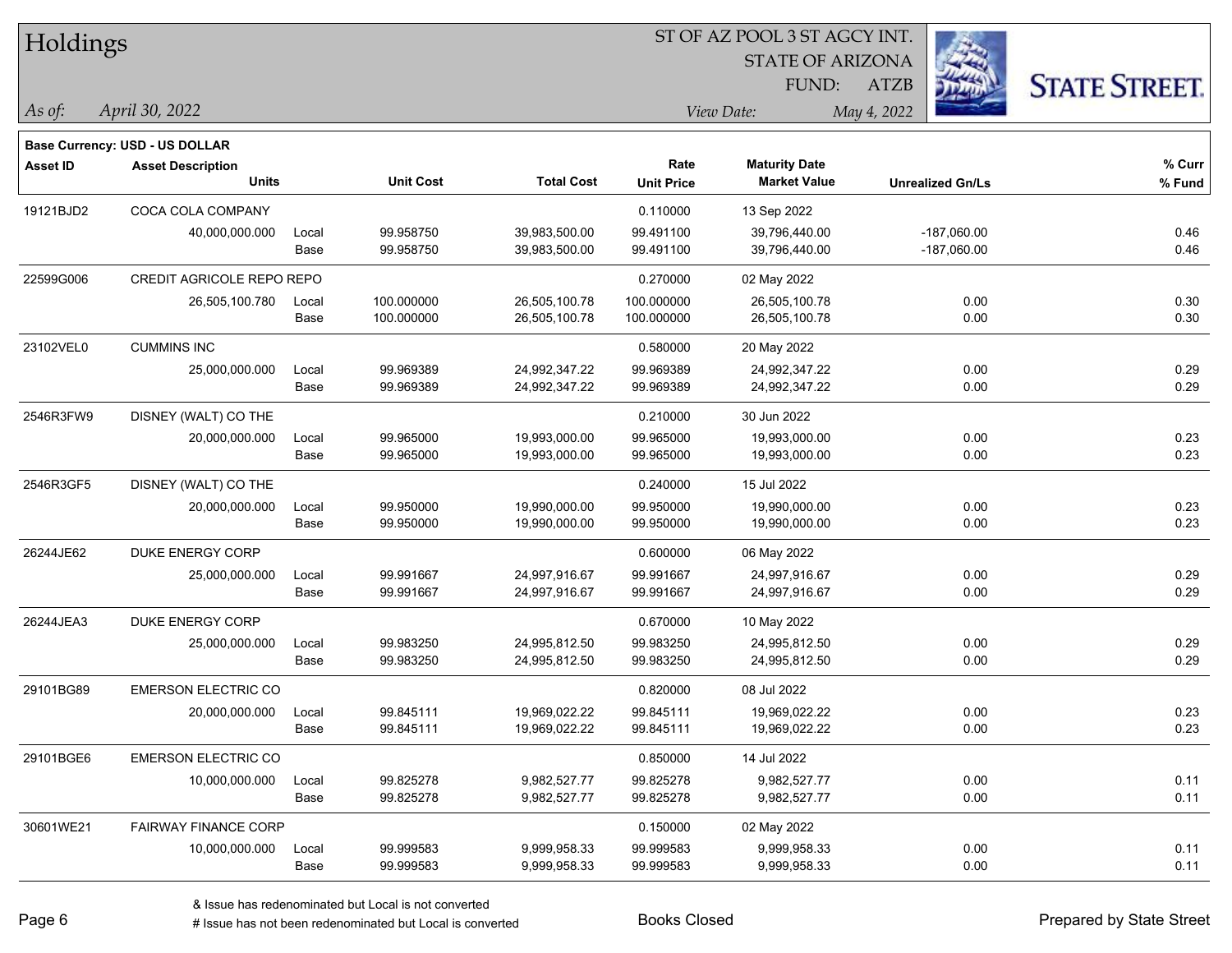| Holdings        |                                                           |       |                  |                   | ST OF AZ POOL 3 ST AGCY INT. |                         |                         |                      |  |  |
|-----------------|-----------------------------------------------------------|-------|------------------|-------------------|------------------------------|-------------------------|-------------------------|----------------------|--|--|
|                 |                                                           |       |                  |                   |                              | <b>STATE OF ARIZONA</b> |                         |                      |  |  |
|                 |                                                           |       |                  |                   |                              | FUND:                   | ATZB                    | <b>STATE STREET.</b> |  |  |
| As of:          | April 30, 2022                                            |       |                  |                   |                              | View Date:              | May 4, 2022             |                      |  |  |
|                 | Base Currency: USD - US DOLLAR                            |       |                  |                   |                              |                         |                         |                      |  |  |
| <b>Asset ID</b> | <b>Asset Description</b>                                  |       |                  |                   | Rate                         | <b>Maturity Date</b>    |                         | % Curr               |  |  |
|                 | <b>Units</b>                                              |       | <b>Unit Cost</b> | <b>Total Cost</b> | <b>Unit Price</b>            | <b>Market Value</b>     | <b>Unrealized Gn/Ls</b> | % Fund               |  |  |
| 30601WF12       | <b>FAIRWAY FINANCE CORP</b>                               |       |                  |                   | 0.400000                     | 01 Jun 2022             |                         |                      |  |  |
|                 | 20,000,000.000                                            | Local | 99.965556        | 19,993,111.11     | 99.965556                    | 19,993,111.11           | 0.00                    | 0.23                 |  |  |
|                 |                                                           | Base  | 99.965556        | 19,993,111.11     | 99.965556                    | 19,993,111.11           | 0.00                    | 0.23                 |  |  |
| 31607A703       | FIDELITY GOVERNMENT PORTFOLIO FIDELITY INV MMKT GOVT INST |       |                  |                   | 0.000000                     | 02 May 2022             |                         |                      |  |  |
|                 | 10,058,848.950                                            | Local | 100.000000       | 10,058,848.95     | 100.000000                   | 10,058,848.95           | 0.00                    | 0.12                 |  |  |
|                 |                                                           | Base  | 100.000000       | 10,058,848.95     | 100.000000                   | 10,058,848.95           | 0.00                    | 0.12                 |  |  |
| 34108BEC5       | FLORIDA PWR + LGT CO                                      |       |                  |                   | 0.380000                     | 12 May 2022             |                         |                      |  |  |
|                 | 20,000,000.000                                            | Local | 99.988389        | 19,997,677.78     | 99.988389                    | 19,997,677.78           | 0.00                    | 0.23                 |  |  |
|                 |                                                           | Base  | 99.988389        | 19,997,677.78     | 99.988389                    | 19,997,677.78           | 0.00                    | 0.23                 |  |  |
| 38141W273       | GOLDMAN SACHS FINANCIAL SQUARE GLDMN SCHS FIN SQ GV FST   |       |                  |                   | 0.000000                     | 02 May 2022             |                         |                      |  |  |
|                 | 275,021,971.120                                           | Local | 100.000000       | 275,021,971.12    | 100.000000                   | 275,021,971.12          | 0.00                    | 3.16                 |  |  |
|                 |                                                           | Base  | 100.000000       | 275,021,971.12    | 100.000000                   | 275,021,971.12          | 0.00                    | 3.16                 |  |  |
| 41282KEH7       | HARLEY DAVIDSON FND CP                                    |       |                  |                   | 0.630000                     | 17 May 2022             |                         |                      |  |  |
|                 | 20,000,000.000                                            | Local | 99.972000        | 19,994,400.00     | 99.972000                    | 19,994,400.00           | 0.00                    | 0.23                 |  |  |
|                 |                                                           | Base  | 99.972000        | 19,994,400.00     | 99.972000                    | 19,994,400.00           | 0.00                    | 0.23                 |  |  |
| 41282KF11       | HARLEY DAVIDSON FND CP                                    |       |                  |                   | 0.510000                     | 01 Jun 2022             |                         |                      |  |  |
|                 | 15,300,000.000                                            | Local | 99.956083        | 15,293,280.75     | 99.956083                    | 15,293,280.75           | 0.00                    | 0.18                 |  |  |
|                 |                                                           | Base  | 99.956083        | 15,293,280.75     | 99.956083                    | 15,293,280.75           | 0.00                    | 0.18                 |  |  |
| 41282KF29       | HARLEY DAVIDSON FND CP                                    |       |                  |                   | 1.060000                     | 02 Jun 2022             |                         |                      |  |  |
|                 | 15,000,000.000                                            | Local | 99.905778        | 14,985,866.67     | 99.905778                    | 14,985,866.67           | 0.00                    | 0.17                 |  |  |
|                 |                                                           | Base  | 99.905778        | 14,985,866.67     | 99.905778                    | 14,985,866.67           | 0.00                    | 0.17                 |  |  |
| 41282KFG8       | HARLEY DAVIDSON FND CP                                    |       |                  |                   | 1.100000                     | 16 Jun 2022             |                         |                      |  |  |
|                 | 15,000,000.000                                            | Local | 99.859444        | 14,978,916.67     | 99.859444                    | 14,978,916.67           | 0.00                    | 0.17                 |  |  |
|                 |                                                           | Base  | 99.859444        | 14,978,916.67     | 99.859444                    | 14,978,916.67           | 0.00                    | 0.17                 |  |  |
| 41282KFG8       | HARLEY DAVIDSON FND CP                                    |       |                  |                   | 1.530000                     | 16 Jun 2022             |                         |                      |  |  |
|                 | 25,000,000.000                                            | Local | 99.804500        | 24,951,125.00     | 99.804500                    | 24,951,125.00           | 0.00                    | 0.29                 |  |  |
|                 |                                                           | Base  | 99.804500        | 24,951,125.00     | 99.804500                    | 24,951,125.00           | 0.00                    | 0.29                 |  |  |
| 43851UEG4       | <b>HONEYWELL INTERNATN</b>                                |       |                  |                   | 0.160000                     | 16 May 2022             |                         |                      |  |  |
|                 | 25,000,000.000                                            | Local | 99.993333        | 24,998,333.33     | 99.993333                    | 24,998,333.33           | 0.00                    | 0.29                 |  |  |
|                 |                                                           | Base  | 99.993333        | 24,998,333.33     | 99.993333                    | 24,998,333.33           | 0.00                    | 0.29                 |  |  |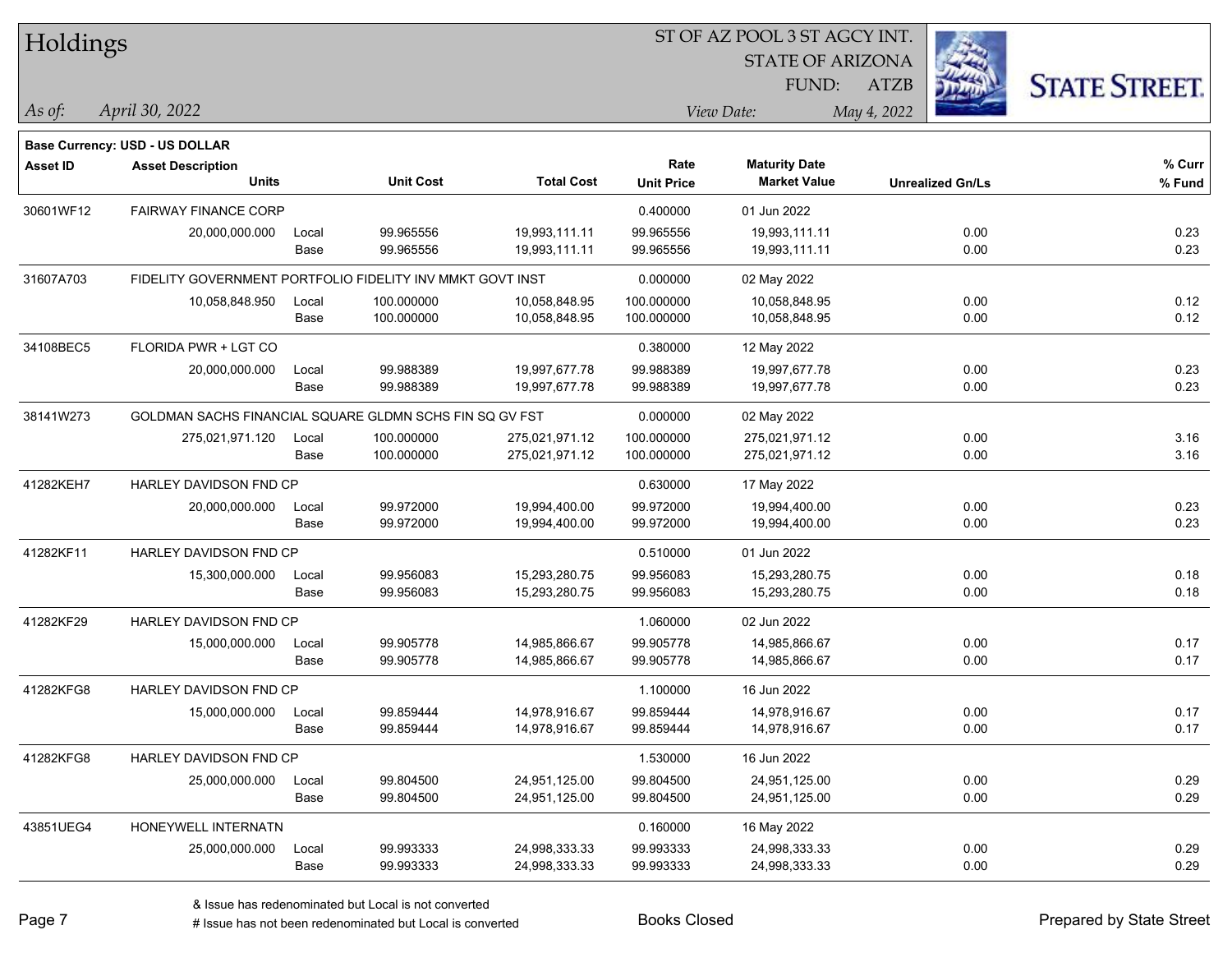| Holdings        |                                |       |                  | ST OF AZ POOL 3 ST AGCY INT. |                   |                         |                         |                      |  |  |
|-----------------|--------------------------------|-------|------------------|------------------------------|-------------------|-------------------------|-------------------------|----------------------|--|--|
|                 |                                |       |                  |                              |                   | <b>STATE OF ARIZONA</b> |                         |                      |  |  |
|                 |                                |       |                  |                              |                   | FUND:                   | <b>ATZB</b>             | <b>STATE STREET.</b> |  |  |
| As of:          | April 30, 2022                 |       |                  |                              |                   | View Date:              | May 4, 2022             |                      |  |  |
|                 | Base Currency: USD - US DOLLAR |       |                  |                              |                   |                         |                         |                      |  |  |
| <b>Asset ID</b> | <b>Asset Description</b>       |       |                  |                              | Rate              | <b>Maturity Date</b>    |                         | % Curr               |  |  |
|                 | <b>Units</b>                   |       | <b>Unit Cost</b> | <b>Total Cost</b>            | <b>Unit Price</b> | <b>Market Value</b>     | <b>Unrealized Gn/Ls</b> | % Fund               |  |  |
| 43851UHK2       | HONEYWELL INTERNATN            |       |                  |                              | 0.110000          | 19 Aug 2022             |                         |                      |  |  |
|                 | 20,000,000.000                 | Local | 99.966389        | 19,993,277.78                | 99.623000         | 19,924,600.00           | $-68,677.78$            | 0.23                 |  |  |
|                 |                                | Base  | 99.966389        | 19,993,277.78                | 99.623000         | 19,924,600.00           | $-68,677.78$            | 0.23                 |  |  |
| 43851UK51       | HONEYWELL INTERNATN            |       |                  |                              | 0.130000          | 05 Oct 2022             |                         |                      |  |  |
|                 | 10,000,000.000                 | Local | 99.943306        | 9,994,330.56                 | 99.284100         | 9,928,410.00            | $-65,920.56$            | 0.11                 |  |  |
|                 |                                | Base  | 99.943306        | 9,994,330.56                 | 99.284100         | 9,928,410.00            | $-65,920.56$            | 0.11                 |  |  |
| 43851UK69       | HONEYWELL INTERNATN            |       |                  |                              | 0.130000          | 06 Oct 2022             |                         |                      |  |  |
|                 | 20,000,000.000                 | Local | 99.942944        | 19,988,588.89                | 99.275600         | 19,855,120.00           | -133,468.89             | 0.23                 |  |  |
|                 |                                | Base  | 99.942944        | 19,988,588.89                | 99.275600         | 19,855,120.00           | $-133,468.89$           | 0.23                 |  |  |
| 4497W1GE0       | ING US FUNDING LLC             |       |                  |                              | 0.400000          | 14 Jul 2022             |                         |                      |  |  |
|                 | 25,000,000.000                 | Local | 99.917778        | 24,979,444.44                | 99.917778         | 24,979,444.44           | 0.00                    | 0.29                 |  |  |
|                 |                                | Base  | 99.917778        | 24,979,444.44                | 99.917778         | 24,979,444.44           | 0.00                    | 0.29                 |  |  |
| 4523EMGJ6       | <b>ILLINOIS TOOL WORKS INC</b> |       |                  |                              | 0.700000          | 18 Jul 2022             |                         |                      |  |  |
|                 | 25,000,000.000                 | Local | 99.848333        | 24,962,083.33                | 99.848333         | 24,962,083.33           | 0.00                    | 0.29                 |  |  |
|                 |                                | Base  | 99.848333        | 24,962,083.33                | 99.848333         | 24,962,083.33           | 0.00                    | 0.29                 |  |  |
| 46514TZN1       | <b>ISRAEL ST 05/26 0</b>       |       |                  |                              | 1.830000          | 01 May 2026             |                         |                      |  |  |
|                 | 1,500,000.000                  | Local | 100.000000       | 1,500,000.00                 | 100.000000        | 1,500,000.00            | 0.00                    | 0.02                 |  |  |
|                 |                                | Base  | 100.000000       | 1,500,000.00                 | 100.000000        | 1,500,000.00            | 0.00                    | 0.02                 |  |  |
| 46590EG85       | J.P. MORGAN SECURITIES         |       |                  |                              | 0.200000          | 08 Jul 2022             |                         |                      |  |  |
|                 | 40,000,000.000                 | Local | 99.962222        | 39,984,888.89                | 99.962222         | 39,984,888.89           | 0.00                    | 0.46                 |  |  |
|                 |                                | Base  | 99.962222        | 39,984,888.89                | 99.962222         | 39,984,888.89           | 0.00                    | 0.46                 |  |  |
| 46590EK56       | <b>J.P. MORGAN SECURITIES</b>  |       |                  |                              | 0.200000          | 05 Oct 2022             |                         |                      |  |  |
|                 | 10,000,000.000                 | Local | 99.912778        | 9.991.277.78                 | 99.241600         | 9,924,160.00            | $-67,117.78$            | 0.11                 |  |  |
|                 |                                | Base  | 99.912778        | 9,991,277.78                 | 99.241600         | 9,924,160.00            | $-67,117.78$            | 0.11                 |  |  |
| 46640QF14       | <b>J.P. MORGAN SECURITIES</b>  |       |                  |                              | 0.240000          | 01 Jun 2022             |                         |                      |  |  |
|                 | 40,000,000.000                 | Local | 99.979333        | 39,991,733.33                | 99.979333         | 39,991,733.33           | 0.00                    | 0.46                 |  |  |
|                 |                                | Base  | 99.979333        | 39,991,733.33                | 99.979333         | 39,991,733.33           | 0.00                    | 0.46                 |  |  |
| 47816GER6       | JOHNSON + JOHNSON              |       |                  |                              | 0.200000          | 25 May 2022             |                         |                      |  |  |
|                 | 15,000,000.000                 | Local | 99.986667        | 14,998,000.00                | 99.986667         | 14,998,000.00           | 0.00                    | 0.17                 |  |  |
|                 |                                | Base  | 99.986667        | 14,998,000.00                | 99.986667         | 14,998,000.00           | 0.00                    | 0.17                 |  |  |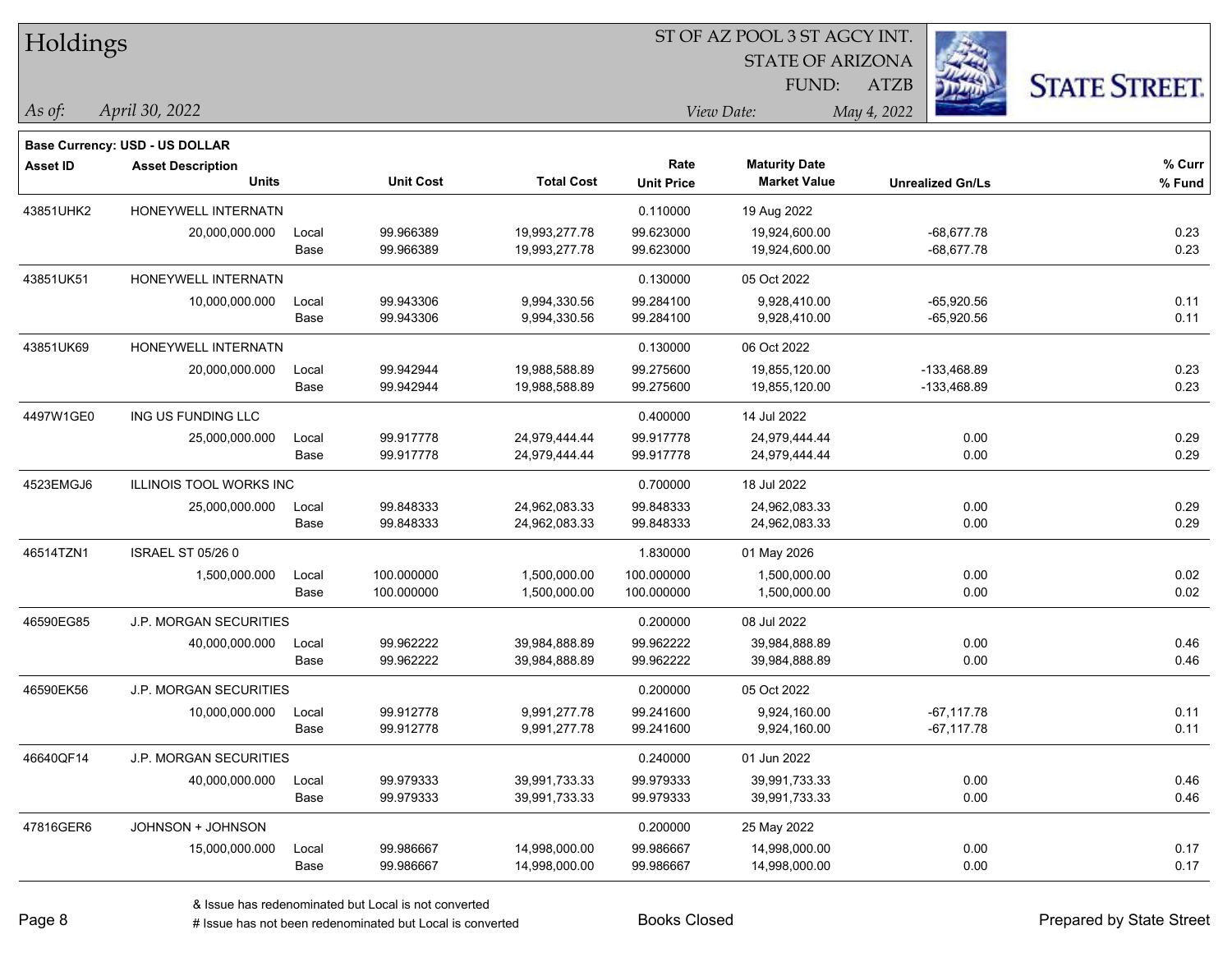| Holdings        |                                                            |       |                  |                   |                   | ST OF AZ POOL 3 ST AGCY INT. |                         |                      |
|-----------------|------------------------------------------------------------|-------|------------------|-------------------|-------------------|------------------------------|-------------------------|----------------------|
|                 |                                                            |       |                  |                   |                   | <b>STATE OF ARIZONA</b>      |                         |                      |
|                 |                                                            |       |                  |                   |                   | <b>FUND:</b>                 | <b>ATZB</b>             | <b>STATE STREET.</b> |
| $\vert$ As of:  | April 30, 2022                                             |       |                  |                   |                   | View Date:                   | May 4, 2022             |                      |
|                 |                                                            |       |                  |                   |                   |                              |                         |                      |
| <b>Asset ID</b> | Base Currency: USD - US DOLLAR<br><b>Asset Description</b> |       |                  |                   | Rate              | <b>Maturity Date</b>         |                         | % Curr               |
|                 | <b>Units</b>                                               |       | <b>Unit Cost</b> | <b>Total Cost</b> | <b>Unit Price</b> | <b>Market Value</b>          | <b>Unrealized Gn/Ls</b> | % Fund               |
| 47816GFD6       | JOHNSON + JOHNSON                                          |       |                  |                   | 0.100000          | 13 Jun 2022                  |                         |                      |
|                 | 10,000,000.000                                             | Local | 99.988056        | 9,998,805.56      | 99.988056         | 9,998,805.56                 | 0.00                    | 0.11                 |
|                 |                                                            | Base  | 99.988056        | 9,998,805.56      | 99.988056         | 9,998,805.56                 | 0.00                    | 0.11                 |
| 47816GHG7       | JOHNSON + JOHNSON                                          |       |                  |                   | 0.690000          | 16 Aug 2022                  |                         |                      |
|                 | 20,000,000.000                                             | Local | 99.794917        | 19,958,983.33     | 99.655200         | 19,931,040.00                | $-27,943.33$            | 0.23                 |
|                 |                                                            | Base  | 99.794917        | 19,958,983.33     | 99.655200         | 19,931,040.00                | $-27,943.33$            | 0.23                 |
| 4812CA561       | JPMORGAN US GOVERNMENT MONEY M JPMORGAN US GOVT MMKT       |       |                  |                   | 0.000000          | 02 May 2022                  |                         |                      |
|                 | 200,076,714.380                                            | Local | 100.000000       | 200,076,714.38    | 100.000000        | 200,076,714.38               | 0.00                    | 2.30                 |
|                 |                                                            | Base  | 100.000000       | 200,076,714.38    | 100.000000        | 200,076,714.38               | 0.00                    | 2.30                 |
| 53245QE51       | ELI LILLY + COMPANY                                        |       |                  |                   | 0.350000          | 05 May 2022                  |                         |                      |
|                 | 25,000,000.000                                             | Local | 99.996111        | 24,999,027.78     | 99.996111         | 24,999,027.78                | 0.00                    | 0.29                 |
|                 |                                                            | Base  | 99.996111        | 24,999,027.78     | 99.996111         | 24,999,027.78                | 0.00                    | 0.29                 |
| 57576KES4       | MASSACHUSETTS MUT LIFE INS CO                              |       |                  |                   | 0.600000          | 26 May 2022                  |                         |                      |
|                 | 20,000,000.000                                             | Local | 99.958333        | 19,991,666.67     | 99.958333         | 19,991,666.67                | 0.00                    | 0.23                 |
|                 |                                                            | Base  | 99.958333        | 19,991,666.67     | 99.958333         | 19,991,666.67                | 0.00                    | 0.23                 |
| 60689GF19       | <b>MIZUHO BANK LTD</b>                                     |       |                  |                   | 0.325000          | 01 Jun 2022                  |                         |                      |
|                 | 25,000,000.000                                             | Local | 99.972014        | 24,993,003.47     | 99.972014         | 24,993,003.47                | 0.00                    | 0.29                 |
|                 |                                                            | Base  | 99.972014        | 24,993,003.47     | 99.972014         | 24,993,003.47                | 0.00                    | 0.29                 |
| 60689GGN0       | <b>MIZUHO BANK LTD</b>                                     |       |                  |                   | 1.140000          | 22 Jul 2022                  |                         |                      |
|                 | 25,000,000.000                                             | Local | 99.740333        | 24,935,083.33     | 99.740333         | 24,935,083.33                | 0.00                    | 0.29                 |
|                 |                                                            | Base  | 99.740333        | 24,935,083.33     | 99.740333         | 24,935,083.33                | 0.00                    | 0.29                 |
| 61747C707       | MSILF GOVERNMENT PORTFOLIO MSILF GOVERNMENT INST           |       |                  |                   | 0.000000          | 02 May 2022                  |                         |                      |
|                 | 50,013,033.870                                             | Local | 100.000000       | 50,013,033.87     | 100.000000        | 50,013,033.87                | 0.00                    | 0.57                 |
|                 |                                                            | Base  | 100.000000       | 50,013,033.87     | 100.000000        | 50,013,033.87                | 0.00                    | 0.57                 |
| 63307MG52       | NATIONAL BK OF CANAD                                       |       |                  |                   | 0.180000          | 05 Jul 2022                  |                         |                      |
|                 | 25,000,000.000                                             | Local | 99.967500        | 24,991,875.00     | 99.967500         | 24,991,875.00                | 0.00                    | 0.29                 |
|                 |                                                            | Base  | 99.967500        | 24,991,875.00     | 99.967500         | 24,991,875.00                | 0.00                    | 0.29                 |
| 63743DE98       | NATL RURAL UTIL COOP                                       |       |                  |                   | 0.510000          | 09 May 2022                  |                         |                      |
|                 | 25,000,000.000                                             | Local | 99.988667        | 24,997,166.67     | 99.988667         | 24,997,166.67                | 0.00                    | 0.29                 |
|                 |                                                            | Base  | 99.988667        | 24,997,166.67     | 99.988667         | 24,997,166.67                | 0.00                    | 0.29                 |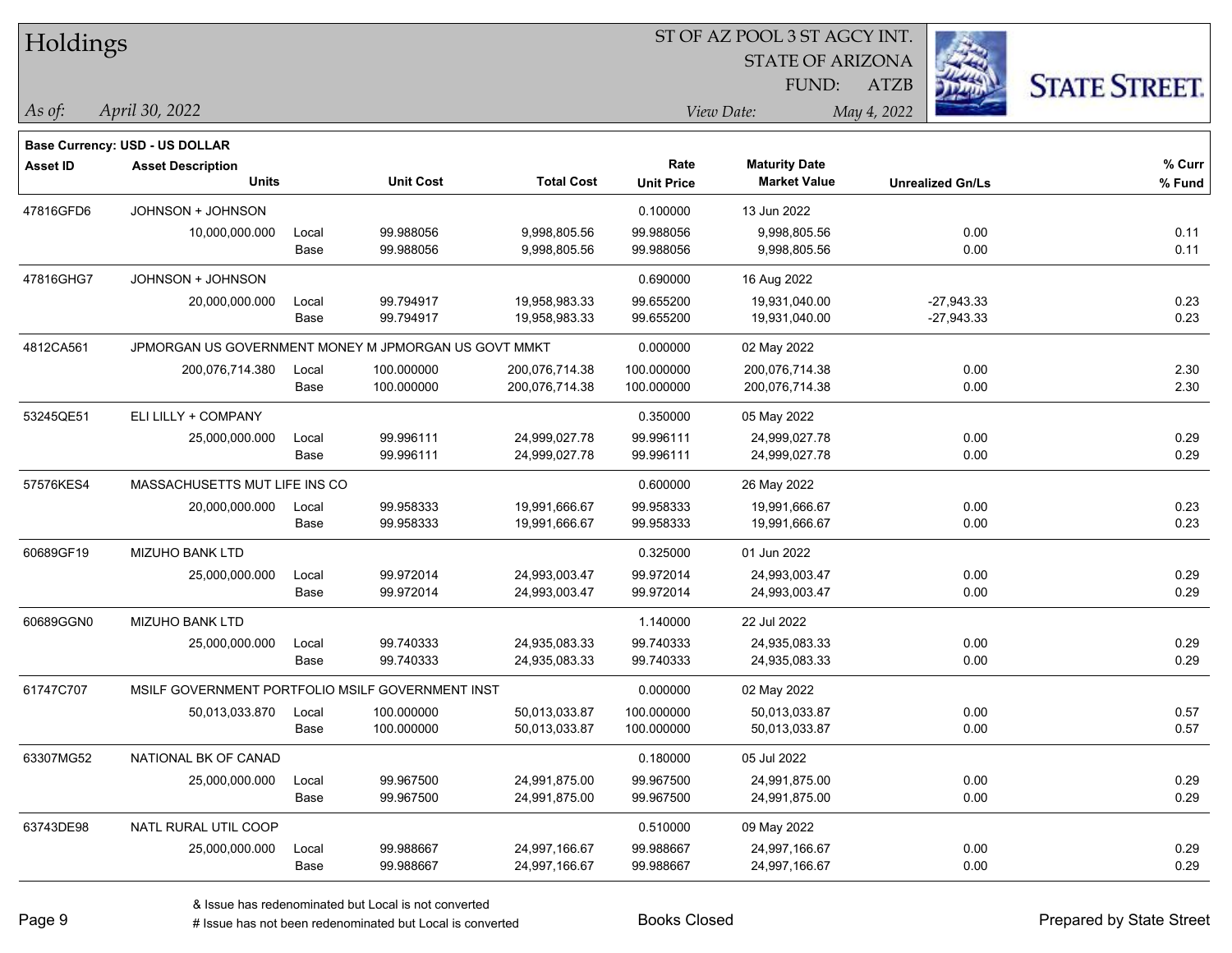| Holdings        |                                       |       |                  |                   | ST OF AZ POOL 3 ST AGCY INT.<br><b>STATE OF ARIZONA</b><br><b>STATE STREET.</b><br>FUND:<br><b>ATZB</b><br>May 4, 2022<br>View Date:<br>Rate<br><b>Maturity Date</b> |                     |                         |          |  |  |
|-----------------|---------------------------------------|-------|------------------|-------------------|----------------------------------------------------------------------------------------------------------------------------------------------------------------------|---------------------|-------------------------|----------|--|--|
|                 |                                       |       |                  |                   |                                                                                                                                                                      |                     |                         |          |  |  |
|                 |                                       |       |                  |                   |                                                                                                                                                                      |                     |                         |          |  |  |
| $\vert$ As of:  | April 30, 2022                        |       |                  |                   |                                                                                                                                                                      |                     |                         |          |  |  |
|                 | <b>Base Currency: USD - US DOLLAR</b> |       |                  |                   |                                                                                                                                                                      |                     |                         |          |  |  |
| <b>Asset ID</b> | <b>Asset Description</b>              |       |                  |                   |                                                                                                                                                                      |                     |                         | $%$ Curr |  |  |
|                 | <b>Units</b>                          |       | <b>Unit Cost</b> | <b>Total Cost</b> | <b>Unit Price</b>                                                                                                                                                    | <b>Market Value</b> | <b>Unrealized Gn/Ls</b> | % Fund   |  |  |
| 63743DEA5       | NATL RURAL UTIL COOP                  |       |                  |                   | 0.500000                                                                                                                                                             | 10 May 2022         |                         |          |  |  |
|                 | 10,500,000.000                        | Local | 99.987500        | 10,498,687.50     | 99.987500                                                                                                                                                            | 10,498,687.50       | 0.00                    | 0.12     |  |  |
|                 |                                       | Base  | 99.987500        | 10,498,687.50     | 99.987500                                                                                                                                                            | 10,498,687.50       | 0.00                    | 0.12     |  |  |
| 64106HF63       | NESTLE FIN FRANCE S.                  |       |                  |                   | 0.490000                                                                                                                                                             | 06 Jun 2022         |                         |          |  |  |
|                 | 20,000,000.000                        | Local | 99.951000        | 19,990,200.00     | 99.951000                                                                                                                                                            | 19,990,200.00       | 0.00                    | 0.23     |  |  |
|                 |                                       | Base  | 99.951000        | 19,990,200.00     | 99.951000                                                                                                                                                            | 19,990,200.00       | 0.00                    | 0.23     |  |  |
| 64106HFM8       | <b>NESTLE FIN FRANCE S.</b>           |       |                  |                   | 0.640000                                                                                                                                                             | 21 Jun 2022         |                         |          |  |  |
|                 | 20,000,000.000                        | Local | 99.909333        | 19,981,866.67     | 99.909333                                                                                                                                                            | 19,981,866.67       | 0.00                    | 0.23     |  |  |
|                 |                                       | Base  | 99.909333        | 19,981,866.67     | 99.909333                                                                                                                                                            | 19,981,866.67       | 0.00                    | 0.23     |  |  |
| 71344UGV5       | PEPSICO INC                           |       |                  |                   | 0.840000                                                                                                                                                             | 29 Jul 2022         |                         |          |  |  |
|                 | 20,000,000.000                        | Local | 99.792333        | 19,958,466.67     | 99.792333                                                                                                                                                            | 19,958,466.67       | 0.00                    | 0.23     |  |  |
|                 |                                       | Base  | 99.792333        | 19,958,466.67     | 99.792333                                                                                                                                                            | 19,958,466.67       | 0.00                    | 0.23     |  |  |
| 71344UHF9       | PEPSICO INC                           |       |                  |                   | 0.850000                                                                                                                                                             | 15 Aug 2022         |                         |          |  |  |
|                 | 25,000,000.000                        | Local | 99.749722        | 24,937,430.56     | 99.652000                                                                                                                                                            | 24,913,000.00       | $-24,430.56$            | 0.29     |  |  |
|                 |                                       | Base  | 99.749722        | 24,937,430.56     | 99.652000                                                                                                                                                            | 24,913,000.00       | $-24,430.56$            | 0.29     |  |  |
| 71344UHN2       | PEPSICO INC                           |       |                  |                   | 0.000000                                                                                                                                                             | 22 Aug 2022         |                         |          |  |  |
|                 | 10,000,000.000                        | Local | 99.676695        | 9,967,669.45      | 99.612300                                                                                                                                                            | 9,961,230.00        | $-6,439.45$             | 0.11     |  |  |
|                 |                                       | Base  | 99.676695        | 9,967,669.45      | 99.612300                                                                                                                                                            | 9,961,230.00        | $-6,439.45$             | 0.11     |  |  |
| 74271UGM6       | PROCTOR GAMBLE AND CO                 |       |                  |                   | 0.900000                                                                                                                                                             | 21 Jul 2022         |                         |          |  |  |
|                 | 40,000,000.000                        | Local | 99.797500        | 39,919,000.00     | 99.797500                                                                                                                                                            | 39,919,000.00       | 0.00                    | 0.46     |  |  |
|                 |                                       | Base  | 99.797500        | 39,919,000.00     | 99.797500                                                                                                                                                            | 39,919,000.00       | 0.00                    | 0.46     |  |  |
| 74271UGU8       | PROCTOR GAMBLE AND CO                 |       |                  |                   | 1.000000                                                                                                                                                             | 28 Jul 2022         |                         |          |  |  |
|                 | 20,000,000.000                        | Local | 99.755556        | 19,951,111.11     | 99.755556                                                                                                                                                            | 19,951,111.11       | 0.00                    | 0.23     |  |  |
|                 |                                       | Base  | 99.755556        | 19,951,111.11     | 99.755556                                                                                                                                                            | 19,951,111.11       | 0.00                    | 0.23     |  |  |
| 77119MEA1       | ROCHE HOLDING INC                     |       |                  |                   | 0.360000                                                                                                                                                             | 10 May 2022         |                         |          |  |  |
|                 | 10,000,000.000                        | Local | 99.991000        | 9,999,100.00      | 99.991000                                                                                                                                                            | 9,999,100.00        | 0.00                    | 0.11     |  |  |
|                 |                                       | Base  | 99.991000        | 9,999,100.00      | 99.991000                                                                                                                                                            | 9,999,100.00        | 0.00                    | 0.11     |  |  |
| 77119MEC7       | ROCHE HOLDING INC                     |       |                  |                   | 0.400000                                                                                                                                                             | 12 May 2022         |                         |          |  |  |
|                 | 20,000,000.000                        | Local | 99.987778        | 19,997,555.56     | 99.987778                                                                                                                                                            | 19,997,555.56       | 0.00                    | 0.23     |  |  |
|                 |                                       | Base  | 99.987778        | 19,997,555.56     | 99.987778                                                                                                                                                            | 19,997,555.56       | 0.00                    | 0.23     |  |  |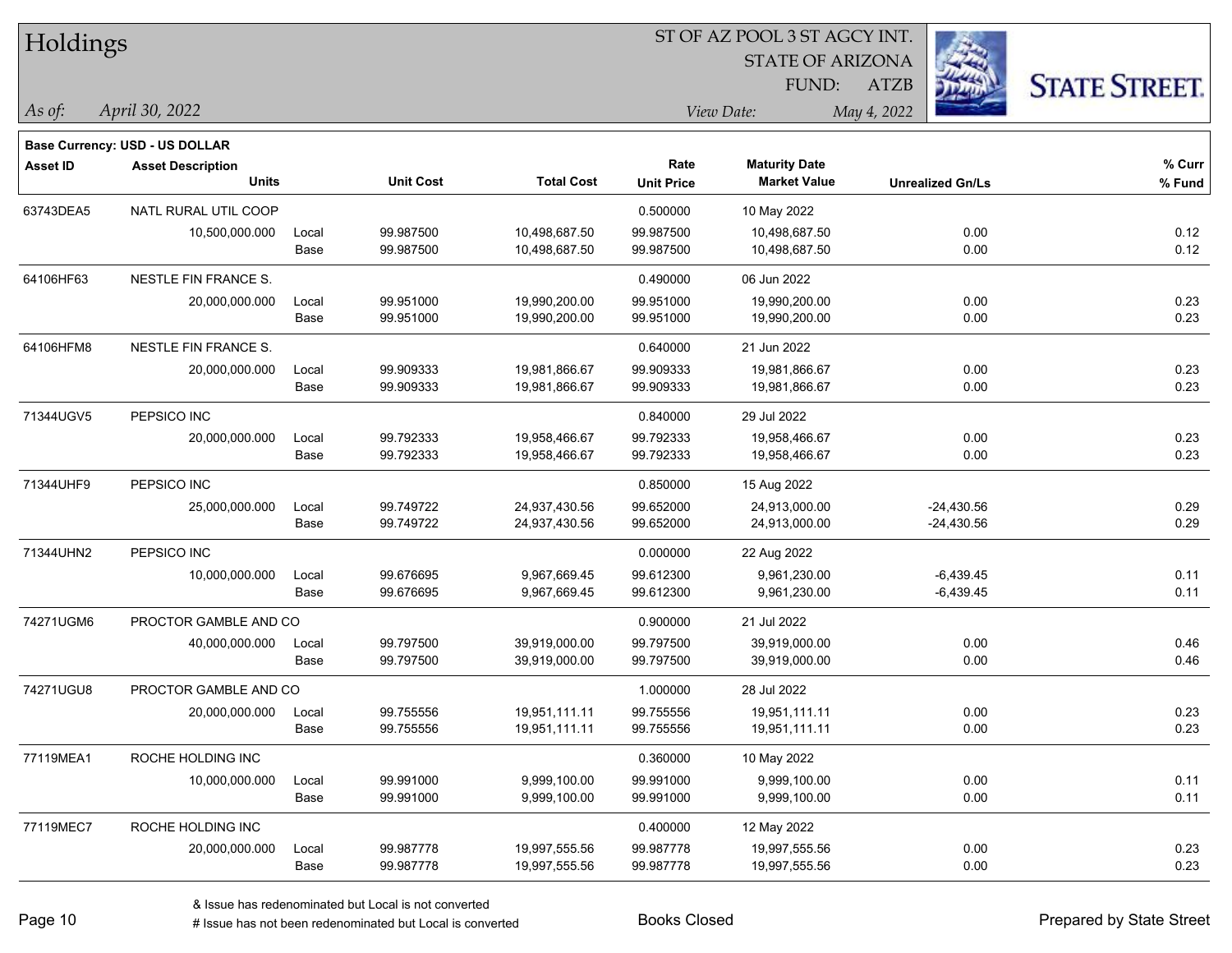| Holdings        |                                          |       |                  |                   | 51 OF AZ POOL 351 AGCY INT. |                                             |                         |                     |  |  |
|-----------------|------------------------------------------|-------|------------------|-------------------|-----------------------------|---------------------------------------------|-------------------------|---------------------|--|--|
|                 |                                          |       |                  |                   |                             | <b>STATE OF ARIZONA</b>                     | i.                      |                     |  |  |
|                 |                                          |       |                  |                   |                             | <b>FUND:</b>                                | <b>ATZB</b>             | <b>STATE STREET</b> |  |  |
| $ $ As of:      | April 30, 2022                           |       |                  |                   |                             | View Date:                                  | May 4, 2022             |                     |  |  |
|                 |                                          |       |                  |                   |                             |                                             |                         |                     |  |  |
|                 | <b>Base Currency: USD - US DOLLAR</b>    |       |                  |                   |                             |                                             |                         |                     |  |  |
| <b>Asset ID</b> | <b>Asset Description</b><br><b>Units</b> |       | <b>Unit Cost</b> | <b>Total Cost</b> | Rate<br><b>Unit Price</b>   | <b>Maturity Date</b><br><b>Market Value</b> | <b>Unrealized Gn/Ls</b> | % Curr<br>% Fund    |  |  |
|                 |                                          |       |                  |                   |                             |                                             |                         |                     |  |  |
| 77119MEX1       | ROCHE HOLDING INC                        |       |                  |                   | 0.400000                    | 31 May 2022                                 |                         |                     |  |  |
|                 | 25,000,000.000                           | Local | 99.966667        | 24,991,666.66     | 99.966667                   | 24,991,666.66                               | 0.00                    | 0.29                |  |  |
|                 |                                          | Base  | 99.966667        | 24,991,666.66     | 99.966667                   | 24,991,666.66                               | 0.00                    | 0.29                |  |  |
| 78012UY58       | ROYAL BK OF CANADA                       |       |                  |                   | 0.200000                    | 09 Aug 2022                                 |                         |                     |  |  |
|                 | 10,000,000.000                           | Local | 100.000000       | 10,000,000.00     | 99.959000                   | 9,995,900.00                                | $-4,100.00$             | 0.11                |  |  |
|                 |                                          | Base  | 100.000000       | 10,000,000.00     | 99.959000                   | 9,995,900.00                                | $-4,100.00$             | 0.11                |  |  |
| 78013WFU9       | ROYAL BANK OF CANADA                     |       |                  |                   | 0.160000                    | 28 Jun 2022                                 |                         |                     |  |  |
|                 | 20,000,000.000                           | Local | 99.974222        | 19,994,844.44     | 99.974222                   | 19,994,844.44                               | 0.00                    | 0.23                |  |  |
|                 |                                          | Base  | 99.974222        | 19,994,844.44     | 99.974222                   | 19,994,844.44                               | 0.00                    | 0.23                |  |  |
| 78013WG12       | ROYAL BANK OF CANADA                     |       |                  |                   | 0.150000                    | 01 Jul 2022                                 |                         |                     |  |  |
|                 | 25,000,000.000                           | Local | 99.974583        | 24,993,645.83     | 99.974583                   | 24,993,645.83                               | 0.00                    | 0.29                |  |  |
|                 |                                          | Base  | 99.974583        | 24,993,645.83     | 99.974583                   | 24,993,645.83                               | 0.00                    | 0.29                |  |  |
| 78013WJ68       | ROYAL BANK OF CANADA                     |       |                  |                   | 0.400000                    | 06 Sep 2022                                 |                         |                     |  |  |
|                 | 25,000,000.000                           | Local | 99.857778        | 24,964,444.44     | 99.407600                   | 24,851,900.00                               | $-112,544.44$           | 0.29                |  |  |
|                 |                                          | Base  | 99.857778        | 24,964,444.44     | 99.407600                   | 24,851,900.00                               | $-112,544.44$           | 0.29                |  |  |
| 78015DJ19       | ROYAL BK CDA                             |       |                  |                   | 1.000000                    | 01 Sep 2022                                 |                         |                     |  |  |
|                 | 25,000,000.000                           | Local | 99.658333        | 24,914,583.33     | 99.449900                   | 24,862,475.00                               | $-52,108.33$            | 0.29                |  |  |
|                 |                                          | Base  | 99.658333        | 24,914,583.33     | 99.449900                   | 24,862,475.00                               | $-52,108.33$            | 0.29                |  |  |
| 8085A3H99       | SCHWAB CHARLES CORP                      |       |                  |                   | 0.700000                    | 09 Aug 2022                                 |                         |                     |  |  |
|                 | 10,000,000.000                           | Local | 99.805556        | 9,980,555.55      | 99.640800                   | 9,964,080.00                                | $-16,475.55$            | 0.11                |  |  |
|                 |                                          | Base  | 99.805556        | 9,980,555.55      | 99.640800                   | 9,964,080.00                                | $-16,475.55$            | 0.11                |  |  |
| 82434UEQ6       | SHERWIN WILLIAMS CO                      |       |                  |                   | 0.900000                    | 24 May 2022                                 |                         |                     |  |  |
|                 | 25,000,000.000                           | Local | 99.942500        | 24,985,625.00     | 99.942500                   | 24,985,625.00                               | 0.00                    | 0.29                |  |  |
|                 |                                          | Base  | 99.942500        | 24,985,625.00     | 99.942500                   | 24,985,625.00                               | 0.00                    | 0.29                |  |  |
| 85462DG56       | STANLEY WORKS (THE)                      |       |                  |                   | 1.100000                    | 05 Jul 2022                                 |                         |                     |  |  |
|                 | 25,000,000.000                           | Local | 99.801389        | 24,950,347.23     | 99.801389                   | 24,950,347.23                               | 0.00                    | 0.29                |  |  |
|                 |                                          | Base  | 99.801389        | 24,950,347.23     | 99.801389                   | 24,950,347.23                               | 0.00                    | 0.29                |  |  |
| 85462DH89       | STANLEY WORKS (THE)                      |       |                  |                   | 1.200000                    | 08 Aug 2022                                 |                         |                     |  |  |
|                 | 20,000,000.000                           | Local | 99.670000        | 19,934,000.00     | 99.628600                   | 19,925,720.00                               | $-8,280.00$             | 0.23                |  |  |
|                 |                                          | Base  | 99.670000        | 19,934,000.00     | 99.628600                   | 19,925,720.00                               | $-8,280.00$             | 0.23                |  |  |

ST OF A Z POOL 2 ST ACCV INT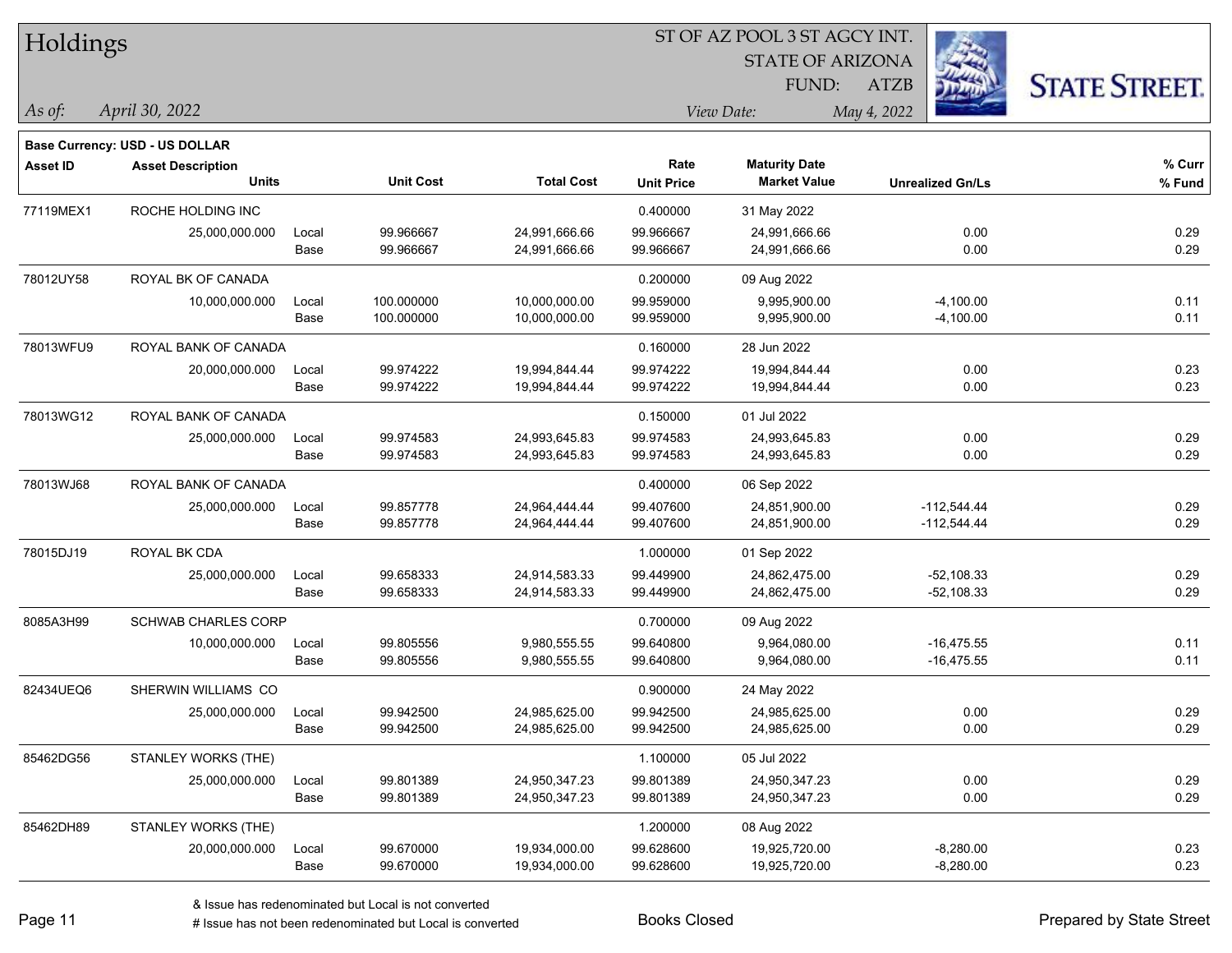| Holdings        |                                       |       |                  |                   |                   | ST OF AZ POOL 3 ST AGCY INT. |                         |                      |
|-----------------|---------------------------------------|-------|------------------|-------------------|-------------------|------------------------------|-------------------------|----------------------|
|                 |                                       |       |                  |                   |                   | <b>STATE OF ARIZONA</b>      |                         |                      |
|                 |                                       |       |                  |                   |                   | FUND:                        | <b>ATZB</b>             | <b>STATE STREET.</b> |
| As of:          | April 30, 2022                        |       |                  |                   |                   | View Date:                   | May 4, 2022             |                      |
|                 | Base Currency: USD - US DOLLAR        |       |                  |                   |                   |                              |                         |                      |
| <b>Asset ID</b> | <b>Asset Description</b>              |       |                  |                   | Rate              | <b>Maturity Date</b>         |                         | % Curr               |
|                 | <b>Units</b>                          |       | <b>Unit Cost</b> | <b>Total Cost</b> | <b>Unit Price</b> | <b>Market Value</b>          | <b>Unrealized Gn/Ls</b> | $%$ Fund             |
| 8678T3008       | SUNTRUST BKS INC DTC CP GENERIC CUSIP |       |                  |                   | 0.300000          | 05 May 2022                  |                         |                      |
|                 | 75,000,000.000                        | Local | 100.000000       | 75,000,000.00     | 100.000000        | 75,000,000.00                | 0.00                    | 0.86                 |
|                 |                                       | Base  | 100.000000       | 75,000,000.00     | 100.000000        | 75,000,000.00                | 0.00                    | 0.86                 |
| 89119BGJ9       | <b>TORONTO DOMINION BANK</b>          |       |                  |                   | 0.250000          | 18 Jul 2022                  |                         |                      |
|                 | 20,000,000.000                        | Local | 99.945833        | 19,989,166.67     | 99.945833         | 19,989,166.67                | 0.00                    | 0.23                 |
|                 |                                       | Base  | 99.945833        | 19,989,166.67     | 99.945833         | 19,989,166.67                | 0.00                    | 0.23                 |
| 89119BHJ8       | <b>TORONTO DOMINION BANK</b>          |       |                  |                   | 1.240000          | 18 Aug 2022                  |                         |                      |
|                 | 25,000,000.000                        | Local | 99.624556        | 24,906,138.88     | 99.574600         | 24,893,650.00                | $-12,488.88$            | 0.29                 |
|                 |                                       | Base  | 99.624556        | 24,906,138.88     | 99.574600         | 24,893,650.00                | $-12,488.88$            | 0.29                 |
| 89119BJS6       | <b>TORONTO DOMINION BANK</b>          |       |                  |                   | 1.670000          | 26 Sep 2022                  |                         |                      |
|                 | 25,000,000.000                        | Local | 99.313444        | 24,828,361.11     | 99.273100         | 24,818,275.00                | $-10,086.11$            | 0.28                 |
|                 |                                       | Base  | 99.313444        | 24,828,361.11     | 99.273100         | 24,818,275.00                | $-10,086.11$            | 0.28                 |
| 91058UE90       | UNITED HEALTHCARE CO                  |       |                  |                   | 0.480000          | 09 May 2022                  |                         |                      |
|                 | 25,000,000.000                        | Local | 99.989333        | 24,997,333.33     | 99.989333         | 24,997,333.33                | 0.00                    | 0.29                 |
|                 |                                       | Base  | 99.989333        | 24,997,333.33     | 99.989333         | 24,997,333.33                | 0.00                    | 0.29                 |
| 91411UEA9       | <b>RGTS OF UNIV OF CA</b>             |       |                  |                   | 0.010000          | 10 May 2022                  |                         |                      |
|                 | 3,000,000.000                         | Local | 99.995750        | 2,999,872.50      | 99.995750         | 2,999,872.50                 | 0.00                    | 0.03                 |
|                 |                                       | Base  | 99.995750        | 2,999,872.50      | 99.995750         | 2,999,872.50                 | 0.00                    | 0.03                 |
| 91411UGC3       | RGTS OF UNIV OF CA                    |       |                  |                   | 0.900000          | 12 Jul 2022                  |                         |                      |
|                 | 15,000,000.000                        | Local | 99.820000        | 14,973,000.00     | 99.820000         | 14,973,000.00                | 0.00                    | 0.17                 |
|                 |                                       | Base  | 99.820000        | 14,973,000.00     | 99.820000         | 14,973,000.00                | 0.00                    | 0.17                 |
| 91510LGJ8       | <b>BOARD RGTS UNIV TX</b>             |       |                  |                   | 0.900000          | 18 Jul 2022                  |                         |                      |
|                 | 5,000,000.000                         | Local | 99.805000        | 4,990,250.00      | 99.805000         | 4,990,250.00                 | 0.00                    | 0.06                 |
|                 |                                       | Base  | 99.805000        | 4,990,250.00      | 99.805000         | 4,990,250.00                 | 0.00                    | 0.06                 |
| 91842KER3       | VW CR INC                             |       |                  |                   | 0.930000          | 25 May 2022                  |                         |                      |
|                 | 25,000,000.000                        | Local | 99.938000        | 24,984,500.00     | 99.938000         | 24,984,500.00                | 0.00                    | 0.29                 |
|                 |                                       | Base  | 99.938000        | 24,984,500.00     | 99.938000         | 24,984,500.00                | 0.00                    | 0.29                 |
| 91842KHV1       | VW CR INC                             |       |                  |                   | 0.320000          | 29 Aug 2022                  |                         |                      |
|                 | 10,000,000.000                        | Local | 99.893333        | 9,989,333.33      | 99.466400         | 9,946,640.00                 | $-42,693.33$            | 0.11                 |
|                 |                                       | Base  | 99.893333        | 9,989,333.33      | 99.466400         | 9,946,640.00                 | -42,693.33              | 0.11                 |

 $\overline{\phantom{0}}$ 

 $\overline{\phantom{a}}$ 

 $\overline{\phantom{0}}$ 

 $\overline{\phantom{a}}$ 

 $\overline{\phantom{a}}$ 

 $\overline{\phantom{0}}$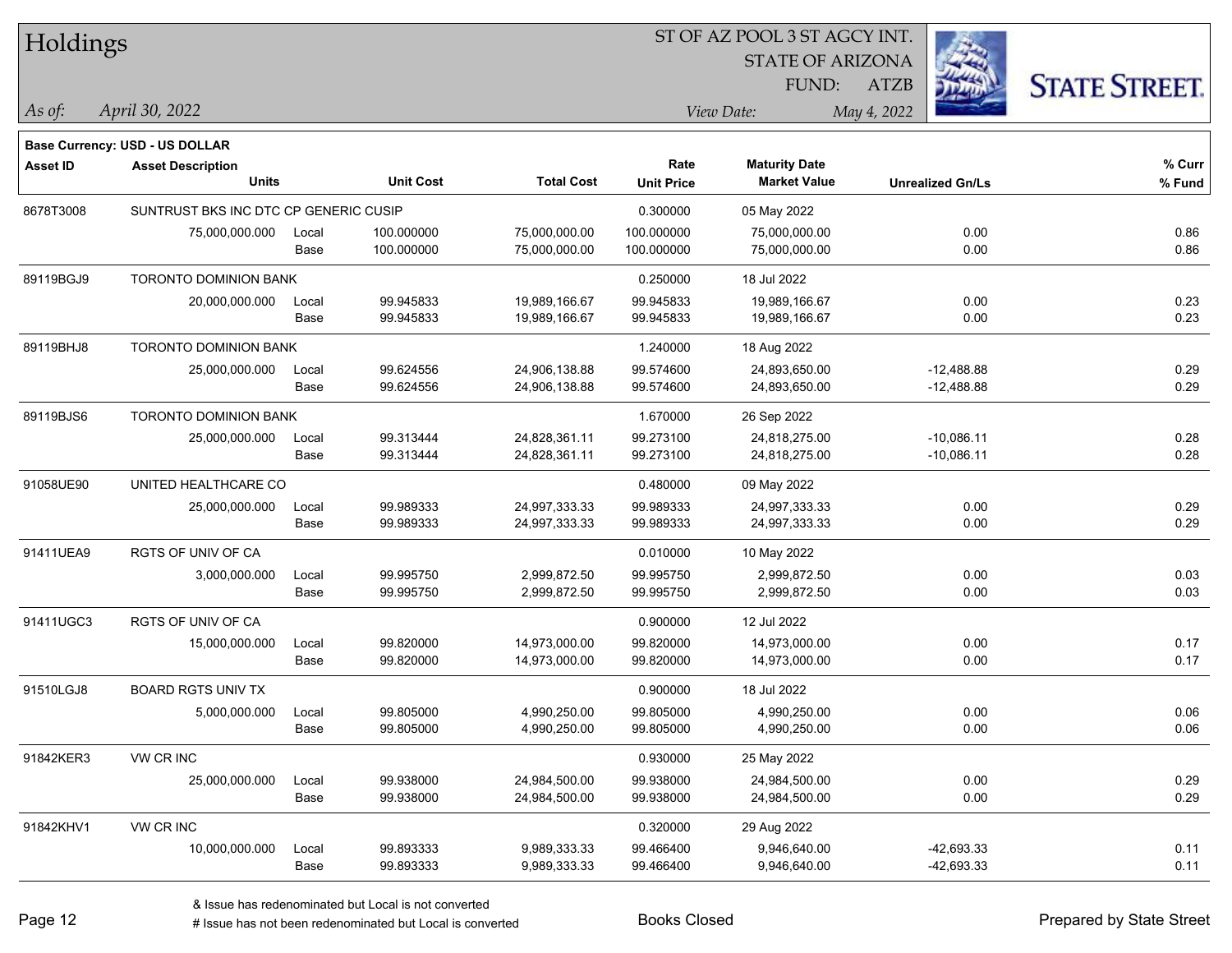| Holdings        |                                                 |       |                  |                   |                   | ST OF AZ POOL 3 ST AGCY INT. |                         |                      |  |  |
|-----------------|-------------------------------------------------|-------|------------------|-------------------|-------------------|------------------------------|-------------------------|----------------------|--|--|
|                 |                                                 |       |                  |                   |                   | <b>STATE OF ARIZONA</b>      |                         |                      |  |  |
|                 |                                                 |       |                  |                   |                   | FUND:                        | <b>ATZB</b>             | <b>STATE STREET.</b> |  |  |
| As of:          | April 30, 2022                                  |       |                  |                   |                   | View Date:                   | May 4, 2022             |                      |  |  |
|                 | Base Currency: USD - US DOLLAR                  |       |                  |                   |                   |                              |                         |                      |  |  |
| <b>Asset ID</b> | <b>Asset Description</b>                        |       |                  |                   | Rate              | <b>Maturity Date</b>         |                         | % Curr               |  |  |
|                 | <b>Units</b>                                    |       | <b>Unit Cost</b> | <b>Total Cost</b> | <b>Unit Price</b> | <b>Market Value</b>          | <b>Unrealized Gn/Ls</b> | % Fund               |  |  |
| 921FRK000       | BMO TRIPARTY MTGE CLAS/ISIT/RTRP MATU//20121224 |       |                  |                   | 0.260000          | 02 May 2022                  |                         |                      |  |  |
|                 | 205,688,775.320                                 | Local | 100.000000       | 205,688,775.32    | 100.000000        | 205,688,775.32               | 0.00                    | 2.36                 |  |  |
|                 |                                                 | Base  | 100.000000       | 205,688,775.32    | 100.000000        | 205,688,775.32               | 0.00                    | 2.36                 |  |  |
| 92344MEA7       | <b>VERIZON COMMNTN INC</b>                      |       |                  |                   | 0.460000          | 10 May 2022                  |                         |                      |  |  |
|                 | 25,000,000.000                                  | Local | 99.988500        | 24,997,125.00     | 99.988500         | 24,997,125.00                | 0.00                    | 0.29                 |  |  |
|                 |                                                 | Base  | 99.988500        | 24,997,125.00     | 99.988500         | 24,997,125.00                | 0.00                    | 0.29                 |  |  |
| 92344MED1       | <b>VERIZON COMMNTN INC</b>                      |       |                  |                   | 0.800000          | 13 May 2022                  |                         |                      |  |  |
|                 | 25,000,000.000                                  | Local | 99.973333        | 24,993,333.33     | 99.973333         | 24,993,333.33                | 0.00                    | 0.29                 |  |  |
|                 |                                                 | Base  | 99.973333        | 24,993,333.33     | 99.973333         | 24,993,333.33                | 0.00                    | 0.29                 |  |  |
| 92344MEP4       | VERIZON COMMNTN INC                             |       |                  |                   | 0.800000          | 23 May 2022                  |                         |                      |  |  |
|                 | 20,000,000.000                                  | Local | 99.951111        | 19,990,222.22     | 99.951111         | 19,990,222.22                | 0.00                    | 0.23                 |  |  |
|                 |                                                 | Base  | 99.951111        | 19,990,222.22     | 99.951111         | 19,990,222.22                | 0.00                    | 0.23                 |  |  |
| 92344MGS6       | <b>VERIZON COMMNTN INC</b>                      |       |                  |                   | 1.300000          | 26 Jul 2022                  |                         |                      |  |  |
|                 | 25,000,000.000                                  | Local | 99.689444        | 24,922,361.11     | 99.689444         | 24,922,361.11                | 0.00                    | 0.29                 |  |  |
|                 |                                                 | Base  | 99.689444        | 24,922,361.11     | 99.689444         | 24,922,361.11                | 0.00                    | 0.29                 |  |  |
| 92646LG53       | <b>VICTORY RECEIVABLES</b>                      |       |                  |                   | 1.010000          | 05 Jul 2022                  |                         |                      |  |  |
|                 | 23,000,000.000                                  | Local | 99.817639        | 22,958,056.94     | 99.817639         | 22,958,056.94                | 0.00                    | 0.26                 |  |  |
|                 |                                                 | Base  | 99.817639        | 22,958,056.94     | 99.817639         | 22,958,056.94                | 0.00                    | 0.26                 |  |  |
| 926NKW009       | AMHERST PIERPONT 04/15 VAR                      |       |                  |                   | 0.260000          | 02 May 2022                  |                         |                      |  |  |
|                 | 600,000,000.000                                 | Local | 100.000000       | 600,000,000.00    | 100.000000        | 600,000,000.00               | 0.00                    | 6.89                 |  |  |
|                 |                                                 | Base  | 100.000000       | 600,000,000.00    | 100.000000        | 600,000,000.00               | 0.00                    | 6.89                 |  |  |
| 926NKW009       | AMHERST PIERPONT 04/15 VAR                      |       |                  |                   | 0.350000          | 05 May 2022                  |                         |                      |  |  |
|                 | 50,000,000.000 Local                            |       | 100.000000       | 50,000,000.00     | 100.000000        | 50,000,000.00                | 0.00                    | 0.57                 |  |  |
|                 |                                                 | Base  | 100.000000       | 50,000,000.00     | 100.000000        | 50,000,000.00                | 0.00                    | 0.57                 |  |  |
| 926NKW009       | AMHERST PIERPONT 04/15 VAR                      |       |                  |                   | 0.440000          | 13 May 2022                  |                         |                      |  |  |
|                 | 30,000,000.000                                  | Local | 100.000000       | 30,000,000.00     | 100.000000        | 30,000,000.00                | 0.00                    | 0.34                 |  |  |
|                 |                                                 | Base  | 100.000000       | 30,000,000.00     | 100.000000        | 30,000,000.00                | 0.00                    | 0.34                 |  |  |
| 93114FE59       | WAL MART STORES INC                             |       |                  |                   | 0.360000          | 05 May 2022                  |                         |                      |  |  |
|                 | 15,000,000.000                                  | Local | 99.996000        | 14,999,400.00     | 99.996000         | 14,999,400.00                | 0.00                    | 0.17                 |  |  |
|                 |                                                 | Base  | 99.996000        | 14,999,400.00     | 99.996000         | 14,999,400.00                | 0.00                    | 0.17                 |  |  |

 $\overline{\phantom{0}}$ 

 $\overline{\phantom{a}}$ 

 $\overline{\phantom{0}}$ 

 $\overline{\phantom{a}}$ 

 $\overline{\phantom{a}}$ 

 $\overline{\phantom{0}}$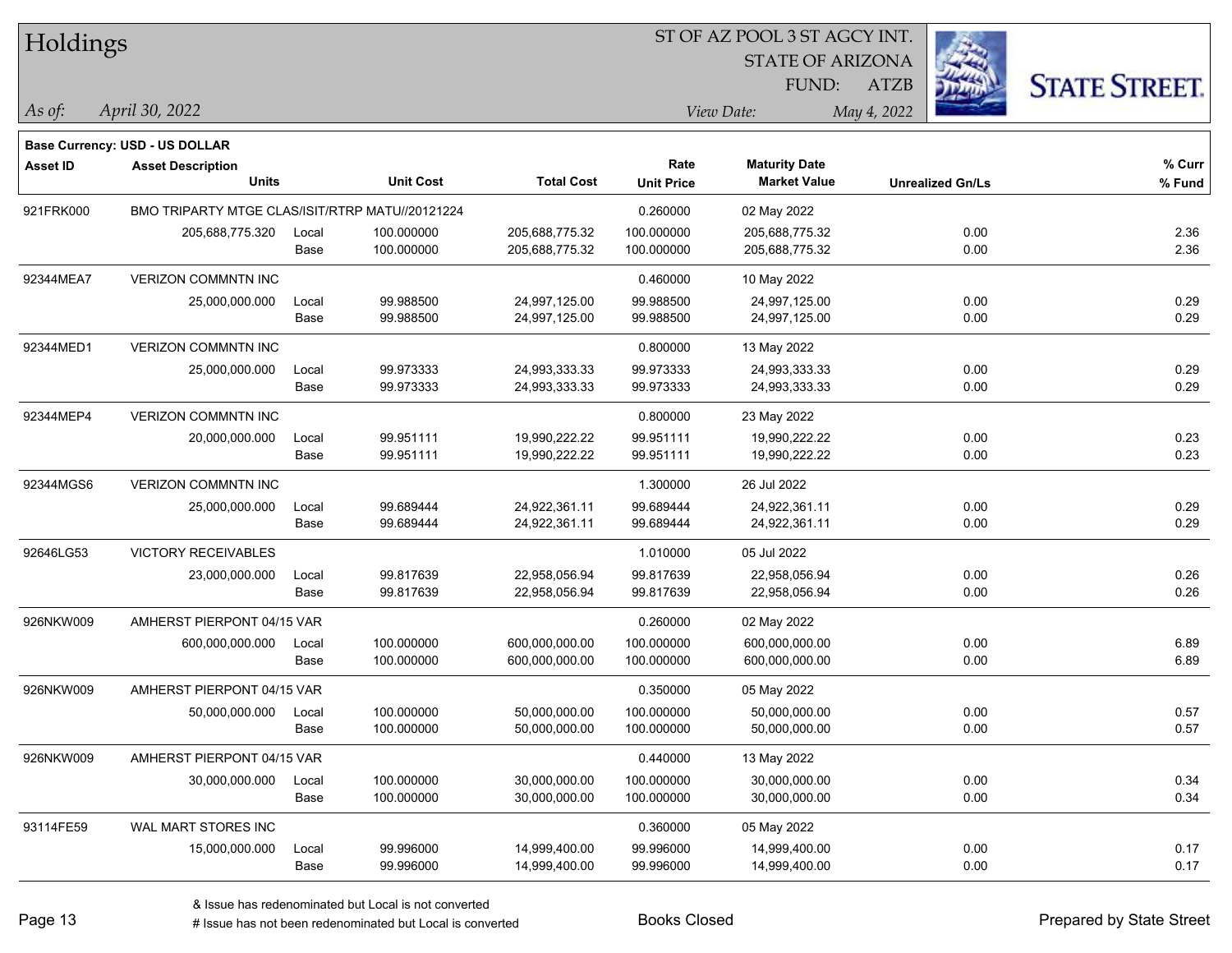| Holdings        |                                       |       |                  |                   | 51 OF AZ POOL 351 AGCY INT.<br>Ż. |                         |                         |                     |  |  |
|-----------------|---------------------------------------|-------|------------------|-------------------|-----------------------------------|-------------------------|-------------------------|---------------------|--|--|
|                 |                                       |       |                  |                   |                                   | <b>STATE OF ARIZONA</b> |                         |                     |  |  |
|                 |                                       |       |                  |                   |                                   | <b>FUND:</b>            | <b>ATZB</b>             | <b>STATE STREET</b> |  |  |
| $ $ As of:      | April 30, 2022                        |       |                  |                   |                                   | View Date:              | May 4, 2022             |                     |  |  |
|                 | <b>Base Currency: USD - US DOLLAR</b> |       |                  |                   |                                   |                         |                         |                     |  |  |
| <b>Asset ID</b> | <b>Asset Description</b>              |       |                  |                   | Rate                              | <b>Maturity Date</b>    |                         | % Curr              |  |  |
|                 | <b>Units</b>                          |       | <b>Unit Cost</b> | <b>Total Cost</b> | <b>Unit Price</b>                 | <b>Market Value</b>     | <b>Unrealized Gn/Ls</b> | % Fund              |  |  |
| 93114FE91       | WAL MART STORES INC                   |       |                  |                   | 0.370000                          | 09 May 2022             |                         |                     |  |  |
|                 | 15,000,000.000                        | Local | 99.991778        | 14,998,766.67     | 99.991778                         | 14,998,766.67           | 0.00                    | 0.17                |  |  |
|                 |                                       | Base  | 99.991778        | 14,998,766.67     | 99.991778                         | 14,998,766.67           | 0.00                    | 0.17                |  |  |
| 93114FF66       | WAL MART STORES INC                   |       |                  |                   | 0.650000                          | 06 Jun 2022             |                         |                     |  |  |
|                 | 25,000,000.000                        | Local | 99.935000        | 24,983,750.00     | 99.935000                         | 24,983,750.00           | 0.00                    | 0.29                |  |  |
|                 |                                       | Base  | 99.935000        | 24,983,750.00     | 99.935000                         | 24,983,750.00           | 0.00                    | 0.29                |  |  |
| 93142XE49       | <b>WALGREENS BOOTS</b>                |       |                  |                   | 1.000000                          | 04 May 2022             |                         |                     |  |  |
|                 | 25,000,000.000                        | Local | 99.991667        | 24,997,916.67     | 99.991667                         | 24,997,916.67           | 0.00                    | 0.29                |  |  |
|                 |                                       | Base  | 99.991667        | 24,997,916.67     | 99.991667                         | 24,997,916.67           | 0.00                    | 0.29                |  |  |
| 93142XEJ6       | WALGREENS BOOTS                       |       |                  |                   | 1.100000                          | 18 May 2022             |                         |                     |  |  |
|                 | 20,000,000.000                        | Local | 99.948056        | 19,989,611.11     | 99.948056                         | 19,989,611.11           | 0.00                    | 0.23                |  |  |
|                 |                                       | Base  | 99.948056        | 19,989,611.11     | 99.948056                         | 19,989,611.11           | 0.00                    | 0.23                |  |  |
| 94107NH23       | WASTE MANAGEMENT INC                  |       |                  |                   | 0.310000                          | 02 Aug 2022             |                         |                     |  |  |
|                 | 15,000,000.000                        | Local | 99.919917        | 14,987,987.50     | 99.626800                         | 14,944,020.00           | $-43,967.50$            | 0.17                |  |  |
|                 |                                       | Base  | 99.919917        | 14,987,987.50     | 99.626800                         | 14,944,020.00           | -43,967.50              | 0.17                |  |  |
| 94107NKD5       | WASTE MANAGEMENT INC                  |       |                  |                   | 0.310000                          | 13 Oct 2022             |                         |                     |  |  |
|                 | 10,000,000.000                        | Local | 99.857917        | 9,985,791.66      | 99.146700                         | 9,914,670.00            | $-71,121.66$            | 0.11                |  |  |
|                 |                                       | Base  | 99.857917        | 9,985,791.66      | 99.146700                         | 9,914,670.00            | $-71,121.66$            | 0.11                |  |  |
| 9612C1ED5       | WESTPAC BANKING CORP.                 |       |                  |                   | 0.190000                          | 13 May 2022             |                         |                     |  |  |
|                 | 15,000,000.000                        | Local | 99.993667        | 14,999,050.00     | 99.993667                         | 14,999,050.00           | 0.00                    | 0.17                |  |  |
|                 |                                       | Base  | 99.993667        | 14,999,050.00     | 99.993667                         | 14,999,050.00           | 0.00                    | 0.17                |  |  |
| 9612C1GF8       | <b>WESTPAC BANKING CORP.</b>          |       |                  |                   | 0.190000                          | 15 Jul 2022             |                         |                     |  |  |
|                 | 20,000,000.000                        | Local | 99.960417        | 19,992,083.33     | 99.960417                         | 19,992,083.33           | 0.00                    | 0.23                |  |  |
|                 |                                       | Base  | 99.960417        | 19,992,083.33     | 99.960417                         | 19,992,083.33           | 0.00                    | 0.23                |  |  |
| 978UHK000       | DAIWA CAPITAL MARKETS REPO            |       |                  |                   | 0.270000                          | 02 May 2022             |                         |                     |  |  |
|                 | 125,268,872.700                       | Local | 100.000000       | 125,268,872.70    | 100.000000                        | 125,268,872.70          | 0.00                    | 1.44                |  |  |
|                 |                                       | Base  | 100.000000       | 125,268,872.70    | 100.000000                        | 125,268,872.70          | 0.00                    | 1.44                |  |  |
| 979QHR003       | SOUTH STREET REPO                     |       |                  |                   | 0.100000                          | 02 May 2022             |                         |                     |  |  |
|                 | 275,000,000.000                       | Local | 100.000000       | 275,000,000.00    | 100.000000                        | 275,000,000.00          | 0.00                    | 3.16                |  |  |
|                 |                                       | Base  | 100.000000       | 275,000,000.00    | 100.000000                        | 275,000,000.00          | 0.00                    | 3.16                |  |  |

ST OF A Z POOL 2 ST ACCV INT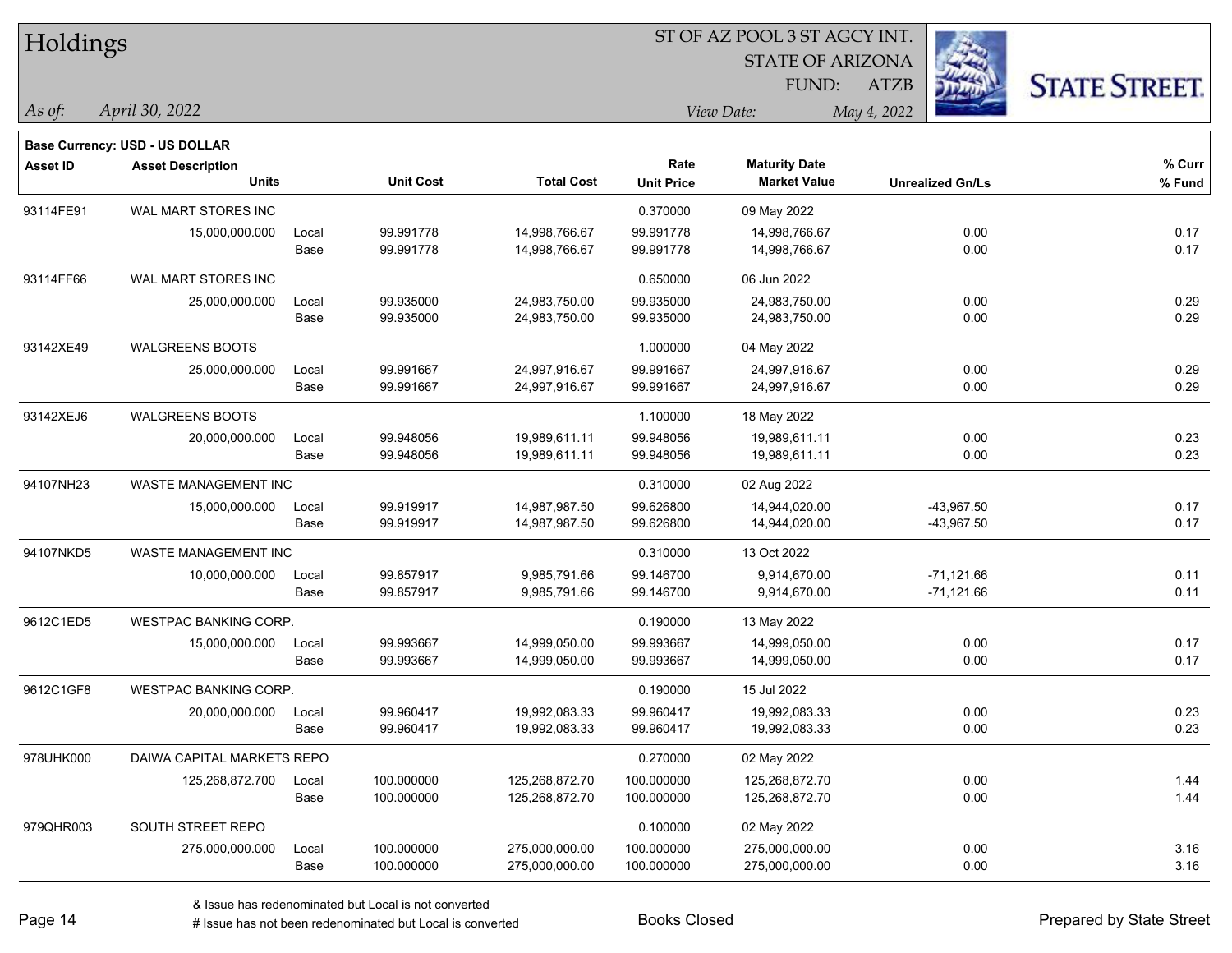| Holdings               |                                        |       |                  |                   | ST OF AZ POOL 3 ST AGCY INT. |                         |             |                         |                      |          |
|------------------------|----------------------------------------|-------|------------------|-------------------|------------------------------|-------------------------|-------------|-------------------------|----------------------|----------|
|                        |                                        |       |                  |                   |                              | <b>STATE OF ARIZONA</b> |             |                         |                      |          |
|                        |                                        |       |                  |                   |                              | FUND:                   | ATZB        |                         | <b>STATE STREET.</b> |          |
| $\vert$ As of:         | April 30, 2022                         |       |                  |                   |                              | View Date:              | May 4, 2022 |                         |                      |          |
|                        | <b>Base Currency: USD - US DOLLAR</b>  |       |                  |                   |                              |                         |             |                         |                      |          |
| <b>Asset ID</b>        | <b>Asset Description</b>               |       |                  |                   | Rate                         | <b>Maturity Date</b>    |             |                         |                      | $%$ Curr |
|                        | <b>Units</b>                           |       | <b>Unit Cost</b> | <b>Total Cost</b> | <b>Unit Price</b>            | <b>Market Value</b>     |             | <b>Unrealized Gn/Ls</b> |                      | % Fund   |
| 979QHR003              | SOUTH STREET REPO                      |       |                  |                   | 0.290000                     | 02 May 2022             |             |                         |                      |          |
|                        | 517,863,240.800                        | Local | 100.000000       | 517,863,240.80    | 100.000000                   | 517,863,240.80          |             | 0.00                    |                      | 5.95     |
|                        |                                        | Base  | 100.000000       | 517,863,240.80    | 100.000000                   | 517,863,240.80          |             | 0.00                    |                      | 5.95     |
| 985FHY004              | MITSUBISHI UFJ REPO                    |       |                  |                   | 0.280000                     | 02 May 2022             |             |                         |                      |          |
|                        | 850,000,000.000                        | Local | 100.000000       | 850,000,000.00    | 100.000000                   | 850,000,000.00          |             | 0.00                    |                      | 9.76     |
|                        |                                        | Base  | 100.000000       | 850,000,000.00    | 100.000000                   | 850,000,000.00          |             | 0.00                    |                      | 9.76     |
| <b>US DOLLAR Total</b> |                                        |       |                  |                   |                              |                         |             |                         |                      |          |
|                        | 6,467,371,557.920                      | Local |                  | 6,464,799,762.40  |                              | 6,463,473,838.72        |             | $-1,325,923.68$         |                      | 74.20    |
|                        |                                        | Base  |                  | 6,464,799,762.40  |                              | 6,463,473,838.72        |             | -1,325,923.68           |                      | 74.20    |
|                        | <b>CASH EQUIVALENT Total</b>           |       |                  |                   |                              |                         |             |                         |                      |          |
|                        | 6,467,371,557.920                      | Base  |                  | 6,464,799,762.40  |                              | 6,463,473,838.72        |             | -1,325,923.68           |                      | 74.20    |
| <b>FIXED INCOME</b>    |                                        |       |                  |                   |                              |                         |             |                         |                      |          |
| <b>US DOLLAR</b>       |                                        |       |                  |                   |                              |                         |             | Exchange Rate:          | 1.000000             |          |
| 00206RMJ8              | AT+T INC SR UNSECURED 03/24 0.9        |       |                  |                   | 0.900000                     | 25 Mar 2024             |             |                         |                      |          |
|                        | 7,000,000.000                          | Local | 100.000000       | 7,000,000.00      | 96.080949                    | 6,725,666.43            |             | $-274,333.57$           |                      | 0.08     |
|                        |                                        | Base  | 100.000000       | 7,000,000.00      | 96.080949                    | 6,725,666.43            |             | $-274,333.57$           |                      | 0.08     |
| 00206RML3              | AT+T INC SR UNSECURED 03/26 1.7        |       |                  |                   | 1.700000                     | 25 Mar 2026             |             |                         |                      |          |
|                        | 7,000,000.000                          | Local | 99.925169        | 6,994,761.86      | 92.405172                    | 6,468,362.04            |             | -526,399.82             |                      | 0.07     |
|                        |                                        | Base  | 99.925169        | 6,994,761.86      | 92.405172                    | 6,468,362.04            |             | -526,399.82             |                      | 0.07     |
| 00287YBC2              | ABBVIE INC SR UNSECURED 11/23 3.75     |       |                  |                   | 3.750000                     | 14 Nov 2023             |             |                         |                      |          |
|                        | 5,500,000.000                          | Local | 104.522733       | 5,748,750.30      | 101.087685                   | 5,559,822.68            |             | -188,927.62             |                      | 0.06     |
|                        |                                        | Base  | 104.522733       | 5,748,750.30      | 101.087685                   | 5,559,822.68            |             | -188,927.62             |                      | 0.06     |
| 023135AW6              | AMAZON.COM INC SR UNSECURED 02/23 2.4  |       |                  |                   | 2.400000                     | 22 Feb 2023             |             |                         |                      |          |
|                        | 5,000,000.000                          | Local | 99.731728        | 4,986,586.41      | 100.153538                   | 5,007,676.90            |             | 21,090.49               |                      | 0.06     |
|                        |                                        | Base  | 99.731728        | 4,986,586.41      | 100.153538                   | 5,007,676.90            |             | 21,090.49               |                      | 0.06     |
| 023135BW5              | AMAZON.COM INC SR UNSECURED 05/24 0.45 |       |                  |                   | 0.450000                     | 12 May 2024             |             |                         |                      |          |
|                        | 10,000,000.000                         | Local | 99.901157        | 9,990,115.69      | 95.498659                    | 9,549,865.90            |             | -440,249.79             |                      | 0.11     |
|                        |                                        | Base  | 99.901157        | 9,990,115.69      | 95.498659                    | 9,549,865.90            |             | -440,249.79             |                      | 0.11     |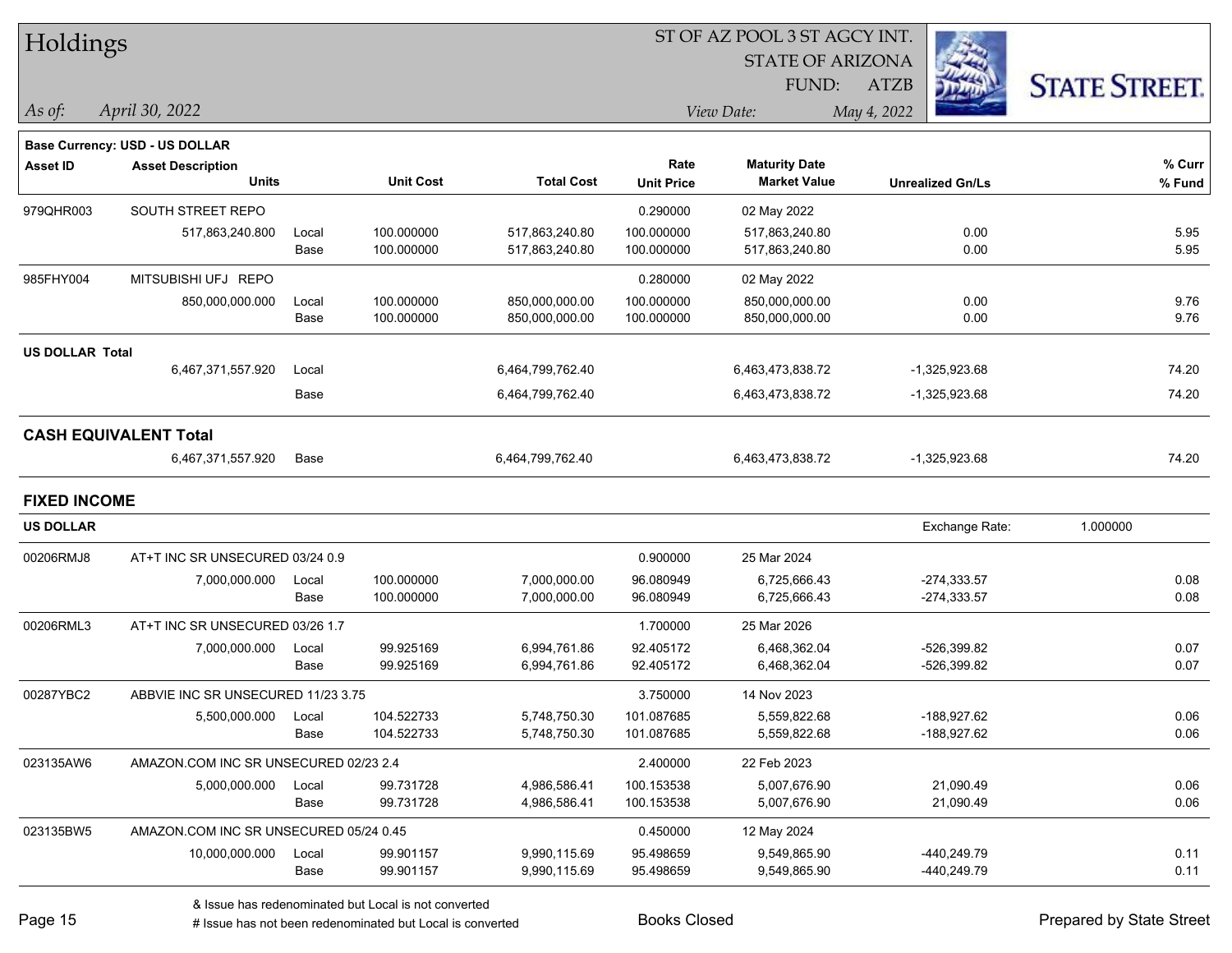| Holdings        |                                                |       |                  |                   | ST OF AZ POOL 3 ST AGCY INT. |                         |             |                         |                      |
|-----------------|------------------------------------------------|-------|------------------|-------------------|------------------------------|-------------------------|-------------|-------------------------|----------------------|
|                 |                                                |       |                  |                   |                              | <b>STATE OF ARIZONA</b> |             |                         |                      |
|                 |                                                |       |                  |                   |                              | FUND:                   | <b>ATZB</b> |                         | <b>STATE STREET.</b> |
| As of:          | April 30, 2022                                 |       |                  |                   |                              | View Date:              | May 4, 2022 |                         |                      |
|                 | <b>Base Currency: USD - US DOLLAR</b>          |       |                  |                   |                              |                         |             |                         |                      |
| <b>Asset ID</b> | <b>Asset Description</b>                       |       |                  |                   | Rate                         | <b>Maturity Date</b>    |             |                         | % Curr               |
|                 | <b>Units</b>                                   |       | <b>Unit Cost</b> | <b>Total Cost</b> | <b>Unit Price</b>            | <b>Market Value</b>     |             | <b>Unrealized Gn/Ls</b> | % Fund               |
| 023135CF1       | AMAZON.COM INC SR UNSECURED 04/27 3.3          |       |                  |                   | 3.300000                     | 13 Apr 2027             |             |                         |                      |
|                 | 7,000,000.000                                  | Local | 99.795903        | 6,985,713.18      | 99.294587                    | 6,950,621.09            |             | $-35,092.09$            | 0.08                 |
|                 |                                                | Base  | 99.795903        | 6,985,713.18      | 99.294587                    | 6,950,621.09            |             | $-35,092.09$            | 0.08                 |
| 025537AR2       | AMERICAN ELECTRIC POWER SR UNSECURED 11/25 1   |       |                  |                   | 1.000000                     | 01 Nov 2025             |             |                         |                      |
|                 | 3,000,000.000                                  | Local | 99.837545        | 2,995,126.36      | 91.030119                    | 2,730,903.57            |             | $-264,222.79$           | 0.03                 |
|                 |                                                | Base  | 99.837545        | 2,995,126.36      | 91.030119                    | 2,730,903.57            |             | $-264,222.79$           | 0.03                 |
| 025537AS0       | AMERICAN ELECTRIC POWER SR UNSECURED 11/23 VAR |       |                  |                   | 0.796570                     | 01 Nov 2023             |             |                         |                      |
|                 | 5,000,000.000                                  | Local | 100.000000       | 5,000,000.00      | 100.007931                   | 5,000,396.55            |             | 396.55                  | 0.06                 |
|                 |                                                | Base  | 100.000000       | 5,000,000.00      | 100.007931                   | 5,000,396.55            |             | 396.55                  | 0.06                 |
| 025816CG2       | AMERICAN EXPRESS CO SR UNSECURED 07/24 2.5     |       |                  |                   | 2.500000                     | 30 Jul 2024             |             |                         |                      |
|                 | 10,000,000.000                                 | Local | 99.855303        | 9,985,530.27      | 98.012667                    | 9,801,266.70            |             | $-184,263.57$           | 0.11                 |
|                 |                                                | Base  | 99.855303        | 9,985,530.27      | 98.012667                    | 9,801,266.70            |             | $-184,263.57$           | 0.11                 |
| 025816CR8       | AMERICAN EXPRESS CO SR UNSECURED 03/25 VAR     |       |                  |                   | 1.210000                     | 04 Mar 2025             |             |                         |                      |
|                 | 2,000,000.000                                  | Local | 100.000000       | 2,000,000.00      | 100.670277                   | 2,013,405.54            |             | 13,405.54               | 0.02                 |
|                 |                                                | Base  | 100.000000       | 2,000,000.00      | 100.670277                   | 2,013,405.54            |             | 13,405.54               | 0.02                 |
| 02582JJD3       | AMERICAN EXPRESS CREDIT ACCOUN AMXCA 2018 7 A  |       |                  |                   | 0.914100                     | 17 Feb 2026             |             |                         |                      |
|                 | 15,000,000.000                                 | Local | 100.208622       | 15,031,293.23     | 100.207580                   | 15,031,137.00           |             | $-156.23$               | 0.17                 |
| Original Face:  | 15,000,000.000                                 | Base  | 100.208622       | 15,031,293.23     | 100.207580                   | 15,031,137.00           |             | $-156.23$               | 0.17                 |
| 026609AC1       | WYETH LLC COMPANY GUAR 03/23 7.25              |       |                  |                   | 7.250000                     | 01 Mar 2023             |             |                         |                      |
|                 | 1,410,000.000                                  | Local | 105.676240       | 1,490,034.99      | 103.742578                   | 1,462,770.35            |             | $-27,264.64$            | 0.02                 |
|                 |                                                | Base  | 105.676240       | 1,490,034.99      | 103.742578                   | 1,462,770.35            |             | $-27,264.64$            | 0.02                 |
| 02665WDX6       | AMERICAN HONDA FINANCE SR UNSECURED 04/23 0.35 |       |                  |                   | 0.350000                     | 20 Apr 2023             |             |                         |                      |
|                 | 30,000,000.000                                 | Local | 99.998989        | 29,999,696.57     | 97.842560                    | 29,352,768.00           |             | $-646,928.57$           | 0.34                 |
|                 |                                                | Base  | 99.998989        | 29,999,696.57     | 97.842560                    | 29,352,768.00           |             | $-646,928.57$           | 0.34                 |
| 02665WDY4       | AMERICAN HONDA FINANCE SR UNSECURED 08/24 0.75 |       |                  |                   | 0.750000                     | 09 Aug 2024             |             |                         |                      |
|                 | 8,000,000.000                                  | Local | 99.948356        | 7,995,868.49      | 94.644254                    | 7,571,540.32            |             | -424,328.17             | 0.09                 |
|                 |                                                | Base  | 99.948356        | 7,995,868.49      | 94.644254                    | 7,571,540.32            |             | -424,328.17             | 0.09                 |
| 02665WEA5       | AMERICAN HONDA FINANCE SR UNSECURED 01/25 1.5  |       |                  |                   | 1.500000                     | 13 Jan 2025             |             |                         |                      |
|                 | 15,000,000.000                                 | Local | 99.928708        | 14,989,306.14     | 95.261363                    | 14,289,204.45           |             | $-700, 101.69$          | 0.16                 |
|                 |                                                | Base  | 99.928708        | 14,989,306.14     | 95.261363                    | 14,289,204.45           |             | $-700, 101.69$          | 0.16                 |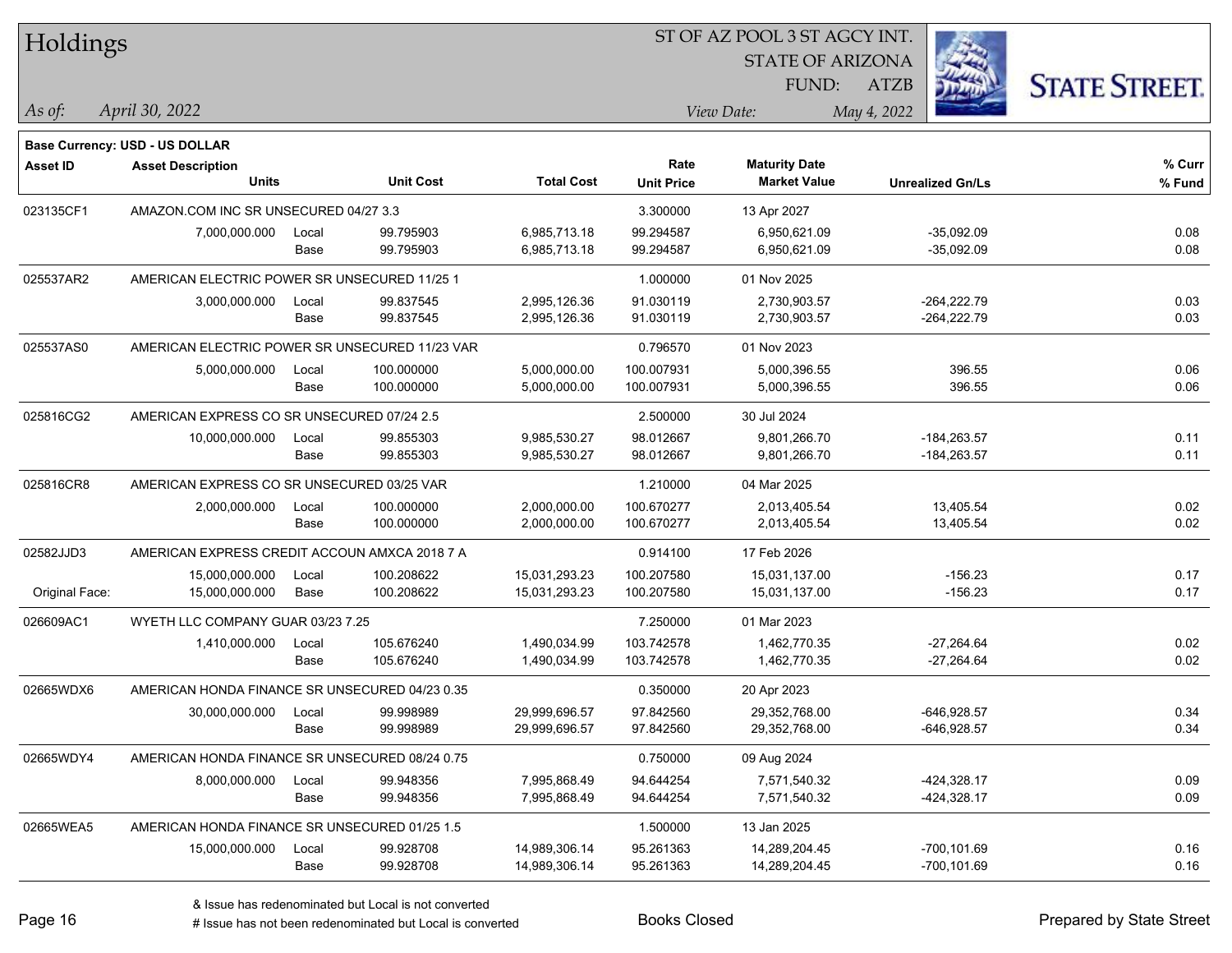| Holdings        |                                                |       |                  |                   | ST OF AZ POOL 3 ST AGCY INT. |                         |             |                         |                      |
|-----------------|------------------------------------------------|-------|------------------|-------------------|------------------------------|-------------------------|-------------|-------------------------|----------------------|
|                 |                                                |       |                  |                   |                              | <b>STATE OF ARIZONA</b> |             |                         |                      |
|                 |                                                |       |                  |                   |                              | FUND:                   | <b>ATZB</b> |                         | <b>STATE STREET.</b> |
| As of:          | April 30, 2022                                 |       |                  |                   |                              | View Date:              | May 4, 2022 |                         |                      |
|                 | <b>Base Currency: USD - US DOLLAR</b>          |       |                  |                   |                              |                         |             |                         |                      |
| <b>Asset ID</b> | <b>Asset Description</b>                       |       |                  |                   | Rate                         | <b>Maturity Date</b>    |             |                         | % Curr               |
|                 | <b>Units</b>                                   |       | <b>Unit Cost</b> | <b>Total Cost</b> | <b>Unit Price</b>            | <b>Market Value</b>     |             | <b>Unrealized Gn/Ls</b> | % Fund               |
| 03027XBR0       | AMERICAN TOWER CORP SR UNSECURED 09/26 1.45    |       |                  |                   | 1.450000                     | 15 Sep 2026             |             |                         |                      |
|                 | 3,000,000.000                                  | Local | 99.541749        | 2,986,252.48      | 89.381983                    | 2,681,459.49            |             | $-304,792.99$           | 0.03                 |
|                 |                                                | Base  | 99.541749        | 2,986,252.48      | 89.381983                    | 2,681,459.49            |             | $-304,792.99$           | 0.03                 |
| 036752AQ6       | ANTHEM INC SR UNSECURED 03/23 0.45             |       |                  |                   | 0.450000                     | 15 Mar 2023             |             |                         |                      |
|                 | 5,000,000.000                                  | Local | 99.988643        | 4,999,432.14      | 98.236630                    | 4,911,831.50            |             | $-87,600.64$            | 0.06                 |
|                 |                                                | Base  | 99.988643        | 4,999,432.14      | 98.236630                    | 4,911,831.50            |             | $-87,600.64$            | 0.06                 |
| 037833DC1       | APPLE INC SR UNSECURED 09/22 2.1               |       |                  |                   | 2.100000                     | 12 Sep 2022             |             |                         |                      |
|                 | 10,000,000.000                                 | Local | 100.093636       | 10,009,363.64     | 100.130644                   | 10,013,064.40           |             | 3,700.76                | 0.11                 |
|                 |                                                | Base  | 100.093636       | 10,009,363.64     | 100.130644                   | 10,013,064.40           |             | 3,700.76                | 0.11                 |
| 037833DV9       | APPLE INC SR UNSECURED 05/23 0.75              |       |                  |                   | 0.750000                     | 11 May 2023             |             |                         |                      |
|                 | 15,500,000.000                                 | Local | 99.906849        | 15,485,561.64     | 98.561299                    | 15,277,001.35           |             | $-208,560.29$           | 0.18                 |
|                 |                                                | Base  | 99.906849        | 15,485,561.64     | 98.561299                    | 15,277,001.35           |             | $-208,560.29$           | 0.18                 |
| 037833DX5       | APPLE INC SR UNSECURED 08/25 0.55              |       |                  |                   | 0.550000                     | 20 Aug 2025             |             |                         |                      |
|                 | 10,000,000.000                                 | Local | 99.845384        | 9,984,538.38      | 92.193097                    | 9,219,309.70            |             | -765,228.68             | 0.11                 |
|                 |                                                | Base  | 99.845384        | 9,984,538.38      | 92.193097                    | 9,219,309.70            |             | -765,228.68             | 0.11                 |
| 037833EB2       | APPLE INC SR UNSECURED 02/26 0.7               |       |                  |                   | 0.700000                     | 08 Feb 2026             |             |                         |                      |
|                 | 5,000,000.000                                  | Local | 99.831031        | 4,991,551.53      | 91.413856                    | 4,570,692.80            |             | -420,858.73             | 0.05                 |
|                 |                                                | Base  | 99.831031        | 4,991,551.53      | 91.413856                    | 4,570,692.80            |             | -420,858.73             | 0.05                 |
| 040555CS1       | ARIZONA PUBLIC SERVICE SR UNSECURED 05/25 3.15 |       |                  |                   | 3.150000                     | 15 May 2025             |             |                         |                      |
|                 | 5,000,000.000                                  | Local | 106.528003       | 5,326,400.15      | 98.300319                    | 4,915,015.95            |             | -411,384.20             | 0.06                 |
|                 |                                                | Base  | 106.528003       | 5,326,400.15      | 98.300319                    | 4,915,015.95            |             | -411,384.20             | 0.06                 |
| 05531FBJ1       | TRUIST FINANCIAL CORP SR UNSECURED 03/23 2.2   |       |                  |                   | 2.200000                     | 16 Mar 2023             |             |                         |                      |
|                 | 10,000,000.000                                 | Local | 99.982896        | 9,998,289.56      | 99.819894                    | 9,981,989.40            |             | $-16,300.16$            | 0.11                 |
|                 |                                                | Base  | 99.982896        | 9,998,289.56      | 99.819894                    | 9,981,989.40            |             | $-16,300.16$            | 0.11                 |
| 06048WK66       | BANK OF AMERICA CORP SR UNSECURED 12/25 VAR    |       |                  |                   | 0.650000                     | 23 Dec 2025             |             |                         |                      |
|                 | 5,000,000.000                                  | Local | 99.778615        | 4,988,930.74      | 89.492588                    | 4,474,629.40            |             | $-514,301.34$           | 0.05                 |
|                 |                                                | Base  | 99.778615        | 4,988,930.74      | 89.492588                    | 4,474,629.40            |             | $-514,301.34$           | 0.05                 |
| 06048WK74       | BANK OF AMERICA CORP SR UNSECURED 06/23 VAR    |       |                  |                   | 0.450000                     | 21 Jun 2023             |             |                         |                      |
|                 | 5,000,000.000                                  | Local | 100.000000       | 5,000,000.00      | 96.742177                    | 4,837,108.85            |             | $-162,891.15$           | 0.06                 |
|                 |                                                | Base  | 100.000000       | 5,000,000.00      | 96.742177                    | 4,837,108.85            |             | $-162,891.15$           | 0.06                 |

# Issue has not been redenominated but Local is converted Books Closed Prepared by State Street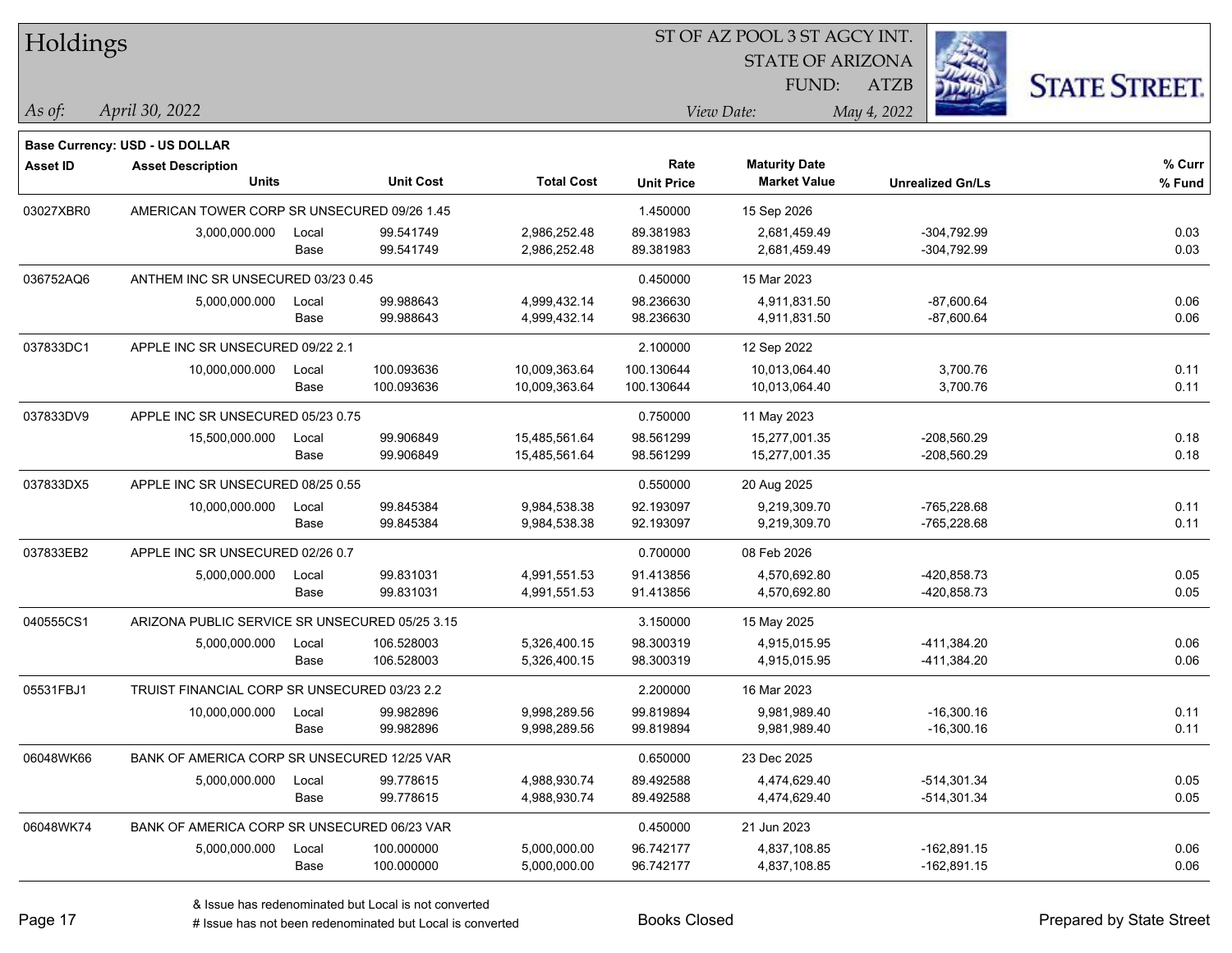| Holdings        |                                              |       |                  |                   | 51 OF AZ POOL 3 51 AGCY INT.<br>Ż. |                         |                         |                      |  |  |
|-----------------|----------------------------------------------|-------|------------------|-------------------|------------------------------------|-------------------------|-------------------------|----------------------|--|--|
|                 |                                              |       |                  |                   |                                    | <b>STATE OF ARIZONA</b> |                         |                      |  |  |
|                 |                                              |       |                  |                   |                                    | FUND:                   | ATZB                    | <b>STATE STREET.</b> |  |  |
| As of:          | April 30, 2022                               |       |                  |                   |                                    |                         |                         |                      |  |  |
|                 |                                              |       |                  |                   |                                    | View Date:              | May 4, 2022             |                      |  |  |
|                 | <b>Base Currency: USD - US DOLLAR</b>        |       |                  |                   |                                    |                         |                         |                      |  |  |
| <b>Asset ID</b> | <b>Asset Description</b>                     |       |                  |                   | Rate                               | <b>Maturity Date</b>    |                         | % Curr               |  |  |
|                 | <b>Units</b>                                 |       | <b>Unit Cost</b> | <b>Total Cost</b> | <b>Unit Price</b>                  | <b>Market Value</b>     | <b>Unrealized Gn/Ls</b> | % Fund               |  |  |
| 06048WL24       | BANK OF AMERICA CORP SR UNSECURED 02/24 VAR  |       |                  |                   | 0.350000                           | 16 Feb 2024             |                         |                      |  |  |
|                 | 25,000,000.000                               | Local | 99.910137        | 24,977,534.24     | 94.683374                          | 23,670,843.50           | $-1,306,690.74$         | 0.27                 |  |  |
|                 |                                              | Base  | 99.910137        | 24,977,534.24     | 94.683374                          | 23,670,843.50           | $-1,306,690.74$         | 0.27                 |  |  |
| 06048WL32       | BANK OF AMERICA CORP SR UNSECURED 02/26 0.8  |       |                  |                   | 0.800000                           | 24 Feb 2026             |                         |                      |  |  |
|                 | 5,371,000.000                                | Local | 100.000000       | 5,371,000.00      | 88.224568                          | 4,738,541.55            | $-632,458.45$           | 0.05                 |  |  |
|                 |                                              | Base  | 100.000000       | 5,371,000.00      | 88.224568                          | 4,738,541.55            | $-632,458.45$           | 0.05                 |  |  |
| 06048WL81       | BANK OF AMERICA CORP SR UNSECURED 09/24 0.75 |       |                  |                   | 0.750000                           | 26 Sep 2024             |                         |                      |  |  |
|                 | 15,000,000.000                               | Local | 100.000000       | 15,000,000.00     | 95.289776                          | 14,293,466.40           | -706,533.60             | 0.16                 |  |  |
|                 |                                              | Base  | 100.000000       | 15,000,000.00     | 95.289776                          | 14,293,466.40           | -706,533.60             | 0.16                 |  |  |
| 06048WM23       | BANK OF AMERICA CORP SR UNSECURED 05/24 0.65 |       |                  |                   | 0.650000                           | 14 May 2024             |                         |                      |  |  |
|                 | 10,000,000.000                               | Local | 100.000000       | 10,000,000.00     | 93.859724                          | 9,385,972.40            | $-614,027.60$           | 0.11                 |  |  |
|                 |                                              | Base  | 100.000000       | 10,000,000.00     | 93.859724                          | 9,385,972.40            | $-614,027.60$           | 0.11                 |  |  |
| 06048WU99       | BANK OF AMERICA CORP SR UNSECURED 09/24 3    |       |                  |                   | 3.000000                           | 27 Sep 2024             |                         |                      |  |  |
|                 | 16,000,000.000                               | Local | 100.000000       | 16,000,000.00     | 99.202945                          | 15,872,471.20           | $-127,528.80$           | 0.18                 |  |  |
|                 |                                              | Base  | 100.000000       | 16,000,000.00     | 99.202945                          | 15,872,471.20           | $-127,528.80$           | 0.18                 |  |  |
| 06367UBV8       | BANK OF MONTREAL SR UNSECURED 144A 11/26 VAR |       |                  |                   | 1.000000                           | 18 Nov 2026             |                         |                      |  |  |
|                 | 10,000,000.000                               | Local | 100.000000       | 10,000,000.00     | 90.509000                          | 9,050,900.00            | $-949,100.00$           | 0.10                 |  |  |
|                 |                                              | Base  | 100.000000       | 10,000,000.00     | 90.509000                          | 9,050,900.00            | $-949,100.00$           | 0.10                 |  |  |
| 06367WF99       | BANK OF MONTREAL SR UNSECURED 05/23 VAR      |       |                  |                   | 1.491000                           | 12 May 2023             |                         |                      |  |  |
|                 | 10,000,000.000                               | Local | 100.000000       | 10,000,000.00     | 100.557000                         | 10,055,700.00           | 55,700.00               | 0.12                 |  |  |
|                 |                                              | Base  | 100.000000       | 10,000,000.00     | 100.557000                         | 10,055,700.00           | 55,700.00               | 0.12                 |  |  |
| 06367WX81       | BANK OF MONTREAL SR UNSECURED 07/25 VAR      |       |                  |                   | 1.000000                           | 30 Jul 2025             |                         |                      |  |  |
|                 | 10,000,000.000                               | Local | 100.000000       | 10,000,000.00     | 92.611197                          | 9,261,119.70            | -738.880.30             | 0.11                 |  |  |
|                 |                                              | Base  | 100.000000       | 10,000,000.00     | 92.611197                          | 9,261,119.70            | -738,880.30             | 0.11                 |  |  |
| 06368EA44       | BANK OF MONTREAL SR UNSECURED 12/23 VAR      |       |                  |                   | 0.558436                           | 08 Dec 2023             |                         |                      |  |  |
|                 | 10,000,000.000                               | Local | 100.000000       | 10,000,000.00     | 99.419274                          | 9,941,927.40            | $-58,072.60$            | 0.11                 |  |  |
|                 |                                              | Base  | 100.000000       | 10,000,000.00     | 99.419274                          | 9,941,927.40            | $-58,072.60$            | 0.11                 |  |  |
| 06368FAA7       | BANK OF MONTREAL SR UNSECURED 09/23 0.4      |       |                  |                   | 0.400000                           | 15 Sep 2023             |                         |                      |  |  |
|                 | 10,000,000.000                               | Local | 99.942288        | 9,994,228.76      | 96.612161                          | 9,661,216.10            | $-333,012.66$           | 0.11                 |  |  |
|                 |                                              | Base  | 99.942288        | 9,994,228.76      | 96.612161                          | 9,661,216.10            | $-333,012.66$           | 0.11                 |  |  |

ST OF A Z POOL 2 ST ACCV INT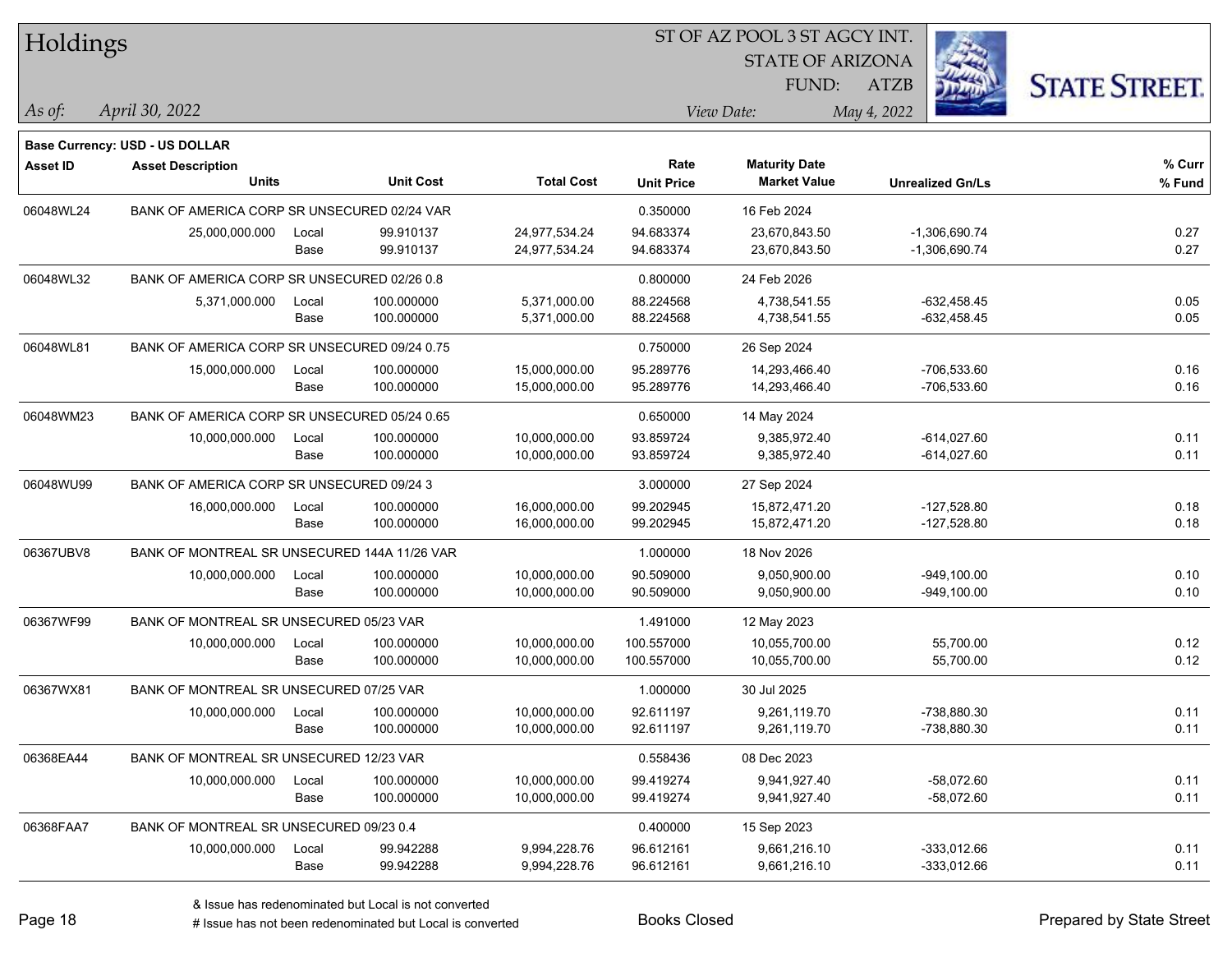| Holdings        |                                                |       |                  |                   |                   | ST OF AZ POOL 3 ST AGCY INT. |                         |                      |
|-----------------|------------------------------------------------|-------|------------------|-------------------|-------------------|------------------------------|-------------------------|----------------------|
|                 |                                                |       |                  |                   |                   | <b>STATE OF ARIZONA</b>      |                         |                      |
|                 |                                                |       |                  |                   |                   | FUND:                        | <b>ATZB</b>             | <b>STATE STREET.</b> |
| As of:          | April 30, 2022                                 |       |                  |                   |                   | View Date:                   | May 4, 2022             |                      |
|                 | Base Currency: USD - US DOLLAR                 |       |                  |                   |                   |                              |                         |                      |
| <b>Asset ID</b> | <b>Asset Description</b>                       |       |                  |                   | Rate              | <b>Maturity Date</b>         |                         | % Curr               |
|                 | <b>Units</b>                                   |       | <b>Unit Cost</b> | <b>Total Cost</b> | <b>Unit Price</b> | <b>Market Value</b>          | <b>Unrealized Gn/Ls</b> | % Fund               |
| 06368GC54       | BANK OF MONTREAL SR UNSECURED 12/26 2          |       |                  |                   | 2.000000          | 22 Dec 2026                  |                         |                      |
|                 | 20,000,000.000                                 | Local | 100.000000       | 20,000,000.00     | 91.485920         | 18,297,184.00                | $-1,702,816.00$         | 0.21                 |
|                 |                                                | Base  | 100.000000       | 20,000,000.00     | 91.485920         | 18,297,184.00                | $-1,702,816.00$         | 0.21                 |
| 06368GR74       | BANK OF MONTREAL SR UNSECURED 05/24 VAR        |       |                  |                   | 3.000000          | 10 May 2024                  |                         |                      |
|                 | 10,000,000.000                                 | Local | 100.000000       | 10,000,000.00     | 100.046822        | 10,004,682.20                | 4,682.20                | 0.11                 |
|                 |                                                | Base  | 100.000000       | 10,000,000.00     | 100.046822        | 10,004,682.20                | 4,682.20                | 0.11                 |
| 06368GRY5       | BANK OF MONTREAL SR UNSECURED 05/27 4.15       |       |                  |                   | 4.150000          | 13 May 2027                  |                         |                      |
|                 | 16,000,000.000                                 | Local | 100.000000       | 16,000,000.00     | 99.497000         | 15,919,520.00                | $-80,480.00$            | 0.18                 |
|                 |                                                | Base  | 100.000000       | 16,000,000.00     | 99.497000         | 15,919,520.00                | $-80,480.00$            | 0.18                 |
| 06406RAG2       | BANK OF NY MELLON CORP SR UNSECURED 04/23 3.5  |       |                  |                   | 3.500000          | 28 Apr 2023                  |                         |                      |
|                 | 7,000,000.000                                  | Local | 99.978367        | 6,998,485.71      | 101.044708        | 7,073,129.56                 | 74,643.85               | 0.08                 |
|                 |                                                | Base  | 99.978367        | 6,998,485.71      | 101.044708        | 7,073,129.56                 | 74,643.85               | 0.08                 |
| 06406RAL1       | BANK OF NY MELLON CORP SR UNSECURED 10/24 2.1  |       |                  |                   | 2.100000          | 24 Oct 2024                  |                         |                      |
|                 | 7,000,000.000                                  | Local | 99.913123        | 6,993,918.58      | 97.774680         | 6,844,227.60                 | $-149,690.98$           | 0.08                 |
|                 |                                                | Base  | 99.913123        | 6,993,918.58      | 97.774680         | 6,844,227.60                 | $-149,690.98$           | 0.08                 |
| 06406RAM9       | BANK OF NY MELLON CORP SR UNSECURED 01/23 1.85 |       |                  |                   | 1.850000          | 27 Jan 2023                  |                         |                      |
|                 | 5,000,000.000                                  | Local | 99.983906        | 4,999,195.32      | 99.706732         | 4,985,336.60                 | $-13,858.72$            | 0.06                 |
|                 |                                                | Base  | 99.983906        | 4,999,195.32      | 99.706732         | 4,985,336.60                 | $-13,858.72$            | 0.06                 |
| 06406RAP2       | BANK OF NY MELLON CORP SR UNSECURED 12/23 0.35 |       |                  |                   | 0.350000          | 07 Dec 2023                  |                         |                      |
|                 | 10,000,000.000                                 | Local | 99.944239        | 9,994,423.94      | 95.956623         | 9,595,662.30                 | -398.761.64             | 0.11                 |
|                 |                                                | Base  | 99.944239        | 9,994,423.94      | 95.956623         | 9,595,662.30                 | -398,761.64             | 0.11                 |
| 06406RAQ0       | BANK OF NY MELLON CORP SR UNSECURED 01/26 0.75 |       |                  |                   | 0.750000          | 28 Jan 2026                  |                         |                      |
|                 | 7,000,000.000                                  | Local | 99.839858        | 6,988,790.06      | 90.838138         | 6,358,669.66                 | $-630, 120.40$          | 0.07                 |
|                 |                                                | Base  | 99.839858        | 6,988,790.06      | 90.838138         | 6,358,669.66                 | $-630, 120.40$          | 0.07                 |
| 06406RAS6       | BANK OF NY MELLON CORP SR UNSECURED 04/24 0.5  |       |                  |                   | 0.500000          | 26 Apr 2024                  |                         |                      |
|                 | 10,000,000.000                                 | Local | 99.930174        | 9,993,017.37      | 95.086081         | 9,508,608.10                 | -484,409.27             | 0.11                 |
|                 |                                                | Base  | 99.930174        | 9,993,017.37      | 95.086081         | 9,508,608.10                 | -484,409.27             | 0.11                 |
| 06406RAT4       | BANK OF NY MELLON CORP SR UNSECURED 04/24 VAR  |       |                  |                   | 0.540000          | 26 Apr 2024                  |                         |                      |
|                 | 8,000,000.000                                  | Local | 100.000000       | 8,000,000.00      | 99.395381         | 7,951,630.48                 | $-48,369.52$            | 0.09                 |
|                 |                                                | Base  | 100.000000       | 8,000,000.00      | 99.395381         | 7,951,630.48                 | -48,369.52              | 0.09                 |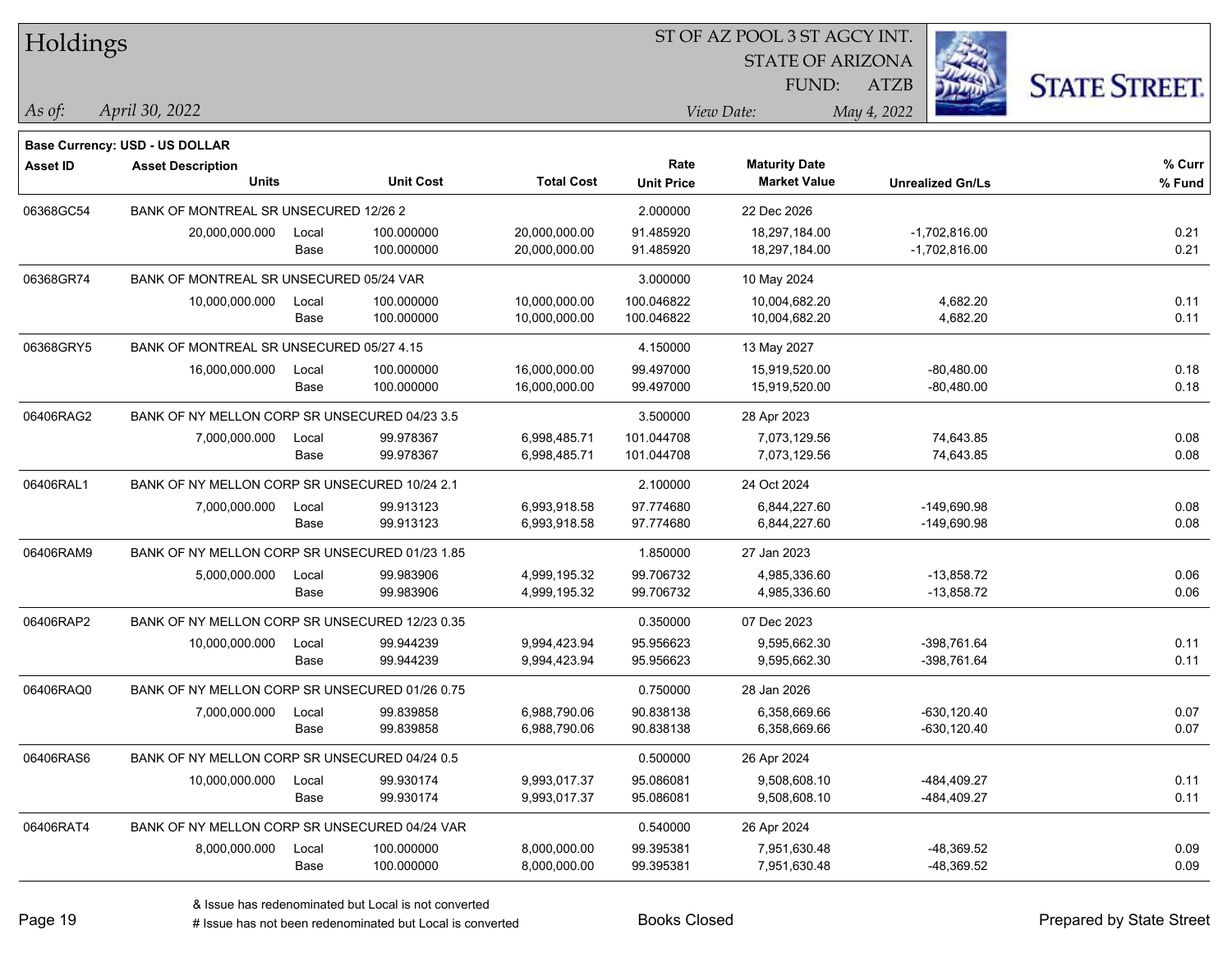| Holdings        |                                                        |               |                          |                                | ST OF AZ POOL 3 ST AGCY INT. |                                             |                         |                      |  |
|-----------------|--------------------------------------------------------|---------------|--------------------------|--------------------------------|------------------------------|---------------------------------------------|-------------------------|----------------------|--|
|                 |                                                        |               |                          |                                |                              | <b>STATE OF ARIZONA</b>                     |                         |                      |  |
|                 |                                                        |               |                          |                                |                              | FUND:                                       | ATZB                    | <b>STATE STREET.</b> |  |
| As of:          | April 30, 2022                                         |               |                          |                                |                              | View Date:                                  | May 4, 2022             |                      |  |
|                 | <b>Base Currency: USD - US DOLLAR</b>                  |               |                          |                                |                              |                                             |                         |                      |  |
| <b>Asset ID</b> | <b>Asset Description</b><br><b>Units</b>               |               | <b>Unit Cost</b>         | <b>Total Cost</b>              | Rate<br><b>Unit Price</b>    | <b>Maturity Date</b><br><b>Market Value</b> | <b>Unrealized Gn/Ls</b> | % Curr<br>% Fund     |  |
|                 |                                                        |               |                          |                                |                              |                                             |                         |                      |  |
| 06406RBE6       | BANK OF NY MELLON CORP SR UNSECURED 04/25 VAR          |               |                          |                                | 0.900000                     | 25 Apr 2025                                 |                         |                      |  |
|                 | 10,000,000.000                                         | Local<br>Base | 100.000000<br>100.000000 | 10,000,000.00<br>10,000,000.00 | 100.027000<br>100.027000     | 10,002,700.00<br>10,002,700.00              | 2,700.00<br>2,700.00    | 0.11<br>0.11         |  |
|                 |                                                        |               |                          |                                |                              |                                             |                         |                      |  |
| 064159KD7       | BANK OF NOVA SCOTIA SR UNSECURED 09/22 2.45            |               |                          |                                | 2.450000                     | 19 Sep 2022                                 |                         |                      |  |
|                 | 17,000,000.000                                         | Local<br>Base | 100.246881<br>100.246881 | 17,041,969.78<br>17,041,969.78 | 100.251502<br>100.251502     | 17,042,755.34<br>17,042,755.34              | 785.56<br>785.56        | 0.20<br>0.20         |  |
|                 |                                                        |               |                          |                                |                              |                                             |                         |                      |  |
| 064159SH0       | BANK OF NOVA SCOTIA SR UNSECURED 11/22 2               |               |                          |                                | 2.000000                     | 15 Nov 2022                                 |                         |                      |  |
|                 | 15,000,000.000                                         | Local         | 99.994554                | 14,999,183.04                  | 99.959662                    | 14,993,949.30                               | $-5,233.74$             | 0.17                 |  |
|                 |                                                        | Base          | 99.994554                | 14,999,183.04                  | 99.959662                    | 14,993,949.30                               | $-5,233.74$             | 0.17                 |  |
| 06417XAA9       | BANK OF NOVA SCOTIA SR UNSECURED 01/25 VAR             |               |                          |                                | 0.740000                     | 10 Jan 2025                                 |                         |                      |  |
|                 | 15,000,000.000                                         | Local         | 100.000000               | 15,000,000.00                  | 99.087714                    | 14,863,157.10                               | $-136,842.90$           | 0.17                 |  |
|                 |                                                        | Base          | 100.000000               | 15,000,000.00                  | 99.087714                    | 14,863,157.10                               | -136,842.90             | 0.17                 |  |
| 06417XAB7       | BANK OF NOVA SCOTIA SR UNSECURED 01/25 1.45            |               |                          |                                | 1.450000                     | 10 Jan 2025                                 |                         |                      |  |
|                 | 5,000,000.000                                          | Local         | 99.939723                | 4,996,986.15                   | 94.513873                    | 4,725,693.65                                | $-271,292.50$           | 0.05                 |  |
|                 |                                                        | Base          | 99.939723                | 4,996,986.15                   | 94.513873                    | 4,725,693.65                                | $-271,292.50$           | 0.05                 |  |
| 06418BAC2       | BANK OF NOVA SCOTIA SR UNSECURED 03/24 2.44            |               |                          |                                | 2.440000                     | 11 Mar 2024                                 |                         |                      |  |
|                 | 8,000,000.000                                          | Local         | 100.000000               | 8,000,000.00                   | 98.354284                    | 7,868,342.72                                | -131,657.28             | 0.09                 |  |
|                 |                                                        | Base          | 100.000000               | 8,000,000.00                   | 98.354284                    | 7,868,342.72                                | -131,657.28             | 0.09                 |  |
| 071813CF4       | BAXTER INTERNATIONAL INC SR UNSECURED 144A 11/24 1.322 |               |                          |                                | 1.322000                     | 29 Nov 2024                                 |                         |                      |  |
|                 | 25,000,000.000                                         | Local         | 100.000000               | 25,000,000.00                  | 94.381110                    | 23,595,277.50                               | $-1,404,722.50$         | 0.27                 |  |
|                 |                                                        | Base          | 100.000000               | 25,000,000.00                  | 94.381110                    | 23,595,277.50                               | -1,404,722.50           | 0.27                 |  |
| 07330NAT2       | TRUIST BANK SR UNSECURED 12/24 2.15                    |               |                          |                                | 2.150000                     | 06 Dec 2024                                 |                         |                      |  |
|                 | 2,000,000.000                                          | Local         | 99.913012                | 1,998,260.24                   | 97.259054                    | 1,945,181.08                                | $-53,079.16$            | 0.02                 |  |
|                 |                                                        | Base          | 99.913012                | 1,998,260.24                   | 97.259054                    | 1,945,181.08                                | $-53,079.16$            | 0.02                 |  |
| 084664BT7       | BERKSHIRE HATHAWAY FIN COMPANY GUAR 05/22 3            |               |                          |                                | 3.000000                     | 15 May 2022                                 |                         |                      |  |
|                 | 3,667,000.000                                          | Local         | 100.110552               | 3,671,053.93                   | 100.039688                   | 3,668,455.36                                | $-2,598.57$             | 0.04                 |  |
|                 |                                                        | Base          | 100.110552               | 3,671,053.93                   | 100.039688                   | 3,668,455.36                                | $-2,598.57$             | 0.04                 |  |
| 097023CG8       | BOEING CO SR UNSECURED 05/22 2.7                       |               |                          |                                | 2.700000                     | 01 May 2022                                 |                         |                      |  |
|                 | 5,000,000.000                                          | Local         | 100.000000               | 5,000,000.00                   | 100.000000                   | 5,000,000.00                                | 0.00                    | 0.06                 |  |
|                 |                                                        | Base          | 100.000000               | 5,000,000.00                   | 100.000000                   | 5,000,000.00                                | 0.00                    | 0.06                 |  |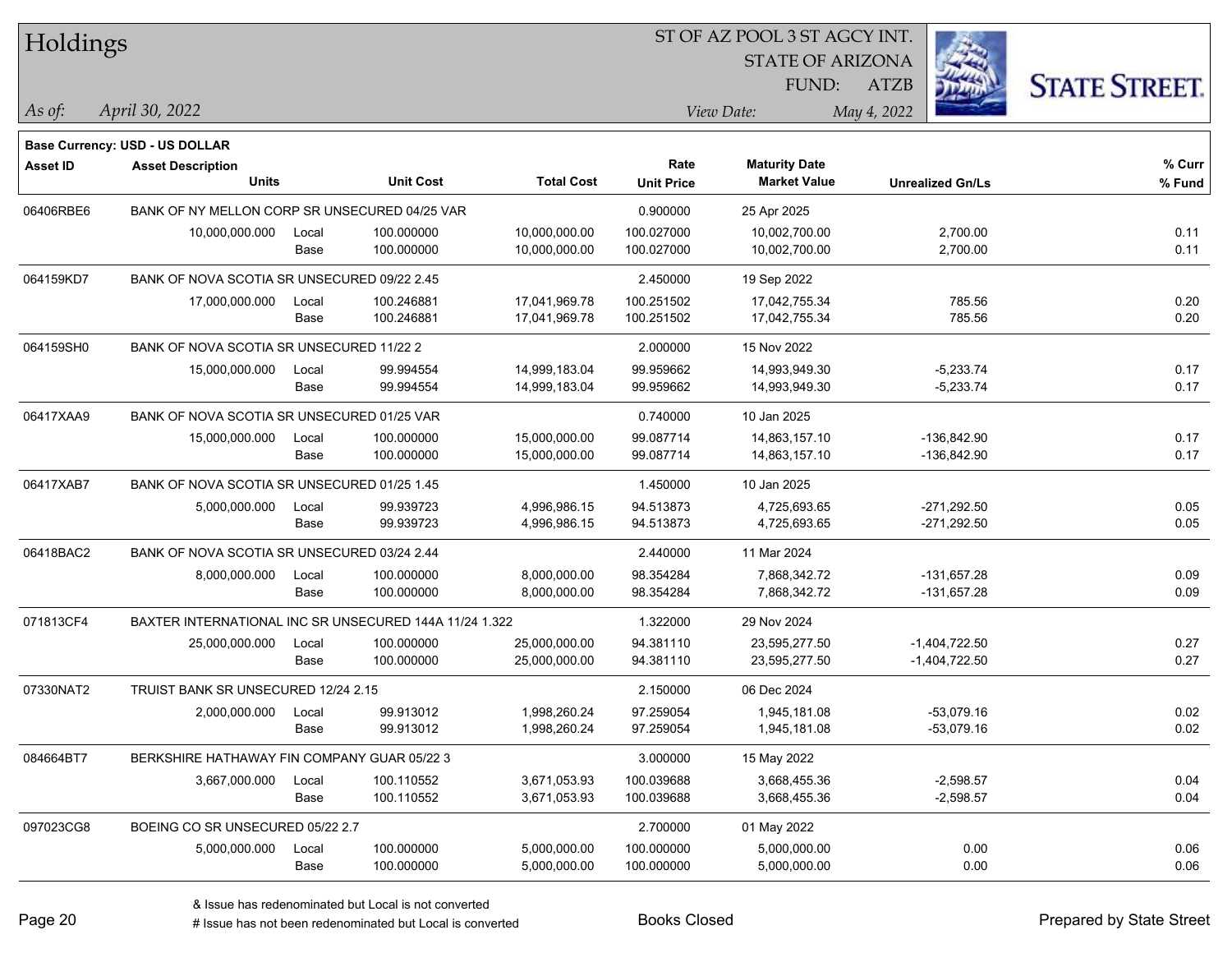| Holdings       |                                                 |       |                  |                   | ST OF AZ POOL 3 ST AGCY INT. |                                             |                         |                      |
|----------------|-------------------------------------------------|-------|------------------|-------------------|------------------------------|---------------------------------------------|-------------------------|----------------------|
|                |                                                 |       |                  |                   |                              | <b>STATE OF ARIZONA</b>                     |                         |                      |
|                |                                                 |       |                  |                   |                              | FUND:                                       | <b>ATZB</b>             | <b>STATE STREET.</b> |
| $\vert$ As of: | April 30, 2022                                  |       |                  |                   |                              | View Date:                                  | May 4, 2022             |                      |
|                |                                                 |       |                  |                   |                              |                                             |                         |                      |
|                | Base Currency: USD - US DOLLAR                  |       |                  |                   | Rate                         |                                             |                         | % Curr               |
| Asset ID       | <b>Asset Description</b><br><b>Units</b>        |       | <b>Unit Cost</b> | <b>Total Cost</b> | <b>Unit Price</b>            | <b>Maturity Date</b><br><b>Market Value</b> | <b>Unrealized Gn/Ls</b> | % Fund               |
| 097023CS2      | BOEING CO SR UNSECURED 05/23 4.508              |       |                  |                   | 4.508000                     | 01 May 2023                                 |                         |                      |
|                | 15,000,000.000                                  | Local | 101.704893       | 15,255,733.90     | 100.940365                   | 15, 141, 054. 75                            | $-114,679.15$           | 0.17                 |
|                |                                                 | Base  | 101.704893       | 15,255,733.90     | 100.940365                   | 15,141,054.75                               | $-114,679.15$           | 0.17                 |
| 097023CZ6      | BOEING CO SR UNSECURED 02/24 1.95               |       |                  |                   | 1.950000                     | 01 Feb 2024                                 |                         |                      |
|                | 17,000,000.000                                  | Local | 99.926496        | 16,987,504.28     | 97.073696                    | 16,502,528.32                               | -484,975.96             | 0.19                 |
|                |                                                 | Base  | 99.926496        | 16,987,504.28     | 97.073696                    | 16,502,528.32                               | -484,975.96             | 0.19                 |
| 097023DD4      | BOEING CO SR UNSECURED 02/23 1.167              |       |                  |                   | 1.167000                     | 04 Feb 2023                                 |                         |                      |
|                | 5,000,000.000                                   | Local | 100.000000       | 5,000,000.00      | 98.662789                    | 4,933,139.45                                | $-66,860.55$            | 0.06                 |
|                |                                                 | Base  | 100.000000       | 5,000,000.00      | 98.662789                    | 4,933,139.45                                | -66,860.55              | 0.06                 |
| 110122CL0      | BRISTOL MYERS SQUIBB CO SR UNSECURED 05/22 2.6  |       |                  |                   | 2.600000                     | 16 May 2022                                 |                         |                      |
|                | 5,000,000.000                                   | Local | 99.996318        | 4,999,815.92      | 100.066000                   | 5,003,300.00                                | 3,484.08                | 0.06                 |
|                |                                                 | Base  | 99.996318        | 4,999,815.92      | 100.066000                   | 5,003,300.00                                | 3,484.08                | 0.06                 |
| 110122CY2      | BRISTOL MYERS SQUIBB CO SR UNSECURED 02/23 2.75 |       |                  |                   | 2.750000                     | 15 Feb 2023                                 |                         |                      |
|                | 4,750,000.000                                   | Local | 101.742943       | 4,832,789.78      | 100.319025                   | 4,765,153.69                                | $-67,636.09$            | 0.05                 |
|                |                                                 | Base  | 101.742943       | 4,832,789.78      | 100.319025                   | 4,765,153.69                                | $-67,636.09$            | 0.05                 |
| 12598AAB6      | CNH EQUIPMENT TRUST CNH 2021 A A2               |       |                  |                   | 0.230000                     | 15 Mar 2024                                 |                         |                      |
|                | 1,720,264.930                                   | Local | 99.997603        | 1,720,223.70      | 99.696220                    | 1,715,039.11                                | $-5,184.59$             | 0.02                 |
| Original Face: | 4,000,000.000                                   | Base  | 99.997603        | 1,720,223.70      | 99.696220                    | 1,715,039.11                                | $-5,184.59$             | 0.02                 |
| 126650DE7      | CVS HEALTH CORP SR UNSECURED 08/24 2.625        |       |                  |                   | 2.625000                     | 15 Aug 2024                                 |                         |                      |
|                | 2,000,000.000                                   | Local | 99.768881        | 1,995,377.61      | 98.367878                    | 1,967,357.56                                | $-28,020.05$            | 0.02                 |
|                |                                                 | Base  | 99.768881        | 1,995,377.61      | 98.367878                    | 1,967,357.56                                | -28,020.05              | 0.02                 |
| 13605W2F7      | CANADIAN IMPERIAL BANK SR UNSECURED 03/26 VAR   |       |                  |                   | 1.200000                     | 23 Mar 2026                                 |                         |                      |
|                | 10,000,000.000                                  | Local | 100.000000       | 10,000,000.00     | 98.457000                    | 9,845,700.00                                | $-154,300.00$           | 0.11                 |
|                |                                                 | Base  | 100.000000       | 10,000,000.00     | 98.457000                    | 9,845,700.00                                | $-154,300.00$           | 0.11                 |
| 13605W3A7      | CANADIAN IMPERIAL BANK SR UNSECURED 04/26 VAR   |       |                  |                   | 1.400000                     | 14 Apr 2026                                 |                         |                      |
|                | 5,000,000.000                                   | Local | 100.000000       | 5,000,000.00      | 90.147000                    | 4,507,350.00                                | -492,650.00             | 0.05                 |
|                |                                                 | Base  | 100.000000       | 5,000,000.00      | 90.147000                    | 4,507,350.00                                | -492,650.00             | 0.05                 |
| 13605WD32      | CANADIAN IMPERIAL BANK SR UNSECURED 09/25 0.9   |       |                  |                   | 0.900000                     | 08 Sep 2025                                 |                         |                      |
|                | 15,000,000.000                                  | Local | 100.000000       | 15,000,000.00     | 90.697022                    | 13,604,553.30                               | $-1,395,446.70$         | 0.16                 |
|                |                                                 | Base  | 100.000000       | 15,000,000.00     | 90.697022                    | 13,604,553.30                               | $-1,395,446.70$         | 0.16                 |

# Issue has not been redenominated but Local is converted Books Closed Prepared by State Street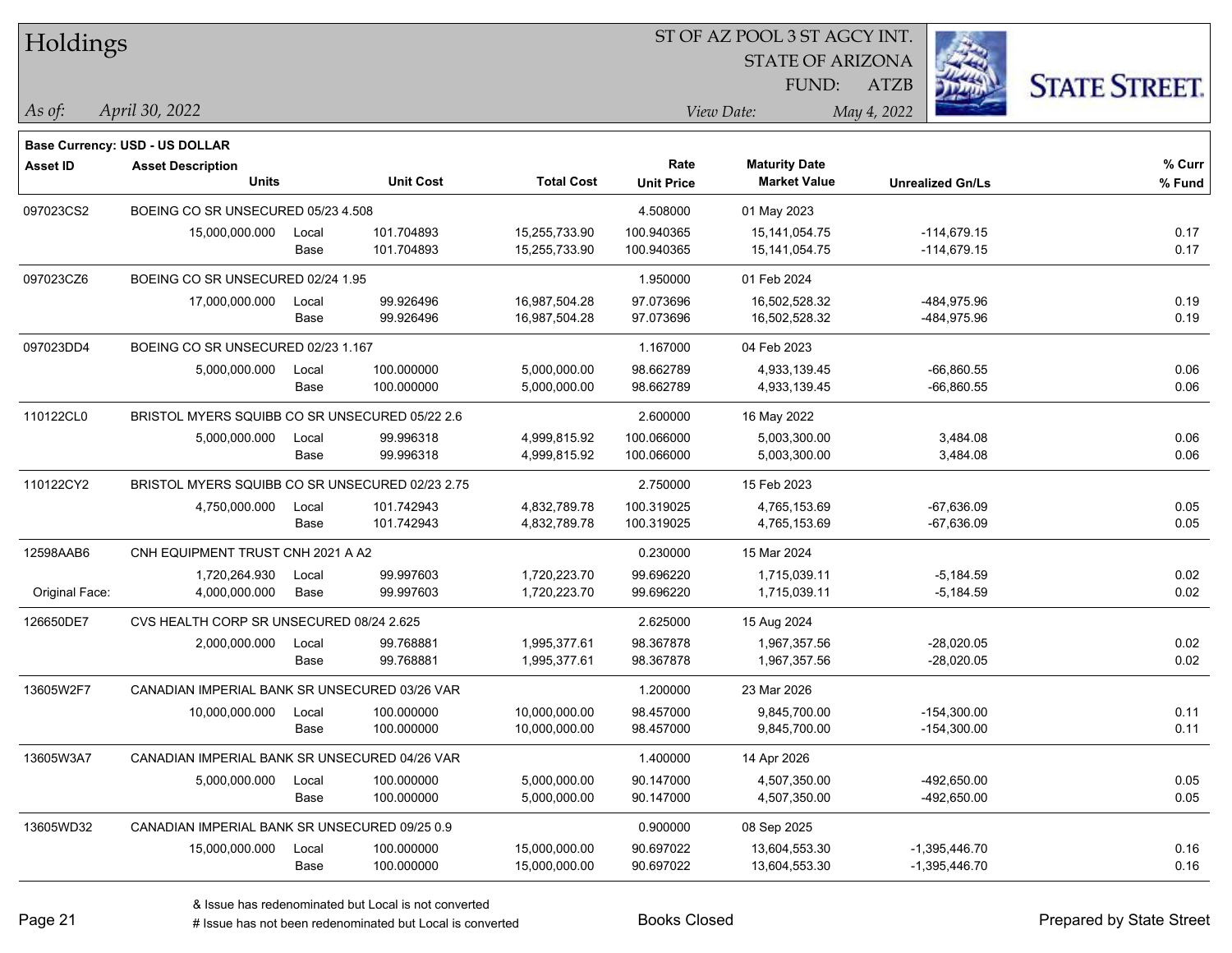| Holdings        |                                                  |       |                  |                   |                   | ST OF AZ POOL 3 ST AGCY INT. |                         |                      |
|-----------------|--------------------------------------------------|-------|------------------|-------------------|-------------------|------------------------------|-------------------------|----------------------|
|                 |                                                  |       |                  |                   |                   | <b>STATE OF ARIZONA</b>      |                         |                      |
|                 |                                                  |       |                  |                   |                   | FUND:                        | <b>ATZB</b>             | <b>STATE STREET.</b> |
| As of:          | April 30, 2022                                   |       |                  |                   |                   | View Date:                   | May 4, 2022             |                      |
|                 | <b>Base Currency: USD - US DOLLAR</b>            |       |                  |                   |                   |                              |                         |                      |
| <b>Asset ID</b> | <b>Asset Description</b>                         |       |                  |                   | Rate              | <b>Maturity Date</b>         |                         | % Curr               |
|                 | <b>Units</b>                                     |       | <b>Unit Cost</b> | <b>Total Cost</b> | <b>Unit Price</b> | <b>Market Value</b>          | <b>Unrealized Gn/Ls</b> | % Fund               |
| 13605WF71       | CANADIAN IMPERIAL BANK SR UNSECURED 04/24 0.55   |       |                  |                   | 0.550000          | 06 Apr 2024                  |                         |                      |
|                 | 15,000,000.000                                   | Local | 100.000000       | 15,000,000.00     | 93.924136         | 14,088,620.40                | $-911,379.60$           | 0.16                 |
|                 |                                                  | Base  | 100.000000       | 15,000,000.00     | 93.924136         | 14,088,620.40                | $-911,379.60$           | 0.16                 |
| 13605WN23       | CANADIAN IMPERIAL BANK SR UNSECURED 11/25 0.9    |       |                  |                   | 0.900000          | 25 Nov 2025                  |                         |                      |
|                 | 10,000,000.000                                   | Local | 100.000000       | 10,000,000.00     | 90.491208         | 9,049,120.80                 | -950,879.20             | 0.10                 |
|                 |                                                  | Base  | 100.000000       | 10,000,000.00     | 90.491208         | 9,049,120.80                 | -950,879.20             | 0.10                 |
| 13605WWG2       | CANADIAN IMPERIAL BANK SR UNSECURED 03/25 VAR    |       |                  |                   | 1.750000          | 06 Mar 2025                  |                         |                      |
|                 | 10,000,000.000                                   | Local | 100.000000       | 10,000,000.00     | 92.797561         | 9,279,756.10                 | -720,243.90             | 0.11                 |
|                 |                                                  | Base  | 100.000000       | 10,000,000.00     | 92.797561         | 9,279,756.10                 | -720,243.90             | 0.11                 |
| 13607X3X3       | CANADIAN IMPERIAL BANK SR UNSECURED 12/26 2      |       |                  |                   | 2.000000          | 22 Dec 2026                  |                         |                      |
|                 | 10,000,000.000                                   | Local | 100.000000       | 10,000,000.00     | 92.784643         | 9,278,464.30                 | $-721,535.70$           | 0.11                 |
|                 |                                                  | Base  | 100.000000       | 10,000,000.00     | 92.784643         | 9,278,464.30                 | $-721,535.70$           | 0.11                 |
| 14040HCK9       | CAPITAL ONE FINANCIAL CO SR UNSECURED 12/24 VAR  |       |                  |                   | 1.343000          | 06 Dec 2024                  |                         |                      |
|                 | 20,000,000.000                                   | Local | 100.000000       | 20,000,000.00     | 96.128519         | 19,225,703.80                | $-774,296.20$           | 0.22                 |
|                 |                                                  | Base  | 100.000000       | 20,000,000.00     | 96.128519         | 19,225,703.80                | -774,296.20             | 0.22                 |
| 14042RHB0       | CAPITAL ONE NA SR UNSECURED 08/22 VAR            |       |                  |                   | 1.159000          | 08 Aug 2022                  |                         |                      |
|                 | 10,000,000.000                                   | Local | 100.000000       | 10,000,000.00     | 100.091325        | 10,009,132.50                | 9,132.50                | 0.11                 |
|                 |                                                  | Base  | 100.000000       | 10,000,000.00     | 100.091325        | 10,009,132.50                | 9,132.50                | 0.11                 |
| 141781BP8       | CARGILL INC SR UNSECURED 144A 02/24 0.4          |       |                  |                   | 0.400000          | 02 Feb 2024                  |                         |                      |
|                 | 8,000,000.000                                    | Local | 99.938555        | 7,995,084.43      | 95.403830         | 7,632,306.40                 | $-362,778.03$           | 0.09                 |
|                 |                                                  | Base  | 99.938555        | 7,995,084.43      | 95.403830         | 7,632,306.40                 | $-362,778.03$           | 0.09                 |
| 141781BU7       | CARGILL INC SR UNSECURED 144A 04/25 3.5          |       |                  |                   | 3.500000          | 22 Apr 2025                  |                         |                      |
|                 | 2,000,000.000                                    | Local | 99.727782        | 1,994,555.64      | 99.939970         | 1,998,799.40                 | 4,243.76                | 0.02                 |
|                 |                                                  | Base  | 99.727782        | 1,994,555.64      | 99.939970         | 1,998,799.40                 | 4,243.76                | 0.02                 |
| 14913Q3C1       | CATERPILLAR FINL SERVICE SR UNSECURED 11/22 1.95 |       |                  |                   | 1.950000          | 18 Nov 2022                  |                         |                      |
|                 | 5,000,000.000                                    | Local | 100.895689       | 5,044,784.46      | 100.007269        | 5,000,363.45                 | $-44,421.01$            | 0.06                 |
|                 |                                                  | Base  | 100.895689       | 5,044,784.46      | 100.007269        | 5,000,363.45                 | $-44,421.01$            | 0.06                 |
| 14913R2B2       | CATERPILLAR FINL SERVICE SR UNSECURED 05/22 0.95 |       |                  |                   | 0.950000          | 13 May 2022                  |                         |                      |
|                 | 5,000,000.000                                    | Local | 100.022049       | 5,001,102.43      | 99.985402         | 4,999,270.10                 | $-1,832.33$             | 0.06                 |
|                 |                                                  | Base  | 100.022049       | 5,001,102.43      | 99.985402         | 4,999,270.10                 | $-1,832.33$             | 0.06                 |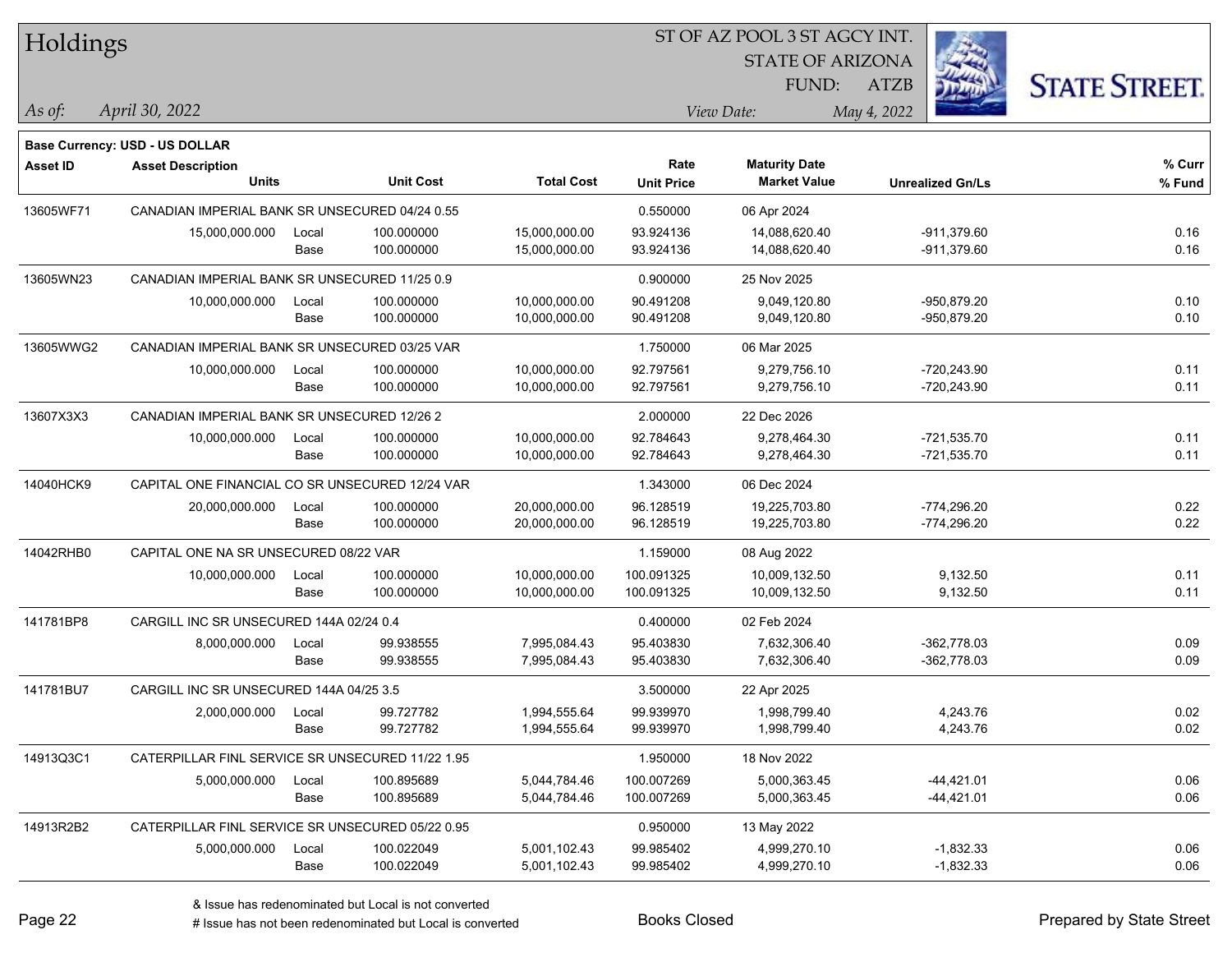| Holdings        |                                                 |       |                  |                   |                   | ST OF AZ POOL 3 ST AGCY INT. |                         |                      |
|-----------------|-------------------------------------------------|-------|------------------|-------------------|-------------------|------------------------------|-------------------------|----------------------|
|                 |                                                 |       |                  |                   |                   | <b>STATE OF ARIZONA</b>      |                         |                      |
|                 |                                                 |       |                  |                   |                   | FUND:                        | <b>ATZB</b>             | <b>STATE STREET.</b> |
| As of:          | April 30, 2022                                  |       |                  |                   |                   | View Date:                   | May 4, 2022             |                      |
|                 | <b>Base Currency: USD - US DOLLAR</b>           |       |                  |                   |                   |                              |                         |                      |
| <b>Asset ID</b> | <b>Asset Description</b>                        |       |                  |                   | Rate              | <b>Maturity Date</b>         |                         | % Curr               |
|                 | <b>Units</b>                                    |       | <b>Unit Cost</b> | <b>Total Cost</b> | <b>Unit Price</b> | <b>Market Value</b>          | <b>Unrealized Gn/Ls</b> | % Fund               |
| 14913R2P1       | CATERPILLAR FINL SERVICE SR UNSECURED 09/24 0.6 |       |                  |                   | 0.600000          | 13 Sep 2024                  |                         |                      |
|                 | 10,000,000.000                                  | Local | 99.892393        | 9,989,239.34      | 94.542543         | 9,454,254.30                 | $-534,985.04$           | 0.11                 |
|                 |                                                 | Base  | 99.892393        | 9,989,239.34      | 94.542543         | 9,454,254.30                 | $-534,985.04$           | 0.11                 |
| 166756AJ5       | CHEVRON USA INC COMPANY GUAR 08/23 0.426        |       |                  |                   | 0.426000          | 11 Aug 2023                  |                         |                      |
|                 | 5,000,000.000                                   | Local | 100.068517       | 5,003,425.87      | 97.541224         | 4,877,061.20                 | $-126,364.67$           | 0.06                 |
|                 |                                                 | Base  | 100.068517       | 5,003,425.87      | 97.541224         | 4,877,061.20                 | $-126,364.67$           | 0.06                 |
| 17298CHQ4       | CITIGROUP INC SR UNSECURED 12/24 VAR            |       |                  |                   | 2.350000          | 30 Dec 2024                  |                         |                      |
|                 | 10,000,000.000                                  | Local | 100.000000       | 10,000,000.00     | 95.323531         | 9,532,353.10                 | -467,646.90             | 0.11                 |
|                 |                                                 | Base  | 100.000000       | 10,000,000.00     | 95.323531         | 9,532,353.10                 | -467,646.90             | 0.11                 |
| 17298CJN9       | CITIGROUP INC SR UNSECURED 06/25 1.4            |       |                  |                   | 1.400000          | 19 Jun 2025                  |                         |                      |
|                 | 5,000,000.000                                   | Local | 100.000000       | 5,000,000.00      | 91.519086         | 4,575,954.30                 | $-424,045.70$           | 0.05                 |
|                 |                                                 | Base  | 100.000000       | 5,000,000.00      | 91.519086         | 4,575,954.30                 | $-424,045.70$           | 0.05                 |
| 17298CJP4       | CITIGROUP INC SR UNSECURED 06/25 VAR            |       |                  |                   | 1.250000          | 30 Jun 2025                  |                         |                      |
|                 | 10,000,000.000                                  | Local | 100.000000       | 10,000,000.00     | 93.488174         | 9,348,817.40                 | $-651,182.60$           | 0.11                 |
|                 |                                                 | Base  | 100.000000       | 10,000,000.00     | 93.488174         | 9,348,817.40                 | $-651,182.60$           | 0.11                 |
| 17298CKU1       | CITIGROUP INC SR UNSECURED 11/25 VAR            |       |                  |                   | 1.000000          | 25 Nov 2025                  |                         |                      |
|                 | 15,000,000.000                                  | Local | 100.000000       | 15,000,000.00     | 90.730226         | 13,609,533.90                | $-1,390,466.10$         | 0.16                 |
|                 |                                                 | Base  | 100.000000       | 15,000,000.00     | 90.730226         | 13,609,533.90                | -1,390,466.10           | 0.16                 |
| 17298CM39       | CITIGROUP INC SR UNSECURED 05/26 1.375          |       |                  |                   | 1.375000          | 20 May 2026                  |                         |                      |
|                 | 5,000,000.000                                   | Local | 100.000000       | 5,000,000.00      | 91.997071         | 4,599,853.55                 | -400,146.45             | 0.05                 |
|                 |                                                 | Base  | 100.000000       | 5,000,000.00      | 91.997071         | 4,599,853.55                 | -400,146.45             | 0.05                 |
| 17328W4G0       | CITIGROUP GLOBAL MARKETS COMPANY GUAR 07/25 VAR |       |                  |                   | 1.100000          | 31 Jul 2025                  |                         |                      |
|                 | 15,000,000.000                                  | Local | 100.000000       | 15,000,000.00     | 92.107256         | 13,816,088.40                | $-1,183,911.60$         | 0.16                 |
|                 |                                                 | Base  | 100.000000       | 15,000,000.00     | 92.107256         | 13,816,088.40                | $-1,183,911.60$         | 0.16                 |
| 17329FWZ3       | CITIGROUP GLOBAL COMPANY GUAR 09/23 0.5         |       |                  |                   | 0.500000          | 25 Sep 2023                  |                         |                      |
|                 | 10,000,000.000                                  | Local | 100.000000       | 10,000,000.00     | 96.685901         | 9,668,590.10                 | $-331,409.90$           | 0.11                 |
|                 |                                                 | Base  | 100.000000       | 10,000,000.00     | 96.685901         | 9,668,590.10                 | $-331,409.90$           | 0.11                 |
| 189054AT6       | CLOROX COMPANY SR UNSECURED 09/22 3.05          |       |                  |                   | 3.050000          | 15 Sep 2022                  |                         |                      |
|                 | 1,000,000.000                                   | Local | 100.351620       | 1,003,516.20      | 100.173391        | 1,001,733.91                 | $-1,782.29$             | 0.01                 |
|                 |                                                 | Base  | 100.351620       | 1,003,516.20      | 100.173391        | 1,001,733.91                 | $-1,782.29$             | 0.01                 |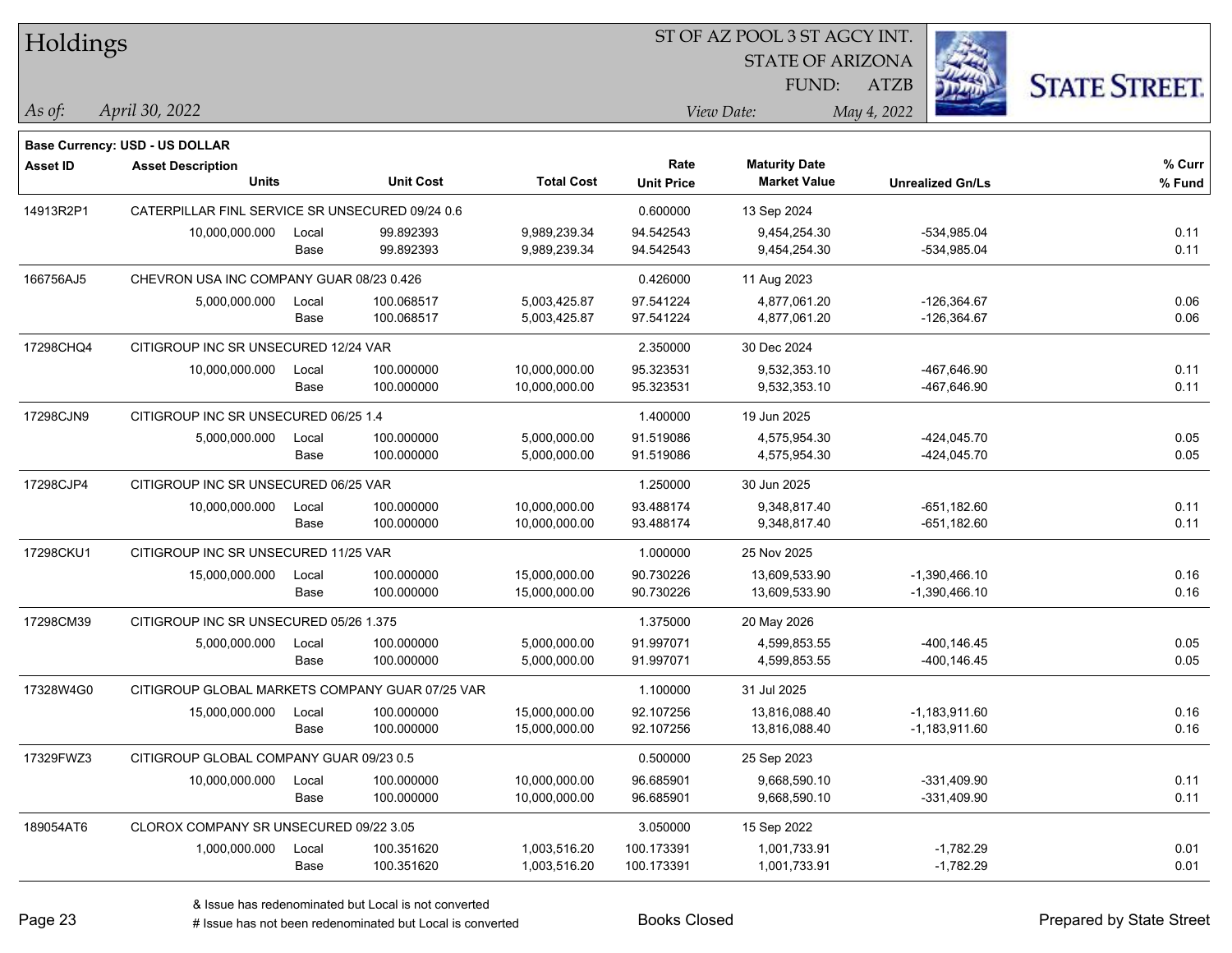| Holdings        |                                                  |       |                  |                   | ST OF AZ POOL 3 ST AGCY INT. |                         |                         |                      |
|-----------------|--------------------------------------------------|-------|------------------|-------------------|------------------------------|-------------------------|-------------------------|----------------------|
|                 |                                                  |       |                  |                   |                              | <b>STATE OF ARIZONA</b> |                         |                      |
|                 |                                                  |       |                  |                   |                              | FUND:                   | <b>ATZB</b>             | <b>STATE STREET.</b> |
| As of:          | April 30, 2022                                   |       |                  |                   |                              | View Date:              | May 4, 2022             |                      |
|                 | <b>Base Currency: USD - US DOLLAR</b>            |       |                  |                   |                              |                         |                         |                      |
| <b>Asset ID</b> | <b>Asset Description</b>                         |       |                  |                   | Rate                         | <b>Maturity Date</b>    |                         | % Curr               |
|                 | <b>Units</b>                                     |       | <b>Unit Cost</b> | <b>Total Cost</b> | <b>Unit Price</b>            | <b>Market Value</b>     | <b>Unrealized Gn/Ls</b> | % Fund               |
| 191216CL2       | COCA COLA CO/THE SR UNSECURED 09/24 1.75         |       |                  |                   | 1.750000                     | 06 Sep 2024             |                         |                      |
|                 | 10,000,000.000                                   | Local | 101.439000       | 10,143,900.02     | 98.060077                    | 9,806,007.70            | -337,892.32             | 0.11                 |
|                 |                                                  | Base  | 101.439000       | 10,143,900.02     | 98.060077                    | 9,806,007.70            | -337,892.32             | 0.11                 |
| 205887CA8       | CONAGRA BRANDS INC SR UNSECURED 05/24 4.3        |       |                  |                   | 4.300000                     | 01 May 2024             |                         |                      |
|                 | 7,000,000.000                                    | Local | 106.396854       | 7,447,779.79      | 101.289735                   | 7,090,281.45            | $-357,498.34$           | 0.08                 |
|                 |                                                  | Base  | 106.396854       | 7,447,779.79      | 101.289735                   | 7,090,281.45            | $-357,498.34$           | 0.08                 |
| 24422ETV1       | JOHN DEERE CAPITAL CORP SR UNSECURED 09/22 2.15  |       |                  |                   | 2.150000                     | 08 Sep 2022             |                         |                      |
|                 | 2,000,000.000                                    | Local | 100.661669       | 2,013,233.38      | 100.297784                   | 2,005,955.68            | $-7,277.70$             | 0.02                 |
|                 |                                                  | Base  | 100.661669       | 2,013,233.38      | 100.297784                   | 2,005,955.68            | $-7,277.70$             | 0.02                 |
| 24422EVA4       | JOHN DEERE CAPITAL CORP SR UNSECURED 06/22 1.95  |       |                  |                   | 1.950000                     | 13 Jun 2022             |                         |                      |
|                 | 3,000,000.000                                    | Local | 100.195698       | 3,005,870.95      | 100.035457                   | 3,001,063.71            | $-4,807.24$             | 0.03                 |
|                 |                                                  | Base  | 100.195698       | 3,005,870.95      | 100.035457                   | 3,001,063.71            | $-4,807.24$             | 0.03                 |
| 24422EVH9       | JOHN DEERE CAPITAL CORP SR UNSECURED 07/23 0.7   |       |                  |                   | 0.700000                     | 05 Jul 2023             |                         |                      |
|                 | 5,000,000.000                                    | Local | 100.517766       | 5,025,888.32      | 97.847761                    | 4,892,388.05            | $-133,500.27$           | 0.06                 |
|                 |                                                  | Base  | 100.517766       | 5,025,888.32      | 97.847761                    | 4,892,388.05            | -133,500.27             | 0.06                 |
| 24422EVN6       | JOHN DEERE CAPITAL CORP SR UNSECURED 01/24 0.45  |       |                  |                   | 0.450000                     | 17 Jan 2024             |                         |                      |
|                 | 9,000,000.000                                    | Local | 99.957630        | 8,996,186.71      | 96.081592                    | 8,647,343.28            | $-348,843.43$           | 0.10                 |
|                 |                                                  | Base  | 99.957630        | 8,996,186.71      | 96.081592                    | 8,647,343.28            | $-348,843.43$           | 0.10                 |
| 24422EVY2       | JOHN DEERE CAPITAL CORP SR UNSECURED 01/25 1.25  |       |                  |                   | 1.250000                     | 10 Jan 2025             |                         |                      |
|                 | 10,000,000.000                                   | Local | 99.957729        | 9,995,772.87      | 95.065998                    | 9,506,599.80            | -489,173.07             | 0.11                 |
|                 |                                                  | Base  | 99.957729        | 9,995,772.87      | 95.065998                    | 9,506,599.80            | -489,173.07             | 0.11                 |
| 24703WAB5       | DELL EQUIPMENT FINANCE TRUST DEFT 2022 1 A2 144A |       |                  |                   | 2.110000                     | 23 Aug 2027             |                         |                      |
|                 | 5,000,000.000                                    | Local | 99.997098        | 4,999,854.90      | 98.944580                    | 4,947,229.00            | $-52,625.90$            | 0.06                 |
| Original Face:  | 5,000,000.000                                    | Base  | 99.997098        | 4,999,854.90      | 98.944580                    | 4,947,229.00            | $-52,625.90$            | 0.06                 |
| 254687FJ0       | WALT DISNEY COMPANY/THE COMPANY GUAR 09/22 1.65  |       |                  |                   | 1.650000                     | 01 Sep 2022             |                         |                      |
|                 | 1,675,000.000                                    | Local | 100.432312       | 1,682,241.22      | 99.925760                    | 1,673,756.48            | $-8,484.74$             | 0.02                 |
|                 |                                                  | Base  | 100.432312       | 1,682,241.22      | 99.925760                    | 1,673,756.48            | $-8,484.74$             | 0.02                 |
| 254687FN1       | WALT DISNEY COMPANY/THE COMPANY GUAR 03/25 3.35  |       |                  |                   | 3.350000                     | 24 Mar 2025             |                         |                      |
|                 | 7,000,000.000                                    | Local | 106.825022       | 7,477,751.51      | 99.656460                    | 6,975,952.20            | -501,799.31             | 0.08                 |
|                 |                                                  | Base  | 106.825022       | 7,477,751.51      | 99.656460                    | 6,975,952.20            | -501,799.31             | 0.08                 |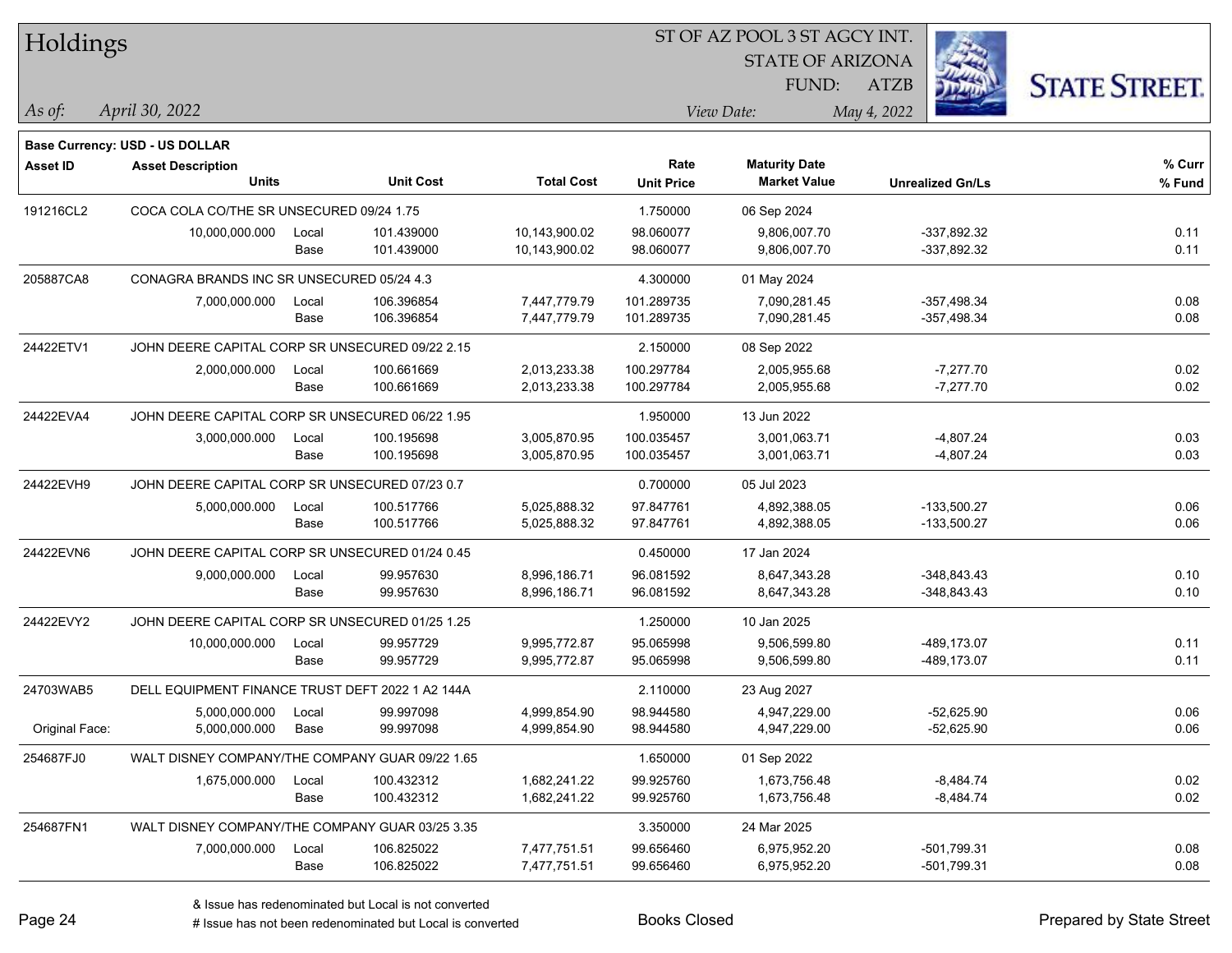| Holdings        |                                                   |       |                  |                   |                   | 51 OF AZ POOL 3 51 AGCY INT.<br><b>STATE OF ARIZONA</b> |                         |                     |
|-----------------|---------------------------------------------------|-------|------------------|-------------------|-------------------|---------------------------------------------------------|-------------------------|---------------------|
|                 |                                                   |       |                  |                   |                   | FUND:                                                   | ATZB                    |                     |
| As of:          | April 30, 2022                                    |       |                  |                   |                   | View Date:                                              | May 4, 2022             | <b>STATE STREET</b> |
|                 | <b>Base Currency: USD - US DOLLAR</b>             |       |                  |                   |                   |                                                         |                         |                     |
| <b>Asset ID</b> | <b>Asset Description</b>                          |       |                  |                   | Rate              | <b>Maturity Date</b>                                    |                         | % Curr              |
|                 | <b>Units</b>                                      |       | <b>Unit Cost</b> | <b>Total Cost</b> | <b>Unit Price</b> | <b>Market Value</b>                                     | <b>Unrealized Gn/Ls</b> | % Fund              |
| 278642AV5       | EBAY INC SR UNSECURED 03/25 1.9                   |       |                  |                   | 1.900000          | 11 Mar 2025                                             |                         |                     |
|                 | 2,000,000.000                                     | Local | 102.050731       | 2,041,014.62      | 95.259551         | 1,905,191.02                                            | $-135,823.60$           | 0.02                |
|                 |                                                   | Base  | 102.050731       | 2,041,014.62      | 95.259551         | 1,905,191.02                                            | $-135,823.60$           | 0.02                |
| 278642AX1       | EBAY INC SR UNSECURED 05/26 1.4                   |       |                  |                   | 1.400000          | 10 May 2026                                             |                         |                     |
|                 | 5,000,000.000                                     | Local | 99.895768        | 4,994,788.42      | 91.076354         | 4,553,817.70                                            | -440,970.72             | 0.05                |
|                 |                                                   | Base  | 99.895768        | 4,994,788.42      | 91.076354         | 4,553,817.70                                            | -440,970.72             | 0.05                |
| 29373KAB9       | ENTERPRISE FLEET FINANCING LLC EFF 2020 1 A2 144A |       |                  |                   | 1.780000          | 22 Dec 2025                                             |                         |                     |
|                 | 4,009,309.370                                     | Local | 100.202663       | 4,017,434.74      | 99.701850         | 3,997,355.61                                            | $-20,079.13$            | 0.05                |
| Original Face:  | 10,000,000.000                                    | Base  | 100.202663       | 4,017,434.74      | 99.701850         | 3,997,355.61                                            | $-20,079.13$            | 0.05                |
| 29736RAE0       | ESTEE LAUDER CO INC SR UNSECURED 08/22 2.35       |       |                  |                   | 2.350000          | 15 Aug 2022                                             |                         |                     |
|                 | 17,838,000.000                                    | Local | 100.545479       | 17,935,302.46     | 100.141027        | 17,863,156.40                                           | $-72,146.06$            | 0.21                |
|                 |                                                   | Base  | 100.545479       | 17,935,302.46     | 100.141027        | 17,863,156.40                                           | $-72,146.06$            | 0.21                |
| 30231GBL5       | EXXON MOBIL CORPORATION SR UNSECURED 04/23 1.571  |       |                  |                   | 1.571000          | 15 Apr 2023                                             |                         |                     |
|                 | 10,000,000.000                                    | Local | 100.533804       | 10,053,380.39     | 99.189964         | 9,918,996.40                                            | $-134,383.99$           | 0.11                |
|                 |                                                   | Base  | 100.533804       | 10,053,380.39     | 99.189964         | 9,918,996.40                                            | $-134,383.99$           | 0.11                |
| 3130AMU75       | FEDERAL HOME LOAN BANK BONDS 06/26 1              |       |                  |                   | 1.000000          | 26 Jun 2026                                             |                         |                     |
|                 | 10,000,000.000                                    | Local | 100.000000       | 10,000,000.00     | 92.629916         | 9,262,991.60                                            | $-737,008.40$           | 0.11                |
|                 |                                                   | Base  | 100.000000       | 10,000,000.00     | 92.629916         | 9,262,991.60                                            | $-737,008.40$           | 0.11                |
| 3130AP6V2       | FEDERAL HOME LOAN BANK BONDS 09/26 1.05           |       |                  |                   | 1.050000          | 30 Sep 2026                                             |                         |                     |
|                 | 7,000,000.000                                     | Local | 100.000000       | 7,000,000.00      | 92.681075         | 6,487,675.25                                            | $-512,324.75$           | 0.07                |
|                 |                                                   | Base  | 100.000000       | 7,000,000.00      | 92.681075         | 6,487,675.25                                            | $-512,324.75$           | 0.07                |
| 3130APL45       | FEDERAL HOME LOAN BANK BONDS 04/25 1              |       |                  |                   | 1.000000          | 28 Apr 2025                                             |                         |                     |
|                 | 10,000,000.000                                    | Local | 100.000000       | 10,000,000.00     | 94.980079         | 9,498,007.90                                            | $-501,992.10$           | 0.11                |
|                 |                                                   | Base  | 100.000000       | 10,000,000.00     | 94.980079         | 9,498,007.90                                            | -501,992.10             | 0.11                |
| 3130APTT2       | FEDERAL HOME LOAN BANK BONDS 05/25 1              |       |                  |                   | 1.000000          | 28 May 2025                                             |                         |                     |
|                 | 7,500,000.000                                     | Local | 100.000000       | 7,500,000.00      | 94.616678         | 7,096,250.85                                            | -403,749.15             | 0.08                |
|                 |                                                   | Base  | 100.000000       | 7,500,000.00      | 94.616678         | 7,096,250.85                                            | $-403,749.15$           | 0.08                |
| 3130AQYX5       | FEDERAL HOME LOAN BANK BONDS 03/25 2.15           |       |                  |                   | 2.150000          | 10 Mar 2025                                             |                         |                     |
|                 | 1,000,000.000                                     | Local | 100.000000       | 1,000,000.00      | 98.149481         | 981,494.81                                              | $-18,505.19$            | 0.01                |
|                 |                                                   | Base  | 100.000000       | 1,000,000.00      | 98.149481         | 981,494.81                                              | $-18,505.19$            | 0.01                |

 $\overline{\text{SUSP}}$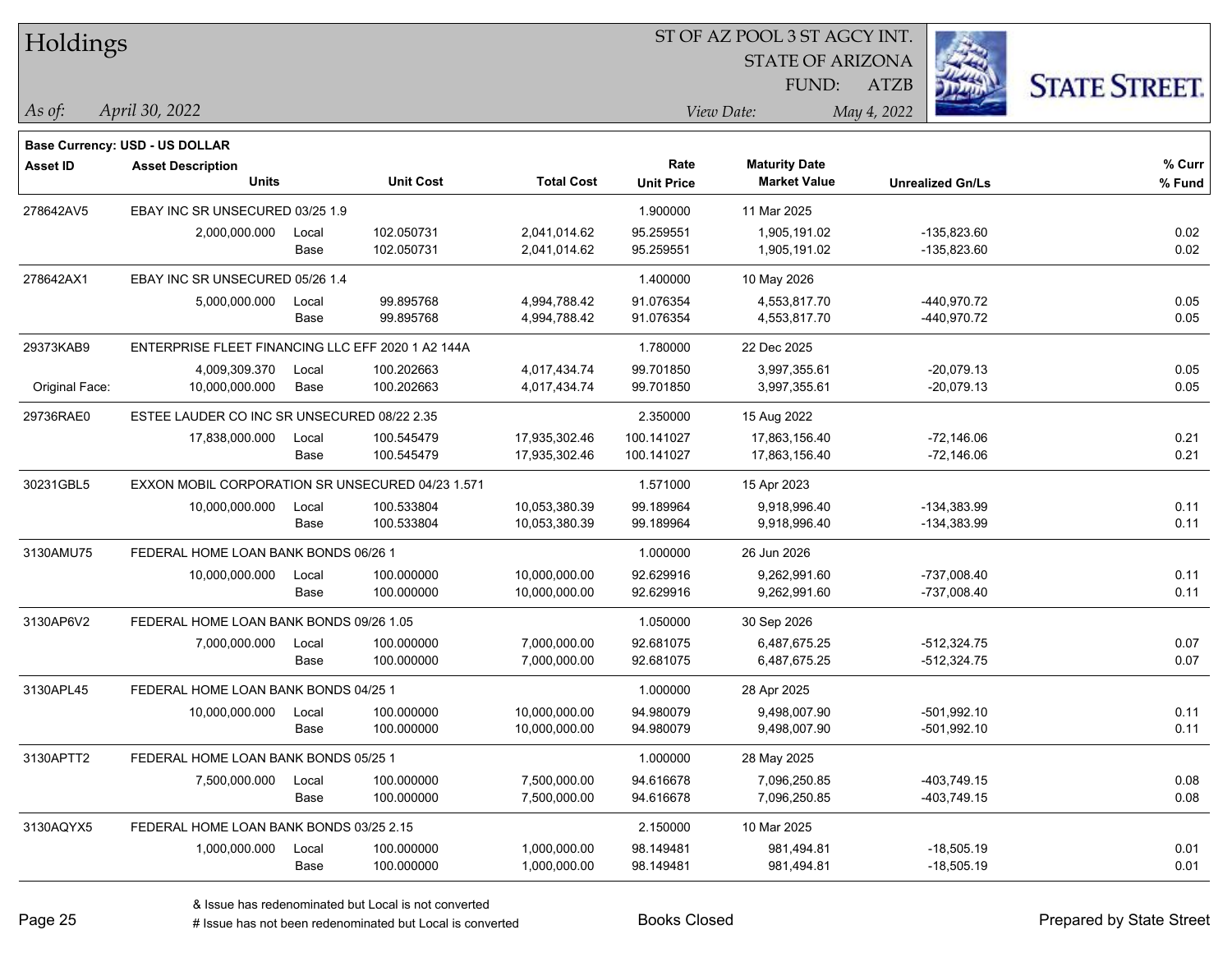| Holdings        |                                                     |               |                        |                                | 51 OF AZ POOL 351 AGCY INT. |                                             |                                |                     |  |  |
|-----------------|-----------------------------------------------------|---------------|------------------------|--------------------------------|-----------------------------|---------------------------------------------|--------------------------------|---------------------|--|--|
|                 |                                                     |               |                        |                                |                             | <b>STATE OF ARIZONA</b>                     | Ż.                             |                     |  |  |
|                 |                                                     |               |                        |                                |                             | <b>FUND:</b>                                | <b>ATZB</b>                    | <b>STATE STREET</b> |  |  |
| As of:          | April 30, 2022                                      |               |                        |                                |                             | View Date:                                  | May 4, 2022                    |                     |  |  |
|                 | <b>Base Currency: USD - US DOLLAR</b>               |               |                        |                                |                             |                                             |                                |                     |  |  |
| <b>Asset ID</b> | <b>Asset Description</b><br><b>Units</b>            |               | <b>Unit Cost</b>       | <b>Total Cost</b>              | Rate<br><b>Unit Price</b>   | <b>Maturity Date</b><br><b>Market Value</b> | <b>Unrealized Gn/Ls</b>        | % Curr<br>% Fund    |  |  |
|                 |                                                     |               |                        |                                |                             |                                             |                                |                     |  |  |
| 313313L30       | FED FARM CRD DISCOUNT NT DISCOUNT NOT 10/22 0.00000 |               |                        |                                |                             | 20 Oct 2022                                 |                                |                     |  |  |
|                 | 25,000,000.000                                      | Local<br>Base | 99.842595<br>99.842595 | 24,960,648.73<br>24,960,648.73 | 99.360408<br>99.360408      | 24,840,102.00<br>24,840,102.00              | $-120,546.73$<br>$-120,546.73$ | 0.29<br>0.29        |  |  |
|                 |                                                     |               |                        |                                |                             |                                             |                                |                     |  |  |
| 313385D78       | FED HOME LN DISCOUNT NT DISCOUNT NOT 08/22 0.00000  |               |                        |                                |                             | 29 Aug 2022                                 |                                |                     |  |  |
|                 | 5,000,000.000                                       | Local         | 99.631056              | 4,981,552.78                   | 99.655322                   | 4,982,766.10                                | 1,213.32                       | 0.06                |  |  |
|                 |                                                     | Base          | 99.631056              | 4,981,552.78                   | 99.655322                   | 4,982,766.10                                | 1,213.32                       | 0.06                |  |  |
| 3133ELAE4       | FEDERAL FARM CREDIT BANK BONDS 08/22 1.625          |               |                        |                                | 1.625000                    | 22 Aug 2022                                 |                                |                     |  |  |
|                 | 15,000,000.000                                      | Local         | 100.464689             | 15,069,703.37                  | 100.190002                  | 15,028,500.30                               | $-41,203.07$                   | 0.17                |  |  |
|                 |                                                     | Base          | 100.464689             | 15,069,703.37                  | 100.190002                  | 15,028,500.30                               | $-41,203.07$                   | 0.17                |  |  |
| 3133EM7M8       | FEDERAL FARM CREDIT BANK BONDS 02/23 VAR            |               |                        |                                | 0.694710                    | 21 Feb 2023                                 |                                |                     |  |  |
|                 | 10,000,000.000                                      | Local         | 100.000000             | 10,000,000.00                  | 100.113096                  | 10,011,309.60                               | 11,309.60                      | 0.11                |  |  |
|                 |                                                     | Base          | 100.000000             | 10,000,000.00                  | 100.113096                  | 10,011,309.60                               | 11,309.60                      | 0.11                |  |  |
| 3133EMBJ0       | FEDERAL FARM CREDIT BANK BONDS 09/25 0.53           |               |                        |                                | 0.530000                    | 29 Sep 2025                                 |                                |                     |  |  |
|                 | 15,000,000.000                                      | Local         | 100.000000             | 15,000,000.00                  | 91.930730                   | 13,789,609.50                               | $-1,210,390.50$                | 0.16                |  |  |
|                 |                                                     | Base          | 100.000000             | 15,000,000.00                  | 91.930730                   | 13,789,609.50                               | $-1,210,390.50$                | 0.16                |  |  |
| 3133EMHF2       | FEDERAL FARM CREDIT BANK BONDS 11/25 0.6            |               |                        |                                | 0.600000                    | 24 Nov 2025                                 |                                |                     |  |  |
|                 | 5,000,000.000                                       | Local         | 100.000000             | 5,000,000.00                   | 92.027229                   | 4,601,361.45                                | $-398,638.55$                  | 0.05                |  |  |
|                 |                                                     | Base          | 100.000000             | 5,000,000.00                   | 92.027229                   | 4,601,361.45                                | $-398,638.55$                  | 0.05                |  |  |
| 3133EMPH9       | FEDERAL FARM CREDIT BANK BONDS 02/23 0.125          |               |                        |                                | 0.125000                    | 03 Feb 2023                                 |                                |                     |  |  |
|                 | 20,000,000.000                                      | Local         | 99.978674              | 19,995,734.79                  | 98.630494                   | 19,726,098.80                               | $-269,635.99$                  | 0.23                |  |  |
|                 |                                                     | Base          | 99.978674              | 19,995,734.79                  | 98.630494                   | 19,726,098.80                               | $-269,635.99$                  | 0.23                |  |  |
| 3133EMWH1       | FEDERAL FARM CREDIT BANK BONDS 04/25 0.71           |               |                        |                                | 0.710000                    | 21 Apr 2025                                 |                                |                     |  |  |
|                 | 5,000,000.000                                       | Local         | 100.000000             | 5,000,000.00                   | 93.964183                   | 4,698,209.15                                | $-301,790.85$                  | 0.05                |  |  |
|                 |                                                     | Base          | 100.000000             | 5,000,000.00                   | 93.964183                   | 4,698,209.15                                | -301,790.85                    | 0.05                |  |  |
| 3133ENAH3       | FEDERAL FARM CREDIT BANK BONDS 01/23 0.12           |               |                        |                                | 0.120000                    | 12 Jan 2023                                 |                                |                     |  |  |
|                 | 20,000,000.000                                      | Local         | 100.000000             | 20,000,000.00                  | 98.723243                   | 19,744,648.60                               | $-255,351.40$                  | 0.23                |  |  |
|                 |                                                     | Base          | 100.000000             | 20,000,000.00                  | 98.723243                   | 19,744,648.60                               | $-255,351.40$                  | 0.23                |  |  |
| 3133ENGF1       | FEDERAL FARM CREDIT BANK BONDS 12/23 0.5            |               |                        |                                | 0.500000                    | 01 Dec 2023                                 |                                |                     |  |  |
|                 | 10,000,000.000                                      | Local         | 99.884632              | 9,988,463.22                   | 96.975706                   | 9,697,570.60                                | -290,892.62                    | 0.11                |  |  |
|                 |                                                     | Base          | 99.884632              | 9,988,463.22                   | 96.975706                   | 9,697,570.60                                | -290,892.62                    | 0.11                |  |  |

 $\overline{S}$   $\overline{S}$   $\overline{S}$   $\overline{S}$   $\overline{S}$   $\overline{S}$   $\overline{S}$   $\overline{S}$   $\overline{S}$   $\overline{S}$   $\overline{S}$   $\overline{S}$   $\overline{S}$   $\overline{S}$   $\overline{S}$   $\overline{S}$   $\overline{S}$   $\overline{S}$   $\overline{S}$   $\overline{S}$   $\overline{S}$   $\overline{S}$   $\overline{S}$   $\overline{S}$   $\overline{$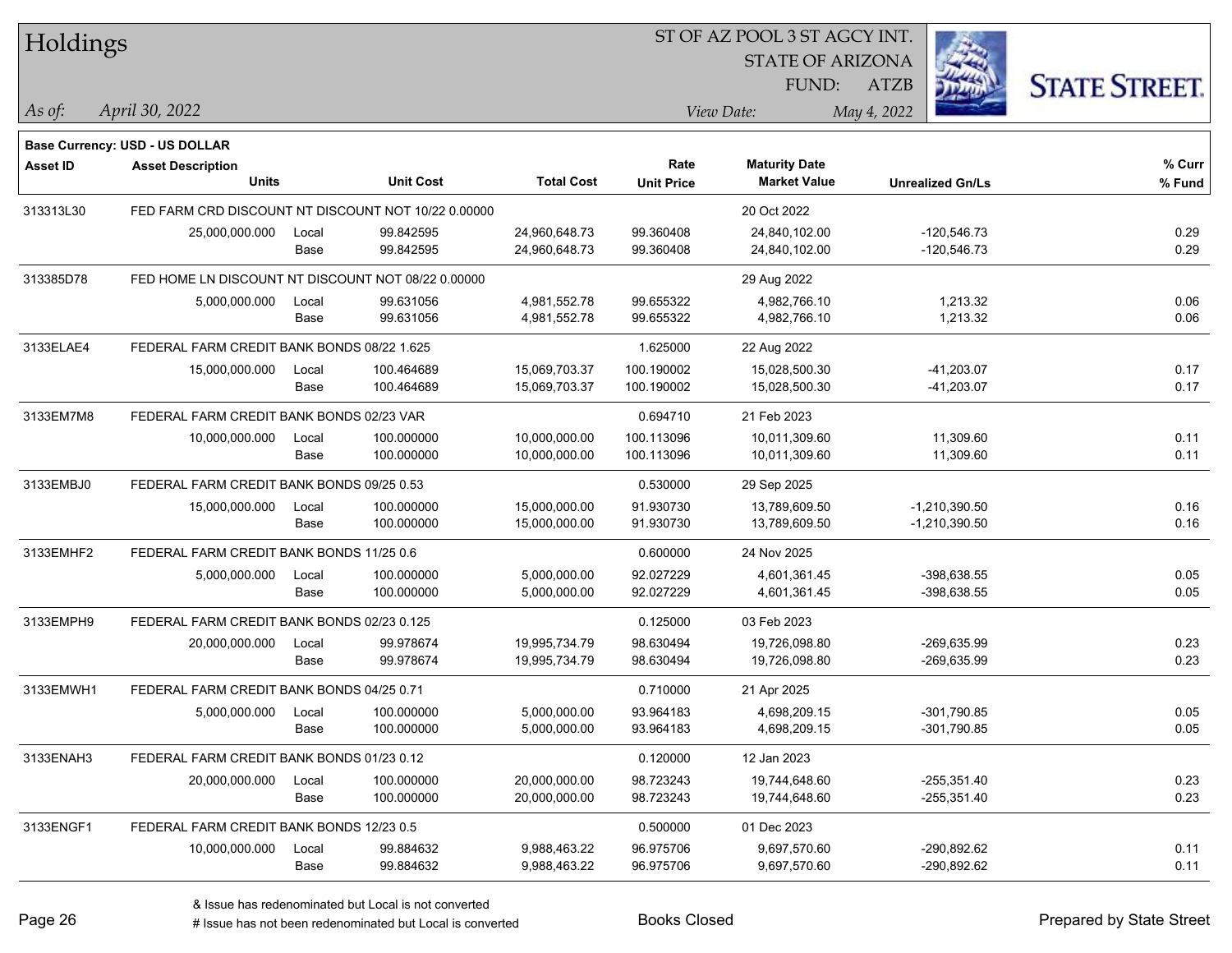| Holdings        |                                             |       |                  |                   | 51 OF AZ POOL 3 51 AGCY INT. |                         |                         |                     |
|-----------------|---------------------------------------------|-------|------------------|-------------------|------------------------------|-------------------------|-------------------------|---------------------|
|                 |                                             |       |                  |                   |                              | <b>STATE OF ARIZONA</b> | Ź.                      |                     |
|                 |                                             |       |                  |                   |                              | FUND:                   | <b>ATZB</b>             | <b>STATE STREET</b> |
| $As$ of:        | April 30, 2022                              |       |                  |                   |                              | View Date:              | May 4, 2022             |                     |
|                 |                                             |       |                  |                   |                              |                         |                         |                     |
|                 | Base Currency: USD - US DOLLAR              |       |                  |                   |                              |                         |                         |                     |
| <b>Asset ID</b> | <b>Asset Description</b>                    |       |                  |                   | Rate                         | <b>Maturity Date</b>    |                         | % Curr              |
|                 | <b>Units</b>                                |       | <b>Unit Cost</b> | <b>Total Cost</b> | <b>Unit Price</b>            | <b>Market Value</b>     | <b>Unrealized Gn/Ls</b> | % Fund              |
| 3133ENQE3       | FEDERAL FARM CREDIT BANK BONDS 03/27 2.375  |       |                  |                   | 2.375000                     | 01 Mar 2027             |                         |                     |
|                 | 10,000,000.000                              | Local | 100.000000       | 10,000,000.00     | 96.905000                    | 9,690,500.00            | $-309,500.00$           | 0.11                |
|                 |                                             | Base  | 100.000000       | 10,000,000.00     | 96.905000                    | 9,690,500.00            | $-309,500.00$           | 0.11                |
| 3133L8CR4       | FED HM LN PC POOL RC1880 FR 03/36 FIXED 1.5 |       |                  |                   | 1.500000                     | 01 Mar 2036             |                         |                     |
|                 | 8,396,050.700                               | Local | 102.181904       | 8,579,244.44      | 91.729371                    | 7,701,644.50            | $-877,599.94$           | 0.09                |
| Original Face:  | 10,000,000.000                              | Base  | 102.181904       | 8,579,244.44      | 91.729371                    | 7,701,644.50            | $-877,599.94$           | 0.09                |
| 3134GVB31       | FREDDIE MAC NOTES 05/25 0.75                |       |                  |                   | 0.750000                     | 28 May 2025             |                         |                     |
|                 | 10,000,000.000                              | Local | 100.000000       | 10,000,000.00     | 93.207586                    | 9,320,758.60            | $-679,241.40$           | 0.11                |
|                 |                                             | Base  | 100.000000       | 10,000,000.00     | 93.207586                    | 9,320,758.60            | $-679,241.40$           | 0.11                |
| 3134GWH82       | FREDDIE MAC NOTES 09/25 0.625               |       |                  |                   | 0.625000                     | 08 Sep 2025             |                         |                     |
|                 | 5,000,000.000                               | Local | 100.000000       | 5,000,000.00      | 92.849413                    | 4,642,470.65            | $-357,529.35$           | 0.05                |
|                 |                                             | Base  | 100.000000       | 5,000,000.00      | 92.849413                    | 4,642,470.65            | $-357,529.35$           | 0.05                |
| 3134GWYX8       | FREDDIE MAC NOTES 10/25 0.5                 |       |                  |                   | 0.500000                     | 15 Oct 2025             |                         |                     |
|                 | 5,000,000.000                               | Local | 100.000000       | 5,000,000.00      | 91.662920                    | 4,583,146.00            | $-416,854.00$           | 0.05                |
|                 |                                             | Base  | 100.000000       | 5,000,000.00      | 91.662920                    | 4,583,146.00            | -416,854.00             | 0.05                |
| 3136A0GS0       | FANNIE MAE FNR 2011 75 HP                   |       |                  |                   | 2.500000                     | 25 Jul 2040             |                         |                     |
|                 | 36,635.690                                  | Local | 102.518964       | 37,558.53         | 100.017290                   | 36,642.02               | $-916.51$               | 0.00                |
| Original Face:  | 2,838,688.000                               | Base  | 102.518964       | 37,558.53         | 100.017290                   | 36,642.02               | $-916.51$               | 0.00                |
| 3136A6JR6       | FANNIE MAE FNR 2012 58 PA                   |       |                  |                   | 2.000000                     | 25 Apr 2042             |                         |                     |
|                 | 436,814.190                                 | Local | 101.354150       | 442,729.31        | 93.475940                    | 408,316.17              | $-34,413.14$            | 0.00                |
| Original Face:  | 5,677,376.000                               | Base  | 101.354150       | 442,729.31        | 93.475940                    | 408,316.17              | $-34,413.14$            | 0.00                |
| 3136AAEK7       | FANNIE MAE FNR 2012 129 TD                  |       |                  |                   | 2.000000                     | 25 May 2040             |                         |                     |
|                 | 522,003.450                                 | Local | 101.268760       | 528,626.42        | 94.221880                    | 491,841.46              | $-36,784.96$            | 0.01                |
| Original Face:  | 5,677,376.000                               | Base  | 101.268760       | 528,626.42        | 94.221880                    | 491,841.46              | -36,784.96              | 0.01                |
| 3136ABRK1       | FANNIE MAE FNR 2013 9 PH                    |       |                  |                   | 1.750000                     | 25 Jul 2041             |                         |                     |
|                 | 648,713.170                                 | Local | 100.723825       | 653,408.72        | 96.466420                    | 625,790.37              | $-27,618.35$            | 0.01                |
| Original Face:  | 6,713,909.000                               | Base  | 100.723825       | 653,408.72        | 96.466420                    | 625,790.37              | $-27,618.35$            | 0.01                |
| 3136ABUD3       | FANNIE MAE FNR 2013 7 AC                    |       |                  |                   | 1.250000                     | 25 Feb 2028             |                         |                     |
|                 | 775,828.650                                 | Local | 99.813309        | 774,380.25        | 95.689470                    | 742,386.32              | $-31,993.93$            | 0.01                |
| Original Face:  | 5,677,376.000                               | Base  | 99.813309        | 774,380.25        | 95.689470                    | 742,386.32              | $-31,993.93$            | 0.01                |

 $STOTAT$   $17 DOOT$  3  $ST A GOX$  INT.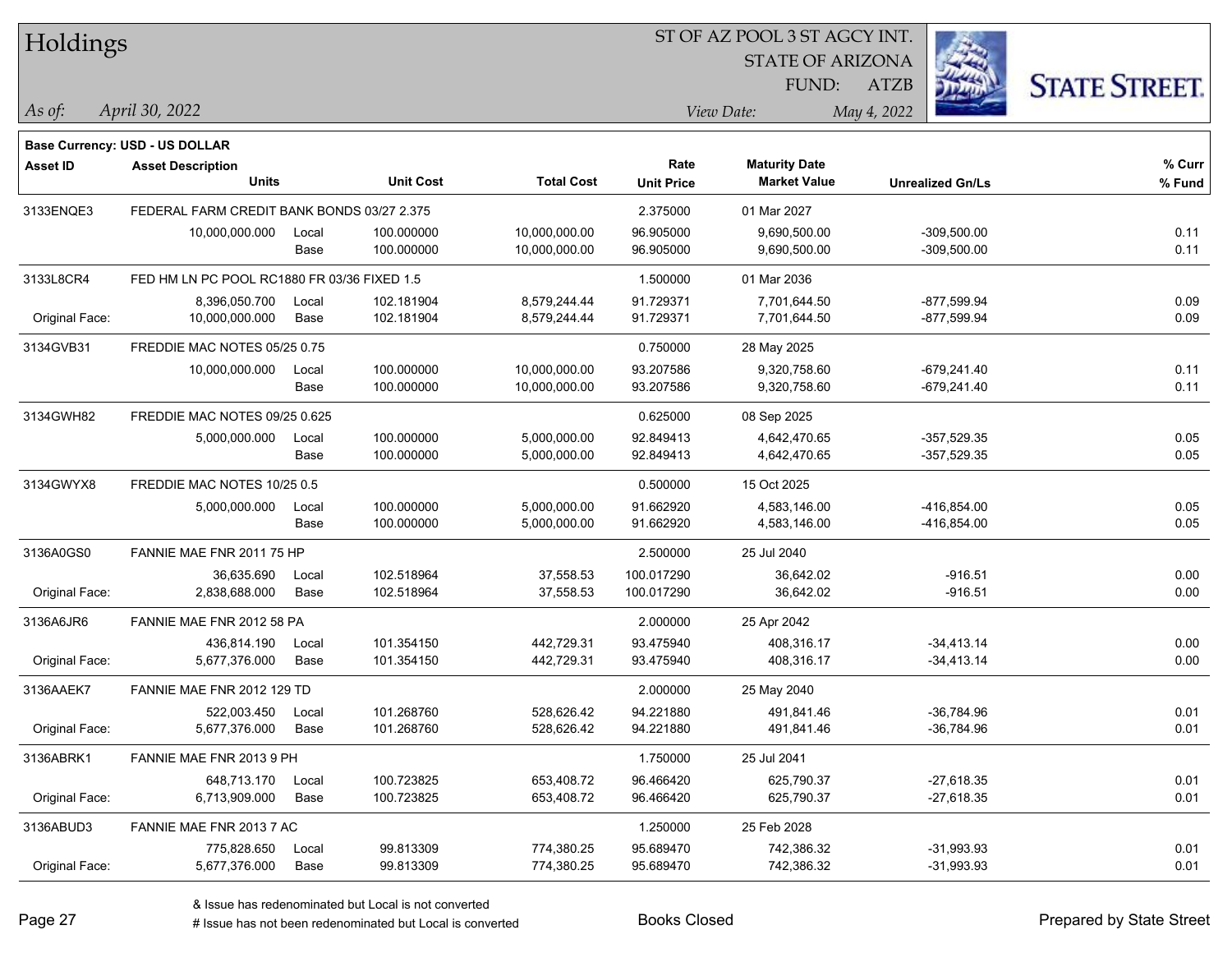| Holdings        |                                       |       |                  | ST OF AZ POOL 3 ST AGCY INT. |                   |                         |                         |                      |  |  |  |
|-----------------|---------------------------------------|-------|------------------|------------------------------|-------------------|-------------------------|-------------------------|----------------------|--|--|--|
|                 |                                       |       |                  |                              |                   | <b>STATE OF ARIZONA</b> |                         |                      |  |  |  |
|                 |                                       |       |                  |                              |                   | <b>FUND:</b>            | <b>ATZB</b>             | <b>STATE STREET.</b> |  |  |  |
| $\vert$ As of:  | April 30, 2022                        |       |                  |                              |                   | View Date:              | May 4, 2022             |                      |  |  |  |
|                 | <b>Base Currency: USD - US DOLLAR</b> |       |                  |                              |                   |                         |                         |                      |  |  |  |
| <b>Asset ID</b> | <b>Asset Description</b>              |       |                  |                              | Rate              | <b>Maturity Date</b>    |                         | % Curr               |  |  |  |
|                 | <b>Units</b>                          |       | <b>Unit Cost</b> | <b>Total Cost</b>            | <b>Unit Price</b> | <b>Market Value</b>     | <b>Unrealized Gn/Ls</b> | $%$ Fund             |  |  |  |
| 3136ABUY7       | FANNIE MAE FNR 2013 7 GB              |       |                  |                              | 2.000000          | 25 Mar 2042             |                         |                      |  |  |  |
|                 | 1,007,191.350                         | Local | 101.377167       | 1,021,062.06                 | 95.442940         | 961,293.04              | $-59,769.02$            | 0.01                 |  |  |  |
| Original Face:  | 6,995,663.000                         | Base  | 101.377167       | 1,021,062.06                 | 95.442940         | 961,293.04              | $-59,769.02$            | 0.01                 |  |  |  |
| 3136ABUZ4       | FANNIE MAE FNR 2013 7 AD              |       |                  |                              | 1.500000          | 25 Feb 2028             |                         |                      |  |  |  |
|                 | 775,828.650                           | Local | 100.180670       | 777,230.34                   | 96.267780         | 746,873.02              | $-30,357.32$            | 0.01                 |  |  |  |
| Original Face:  | 5,677,376.000                         | Base  | 100.180670       | 777,230.34                   | 96.267780         | 746,873.02              | $-30,357.32$            | 0.01                 |  |  |  |
| 3136ABW74       | FANNIE MAE FNR 2013 6 AB              |       |                  |                              | 2.000000          | 25 Dec 2042             |                         |                      |  |  |  |
|                 | 863,729.390                           | Local | 100.626282       | 869,138.77                   | 92.559920         | 799,467.23              | $-69,671.54$            | 0.01                 |  |  |  |
| Original Face:  | 11,354,753.000                        | Base  | 100.626282       | 869,138.77                   | 92.559920         | 799,467.23              | $-69,671.54$            | 0.01                 |  |  |  |
| 3136AD2H1       | FANNIE MAE FNR 2013 43 XP             |       |                  |                              | 1.500000          | 25 Aug 2041             |                         |                      |  |  |  |
|                 | 424,539.620                           | Local | 98.731756        | 419,155.42                   | 95.706140         | 406,310.48              | $-12,844.94$            | 0.00                 |  |  |  |
| Original Face:  | 2,000,000.000                         | Base  | 98.731756        | 419,155.42                   | 95.706140         | 406,310.48              | $-12,844.94$            | 0.00                 |  |  |  |
| 3136AEBJ5       | FANNIE MAE FNR 2013 47 YA             |       |                  |                              | 2.000000          | 25 May 2040             |                         |                      |  |  |  |
|                 | 955,895.170                           | Local | 101.439321       | 969,653.57                   | 94.221880         | 900,662.40              | $-68,991.17$            | 0.01                 |  |  |  |
| Original Face:  | 8,516,065.000                         | Base  | 101.439321       | 969,653.57                   | 94.221880         | 900,662.40              | $-68,991.17$            | 0.01                 |  |  |  |
| 3136AELZ8       | FANNIE MAE FNR 2013 62 DB             |       |                  |                              | 1.250000          | 25 Jun 2028             |                         |                      |  |  |  |
|                 | 640,592.470                           | Local | 99.910739        | 640,020.67                   | 96.376870         | 617,382.97              | $-22,637.70$            | 0.01                 |  |  |  |
| Original Face:  | 5,677,376.000                         | Base  | 99.910739        | 640,020.67                   | 96.376870         | 617,382.97              | $-22,637.70$            | 0.01                 |  |  |  |
| 3136AJ2X3       | FANNIE MAE FNR 2014 25 WA             |       |                  |                              | 1.500000          | 25 May 2029             |                         |                      |  |  |  |
|                 | 1,159,147.220                         | Local | 98.796674        | 1,145,198.90                 | 95.593070         | 1,108,064.41            | $-37,134.49$            | 0.01                 |  |  |  |
| Original Face:  | 6,060,416.000                         | Base  | 98.796674        | 1,145,198.90                 | 95.593070         | 1,108,064.41            | -37,134.49              | 0.01                 |  |  |  |
| 3136BD2B3       | FANNIE MAE FNR 2021 1 PC              |       |                  |                              | 1.000000          | 25 Nov 2050             |                         |                      |  |  |  |
|                 | 5,230,983.170                         | Local | 99.752414        | 5,218,031.97                 | 84.789540         | 4,435,326.57            | -782,705.40             | 0.05                 |  |  |  |
| Original Face:  | 7,000,000.000                         | Base  | 99.752414        | 5,218,031.97                 | 84.789540         | 4,435,326.57            | -782,705.40             | 0.05                 |  |  |  |
| 3136G4A37       | FANNIE MAE NOTES 07/25 0.67           |       |                  |                              | 0.670000          | 28 Jul 2025             |                         |                      |  |  |  |
|                 | 10,000,000.000                        | Local | 100.000000       | 10,000,000.00                | 93.152086         | 9,315,208.60            | $-684,791.40$           | 0.11                 |  |  |  |
|                 |                                       | Base  | 100.000000       | 10,000,000.00                | 93.152086         | 9,315,208.60            | $-684,791.40$           | 0.11                 |  |  |  |
| 3136G4X40       | FANNIE MAE NOTES 08/25 0.6            |       |                  |                              | 0.600000          | 26 Aug 2025             |                         |                      |  |  |  |
|                 | 10,000,000.000                        | Local | 100.000000       | 10,000,000.00                | 92.769889         | 9,276,988.90            | $-723,011.10$           | 0.11                 |  |  |  |
|                 |                                       | Base  | 100.000000       | 10,000,000.00                | 92.769889         | 9,276,988.90            | $-723,011.10$           | 0.11                 |  |  |  |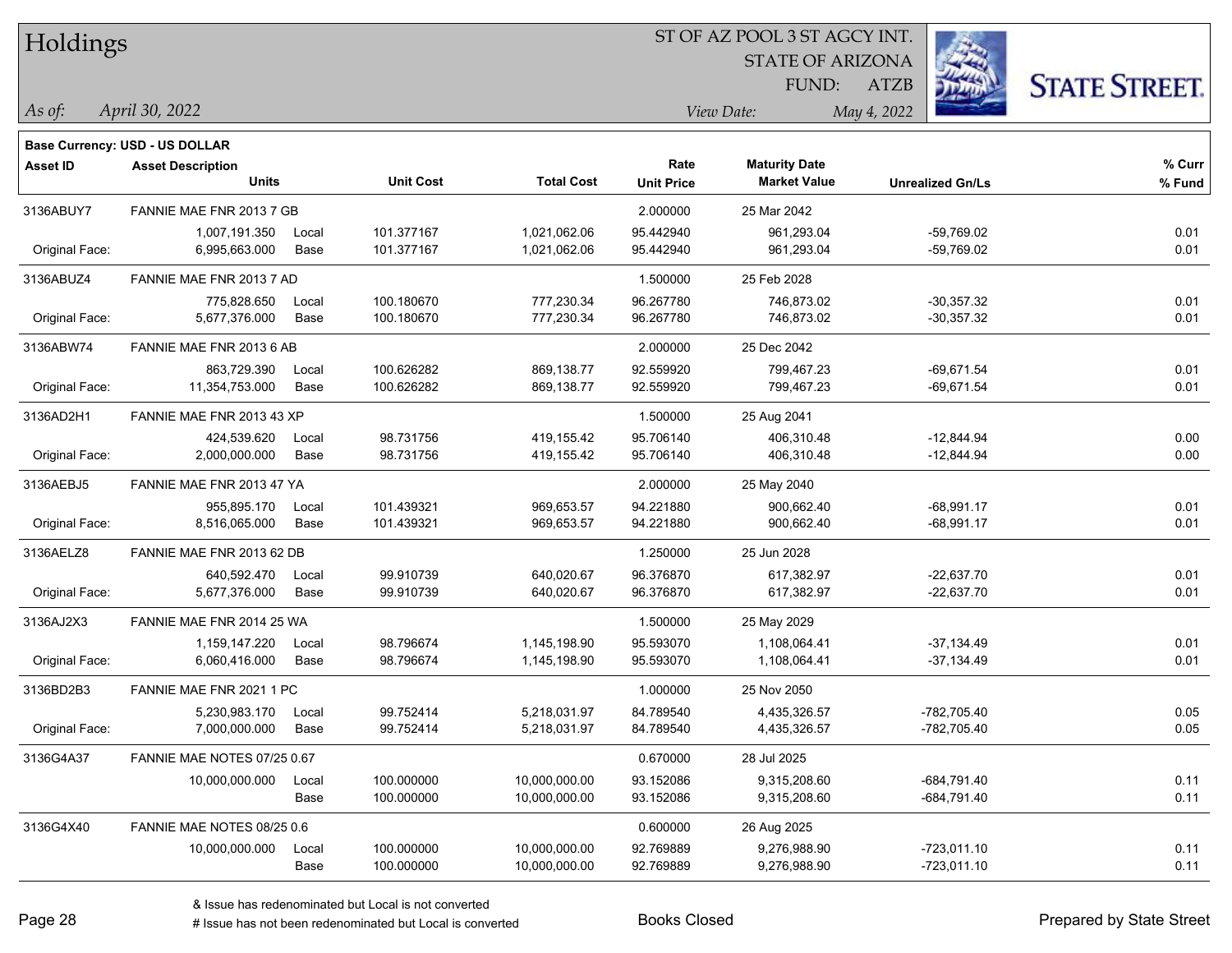| Holdings        |                                       |       |                  | ST OF AZ POOL 3 ST AGCY INT. |                   |                         |                         |                      |  |  |
|-----------------|---------------------------------------|-------|------------------|------------------------------|-------------------|-------------------------|-------------------------|----------------------|--|--|
|                 |                                       |       |                  |                              |                   | <b>STATE OF ARIZONA</b> |                         |                      |  |  |
|                 |                                       |       |                  |                              |                   | FUND:                   | <b>ATZB</b>             | <b>STATE STREET.</b> |  |  |
| As of:          | April 30, 2022                        |       |                  |                              | View Date:        |                         | May 4, 2022             |                      |  |  |
|                 | <b>Base Currency: USD - US DOLLAR</b> |       |                  |                              |                   |                         |                         |                      |  |  |
| <b>Asset ID</b> | <b>Asset Description</b>              |       |                  |                              | Rate              | <b>Maturity Date</b>    |                         | % Curr               |  |  |
|                 | <b>Units</b>                          |       | <b>Unit Cost</b> | <b>Total Cost</b>            | <b>Unit Price</b> | <b>Market Value</b>     | <b>Unrealized Gn/Ls</b> | % Fund               |  |  |
| 3137A1UN1       | FREDDIE MAC FHR 3725 PC               |       |                  |                              | 2.250000          | 15 Jan 2040             |                         |                      |  |  |
|                 | 133,738.770                           | Local | 98.434291        | 131,644.81                   | 98.094820         | 131,190.81              | $-454.00$               | 0.00                 |  |  |
| Original Face:  | 2,838,688.000                         | Base  | 98.434291        | 131,644.81                   | 98.094820         | 131,190.81              | $-454.00$               | 0.00                 |  |  |
| 3137A62S0       | FREDDIE MAC FHR 3796 PE               |       |                  |                              | 2.000000          | 15 Feb 2040             |                         |                      |  |  |
|                 | 212,177.480                           | Local | 100.118165       | 212,428.20                   | 99.514670         | 211, 147. 72            | $-1,280.48$             | 0.00                 |  |  |
| Original Face:  | 5,946,910.000                         | Base  | 100.118165       | 212,428.20                   | 99.514670         | 211, 147. 72            | $-1,280.48$             | 0.00                 |  |  |
| 3137A7HC7       | FREDDIE MAC FHR 3800 KE               |       |                  |                              | 3.500000          | 15 Feb 2026             |                         |                      |  |  |
|                 | 44,435.600                            | Local | 102.165966       | 45,398.06                    | 100.979670        | 44,870.92               | $-527.14$               | 0.00                 |  |  |
| Original Face:  | 500,000.000                           | Base  | 102.165966       | 45,398.06                    | 100.979670        | 44,870.92               | $-527.14$               | 0.00                 |  |  |
| 3137ADHX8       | FREDDIE MAC FHR 3890 BA               |       |                  |                              | 2.500000          | 15 Nov 2040             |                         |                      |  |  |
|                 | 22.969.190                            | Local | 101.237963       | 23,253.54                    | 100.008570        | 22,971.16               | $-282.38$               | 0.00                 |  |  |
| Original Face:  | 11,354,753.000                        | Base  | 101.237963       | 23,253.54                    | 100.008570        | 22,971.16               | $-282.38$               | 0.00                 |  |  |
| 3137AFPD8       | FREDDIE MAC FHR 3919 CD               |       |                  |                              | 2.500000          | 15 Oct 2040             |                         |                      |  |  |
|                 | 58,499.740                            | Local | 99.463263        | 58,185.75                    | 99.582220         | 58,255.34               | 69.59                   | 0.00                 |  |  |
| Original Face:  | 2,838,688.000                         | Base  | 99.463263        | 58,185.75                    | 99.582220         | 58,255.34               | 69.59                   | 0.00                 |  |  |
| 3137AGAB6       | FREDDIE MAC FHR 3934 PB               |       |                  |                              | 2.000000          | 15 Jul 2041             |                         |                      |  |  |
|                 | 218,905.960                           | Local | 99.979745        | 218,861.62                   | 97.272020         | 212,934.25              | $-5,927.37$             | 0.00                 |  |  |
| Original Face:  | 2,838,688.000                         | Base  | 99.979745        | 218,861.62                   | 97.272020         | 212,934.25              | $-5,927.37$             | 0.00                 |  |  |
| 3137AGRX0       | FREDDIE MAC FHR 3935 JA               |       |                  |                              | 2.000000          | 15 May 2041             |                         |                      |  |  |
|                 | 182,933.070                           | Local | 99.959614        | 182,859.19                   | 98.328830         | 179,875.95              | $-2,983.24$             | 0.00                 |  |  |
| Original Face:  | 3,247,459.000                         | Base  | 99.959614        | 182,859.19                   | 98.328830         | 179,875.95              | $-2,983.24$             | 0.00                 |  |  |
| 3137ANK95       | FREDDIE MAC FHR 4024 C                |       |                  |                              | 3.000000          | 15 Mar 2027             |                         |                      |  |  |
|                 | 426,091.950                           | Local | 100.142631       | 426,699.69                   | 98.638650         | 420,291.35              | $-6,408.34$             | 0.00                 |  |  |
| Original Face:  | 5,677,376.000                         | Base  | 100.142631       | 426,699.69                   | 98.638650         | 420,291.35              | $-6,408.34$             | 0.00                 |  |  |
| 3137AR5L6       | FREDDIE MAC FHR 4060 JC               |       |                  |                              | 2.000000          | 15 Feb 2041             |                         |                      |  |  |
|                 | 287,536.760                           | Local | 100.328535       | 288,481.42                   | 98.982850         | 284,612.08              | $-3,869.34$             | 0.00                 |  |  |
| Original Face:  | 8,516,065.000                         | Base  | 100.328535       | 288,481.42                   | 98.982850         | 284,612.08              | $-3,869.34$             | 0.00                 |  |  |
| 3137AXMZ3       | FREDDIE MAC FHR 4152 AG               |       |                  |                              | 1.500000          | 15 Jan 2028             |                         |                      |  |  |
|                 | 1,009,342.570                         | Local | 100.048529       | 1,009,832.39                 | 95.911050         | 968,071.06              | $-41,761.33$            | 0.01                 |  |  |
| Original Face:  | 7,380,589.000                         | Base  | 100.048529       | 1,009,832.39                 | 95.911050         | 968,071.06              | $-41,761.33$            | 0.01                 |  |  |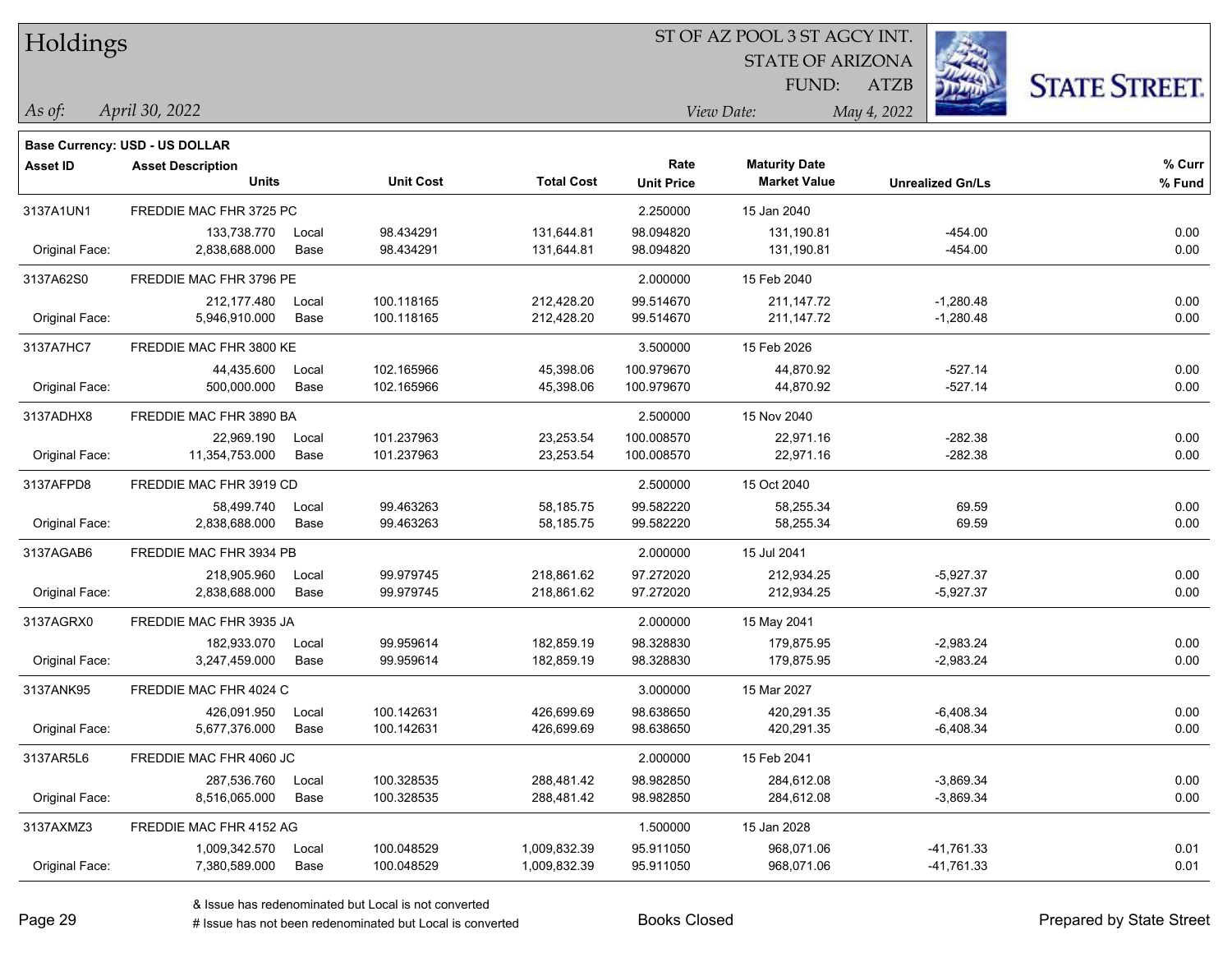| Holdings        |                                   |       |                  |                   |                   | ST OF AZ POOL 3 ST AGCY INT.                |                         |                      |
|-----------------|-----------------------------------|-------|------------------|-------------------|-------------------|---------------------------------------------|-------------------------|----------------------|
|                 |                                   |       |                  |                   |                   | <b>STATE OF ARIZONA</b>                     |                         |                      |
|                 |                                   |       |                  |                   |                   | FUND:                                       | ATZB                    | <b>STATE STREET.</b> |
| As of:          | April 30, 2022                    |       |                  |                   |                   | View Date:                                  | May 4, 2022             |                      |
|                 | Base Currency: USD - US DOLLAR    |       |                  |                   |                   |                                             |                         |                      |
| <b>Asset ID</b> | <b>Asset Description</b><br>Units |       | <b>Unit Cost</b> | <b>Total Cost</b> | Rate              | <b>Maturity Date</b><br><b>Market Value</b> |                         | % Curr               |
|                 |                                   |       |                  |                   | <b>Unit Price</b> |                                             | <b>Unrealized Gn/Ls</b> | % Fund               |
| 3137AYLB5       | FREDDIE MAC FHR 4161 CD           |       |                  |                   | 2.000000          | 15 Feb 2043                                 |                         |                      |
|                 | 1,599,301.030                     | Local | 101.155967       | 1,617,788.42      | 93.944360         | 1,502,453.12                                | $-115,335.30$           | 0.02                 |
| Original Face:  | 5,677,376.000                     | Base  | 101.155967       | 1,617,788.42      | 93.944360         | 1,502,453.12                                | $-115,335.30$           | 0.02                 |
| 3137AYSG7       | FREDDIE MAC FHR 4165 TD           |       |                  |                   | 1.500000          | 15 Dec 2042                                 |                         |                      |
|                 | 867,623.830                       | Local | 100.021757       | 867,812.60        | 93.682470         | 812,811.43                                  | $-55,001.17$            | 0.01                 |
| Original Face:  | 5,677,376.000                     | Base  | 100.021757       | 867,812.60        | 93.682470         | 812,811.43                                  | $-55,001.17$            | 0.01                 |
| 3137AYSH5       | FREDDIE MAC FHR 4165 TE           |       |                  |                   | 1.750000          | 15 Dec 2042                                 |                         |                      |
|                 | 2,169,059.800                     | Local | 100.674517       | 2,183,690.47      | 94.780180         | 2,055,838.78                                | $-127,851.69$           | 0.02                 |
| Original Face:  | 14, 193, 441.000                  | Base  | 100.674517       | 2,183,690.47      | 94.780180         | 2,055,838.78                                | $-127,851.69$           | 0.02                 |
| 3137B0GK4       | FREDDIE MAC FHR 4173 AG           |       |                  |                   | 2.000000          | 15 Mar 2043                                 |                         |                      |
|                 | 965,438.300                       | Local | 100.430135       | 969,590.99        | 98.518380         | 951,134.17                                  | $-18,456.82$            | 0.01                 |
| Original Face:  | 14,193,441.000                    | Base  | 100.430135       | 969,590.99        | 98.518380         | 951,134.17                                  | $-18,456.82$            | 0.01                 |
| 3137B1EM0       | FREDDIE MAC FHR 4191 AP           |       |                  |                   | 2.000000          | 15 Mar 2043                                 |                         |                      |
|                 | 522,293.660                       | Local | 99.903436        | 521,789.31        | 94.497990         | 493,557.01                                  | $-28,232.30$            | 0.01                 |
| Original Face:  | 3,250,000.000                     | Base  | 99.903436        | 521,789.31        | 94.497990         | 493,557.01                                  | $-28,232.30$            | 0.01                 |
| 3137B1VH2       | FREDDIE MAC FHR 4210 AC           |       |                  |                   | 2.000000          | 15 Mar 2040                                 |                         |                      |
|                 | 296,033.370                       | Local | 100.468947       | 297,421.61        | 99.239890         | 293,783.19                                  | $-3,638.42$             | 0.00                 |
| Original Face:  | 5,677,376.000                     | Base  | 100.468947       | 297,421.61        | 99.239890         | 293,783.19                                  | $-3,638.42$             | 0.00                 |
| 3137B1ZD7       | FREDDIE MAC FHR 4204 QA           |       |                  |                   | 1.500000          | 15 Jul 2042                                 |                         |                      |
|                 | 1,449,095.580                     | Local | 99.913298        | 1,447,839.19      | 93.428220         | 1,353,864.21                                | $-93,974.98$            | 0.02                 |
| Original Face:  | 8,516,065.000                     | Base  | 99.913298        | 1,447,839.19      | 93.428220         | 1,353,864.21                                | -93,974.98              | 0.02                 |
| 3137B2CF5       | FREDDIE MAC FHR 4203 DC           |       |                  |                   | 1.750000          | 15 Apr 2033                                 |                         |                      |
|                 | 354,458.490                       | Local | 98.212428        | 348,122.29        | 96.035000         | 340,404.21                                  | $-7,718.08$             | 0.00                 |
| Original Face:  | 2,500,000.000                     | Base  | 98.212428        | 348,122.29        | 96.035000         | 340,404.21                                  | $-7,718.08$             | 0.00                 |
| 3137F8AW3       | FREDDIE MAC FHR 5058 BD           |       |                  |                   | 3.000000          | 25 Dec 2035                                 |                         |                      |
|                 | 779,156.450                       | Local | 102.405657       | 797,900.28        | 100.056500        | 779,596.67                                  | $-18,303.61$            | 0.01                 |
| Original Face:  | 5,000,000.000                     | Base  | 102.405657       | 797,900.28        | 100.056500        | 779,596.67                                  | $-18,303.61$            | 0.01                 |
| 3137H3UP5       | FREDDIE MAC FHR 5159 TC           |       |                  |                   | 1.500000          | 25 Oct 2051                                 |                         |                      |
|                 | 4,887,863.200                     | Local | 100.169567       | 4,896,151.42      | 89.364830         | 4,368,030.64                                | $-528,120.78$           | 0.05                 |
| Original Face:  | 5,000,000.000                     | Base  | 100.169567       | 4,896,151.42      | 89.364830         | 4,368,030.64                                | -528,120.78             | 0.05                 |

 $\overline{\phantom{0}}$ 

 $\overline{\phantom{a}}$ 

 $\overline{\phantom{0}}$ 

 $\overline{\phantom{0}}$ 

 $\overline{\phantom{0}}$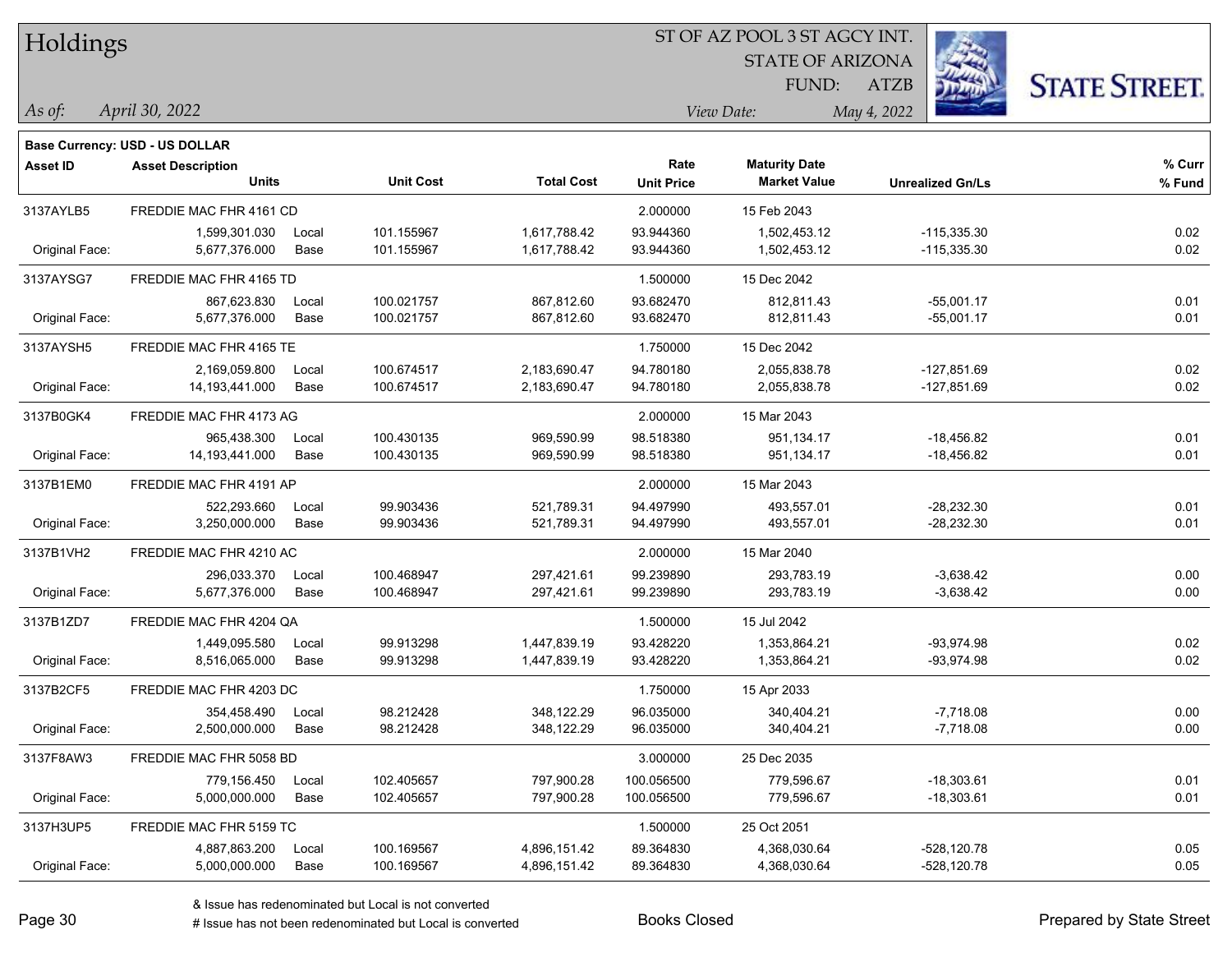| Holdings |  |
|----------|--|
|----------|--|

### ST OF AZ POOL 3 ST AGCY INT.

STATE OF ARIZONA FUND:



*April 30, 2022 As of: View Date: May 4, 2022*

**Base Currency: USD - US DOLLAR**

ATZB

| Asset ID       | <b>Asset Description</b>                        |       |                  |                   | Rate              | <b>Maturity Date</b> |                         | % Curr |
|----------------|-------------------------------------------------|-------|------------------|-------------------|-------------------|----------------------|-------------------------|--------|
|                | <b>Units</b>                                    |       | <b>Unit Cost</b> | <b>Total Cost</b> | <b>Unit Price</b> | <b>Market Value</b>  | <b>Unrealized Gn/Ls</b> | % Fund |
| 31393DDG3      | FANNIE MAE FNR 2003 58 M                        |       |                  |                   | 3.500000          | 25 Jul 2033          |                         |        |
|                | 371,927.030                                     | Local | 100.995593       | 375,629.91        | 98.935180         | 367,966.68           | $-7,663.23$             | 0.00   |
| Original Face: | 44,567,405.000                                  | Base  | 100.995593       | 375,629.91        | 98.935180         | 367,966.68           | $-7,663.23$             | 0.00   |
| 31396WBV7      | FANNIE MAE FNR 2007 56 EP                       |       |                  |                   | 5.500000          | 25 Jun 2027          |                         |        |
|                | 12,372.620                                      | Local | 105.289987       | 13,027.13         | 103.768210        | 12,838.85            | $-188.28$               | 0.00   |
| Original Face: | 1,000,000.000                                   | Base  | 105.289987       | 13,027.13         | 103.768210        | 12,838.85            | $-188.28$               | 0.00   |
| 31397NJ30      | FANNIE MAE FNR 2009 29 PA                       |       |                  |                   | 5.000000          | 25 May 2049          |                         |        |
|                | 598,020.060                                     | Local | 105.419817       | 630,431.65        | 105.927230        | 633,466.08           | 3,034.43                | 0.01   |
| Original Face: | 24,898,134.000                                  | Base  | 105.419817       | 630,431.65        | 105.927230        | 633,466.08           | 3,034.43                | 0.01   |
| 31398WC36      | FREDDIE MAC FHR 3620 PA                         |       |                  |                   | 4.500000          | 15 Dec 2039          |                         |        |
|                | 176,335.680                                     | Local | 104.511044       | 184,290.26        | 102.229330        | 180,266.78           | $-4,023.48$             | 0.00   |
| Original Face: | 8,516,065.000                                   | Base  | 104.511044       | 184,290.26        | 102.229330        | 180,266.78           | $-4,023.48$             | 0.00   |
| 341081GD3      | FLORIDA POWER + LIGHT CO SR UNSECURED 05/23 VAR |       |                  |                   | 0.396950          | 10 May 2023          |                         |        |
|                | 15,000,000.000                                  | Local | 100.000000       | 15,000,000.00     | 99.709680         | 14,956,452.00        | $-43,548.00$            | 0.17   |
|                |                                                 | Base  | 100.000000       | 15,000,000.00     | 99.709680         | 14,956,452.00        | $-43,548.00$            | 0.17   |
| 34528QHA5      | FORD CREDIT FLOORPLAN MASTER O FORDF 2019 3 A1  |       |                  |                   | 2.230000          | 15 Sep 2024          |                         |        |
|                | 20,000,000.000                                  | Local | 101.870015       | 20,374,002.99     | 100.251490        | 20,050,298.00        | $-323,704.99$           | 0.23   |
| Original Face: | 20,000,000.000                                  | Base  | 101.870015       | 20,374,002.99     | 100.251490        | 20,050,298.00        | -323,704.99             | 0.23   |
| 34532NAB1      | FORD CREDIT AUTO OWNER TRUST FORDO 2021 A A2    |       |                  |                   | 0.170000          | 15 Oct 2023          |                         |        |
|                | 2,956,644.900                                   | Local | 99.999410        | 2,956,627.46      | 99.815410         | 2.951.187.23         | $-5,440.23$             | 0.03   |
| Original Face: | 12,500,000.000                                  | Base  | 99.999410        | 2,956,627.46      | 99.815410         | 2,951,187.23         | $-5,440.23$             | 0.03   |
| 345397YP2      | FORD MOTOR CREDIT CO LLC SR UNSECURED 08/22 VAR |       |                  |                   | 1.382710          | 03 Aug 2022          |                         |        |
|                | 20,000,000.000                                  | Local | 100.000000       | 20,000,000.00     | 99.844935         | 19,968,987.00        | $-31,013.00$            | 0.23   |
|                |                                                 | Base  | 100.000000       | 20,000,000.00     | 99.844935         | 19,968,987.00        | $-31,013.00$            | 0.23   |
| 369550AW8      | GENERAL DYNAMICS CORP COMPANY GUAR 08/23 1.875  |       |                  |                   | 1.875000          | 15 Aug 2023          |                         |        |
|                | 1,250,000.000                                   | Local | 101.648454       | 1,270,605.67      | 99.080175         | 1,238,502.19         | $-32,103.48$            | 0.01   |
|                |                                                 | Base  | 101.648454       | 1,270,605.67      | 99.080175         | 1,238,502.19         | $-32,103.48$            | 0.01   |
| 370334CE2      | GENERAL MILLS INC SR UNSECURED 10/23 3.7        |       |                  |                   | 3.700000          | 17 Oct 2023          |                         |        |
|                | 2,610,000.000                                   | Local | 104.374199       | 2,724,166.60      | 100.979440        | 2,635,563.38         | -88,603.22              | 0.03   |
|                |                                                 | Base  | 104.374199       | 2,724,166.60      | 100.979440        | 2,635,563.38         | $-88,603.22$            | 0.03   |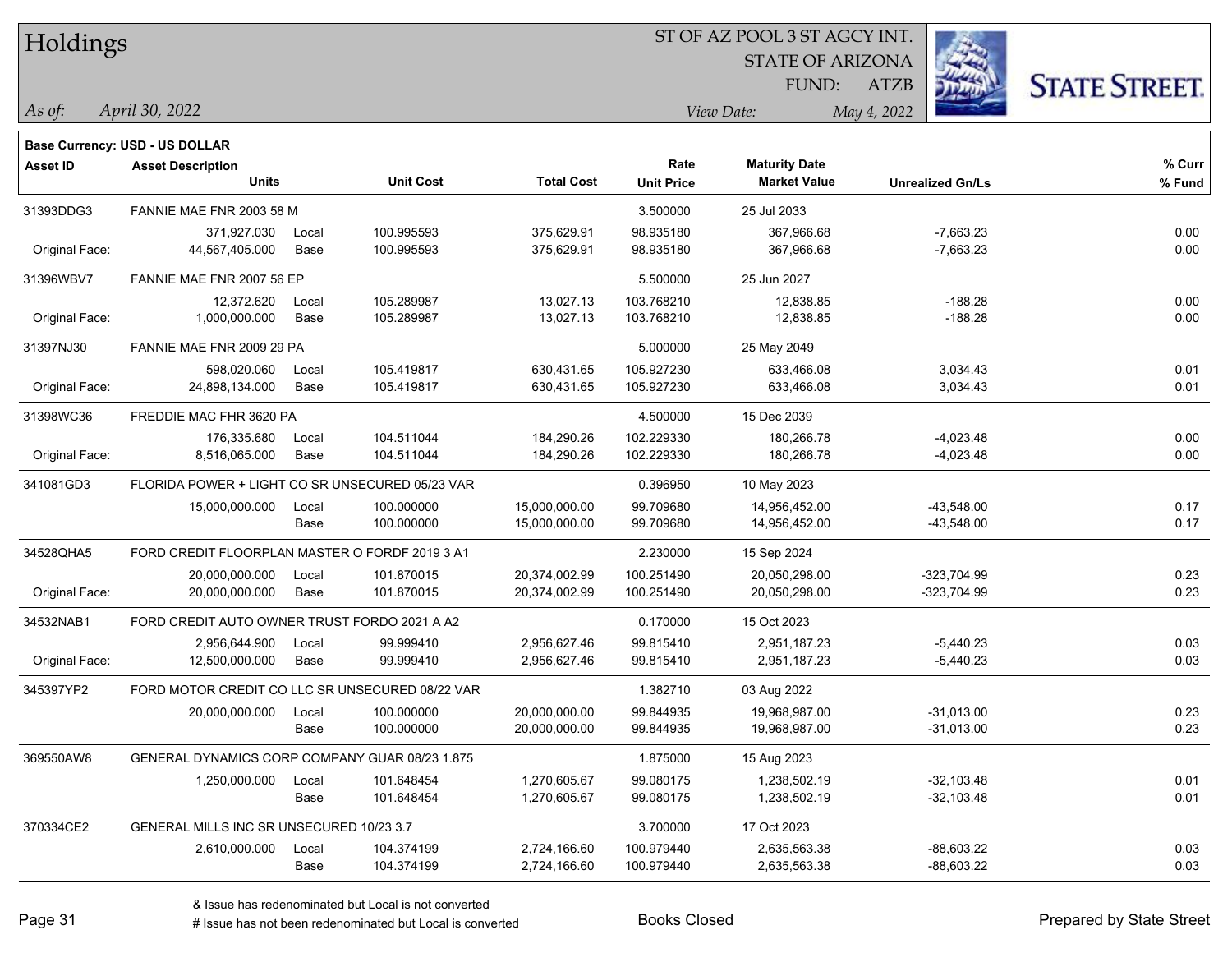| i.<br><b>STATE OF ARIZONA</b><br><b>STATE STREET.</b><br>FUND:<br>ATZB<br>April 30, 2022<br>May 4, 2022<br>As of:<br>View Date:<br>Base Currency: USD - US DOLLAR<br>% Curr<br>Rate<br><b>Maturity Date</b><br><b>Asset ID</b><br><b>Asset Description</b><br>Units<br><b>Unit Cost</b><br><b>Total Cost</b><br><b>Market Value</b><br><b>Unit Price</b><br><b>Unrealized Gn/Ls</b><br>% Fund<br>375558BW2<br>GILEAD SCIENCES INC SR UNSECURED 09/23 0.75<br>0.750000<br>29 Sep 2023<br>7,501,750.00<br>96.770871<br>-243,934.67<br>0.08<br>7,500,000.000<br>100.023333<br>7,257,815.33<br>Local<br>100.023333<br>96.770871<br>-243,934.67<br>0.08<br>Base<br>7,501,750.00<br>7,257,815.33<br>377373AL9<br>GLAXOSMITHKLINE CAPITAL COMPANY GUAR 10/23 0.534<br>0.534000<br>01 Oct 2023<br>96.967593<br>$-151,620.35$<br>0.06<br>5,000,000.000<br>100.000000<br>5,000,000.00<br>4,848,379.65<br>Local<br>100.000000<br>5,000,000.00<br>96.967593<br>4,848,379.65<br>$-151,620.35$<br>0.06<br>Base<br>38141GXZ2<br>GOLDMAN SACHS GROUP INC SR UNSECURED 03/24 VAR<br>0.673000<br>08 Mar 2024<br>7,000,000.00<br>$-171,567.76$<br>0.08<br>7,000,000.000<br>Local<br>100.000000<br>97.549032<br>6,828,432.24<br>0.08<br>100.000000<br>97.549032<br>6,828,432.24<br>$-171,567.76$<br>Base<br>7,000,000.00<br>38150AEL5<br>GOLDMAN SACHS GROUP INC SR UNSECURED 12/25 1<br>1.000000<br>21 Dec 2025<br>89.741661<br>0.21<br>20,000,000.000<br>100.000000<br>20,000,000.00<br>17,948,332.20<br>$-2,051,667.80$<br>Local<br>100.000000<br>0.21<br>20,000,000.00<br>89.741661<br>17,948,332.20<br>$-2,051,667.80$<br>Base<br>38150AF75<br>GOLDMAN SACHS GROUP INC SR UNSECURED 03/26 VAR<br>1.000000<br>18 Mar 2026<br>89.717448<br>0.10<br>10,000,000.000<br>100.000000<br>10,000,000.00<br>8,971,744.80<br>$-1,028,255.20$<br>Local<br>100.000000<br>89.717448<br>8,971,744.80<br>0.10<br>Base<br>10,000,000.00<br>-1,028,255.20<br>GOLDMAN SACHS GROUP INC SR UNSECURED 03/24 0.8<br>0.800000<br>38150AF91<br>25 Mar 2024<br>5,000,000.00<br>$-276,840.60$<br>0.05<br>5,000,000.000<br>Local<br>100.000000<br>94.463188<br>4,723,159.40<br>100.000000<br>94.463188<br>$-276,840.60$<br>0.05<br>Base<br>5,000,000.00<br>4,723,159.40<br>GOLDMAN SACHS GROUP INC SR UNSECURED 04/26 VAR<br>38150AFG5<br>1.350000<br>30 Apr 2026<br>90.169794<br>0.10<br>10,000,000.000<br>100.000000<br>10,000,000.00<br>9,016,979.40<br>-983,020.60<br>Local<br>100.000000<br>0.10<br>10,000,000.00<br>90.169794<br>9,016,979.40<br>$-983,020.60$<br>Base<br>38150AFJ9<br>GOLDMAN SACHS GROUP INC SR UNSECURED 04/26 1.45<br>1.450000<br>30 Apr 2026<br>92.128852<br>10,000,000.000<br>100.000000<br>10,000,000.00<br>9,212,885.20<br>$-787,114.80$<br>0.11<br>Local<br>92.128852<br>0.11<br>100.000000<br>10,000,000.00<br>9,212,885.20<br>-787,114.80<br>Base<br>38376JFP4<br>4.000000<br>GOVERNMENT NATIONAL MORTGAGE A GNR 2009 106 HA<br>16 Nov 2039<br>$-995.97$<br>0.00<br>39,366.520<br>104.813735<br>41,261.52<br>102.283740<br>Local<br>40,265.55<br>0.00<br>Original Face:<br>877,500.000<br>Base<br>104.813735<br>41,261.52<br>102.283740<br>40,265.55<br>$-995.97$<br>38378BWR6<br>GOVERNMENT NATIONAL MORTGAGE A GNR 2012 83 AC<br>1.718500<br>16 May 2045<br>632,401.51<br>$-27,583.06$<br>639,045.200<br>98.960372<br>94.644080<br>604,818.45<br>0.01<br>Local<br>98.960372<br>0.01<br>Original Face:<br>3,000,000.000<br>632,401.51<br>94.644080<br>604,818.45<br>$-27,583.06$<br>Base | Holdings |  |  | SI OF AZ POOL 3 SI AGCY INI. |  |  |  |  |  |  |
|---------------------------------------------------------------------------------------------------------------------------------------------------------------------------------------------------------------------------------------------------------------------------------------------------------------------------------------------------------------------------------------------------------------------------------------------------------------------------------------------------------------------------------------------------------------------------------------------------------------------------------------------------------------------------------------------------------------------------------------------------------------------------------------------------------------------------------------------------------------------------------------------------------------------------------------------------------------------------------------------------------------------------------------------------------------------------------------------------------------------------------------------------------------------------------------------------------------------------------------------------------------------------------------------------------------------------------------------------------------------------------------------------------------------------------------------------------------------------------------------------------------------------------------------------------------------------------------------------------------------------------------------------------------------------------------------------------------------------------------------------------------------------------------------------------------------------------------------------------------------------------------------------------------------------------------------------------------------------------------------------------------------------------------------------------------------------------------------------------------------------------------------------------------------------------------------------------------------------------------------------------------------------------------------------------------------------------------------------------------------------------------------------------------------------------------------------------------------------------------------------------------------------------------------------------------------------------------------------------------------------------------------------------------------------------------------------------------------------------------------------------------------------------------------------------------------------------------------------------------------------------------------------------------------------------------------------------------------------------------------------------------------------------------------------------------------------------------------------------------------------------------------------------------------------------------------------------------------------------------------------------------------------------------------------------------------------------------------------------------------------------------------------------------------------------------------------------------------------------|----------|--|--|------------------------------|--|--|--|--|--|--|
|                                                                                                                                                                                                                                                                                                                                                                                                                                                                                                                                                                                                                                                                                                                                                                                                                                                                                                                                                                                                                                                                                                                                                                                                                                                                                                                                                                                                                                                                                                                                                                                                                                                                                                                                                                                                                                                                                                                                                                                                                                                                                                                                                                                                                                                                                                                                                                                                                                                                                                                                                                                                                                                                                                                                                                                                                                                                                                                                                                                                                                                                                                                                                                                                                                                                                                                                                                                                                                                                                 |          |  |  |                              |  |  |  |  |  |  |
|                                                                                                                                                                                                                                                                                                                                                                                                                                                                                                                                                                                                                                                                                                                                                                                                                                                                                                                                                                                                                                                                                                                                                                                                                                                                                                                                                                                                                                                                                                                                                                                                                                                                                                                                                                                                                                                                                                                                                                                                                                                                                                                                                                                                                                                                                                                                                                                                                                                                                                                                                                                                                                                                                                                                                                                                                                                                                                                                                                                                                                                                                                                                                                                                                                                                                                                                                                                                                                                                                 |          |  |  |                              |  |  |  |  |  |  |
|                                                                                                                                                                                                                                                                                                                                                                                                                                                                                                                                                                                                                                                                                                                                                                                                                                                                                                                                                                                                                                                                                                                                                                                                                                                                                                                                                                                                                                                                                                                                                                                                                                                                                                                                                                                                                                                                                                                                                                                                                                                                                                                                                                                                                                                                                                                                                                                                                                                                                                                                                                                                                                                                                                                                                                                                                                                                                                                                                                                                                                                                                                                                                                                                                                                                                                                                                                                                                                                                                 |          |  |  |                              |  |  |  |  |  |  |
|                                                                                                                                                                                                                                                                                                                                                                                                                                                                                                                                                                                                                                                                                                                                                                                                                                                                                                                                                                                                                                                                                                                                                                                                                                                                                                                                                                                                                                                                                                                                                                                                                                                                                                                                                                                                                                                                                                                                                                                                                                                                                                                                                                                                                                                                                                                                                                                                                                                                                                                                                                                                                                                                                                                                                                                                                                                                                                                                                                                                                                                                                                                                                                                                                                                                                                                                                                                                                                                                                 |          |  |  |                              |  |  |  |  |  |  |
|                                                                                                                                                                                                                                                                                                                                                                                                                                                                                                                                                                                                                                                                                                                                                                                                                                                                                                                                                                                                                                                                                                                                                                                                                                                                                                                                                                                                                                                                                                                                                                                                                                                                                                                                                                                                                                                                                                                                                                                                                                                                                                                                                                                                                                                                                                                                                                                                                                                                                                                                                                                                                                                                                                                                                                                                                                                                                                                                                                                                                                                                                                                                                                                                                                                                                                                                                                                                                                                                                 |          |  |  |                              |  |  |  |  |  |  |
|                                                                                                                                                                                                                                                                                                                                                                                                                                                                                                                                                                                                                                                                                                                                                                                                                                                                                                                                                                                                                                                                                                                                                                                                                                                                                                                                                                                                                                                                                                                                                                                                                                                                                                                                                                                                                                                                                                                                                                                                                                                                                                                                                                                                                                                                                                                                                                                                                                                                                                                                                                                                                                                                                                                                                                                                                                                                                                                                                                                                                                                                                                                                                                                                                                                                                                                                                                                                                                                                                 |          |  |  |                              |  |  |  |  |  |  |
|                                                                                                                                                                                                                                                                                                                                                                                                                                                                                                                                                                                                                                                                                                                                                                                                                                                                                                                                                                                                                                                                                                                                                                                                                                                                                                                                                                                                                                                                                                                                                                                                                                                                                                                                                                                                                                                                                                                                                                                                                                                                                                                                                                                                                                                                                                                                                                                                                                                                                                                                                                                                                                                                                                                                                                                                                                                                                                                                                                                                                                                                                                                                                                                                                                                                                                                                                                                                                                                                                 |          |  |  |                              |  |  |  |  |  |  |
|                                                                                                                                                                                                                                                                                                                                                                                                                                                                                                                                                                                                                                                                                                                                                                                                                                                                                                                                                                                                                                                                                                                                                                                                                                                                                                                                                                                                                                                                                                                                                                                                                                                                                                                                                                                                                                                                                                                                                                                                                                                                                                                                                                                                                                                                                                                                                                                                                                                                                                                                                                                                                                                                                                                                                                                                                                                                                                                                                                                                                                                                                                                                                                                                                                                                                                                                                                                                                                                                                 |          |  |  |                              |  |  |  |  |  |  |
|                                                                                                                                                                                                                                                                                                                                                                                                                                                                                                                                                                                                                                                                                                                                                                                                                                                                                                                                                                                                                                                                                                                                                                                                                                                                                                                                                                                                                                                                                                                                                                                                                                                                                                                                                                                                                                                                                                                                                                                                                                                                                                                                                                                                                                                                                                                                                                                                                                                                                                                                                                                                                                                                                                                                                                                                                                                                                                                                                                                                                                                                                                                                                                                                                                                                                                                                                                                                                                                                                 |          |  |  |                              |  |  |  |  |  |  |
|                                                                                                                                                                                                                                                                                                                                                                                                                                                                                                                                                                                                                                                                                                                                                                                                                                                                                                                                                                                                                                                                                                                                                                                                                                                                                                                                                                                                                                                                                                                                                                                                                                                                                                                                                                                                                                                                                                                                                                                                                                                                                                                                                                                                                                                                                                                                                                                                                                                                                                                                                                                                                                                                                                                                                                                                                                                                                                                                                                                                                                                                                                                                                                                                                                                                                                                                                                                                                                                                                 |          |  |  |                              |  |  |  |  |  |  |
|                                                                                                                                                                                                                                                                                                                                                                                                                                                                                                                                                                                                                                                                                                                                                                                                                                                                                                                                                                                                                                                                                                                                                                                                                                                                                                                                                                                                                                                                                                                                                                                                                                                                                                                                                                                                                                                                                                                                                                                                                                                                                                                                                                                                                                                                                                                                                                                                                                                                                                                                                                                                                                                                                                                                                                                                                                                                                                                                                                                                                                                                                                                                                                                                                                                                                                                                                                                                                                                                                 |          |  |  |                              |  |  |  |  |  |  |
|                                                                                                                                                                                                                                                                                                                                                                                                                                                                                                                                                                                                                                                                                                                                                                                                                                                                                                                                                                                                                                                                                                                                                                                                                                                                                                                                                                                                                                                                                                                                                                                                                                                                                                                                                                                                                                                                                                                                                                                                                                                                                                                                                                                                                                                                                                                                                                                                                                                                                                                                                                                                                                                                                                                                                                                                                                                                                                                                                                                                                                                                                                                                                                                                                                                                                                                                                                                                                                                                                 |          |  |  |                              |  |  |  |  |  |  |
|                                                                                                                                                                                                                                                                                                                                                                                                                                                                                                                                                                                                                                                                                                                                                                                                                                                                                                                                                                                                                                                                                                                                                                                                                                                                                                                                                                                                                                                                                                                                                                                                                                                                                                                                                                                                                                                                                                                                                                                                                                                                                                                                                                                                                                                                                                                                                                                                                                                                                                                                                                                                                                                                                                                                                                                                                                                                                                                                                                                                                                                                                                                                                                                                                                                                                                                                                                                                                                                                                 |          |  |  |                              |  |  |  |  |  |  |
|                                                                                                                                                                                                                                                                                                                                                                                                                                                                                                                                                                                                                                                                                                                                                                                                                                                                                                                                                                                                                                                                                                                                                                                                                                                                                                                                                                                                                                                                                                                                                                                                                                                                                                                                                                                                                                                                                                                                                                                                                                                                                                                                                                                                                                                                                                                                                                                                                                                                                                                                                                                                                                                                                                                                                                                                                                                                                                                                                                                                                                                                                                                                                                                                                                                                                                                                                                                                                                                                                 |          |  |  |                              |  |  |  |  |  |  |
|                                                                                                                                                                                                                                                                                                                                                                                                                                                                                                                                                                                                                                                                                                                                                                                                                                                                                                                                                                                                                                                                                                                                                                                                                                                                                                                                                                                                                                                                                                                                                                                                                                                                                                                                                                                                                                                                                                                                                                                                                                                                                                                                                                                                                                                                                                                                                                                                                                                                                                                                                                                                                                                                                                                                                                                                                                                                                                                                                                                                                                                                                                                                                                                                                                                                                                                                                                                                                                                                                 |          |  |  |                              |  |  |  |  |  |  |
|                                                                                                                                                                                                                                                                                                                                                                                                                                                                                                                                                                                                                                                                                                                                                                                                                                                                                                                                                                                                                                                                                                                                                                                                                                                                                                                                                                                                                                                                                                                                                                                                                                                                                                                                                                                                                                                                                                                                                                                                                                                                                                                                                                                                                                                                                                                                                                                                                                                                                                                                                                                                                                                                                                                                                                                                                                                                                                                                                                                                                                                                                                                                                                                                                                                                                                                                                                                                                                                                                 |          |  |  |                              |  |  |  |  |  |  |
|                                                                                                                                                                                                                                                                                                                                                                                                                                                                                                                                                                                                                                                                                                                                                                                                                                                                                                                                                                                                                                                                                                                                                                                                                                                                                                                                                                                                                                                                                                                                                                                                                                                                                                                                                                                                                                                                                                                                                                                                                                                                                                                                                                                                                                                                                                                                                                                                                                                                                                                                                                                                                                                                                                                                                                                                                                                                                                                                                                                                                                                                                                                                                                                                                                                                                                                                                                                                                                                                                 |          |  |  |                              |  |  |  |  |  |  |
|                                                                                                                                                                                                                                                                                                                                                                                                                                                                                                                                                                                                                                                                                                                                                                                                                                                                                                                                                                                                                                                                                                                                                                                                                                                                                                                                                                                                                                                                                                                                                                                                                                                                                                                                                                                                                                                                                                                                                                                                                                                                                                                                                                                                                                                                                                                                                                                                                                                                                                                                                                                                                                                                                                                                                                                                                                                                                                                                                                                                                                                                                                                                                                                                                                                                                                                                                                                                                                                                                 |          |  |  |                              |  |  |  |  |  |  |
|                                                                                                                                                                                                                                                                                                                                                                                                                                                                                                                                                                                                                                                                                                                                                                                                                                                                                                                                                                                                                                                                                                                                                                                                                                                                                                                                                                                                                                                                                                                                                                                                                                                                                                                                                                                                                                                                                                                                                                                                                                                                                                                                                                                                                                                                                                                                                                                                                                                                                                                                                                                                                                                                                                                                                                                                                                                                                                                                                                                                                                                                                                                                                                                                                                                                                                                                                                                                                                                                                 |          |  |  |                              |  |  |  |  |  |  |
|                                                                                                                                                                                                                                                                                                                                                                                                                                                                                                                                                                                                                                                                                                                                                                                                                                                                                                                                                                                                                                                                                                                                                                                                                                                                                                                                                                                                                                                                                                                                                                                                                                                                                                                                                                                                                                                                                                                                                                                                                                                                                                                                                                                                                                                                                                                                                                                                                                                                                                                                                                                                                                                                                                                                                                                                                                                                                                                                                                                                                                                                                                                                                                                                                                                                                                                                                                                                                                                                                 |          |  |  |                              |  |  |  |  |  |  |
|                                                                                                                                                                                                                                                                                                                                                                                                                                                                                                                                                                                                                                                                                                                                                                                                                                                                                                                                                                                                                                                                                                                                                                                                                                                                                                                                                                                                                                                                                                                                                                                                                                                                                                                                                                                                                                                                                                                                                                                                                                                                                                                                                                                                                                                                                                                                                                                                                                                                                                                                                                                                                                                                                                                                                                                                                                                                                                                                                                                                                                                                                                                                                                                                                                                                                                                                                                                                                                                                                 |          |  |  |                              |  |  |  |  |  |  |
|                                                                                                                                                                                                                                                                                                                                                                                                                                                                                                                                                                                                                                                                                                                                                                                                                                                                                                                                                                                                                                                                                                                                                                                                                                                                                                                                                                                                                                                                                                                                                                                                                                                                                                                                                                                                                                                                                                                                                                                                                                                                                                                                                                                                                                                                                                                                                                                                                                                                                                                                                                                                                                                                                                                                                                                                                                                                                                                                                                                                                                                                                                                                                                                                                                                                                                                                                                                                                                                                                 |          |  |  |                              |  |  |  |  |  |  |
|                                                                                                                                                                                                                                                                                                                                                                                                                                                                                                                                                                                                                                                                                                                                                                                                                                                                                                                                                                                                                                                                                                                                                                                                                                                                                                                                                                                                                                                                                                                                                                                                                                                                                                                                                                                                                                                                                                                                                                                                                                                                                                                                                                                                                                                                                                                                                                                                                                                                                                                                                                                                                                                                                                                                                                                                                                                                                                                                                                                                                                                                                                                                                                                                                                                                                                                                                                                                                                                                                 |          |  |  |                              |  |  |  |  |  |  |
|                                                                                                                                                                                                                                                                                                                                                                                                                                                                                                                                                                                                                                                                                                                                                                                                                                                                                                                                                                                                                                                                                                                                                                                                                                                                                                                                                                                                                                                                                                                                                                                                                                                                                                                                                                                                                                                                                                                                                                                                                                                                                                                                                                                                                                                                                                                                                                                                                                                                                                                                                                                                                                                                                                                                                                                                                                                                                                                                                                                                                                                                                                                                                                                                                                                                                                                                                                                                                                                                                 |          |  |  |                              |  |  |  |  |  |  |
|                                                                                                                                                                                                                                                                                                                                                                                                                                                                                                                                                                                                                                                                                                                                                                                                                                                                                                                                                                                                                                                                                                                                                                                                                                                                                                                                                                                                                                                                                                                                                                                                                                                                                                                                                                                                                                                                                                                                                                                                                                                                                                                                                                                                                                                                                                                                                                                                                                                                                                                                                                                                                                                                                                                                                                                                                                                                                                                                                                                                                                                                                                                                                                                                                                                                                                                                                                                                                                                                                 |          |  |  |                              |  |  |  |  |  |  |
|                                                                                                                                                                                                                                                                                                                                                                                                                                                                                                                                                                                                                                                                                                                                                                                                                                                                                                                                                                                                                                                                                                                                                                                                                                                                                                                                                                                                                                                                                                                                                                                                                                                                                                                                                                                                                                                                                                                                                                                                                                                                                                                                                                                                                                                                                                                                                                                                                                                                                                                                                                                                                                                                                                                                                                                                                                                                                                                                                                                                                                                                                                                                                                                                                                                                                                                                                                                                                                                                                 |          |  |  |                              |  |  |  |  |  |  |
|                                                                                                                                                                                                                                                                                                                                                                                                                                                                                                                                                                                                                                                                                                                                                                                                                                                                                                                                                                                                                                                                                                                                                                                                                                                                                                                                                                                                                                                                                                                                                                                                                                                                                                                                                                                                                                                                                                                                                                                                                                                                                                                                                                                                                                                                                                                                                                                                                                                                                                                                                                                                                                                                                                                                                                                                                                                                                                                                                                                                                                                                                                                                                                                                                                                                                                                                                                                                                                                                                 |          |  |  |                              |  |  |  |  |  |  |
|                                                                                                                                                                                                                                                                                                                                                                                                                                                                                                                                                                                                                                                                                                                                                                                                                                                                                                                                                                                                                                                                                                                                                                                                                                                                                                                                                                                                                                                                                                                                                                                                                                                                                                                                                                                                                                                                                                                                                                                                                                                                                                                                                                                                                                                                                                                                                                                                                                                                                                                                                                                                                                                                                                                                                                                                                                                                                                                                                                                                                                                                                                                                                                                                                                                                                                                                                                                                                                                                                 |          |  |  |                              |  |  |  |  |  |  |
|                                                                                                                                                                                                                                                                                                                                                                                                                                                                                                                                                                                                                                                                                                                                                                                                                                                                                                                                                                                                                                                                                                                                                                                                                                                                                                                                                                                                                                                                                                                                                                                                                                                                                                                                                                                                                                                                                                                                                                                                                                                                                                                                                                                                                                                                                                                                                                                                                                                                                                                                                                                                                                                                                                                                                                                                                                                                                                                                                                                                                                                                                                                                                                                                                                                                                                                                                                                                                                                                                 |          |  |  |                              |  |  |  |  |  |  |
|                                                                                                                                                                                                                                                                                                                                                                                                                                                                                                                                                                                                                                                                                                                                                                                                                                                                                                                                                                                                                                                                                                                                                                                                                                                                                                                                                                                                                                                                                                                                                                                                                                                                                                                                                                                                                                                                                                                                                                                                                                                                                                                                                                                                                                                                                                                                                                                                                                                                                                                                                                                                                                                                                                                                                                                                                                                                                                                                                                                                                                                                                                                                                                                                                                                                                                                                                                                                                                                                                 |          |  |  |                              |  |  |  |  |  |  |
|                                                                                                                                                                                                                                                                                                                                                                                                                                                                                                                                                                                                                                                                                                                                                                                                                                                                                                                                                                                                                                                                                                                                                                                                                                                                                                                                                                                                                                                                                                                                                                                                                                                                                                                                                                                                                                                                                                                                                                                                                                                                                                                                                                                                                                                                                                                                                                                                                                                                                                                                                                                                                                                                                                                                                                                                                                                                                                                                                                                                                                                                                                                                                                                                                                                                                                                                                                                                                                                                                 |          |  |  |                              |  |  |  |  |  |  |
|                                                                                                                                                                                                                                                                                                                                                                                                                                                                                                                                                                                                                                                                                                                                                                                                                                                                                                                                                                                                                                                                                                                                                                                                                                                                                                                                                                                                                                                                                                                                                                                                                                                                                                                                                                                                                                                                                                                                                                                                                                                                                                                                                                                                                                                                                                                                                                                                                                                                                                                                                                                                                                                                                                                                                                                                                                                                                                                                                                                                                                                                                                                                                                                                                                                                                                                                                                                                                                                                                 |          |  |  |                              |  |  |  |  |  |  |
|                                                                                                                                                                                                                                                                                                                                                                                                                                                                                                                                                                                                                                                                                                                                                                                                                                                                                                                                                                                                                                                                                                                                                                                                                                                                                                                                                                                                                                                                                                                                                                                                                                                                                                                                                                                                                                                                                                                                                                                                                                                                                                                                                                                                                                                                                                                                                                                                                                                                                                                                                                                                                                                                                                                                                                                                                                                                                                                                                                                                                                                                                                                                                                                                                                                                                                                                                                                                                                                                                 |          |  |  |                              |  |  |  |  |  |  |
|                                                                                                                                                                                                                                                                                                                                                                                                                                                                                                                                                                                                                                                                                                                                                                                                                                                                                                                                                                                                                                                                                                                                                                                                                                                                                                                                                                                                                                                                                                                                                                                                                                                                                                                                                                                                                                                                                                                                                                                                                                                                                                                                                                                                                                                                                                                                                                                                                                                                                                                                                                                                                                                                                                                                                                                                                                                                                                                                                                                                                                                                                                                                                                                                                                                                                                                                                                                                                                                                                 |          |  |  |                              |  |  |  |  |  |  |
|                                                                                                                                                                                                                                                                                                                                                                                                                                                                                                                                                                                                                                                                                                                                                                                                                                                                                                                                                                                                                                                                                                                                                                                                                                                                                                                                                                                                                                                                                                                                                                                                                                                                                                                                                                                                                                                                                                                                                                                                                                                                                                                                                                                                                                                                                                                                                                                                                                                                                                                                                                                                                                                                                                                                                                                                                                                                                                                                                                                                                                                                                                                                                                                                                                                                                                                                                                                                                                                                                 |          |  |  |                              |  |  |  |  |  |  |
|                                                                                                                                                                                                                                                                                                                                                                                                                                                                                                                                                                                                                                                                                                                                                                                                                                                                                                                                                                                                                                                                                                                                                                                                                                                                                                                                                                                                                                                                                                                                                                                                                                                                                                                                                                                                                                                                                                                                                                                                                                                                                                                                                                                                                                                                                                                                                                                                                                                                                                                                                                                                                                                                                                                                                                                                                                                                                                                                                                                                                                                                                                                                                                                                                                                                                                                                                                                                                                                                                 |          |  |  |                              |  |  |  |  |  |  |
|                                                                                                                                                                                                                                                                                                                                                                                                                                                                                                                                                                                                                                                                                                                                                                                                                                                                                                                                                                                                                                                                                                                                                                                                                                                                                                                                                                                                                                                                                                                                                                                                                                                                                                                                                                                                                                                                                                                                                                                                                                                                                                                                                                                                                                                                                                                                                                                                                                                                                                                                                                                                                                                                                                                                                                                                                                                                                                                                                                                                                                                                                                                                                                                                                                                                                                                                                                                                                                                                                 |          |  |  |                              |  |  |  |  |  |  |

 $\overline{S}$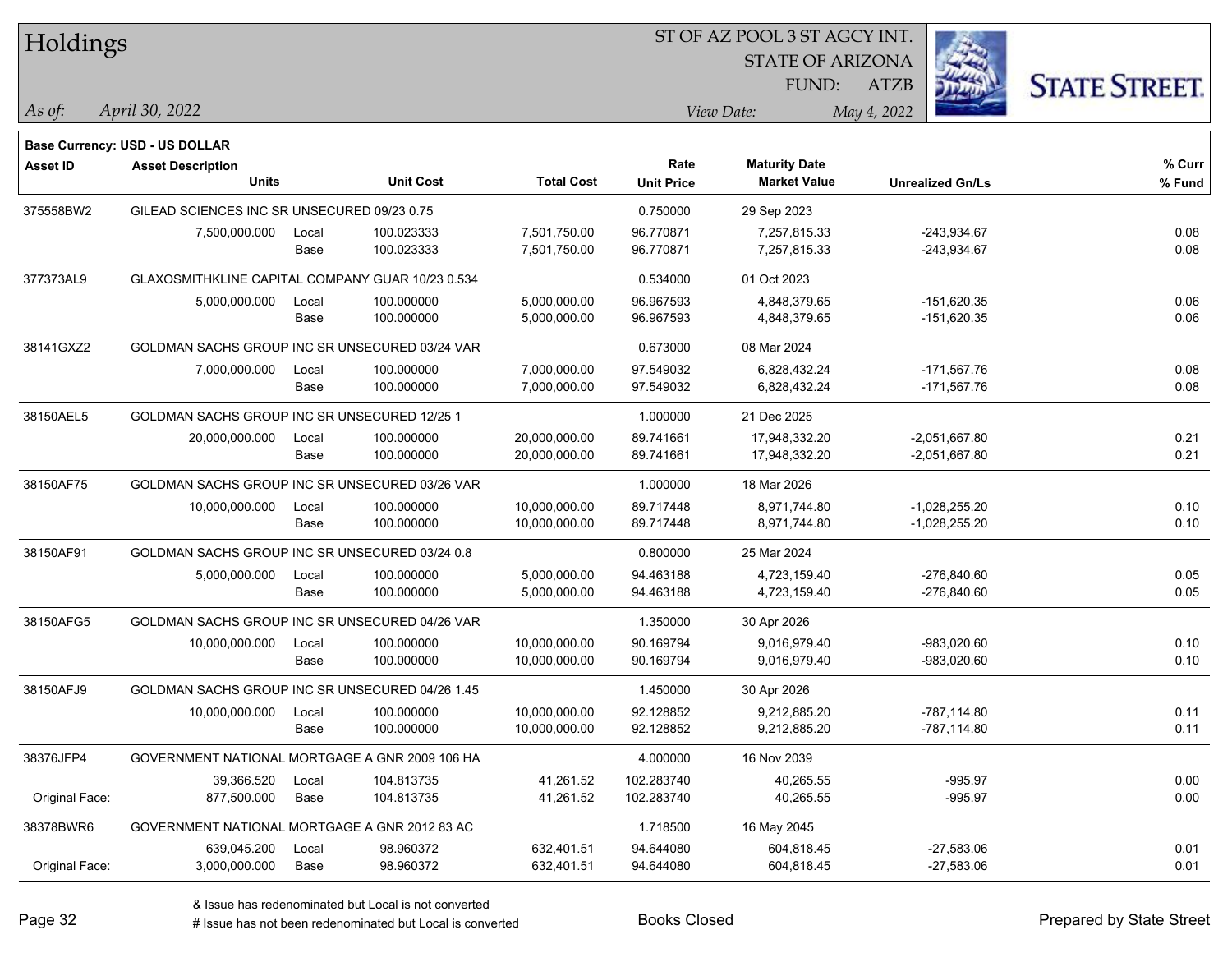Holdings

### ST OF AZ POOL 3 ST AGCY INT.

STATE OF ARIZONA FUND:



*April 30, 2022 As of: View Date: May 4, 2022*

ATZB

|                 | Base Currency: USD - US DOLLAR                     |       |                  |                   |                   |                      |                         |        |
|-----------------|----------------------------------------------------|-------|------------------|-------------------|-------------------|----------------------|-------------------------|--------|
| <b>Asset ID</b> | <b>Asset Description</b>                           |       |                  |                   | Rate              | <b>Maturity Date</b> |                         | % Curr |
|                 | <b>Units</b>                                       |       | <b>Unit Cost</b> | <b>Total Cost</b> | <b>Unit Price</b> | <b>Market Value</b>  | <b>Unrealized Gn/Ls</b> | % Fund |
| 38378BX38       | GOVERNMENT NATIONAL MORTGAGE A GNR 2012 132 AC     |       |                  |                   | 1.619870          | 16 Jun 2053          |                         |        |
|                 | 1,848,919.340                                      | Local | 95.737724        | 1,770,113.30      | 95.899130         | 1,773,097.56         | 2,984.26                | 0.02   |
| Original Face:  | 10,000,000.000                                     | Base  | 95.737724        | 1,770,113.30      | 95.899130         | 1,773,097.56         | 2,984.26                | 0.02   |
| 38378EQC0       | GOVERNMENT NATIONAL MORTGAGE A GNR 2012 69 QC      |       |                  |                   | 2.000000          | 16 Mar 2041          |                         |        |
|                 | 1,650,316.270                                      | Local | 101.886531       | 1,681,449.99      | 96.233430         | 1,588,155.95         | $-93.294.04$            | 0.02   |
| Original Face:  | 10,493,495.000                                     | Base  | 101.886531       | 1,681,449.99      | 96.233430         | 1,588,155.95         | $-93,294.04$            | 0.02   |
| 38379UW28       | GOVERNMENT NATIONAL MORTGAGE A GNR 2016 158 AE     |       |                  |                   | 2.050000          | 16 Aug 2057          |                         |        |
|                 | 2,454,509.060                                      | Local | 96.598356        | 2,371,015.41      | 94.625040         | 2,322,580.18         | $-48,435.23$            | 0.03   |
| Original Face:  | 5,000,000.000                                      | Base  | 96.598356        | 2,371,015.41      | 94.625040         | 2,322,580.18         | -48,435.23              | 0.03   |
| 38380GPY4       | GOVERNMENT NATIONAL MORTGAGE A GNR 2017 118 KH     |       |                  |                   | 2.250000          | 20 Oct 2046          |                         |        |
|                 | 190,500.260                                        | Local | 99.908021        | 190,325.04        | 98.983350         | 188,563.54           | $-1,761.50$             | 0.00   |
| Original Face:  | 5,000,000.000                                      | Base  | 99.908021        | 190,325.04        | 98.983350         | 188,563.54           | $-1,761.50$             | 0.00   |
| 38381YQU1       | GOVERNMENT NATIONAL MORTGAGE A GNR 2019 111 BG     |       |                  |                   | 2.500000          | 20 Apr 2049          |                         |        |
|                 | 434,602.500                                        | Local | 100.643784       | 437,400.40        | 95.035830         | 413,028.09           | $-24,372.31$            | 0.00   |
| Original Face:  | 5,000,000.000                                      | Base  | 100.643784       | 437,400.40        | 95.035830         | 413,028.09           | $-24,372.31$            | 0.00   |
| 38382NFY8       | GOVERNMENT NATIONAL MORTGAGE A GNR 2021 27 TA      |       |                  |                   | 1.500000          | 20 Feb 2051          |                         |        |
|                 | 3,458,389.340                                      | Local | 102.231918       | 3,535,577.74      | 84.388860         | 2,918,495.34         | $-617,082.40$           | 0.03   |
| Original Face:  | 5,000,000.000                                      | Base  | 102.231918       | 3,535,577.74      | 84.388860         | 2,918,495.34         | -617,082.40             | 0.03   |
| 39154TBN7       | GREAT AMERICA LEASING RECEIVAB GALC 2021 2 A1 144A |       |                  |                   | 0.149440          | 17 Oct 2022          |                         |        |
|                 | 1,201,542.660                                      | Local | 100.000000       | 1,201,542.66      | 99.873850         | 1,200,026.91         | $-1,515.75$             | 0.01   |
| Original Face:  | 4,000,000.000                                      | Base  | 100.000000       | 1,201,542.66      | 99.873850         | 1,200,026.91         | $-1,515.75$             | 0.01   |
| 41284NAB6       | HARLEY DAVIDSON MOTORCYCLE TRU HDMOT 2021 A A2     |       |                  |                   | 0.220000          | 15 Apr 2024          |                         |        |
|                 | 929,580.450                                        | Local | 99.993354        | 929,518.67        | 99.938470         | 929,008.48           | $-510.19$               | 0.01   |
| Original Face:  | 8,000,000.000                                      | Base  | 99.993354        | 929,518.67        | 99.938470         | 929,008.48           | $-510.19$               | 0.01   |
| 427866AU2       | HERSHEY COMPANY SR UNSECURED 08/25 3.2             |       |                  |                   | 3.200000          | 21 Aug 2025          |                         |        |
|                 | 6,253,000.000                                      | Local | 99.812811        | 6,241,295.08      | 100.044312        | 6,255,770.83         | 14,475.75               | 0.07   |
|                 |                                                    | Base  | 99.812811        | 6,241,295.08      | 100.044312        | 6,255,770.83         | 14,475.75               | 0.07   |
| 427866BC1       | HERSHEY COMPANY SR UNSECURED 11/24 2.05            |       |                  |                   | 2.050000          | 15 Nov 2024          |                         |        |
|                 | 1,000,000.000                                      | Local | 99.957356        | 999,573.56        | 97.727808         | 977,278.08           | $-22,295.48$            | 0.01   |
|                 |                                                    | Base  | 99.957356        | 999,573.56        | 97.727808         | 977,278.08           | $-22,295.48$            | 0.01   |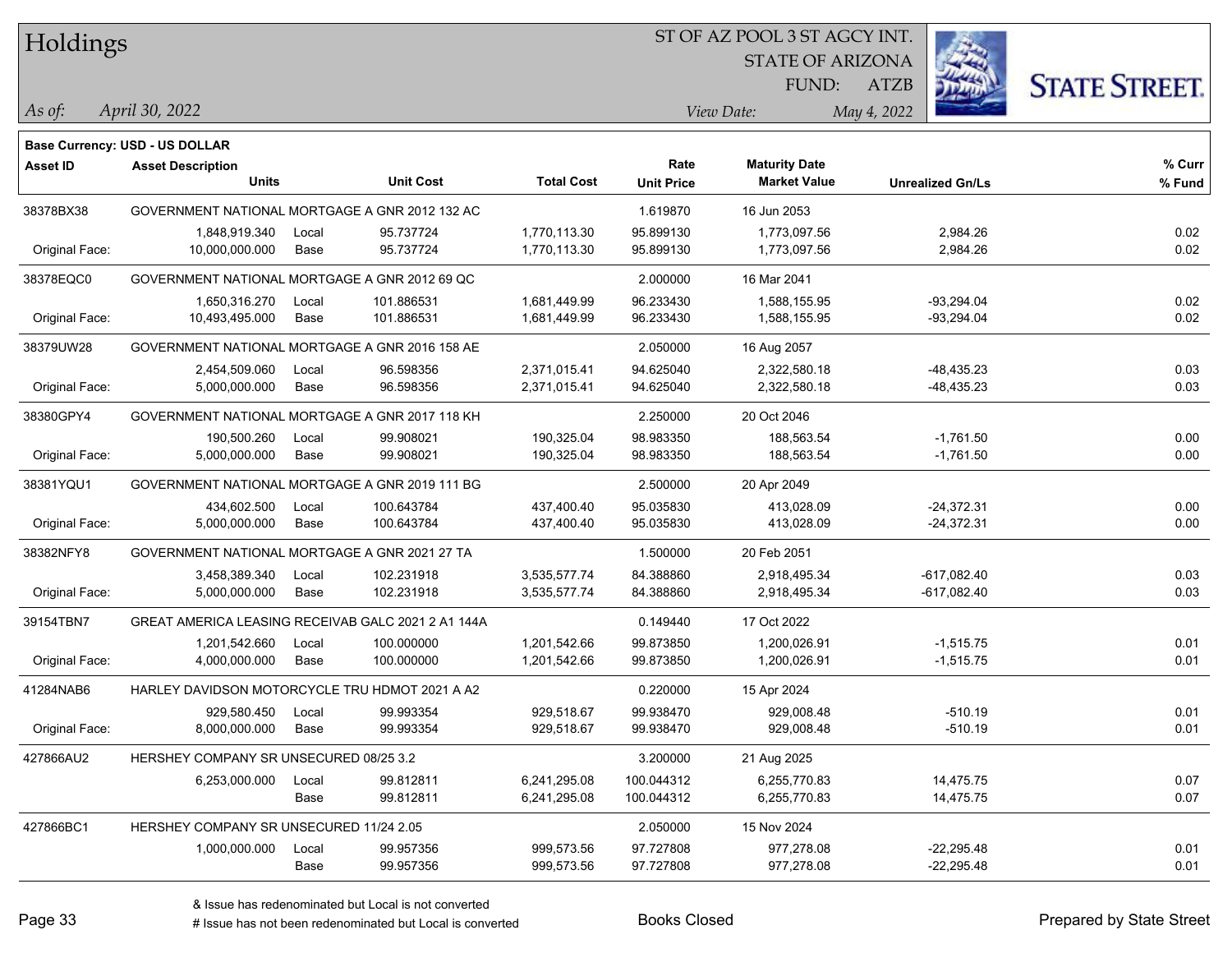| Holdings        |                                                 |       |                  |                   | 51 OF AZ POOL 3 51 AGCY INT. |                         |                         |                      |  |  |  |
|-----------------|-------------------------------------------------|-------|------------------|-------------------|------------------------------|-------------------------|-------------------------|----------------------|--|--|--|
|                 |                                                 |       |                  |                   |                              | <b>STATE OF ARIZONA</b> | Ź.                      |                      |  |  |  |
|                 |                                                 |       |                  |                   |                              | FUND:                   | ATZB                    | <b>STATE STREET.</b> |  |  |  |
| As of:          | April 30, 2022                                  |       |                  |                   |                              | View Date:              | May 4, 2022             |                      |  |  |  |
|                 | <b>Base Currency: USD - US DOLLAR</b>           |       |                  |                   |                              |                         |                         |                      |  |  |  |
| <b>Asset ID</b> | <b>Asset Description</b>                        |       |                  |                   | Rate                         | <b>Maturity Date</b>    |                         | % Curr               |  |  |  |
|                 | <b>Units</b>                                    |       | <b>Unit Cost</b> | <b>Total Cost</b> | <b>Unit Price</b>            | <b>Market Value</b>     | <b>Unrealized Gn/Ls</b> | % Fund               |  |  |  |
| 427866BF4       | HERSHEY COMPANY SR UNSECURED 06/25 0.9          |       |                  |                   | 0.900000                     | 01 Jun 2025             |                         |                      |  |  |  |
|                 | 2,000,000.000                                   | Local | 99.887042        | 1,997,740.83      | 93.426883                    | 1,868,537.66            | $-129,203.17$           | 0.02                 |  |  |  |
|                 |                                                 | Base  | 99.887042        | 1,997,740.83      | 93.426883                    | 1,868,537.66            | $-129,203.17$           | 0.02                 |  |  |  |
| 438516BT2       | HONEYWELL INTERNATIONAL SR UNSECURED 08/22 2.15 |       |                  |                   | 2.150000                     | 08 Aug 2022             |                         |                      |  |  |  |
|                 | 15,680,000.000                                  | Local | 100.107486       | 15,696,853.82     | 100.115177                   | 15,698,059.75           | 1,205.93                | 0.18                 |  |  |  |
|                 |                                                 | Base  | 100.107486       | 15,696,853.82     | 100.115177                   | 15,698,059.75           | 1,205.93                | 0.18                 |  |  |  |
| 438516CB0       | HONEYWELL INTERNATIONAL SR UNSECURED 06/25 1.35 |       |                  |                   | 1.350000                     | 01 Jun 2025             |                         |                      |  |  |  |
|                 | 3,000,000.000                                   | Local | 99.993941        | 2,999,818.24      | 94.724715                    | 2,841,741.45            | -158,076.79             | 0.03                 |  |  |  |
|                 |                                                 | Base  | 99.993941        | 2,999,818.24      | 94.724715                    | 2,841,741.45            | -158,076.79             | 0.03                 |  |  |  |
| 459200KM2       | IBM CORP SR UNSECURED 02/27 2.2                 |       |                  |                   | 2.200000                     | 09 Feb 2027             |                         |                      |  |  |  |
|                 | 2,000,000.000                                   | Local | 99.986602        | 1,999,732.04      | 93.723115                    | 1,874,462.30            | $-125,269.74$           | 0.02                 |  |  |  |
|                 |                                                 | Base  | 99.986602        | 1,999,732.04      | 93.723115                    | 1,874,462.30            | -125,269.74             | 0.02                 |  |  |  |
| 46513JCE9       | <b>ISRAEL ST 03/23 1.75</b>                     |       |                  |                   | 1.750000                     | 01 Mar 2023             |                         |                      |  |  |  |
|                 | 3,800,000.000                                   | Local | 100.000000       | 3,800,000.00      | 99.352562                    | 3,775,397.36            | $-24,602.64$            | 0.04                 |  |  |  |
|                 |                                                 | Base  | 100.000000       | 3,800,000.00      | 99.352562                    | 3,775,397.36            | $-24,602.64$            | 0.04                 |  |  |  |
| 46513JQC8       | ISRAEL ST 03/23 2.02                            |       |                  |                   | 2.020000                     | 01 Mar 2023             |                         |                      |  |  |  |
|                 | 1,200,000.000                                   | Local | 100.000000       | 1,200,000.00      | 99.573247                    | 1,194,878.96            | $-5,121.04$             | 0.01                 |  |  |  |
|                 |                                                 | Base  | 100.000000       | 1,200,000.00      | 99.573247                    | 1,194,878.96            | $-5,121.04$             | 0.01                 |  |  |  |
| 46513JQG9       | ISRAEL ST 05/23 1.79                            |       |                  |                   | 1.790000                     | 01 May 2023             |                         |                      |  |  |  |
|                 | 5,000,000.000                                   | Local | 100.000000       | 5,000,000.00      | 99.266787                    | 4,963,339.35            | $-36,660.65$            | 0.06                 |  |  |  |
|                 |                                                 | Base  | 100.000000       | 5,000,000.00      | 99.266787                    | 4,963,339.35            | $-36,660.65$            | 0.06                 |  |  |  |
| 46625HJE1       | JPMORGAN CHASE + CO SR UNSECURED 09/22 3.25     |       |                  |                   | 3.250000                     | 23 Sep 2022             |                         |                      |  |  |  |
|                 | 10,000,000.000                                  | Local | 101.207414       | 10,120,741.35     | 100.576001                   | 10,057,600.10           | $-63, 141.25$           | 0.12                 |  |  |  |
|                 |                                                 | Base  | 101.207414       | 10,120,741.35     | 100.576001                   | 10,057,600.10           | $-63,141.25$            | 0.12                 |  |  |  |
| 47787JAC2       | JOHN DEERE OWNER TRUST JDOT 2022 A A3           |       |                  |                   | 2.320000                     | 16 Sep 2026             |                         |                      |  |  |  |
|                 | 3,000,000.000                                   | Local | 99.978479        | 2,999,354.37      | 97.715100                    | 2,931,453.00            | $-67,901.37$            | 0.03                 |  |  |  |
| Original Face:  | 3,000,000.000                                   | Base  | 99.978479        | 2,999,354.37      | 97.715100                    | 2,931,453.00            | $-67,901.37$            | 0.03                 |  |  |  |
| 478160CN2       | JOHNSON + JOHNSON SR UNSECURED 09/25 0.55       |       |                  |                   | 0.550000                     | 01 Sep 2025             |                         |                      |  |  |  |
|                 | 5,000,000.000                                   | Local | 99.928140        | 4,996,406.99      | 92.108461                    | 4,605,423.05            | -390,983.94             | 0.05                 |  |  |  |
|                 |                                                 | Base  | 99.928140        | 4,996,406.99      | 92.108461                    | 4,605,423.05            | -390,983.94             | 0.05                 |  |  |  |
|                 |                                                 |       |                  |                   |                              |                         |                         |                      |  |  |  |

 $\overline{S}$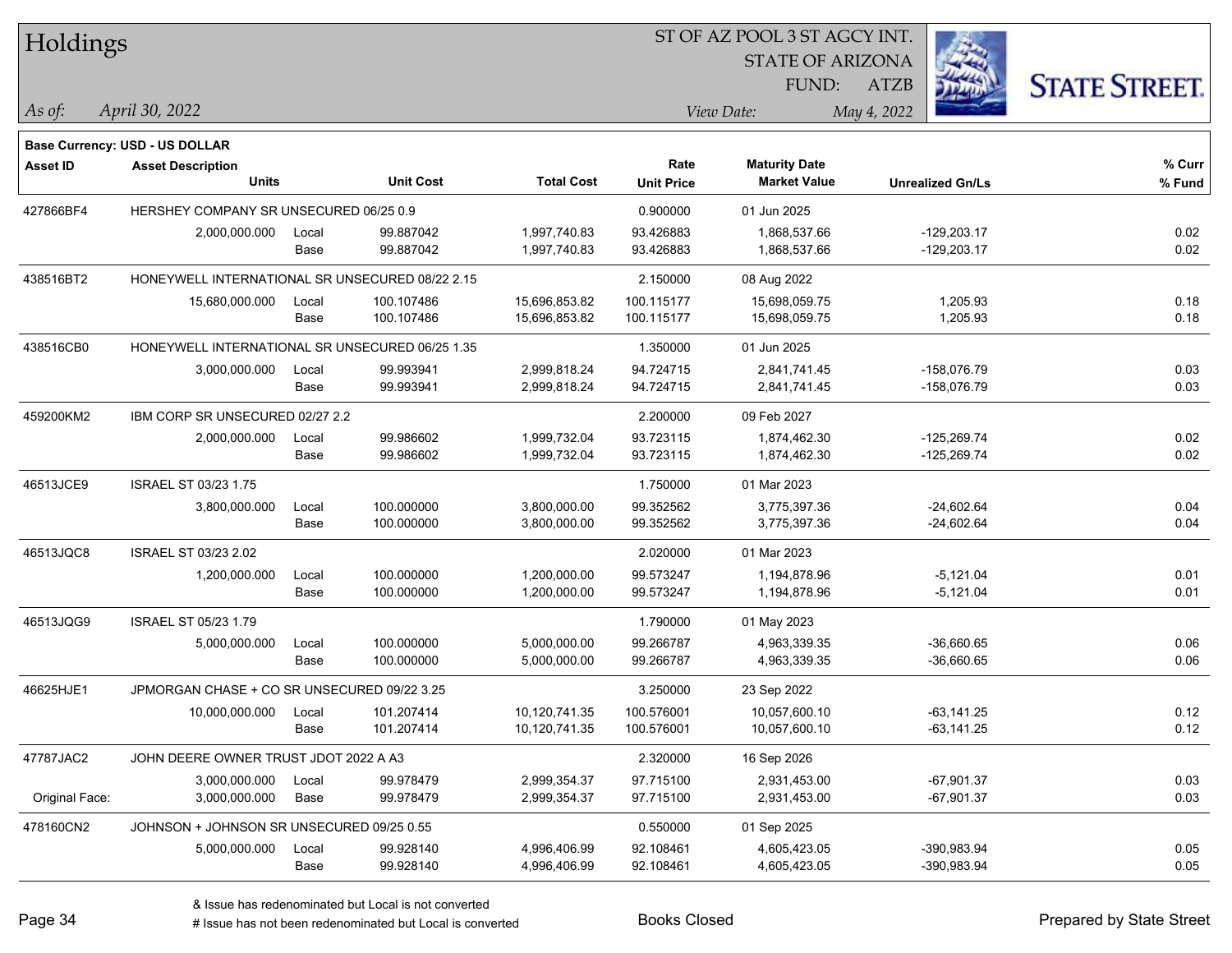| Holdings  |                                                   |       |                  |                   | ST OF AZ POOL 3 ST AGCY INT. |                         |                         |                      |  |  |
|-----------|---------------------------------------------------|-------|------------------|-------------------|------------------------------|-------------------------|-------------------------|----------------------|--|--|
|           |                                                   |       |                  |                   |                              | <b>STATE OF ARIZONA</b> |                         |                      |  |  |
|           |                                                   |       |                  |                   |                              | FUND:                   | ATZB                    | <b>STATE STREET.</b> |  |  |
| As of:    | April 30, 2022                                    |       |                  |                   |                              | View Date:              | May 4, 2022             |                      |  |  |
|           | Base Currency: USD - US DOLLAR                    |       |                  |                   |                              |                         |                         |                      |  |  |
| Asset ID  | <b>Asset Description</b>                          |       |                  |                   | Rate                         | <b>Maturity Date</b>    |                         | % Curr               |  |  |
|           | <b>Units</b>                                      |       | <b>Unit Cost</b> | <b>Total Cost</b> | <b>Unit Price</b>            | <b>Market Value</b>     | <b>Unrealized Gn/Ls</b> | % Fund               |  |  |
| 48128GV56 | JPMORGAN CHASE + CO SR UNSECURED 08/25 0.8        |       |                  |                   | 0.800000                     | 18 Aug 2025             |                         |                      |  |  |
|           | 5,000,000.000                                     | Local | 100.000000       | 5,000,000.00      | 90.712069                    | 4,535,603.45            | -464,396.55             | 0.05                 |  |  |
|           |                                                   | Base  | 100.000000       | 5,000,000.00      | 90.712069                    | 4,535,603.45            | -464,396.55             | 0.05                 |  |  |
| 48130UVH5 | JPMORGAN CHASE FINANCIAL COMPANY GUAR 03/24 0.5   |       |                  |                   | 0.500000                     | 18 Mar 2024             |                         |                      |  |  |
|           | 5,000,000.000                                     | Local | 100.000000       | 5,000,000.00      | 92.606384                    | 4,630,319.20            | $-369,680.80$           | 0.05                 |  |  |
|           |                                                   | Base  | 100.000000       | 5,000,000.00      | 92.606384                    | 4,630,319.20            | $-369,680.80$           | 0.05                 |  |  |
| 48133DE55 | JPMORGAN CHASE FINANCIAL COMPANY GUAR 04/24 3.125 |       |                  |                   | 3.125000                     | 29 Apr 2024             |                         |                      |  |  |
|           | 10,000,000.000                                    | Local | 100.000000       | 10,000,000.00     | 99.858099                    | 9,985,809.90            | $-14,190.10$            | 0.11                 |  |  |
|           |                                                   | Base  | 100.000000       | 10,000,000.00     | 99.858099                    | 9,985,809.90            | $-14,190.10$            | 0.11                 |  |  |
| 48133DE71 | JPMORGAN CHASE FINANCIAL COMPANY GUAR 05/23 2.5   |       |                  |                   | 2.500000                     | 01 May 2023             |                         |                      |  |  |
|           | 10,000,000.000                                    | Local | 100.000000       | 10,000,000.00     | 99.682106                    | 9,968,210.60            | $-31,789.40$            | 0.11                 |  |  |
|           |                                                   | Base  | 100.000000       | 10,000,000.00     | 99.682106                    | 9,968,210.60            | $-31,789.40$            | 0.11                 |  |  |
| 49327M2Z6 | KEY BANK NA SR UNSECURED 03/23 1.25               |       |                  |                   | 1.250000                     | 10 Mar 2023             |                         |                      |  |  |
|           | 3,000,000.000                                     | Local | 99.986565        | 2,999,596.96      | 98.888000                    | 2,966,640.00            | $-32,956.96$            | 0.03                 |  |  |
|           |                                                   | Base  | 99.986565        | 2,999,596.96      | 98.888000                    | 2,966,640.00            | $-32,956.96$            | 0.03                 |  |  |
| 49327M3A0 | KEY BANK NA SR UNSECURED 01/24 VAR                |       |                  |                   | 0.423000                     | 03 Jan 2024             |                         |                      |  |  |
|           | 5,000,000.000                                     | Local | 100.000000       | 5,000,000.00      | 98.330428                    | 4,916,521.40            | $-83,478.60$            | 0.06                 |  |  |
|           |                                                   | Base  | 100.000000       | 5,000,000.00      | 98.330428                    | 4,916,521.40            | $-83,478.60$            | 0.06                 |  |  |
| 571900BB4 | MARRIOTT INTERNATIONAL SR UNSECURED 04/24 3.6     |       |                  |                   | 3.600000                     | 15 Apr 2024             |                         |                      |  |  |
|           | 3,000,000.000                                     | Local | 99.819490        | 2,994,584.69      | 100.329046                   | 3,009,871.38            | 15,286.69               | 0.03                 |  |  |
|           |                                                   | Base  | 99.819490        | 2,994,584.69      | 100.329046                   | 3,009,871.38            | 15,286.69               | 0.03                 |  |  |
| 573284AY2 | MARTIN MARIETTA SR UNSECURED 07/23 0.65           |       |                  |                   | 0.650000                     | 15 Jul 2023             |                         |                      |  |  |
|           | 5,000,000.000                                     | Local | 99.997619        | 4,999,880.95      | 97.483764                    | 4,874,188.20            | $-125,692.75$           | 0.06                 |  |  |
|           |                                                   | Base  | 99.997619        | 4,999,880.95      | 97.483764                    | 4,874,188.20            | -125,692.75             | 0.06                 |  |  |
| 579780AR8 | MCCORMICK + CO SR UNSECURED 02/26 0.9             |       |                  |                   | 0.900000                     | 15 Feb 2026             |                         |                      |  |  |
|           | 5,000,000.000                                     | Local | 99.801156        | 4,990,057.81      | 89.958950                    | 4,497,947.50            | -492,110.31             | 0.05                 |  |  |
|           |                                                   | Base  | 99.801156        | 4,990,057.81      | 89.958950                    | 4,497,947.50            | -492,110.31             | 0.05                 |  |  |
| 58013MFE9 | MCDONALD S CORP SR UNSECURED 04/23 3.35           |       |                  |                   | 3.350000                     | 01 Apr 2023             |                         |                      |  |  |
|           | 3,250,000.000                                     | Local | 102.321051       | 3,325,434.16      | 100.692647                   | 3,272,511.03            | $-52,923.13$            | 0.04                 |  |  |
|           |                                                   | Base  | 102.321051       | 3,325,434.16      | 100.692647                   | 3,272,511.03            | -52,923.13              | 0.04                 |  |  |
|           |                                                   |       |                  |                   |                              |                         |                         |                      |  |  |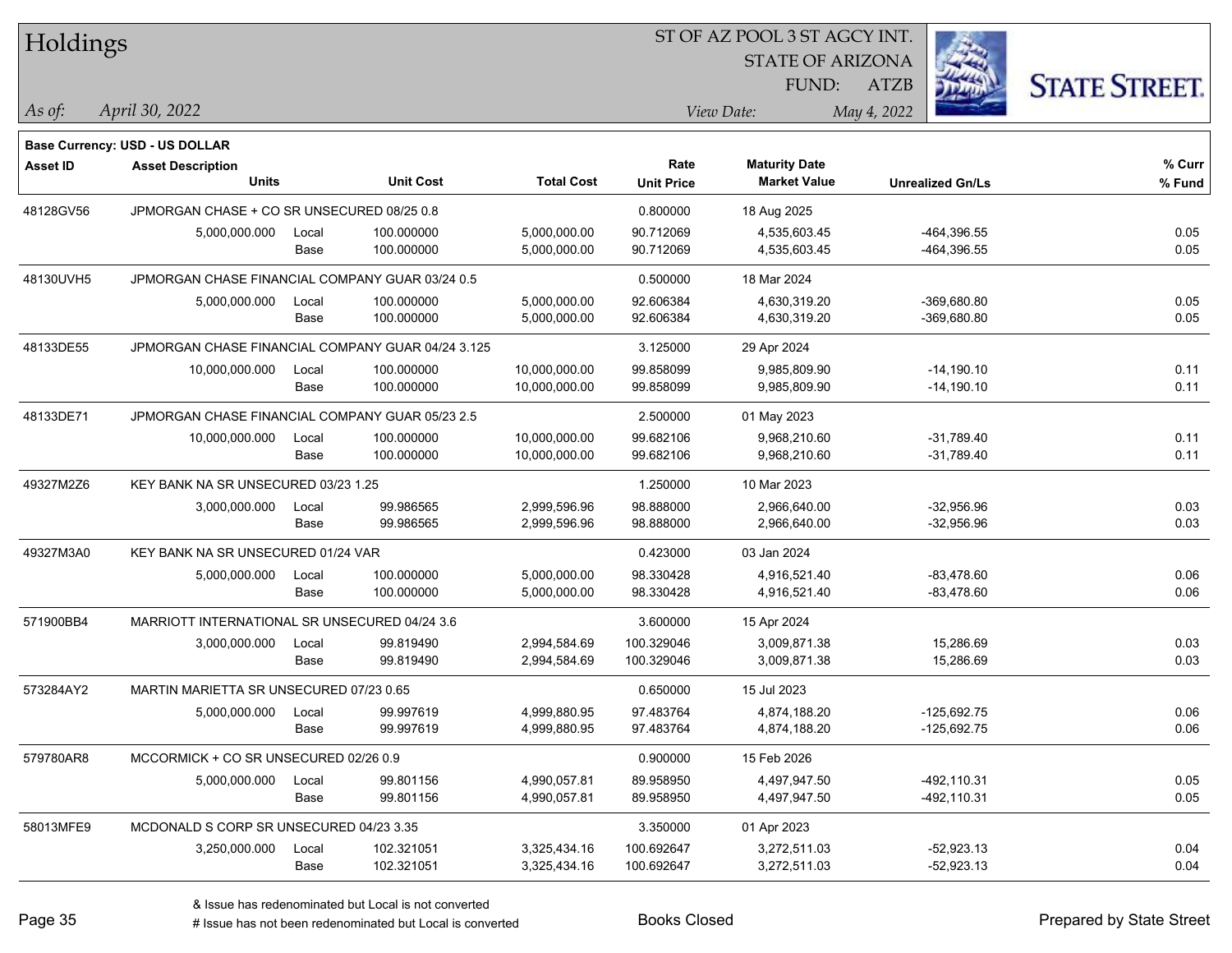| Holdings        |                                                            |       |                  |                   |                   | ST OF AZ POOL 3 ST AGCY INT. |                         |                      |
|-----------------|------------------------------------------------------------|-------|------------------|-------------------|-------------------|------------------------------|-------------------------|----------------------|
|                 |                                                            |       |                  |                   |                   | <b>STATE OF ARIZONA</b>      |                         |                      |
|                 |                                                            |       |                  |                   |                   | FUND:                        | <b>ATZB</b>             | <b>STATE STREET.</b> |
| As of:          | April 30, 2022                                             |       |                  |                   |                   | View Date:                   | May 4, 2022             |                      |
|                 |                                                            |       |                  |                   |                   |                              |                         |                      |
| <b>Asset ID</b> | Base Currency: USD - US DOLLAR<br><b>Asset Description</b> |       |                  |                   | Rate              | <b>Maturity Date</b>         |                         | % Curr               |
|                 | <b>Units</b>                                               |       | <b>Unit Cost</b> | <b>Total Cost</b> | <b>Unit Price</b> | <b>Market Value</b>          | <b>Unrealized Gn/Ls</b> | % Fund               |
| 58933YAF2       | MERCK + CO INC SR UNSECURED 05/23 2.8                      |       |                  |                   | 2.800000          | 18 May 2023                  |                         |                      |
|                 | 10,000,000.000                                             | Local | 102.621187       | 10,262,118.66     | 100.314622        | 10,031,462.20                | $-230,656.46$           | 0.12                 |
|                 |                                                            | Base  | 102.621187       | 10,262,118.66     | 100.314622        | 10,031,462.20                | $-230,656.46$           | 0.12                 |
| 58933YBC8       | MERCK + CO INC SR UNSECURED 06/27 1.7                      |       |                  |                   | 1.700000          | 10 Jun 2027                  |                         |                      |
|                 | 4,250,000.000                                              | Local | 99.960915        | 4,248,338.90      | 91.543484         | 3,890,598.07                 | $-357,740.83$           | 0.04                 |
|                 |                                                            | Base  | 99.960915        | 4,248,338.90      | 91.543484         | 3,890,598.07                 | $-357,740.83$           | 0.04                 |
| 59217GEK1       | MET LIFE GLOB FUNDING I SECURED 144A 09/23 0.45            |       |                  |                   | 0.450000          | 01 Sep 2023                  |                         |                      |
|                 | 4,000,000.000                                              | Local | 99.993493        | 3,999,739.73      | 96.954892         | 3,878,195.68                 | $-121,544.05$           | 0.04                 |
|                 |                                                            | Base  | 99.993493        | 3,999,739.73      | 96.954892         | 3,878,195.68                 | $-121,544.05$           | 0.04                 |
| 594918AQ7       | MICROSOFT CORP SR UNSECURED 11/22 2.125                    |       |                  |                   | 2.125000          | 15 Nov 2022                  |                         |                      |
|                 | 2,000,000.000                                              | Local | 100.709704       | 2,014,194.08      | 100.076099        | 2,001,521.98                 | $-12,672.10$            | 0.02                 |
|                 |                                                            | Base  | 100.709704       | 2,014,194.08      | 100.076099        | 2,001,521.98                 | $-12,672.10$            | 0.02                 |
| 60920LAE4       | MONDELEZ INTL HLDINGS NE COMPANY GUAR 144A 09/22 2.125     |       |                  |                   | 2.125000          | 19 Sep 2022                  |                         |                      |
|                 | 1,341,000.000                                              | Local | 100.660418       | 1,349,856.20      | 99.964865         | 1,340,528.84                 | $-9,327.36$             | 0.02                 |
|                 |                                                            | Base  | 100.660418       | 1,349,856.20      | 99.964865         | 1,340,528.84                 | $-9,327.36$             | 0.02                 |
| 60920LAQ7       | MONDELEZ INTL HLDINGS NE COMPANY GUAR 144A 09/24 0.75      |       |                  |                   | 0.750000          | 24 Sep 2024                  |                         |                      |
|                 | 4,000,000.000                                              | Local | 99.876679        | 3,995,067.14      | 94.018017         | 3,760,720.68                 | $-234,346.46$           | 0.04                 |
|                 |                                                            | Base  | 99.876679        | 3,995,067.14      | 94.018017         | 3,760,720.68                 | $-234,346.46$           | 0.04                 |
| 61747YEJ0       | MORGAN STANLEY SR UNSECURED 01/25 VAR                      |       |                  |                   | 0.905000          | 24 Jan 2025                  |                         |                      |
|                 | 5,000,000.000                                              | Local | 100.000000       | 5,000,000.00      | 99.024953         | 4,951,247.65                 | $-48,752.35$            | 0.06                 |
|                 |                                                            | Base  | 100.000000       | 5,000,000.00      | 99.024953         | 4,951,247.65                 | $-48,752.35$            | 0.06                 |
| 63743HEQ1       | NATIONAL RURAL UTIL COOP SR UNSECURED 09/22 2.3            |       |                  |                   | 2.300000          | 15 Sep 2022                  |                         |                      |
|                 | 1,000,000.000                                              | Local | 100.552287       | 1,005,522.87      | 100.188993        | 1,001,889.93                 | $-3,632.94$             | 0.01                 |
|                 |                                                            | Base  | 100.552287       | 1,005,522.87      | 100.188993        | 1,001,889.93                 | $-3,632.94$             | 0.01                 |
| 63743HEU2       | NATIONAL RURAL UTIL COOP SR UNSECURED 02/24 0.35           |       |                  |                   | 0.350000          | 08 Feb 2024                  |                         |                      |
|                 | 10,000,000.000                                             | Local | 99.959167        | 9,995,916.71      | 95.341994         | 9,534,199.40                 | $-461,717.31$           | 0.11                 |
|                 |                                                            | Base  | 99.959167        | 9,995,916.71      | 95.341994         | 9,534,199.40                 | -461,717.31             | 0.11                 |
| 63743HEW8       | NATIONAL RURAL UTIL COOP SR UNSECURED 06/26 1              |       |                  |                   | 1.000000          | 15 Jun 2026                  |                         |                      |
|                 | 15,000,000.000                                             | Local | 99.801115        | 14,970,167.23     | 89.746167         | 13,461,925.05                | $-1,508,242.18$         | 0.15                 |
|                 |                                                            | Base  | 99.801115        | 14,970,167.23     | 89.746167         | 13,461,925.05                | $-1,508,242.18$         | 0.15                 |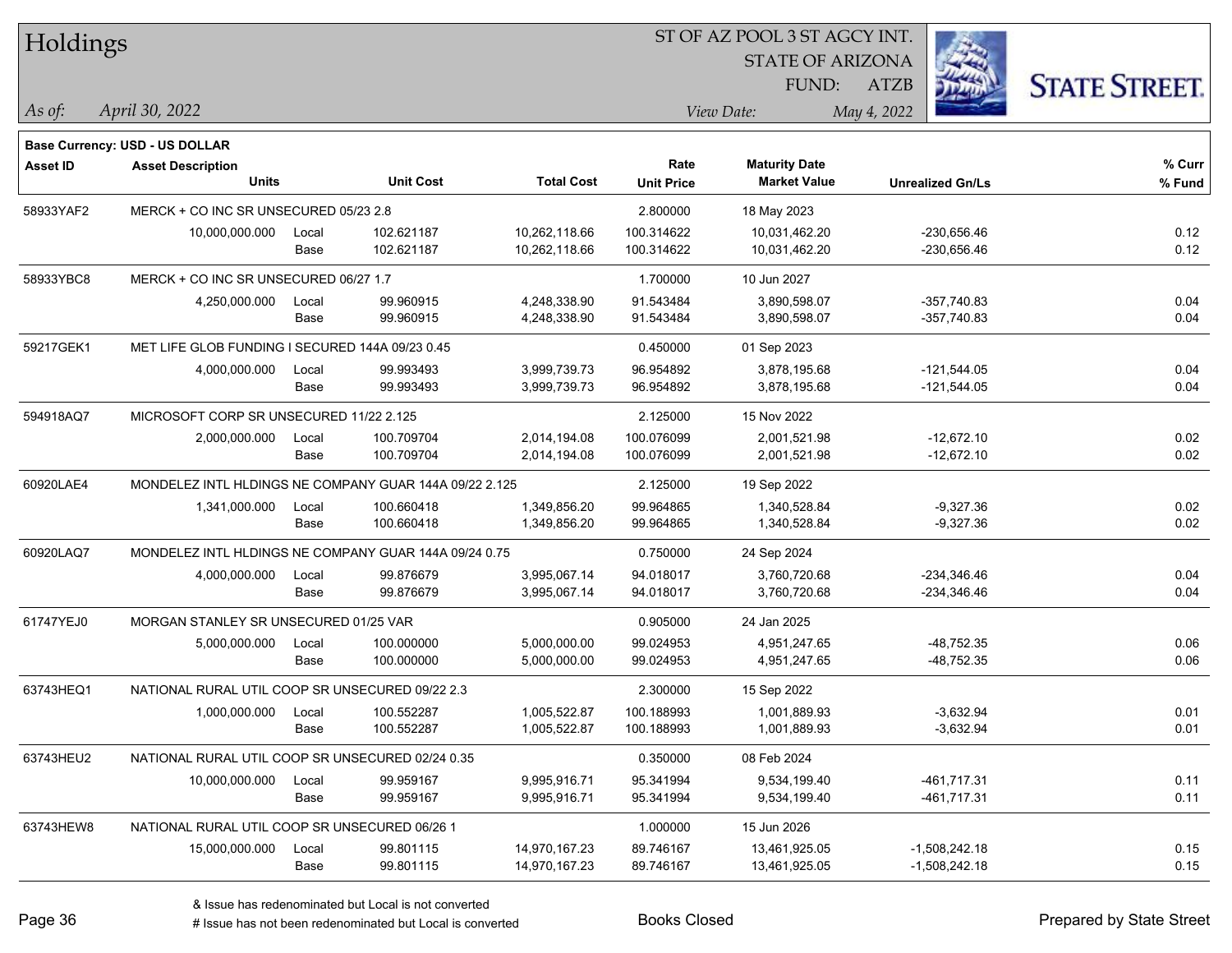| Holdings        |                                                    |       |                                                      |                   |                   | ST OF AZ POOL 3 ST AGCY INT. |                         |                      |
|-----------------|----------------------------------------------------|-------|------------------------------------------------------|-------------------|-------------------|------------------------------|-------------------------|----------------------|
|                 |                                                    |       |                                                      |                   |                   | <b>STATE OF ARIZONA</b>      |                         |                      |
|                 |                                                    |       |                                                      |                   |                   | FUND:                        | <b>ATZB</b>             | <b>STATE STREET.</b> |
| As of:          | April 30, 2022                                     |       |                                                      |                   |                   | View Date:                   | May 4, 2022             |                      |
|                 | <b>Base Currency: USD - US DOLLAR</b>              |       |                                                      |                   |                   |                              |                         |                      |
| <b>Asset ID</b> | <b>Asset Description</b>                           |       |                                                      |                   | Rate              | <b>Maturity Date</b>         |                         | % Curr               |
|                 | <b>Units</b>                                       |       | <b>Unit Cost</b>                                     | <b>Total Cost</b> | <b>Unit Price</b> | <b>Market Value</b>          | <b>Unrealized Gn/Ls</b> | % Fund               |
| 63743HEY4       | NATIONAL RURAL UTIL COOP SR UNSECURED 10/24 1      |       |                                                      |                   | 1.000000          | 18 Oct 2024                  |                         |                      |
|                 | 5,000,000.000                                      | Local | 99.924567                                            | 4,996,228.37      | 94.381335         | 4,719,066.75                 | $-277,161.62$           | 0.05                 |
|                 |                                                    | Base  | 99.924567                                            | 4,996,228.37      | 94.381335         | 4,719,066.75                 | $-277,161.62$           | 0.05                 |
| 63743HFB3       | NATIONAL RURAL UTIL COOP SR UNSECURED 08/23 VAR    |       |                                                      |                   | 0.532202          | 07 Aug 2023                  |                         |                      |
|                 | 7,500,000.000                                      | Local | 100.000000                                           | 7,500,000.00      | 99.868302         | 7,490,122.65                 | $-9,877.35$             | 0.09                 |
|                 |                                                    | Base  | 100.000000                                           | 7,500,000.00      | 99.868302         | 7,490,122.65                 | $-9,877.35$             | 0.09                 |
| 63743HFE7       | NATIONAL RURAL UTIL COOP SR UNSECURED 06/25 3.45   |       |                                                      |                   | 3.450000          | 15 Jun 2025                  |                         |                      |
|                 | 5,000,000.000                                      | Local | 99.973000                                            | 4,998,650.00      | 99.554837         | 4,977,741.85                 | $-20,908.15$            | 0.06                 |
|                 |                                                    | Base  | 99.973000                                            | 4,998,650.00      | 99.554837         | 4,977,741.85                 | $-20,908.15$            | 0.06                 |
| 637639AC9       | NATIONAL SECS CLEARING SR UNSECURED 144A 12/23 0.4 |       |                                                      |                   | 0.400000          | 07 Dec 2023                  |                         |                      |
|                 | 5,000,000.000                                      | Local | 99.934859                                            | 4,996,742.96      | 95.933904         | 4,796,695.20                 | $-200.047.76$           | 0.06                 |
|                 |                                                    | Base  | 99.934859                                            | 4,996,742.96      | 95.933904         | 4,796,695.20                 | $-200,047.76$           | 0.06                 |
| 641062AQ7       | NESTLE HOLDINGS INC COMPANY GUAR 144A 01/24 0.375  |       |                                                      |                   | 0.375000          | 15 Jan 2024                  |                         |                      |
|                 | 15,000,000.000                                     | Local | 99.876431                                            | 14,981,464.58     | 95.977510         | 14,396,626.50                | $-584,838.08$           | 0.17                 |
|                 |                                                    | Base  | 99.876431                                            | 14,981,464.58     | 95.977510         | 14,396,626.50                | $-584,838.08$           | 0.17                 |
| 65339KBU3       | NEXTERA ENERGY CAPITAL COMPANY GUAR 03/23 0.65     |       |                                                      |                   | 0.650000          | 01 Mar 2023                  |                         |                      |
|                 | 10,000,000.000                                     | Local | 99.995742                                            | 9,999,574.23      | 98.430045         | 9,843,004.50                 | -156,569.73             | 0.11                 |
|                 |                                                    | Base  | 99.995742                                            | 9,999,574.23      | 98.430045         | 9,843,004.50                 | -156,569.73             | 0.11                 |
| 65339KCE8       | NEXTERA ENERGY CAPITAL SR UNSECURED 03/24 VAR      |       |                                                      |                   | 1.309573          | 21 Mar 2024                  |                         |                      |
|                 | 9,000,000.000                                      | Local | 100.000000                                           | 9,000,000.00      | 100.077360        | 9,006,962.40                 | 6,962.40                | 0.10                 |
|                 |                                                    | Base  | 100.000000                                           | 9,000,000.00      | 100.077360        | 9,006,962.40                 | 6,962.40                | 0.10                 |
| 654740BQ1       |                                                    |       | NISSAN MOTOR ACCEPTANCE SR UNSECURED 144A 03/24 1.05 |                   | 1.050000          | 08 Mar 2024                  |                         |                      |
|                 | 7,000,000.000                                      | Local | 99.994436                                            | 6,999,610.49      | 94.353196         | 6,604,723.72                 | -394,886.77             | 0.08                 |
|                 |                                                    | Base  | 99.994436                                            | 6,999,610.49      | 94.353196         | 6,604,723.72                 | $-394,886.77$           | 0.08                 |
| 665859AP9       | NORTHERN TRUST CORP SUBORDINATED 10/25 3.95        |       |                                                      |                   | 3.950000          | 30 Oct 2025                  |                         |                      |
|                 | 4,455,000.000                                      | Local | 111.170826                                           | 4,952,660.31      | 101.391358        | 4,516,985.00                 | -435,675.31             | 0.05                 |
|                 |                                                    | Base  | 111.170826                                           | 4,952,660.31      | 101.391358        | 4,516,985.00                 | -435,675.31             | 0.05                 |
| 67066GAK0       | NVIDIA CORP SR UNSECURED 06/23 0.309               |       |                                                      |                   | 0.309000          | 15 Jun 2023                  |                         |                      |
|                 | 20,000,000.000                                     | Local | 100.000000                                           | 20,000,000.00     | 97.584585         | 19,516,917.00                | -483,083.00             | 0.22                 |
|                 |                                                    | Base  | 100.000000                                           | 20,000,000.00     | 97.584585         | 19,516,917.00                | -483,083.00             | 0.22                 |

# Issue has not been redenominated but Local is converted Books Closed Prepared by State Street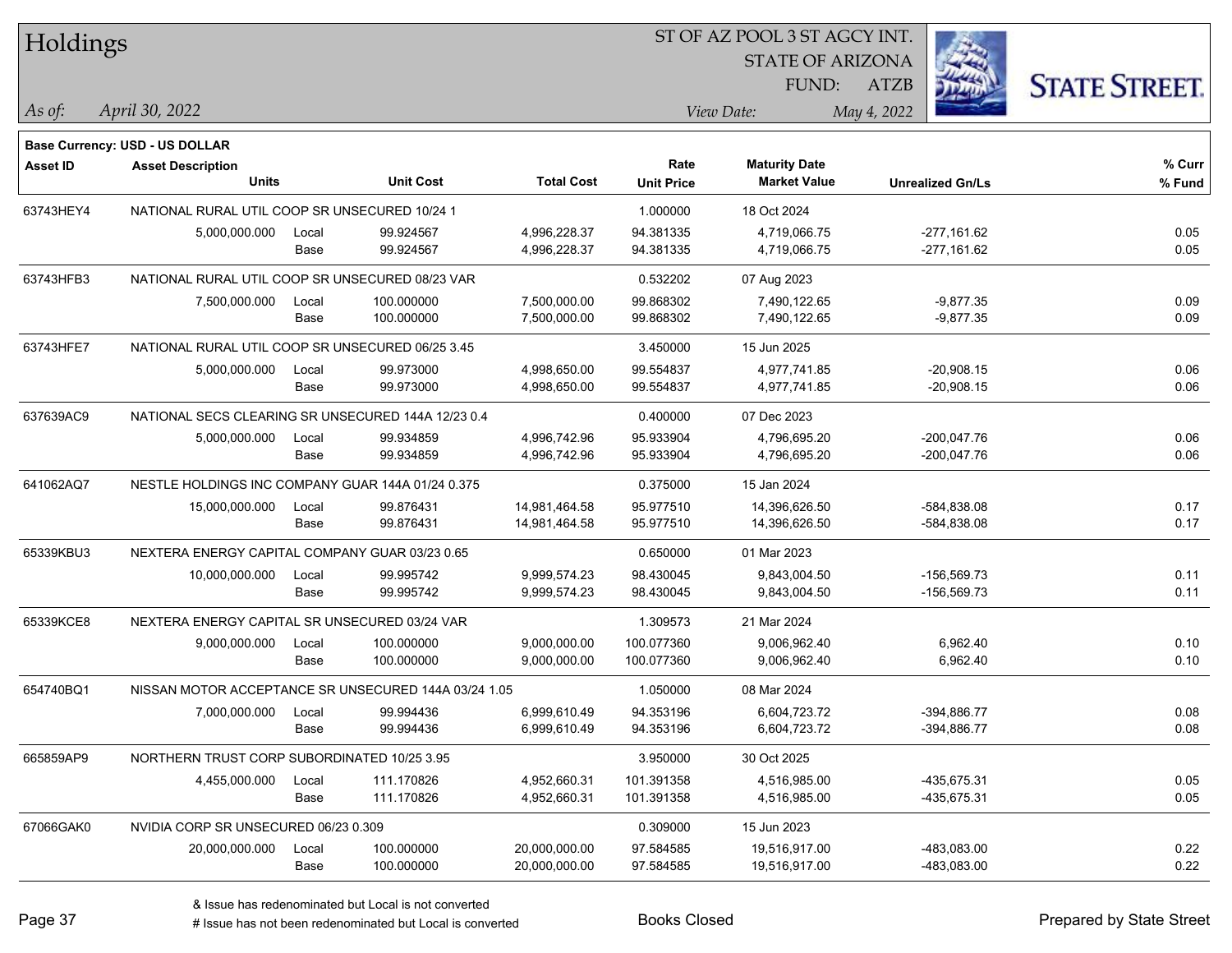| Holdings        |                                                 |       |                  |                   | 51 OF AZ POOL 3 51 AGCY INT. |                         |                         |                      |  |  |  |
|-----------------|-------------------------------------------------|-------|------------------|-------------------|------------------------------|-------------------------|-------------------------|----------------------|--|--|--|
|                 |                                                 |       |                  |                   |                              | <b>STATE OF ARIZONA</b> | é.                      |                      |  |  |  |
|                 |                                                 |       |                  |                   |                              | FUND:                   | ATZB                    | <b>STATE STREET.</b> |  |  |  |
| As of:          | April 30, 2022                                  |       |                  |                   |                              | View Date:              | May 4, 2022             |                      |  |  |  |
|                 | <b>Base Currency: USD - US DOLLAR</b>           |       |                  |                   |                              |                         |                         |                      |  |  |  |
| <b>Asset ID</b> | <b>Asset Description</b>                        |       |                  |                   | Rate                         | <b>Maturity Date</b>    |                         | % Curr               |  |  |  |
|                 | <b>Units</b>                                    |       | <b>Unit Cost</b> | <b>Total Cost</b> | <b>Unit Price</b>            | <b>Market Value</b>     | <b>Unrealized Gn/Ls</b> | % Fund               |  |  |  |
| 68389XBB0       | ORACLE CORP SR UNSECURED 05/22 2.5              |       |                  |                   | 2.500000                     | 15 May 2022             |                         |                      |  |  |  |
|                 | 57,854,000.000                                  | Local | 100.000000       | 57,854,000.00     | 100.031420                   | 57,872,177.73           | 18,177.73               | 0.66                 |  |  |  |
|                 |                                                 | Base  | 100.000000       | 57,854,000.00     | 100.031420                   | 57,872,177.73           | 18,177.73               | 0.66                 |  |  |  |
| 68389XBL8       | ORACLE CORP SR UNSECURED 09/23 2.4              |       |                  |                   | 2.400000                     | 15 Sep 2023             |                         |                      |  |  |  |
|                 | 6,700,000.000                                   | Local | 102.391900       | 6,860,257.32      | 99.085390                    | 6,638,721.13            | $-221,536.19$           | 0.08                 |  |  |  |
|                 |                                                 | Base  | 102.391900       | 6,860,257.32      | 99.085390                    | 6,638,721.13            | $-221,536.19$           | 0.08                 |  |  |  |
| 68389XCC7       | ORACLE CORP SR UNSECURED 03/26 1.65             |       |                  |                   | 1.650000                     | 25 Mar 2026             |                         |                      |  |  |  |
|                 | 8,000,000.000                                   | Local | 99.962753        | 7,997,020.21      | 90.386487                    | 7,230,918.96            | $-766, 101.25$          | 0.08                 |  |  |  |
|                 |                                                 | Base  | 99.962753        | 7,997,020.21      | 90.386487                    | 7,230,918.96            | $-766, 101.25$          | 0.08                 |  |  |  |
| 69371RR57       | PACCAR FINANCIAL CORP SR UNSECURED 11/24 0.9    |       |                  |                   | 0.900000                     | 08 Nov 2024             |                         |                      |  |  |  |
|                 | 10,000,000.000                                  | Local | 95.525445        | 9,552,544.50      | 94.919942                    | 9,491,994.20            | $-60,550.30$            | 0.11                 |  |  |  |
|                 |                                                 | Base  | 95.525445        | 9,552,544.50      | 94.919942                    | 9,491,994.20            | $-60,550.30$            | 0.11                 |  |  |  |
| 70450YAB9       | PAYPAL HOLDINGS INC SR UNSECURED 09/22 2.2      |       |                  |                   | 2.200000                     | 26 Sep 2022             |                         |                      |  |  |  |
|                 | 10,000,000.000                                  | Local | 100.809979       | 10,080,997.88     | 100.175413                   | 10,017,541.30           | $-63,456.58$            | 0.12                 |  |  |  |
|                 |                                                 | Base  | 100.809979       | 10,080,997.88     | 100.175413                   | 10,017,541.30           | $-63,456.58$            | 0.12                 |  |  |  |
| 713448EY0       | PEPSICO INC SR UNSECURED 05/23 0.75             |       |                  |                   | 0.750000                     | 01 May 2023             |                         |                      |  |  |  |
|                 | 4,888,000.000                                   | Local | 100.426158       | 4,908,830.61      | 98.392340                    | 4,809,417.58            | $-99,413.03$            | 0.06                 |  |  |  |
|                 |                                                 | Base  | 100.426158       | 4,908,830.61      | 98.392340                    | 4,809,417.58            | $-99,413.03$            | 0.06                 |  |  |  |
| 713448FB9       | PEPSICO INC SR UNSECURED 10/23 0.4              |       |                  |                   | 0.400000                     | 07 Oct 2023             |                         |                      |  |  |  |
|                 | 9,909,000.000                                   | Local | 100.100154       | 9,918,924.27      | 97.333783                    | 9,644,804.56            | $-274, 119.71$          | 0.11                 |  |  |  |
|                 |                                                 | Base  | 100.100154       | 9,918,924.27      | 97.333783                    | 9,644,804.56            | $-274, 119.71$          | 0.11                 |  |  |  |
| 717081DM2       | PFIZER INC SR UNSECURED 05/24 3.4               |       |                  |                   | 3.400000                     | 15 May 2024             |                         |                      |  |  |  |
|                 | 4,753,000.000                                   | Local | 105.828430       | 5,030,025.29      | 101.077254                   | 4,804,201.88            | $-225,823.41$           | 0.06                 |  |  |  |
|                 |                                                 | Base  | 105.828430       | 5,030,025.29      | 101.077254                   | 4,804,201.88            | -225,823.41             | 0.06                 |  |  |  |
| 723484AH4       | PINNACLE WEST CAPITAL SR UNSECURED 06/25 1.3    |       |                  |                   | 1.300000                     | 15 Jun 2025             |                         |                      |  |  |  |
|                 | 12,000,000.000                                  | Local | 99.993809        | 11,999,257.10     | 92.500748                    | 11,100,089.76           | -899, 167.34            | 0.13                 |  |  |  |
|                 |                                                 | Base  | 99.993809        | 11,999,257.10     | 92.500748                    | 11,100,089.76           | -899,167.34             | 0.13                 |  |  |  |
| 74256LEM7       | PRINCIPAL LFE GLB FND II SECURED 144A 04/24 VAR |       |                  |                   | 0.749999                     | 12 Apr 2024             |                         |                      |  |  |  |
|                 | 5,000,000.000                                   | Local | 100.000000       | 5,000,000.00      | 99.805158                    | 4,990,257.90            | $-9,742.10$             | 0.06                 |  |  |  |
|                 |                                                 | Base  | 100.000000       | 5,000,000.00      | 99.805158                    | 4,990,257.90            | $-9,742.10$             | 0.06                 |  |  |  |
|                 |                                                 |       |                  |                   |                              |                         |                         |                      |  |  |  |

 $\overline{\text{SUSP}}$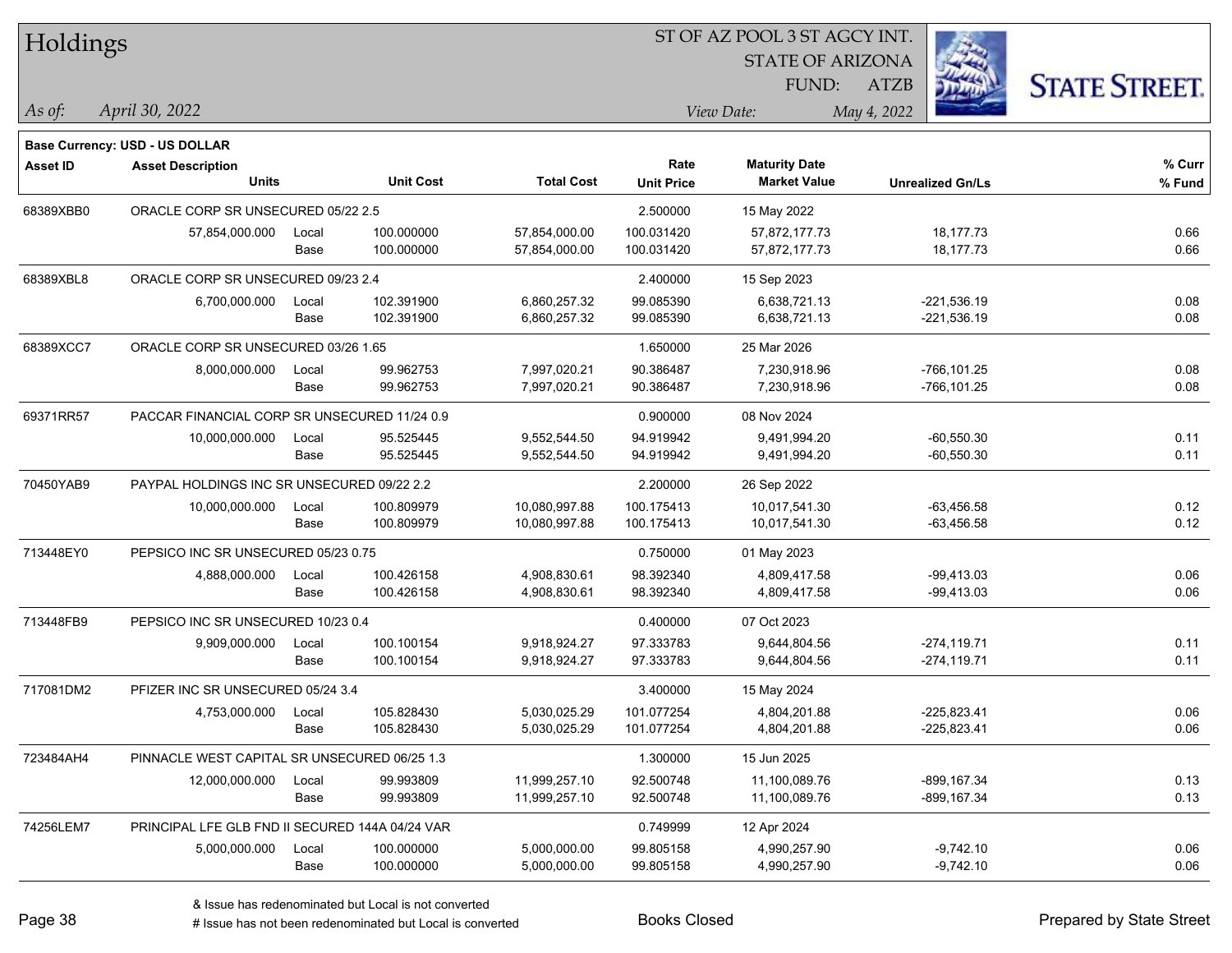| <b>Holdings</b> |                                                 |       |                  |                   | 51 OF AZ POOL 3 51 AGCY INT. |                         |                         |                      |  |  |
|-----------------|-------------------------------------------------|-------|------------------|-------------------|------------------------------|-------------------------|-------------------------|----------------------|--|--|
|                 |                                                 |       |                  |                   |                              | <b>STATE OF ARIZONA</b> |                         |                      |  |  |
|                 |                                                 |       |                  |                   |                              | FUND:                   | ATZB                    | <b>STATE STREET.</b> |  |  |
| $As$ of:        | April 30, 2022                                  |       |                  |                   |                              | View Date:              | May 4, 2022             |                      |  |  |
|                 |                                                 |       |                  |                   |                              |                         |                         |                      |  |  |
|                 | Base Currency: USD - US DOLLAR                  |       |                  |                   |                              |                         |                         |                      |  |  |
| <b>Asset ID</b> | <b>Asset Description</b>                        |       |                  |                   | Rate                         | <b>Maturity Date</b>    |                         | % Curr               |  |  |
|                 | <b>Units</b>                                    |       | <b>Unit Cost</b> | <b>Total Cost</b> | <b>Unit Price</b>            | <b>Market Value</b>     | <b>Unrealized Gn/Ls</b> | % Fund               |  |  |
| 742718FL8       | PROCTER + GAMBLE CO/THE SR UNSECURED 10/25 0.55 |       |                  |                   | 0.550000                     | 29 Oct 2025             |                         |                      |  |  |
|                 | 15,000,000.000                                  | Local | 99.886706        | 14,983,005.97     | 92.083587                    | 13,812,538.05           | $-1,170,467.92$         | 0.16                 |  |  |
|                 |                                                 | Base  | 99.886706        | 14,983,005.97     | 92.083587                    | 13,812,538.05           | $-1,170,467.92$         | 0.16                 |  |  |
| 742718FP9       | PROCTER + GAMBLE CO/THE SR UNSECURED 04/26 1    |       |                  |                   | 1.000000                     | 23 Apr 2026             |                         |                      |  |  |
|                 | 5,500,000.000                                   | Local | 99.968967        | 5,498,293.16      | 91.478558                    | 5,031,320.69            | -466,972.47             | 0.06                 |  |  |
|                 |                                                 | Base  | 99.968967        | 5,498,293.16      | 91.478558                    | 5,031,320.69            | -466,972.47             | 0.06                 |  |  |
| 771196BR2       | ROCHE HOLDINGS INC COMPANY GUAR 144A 03/24 VAR  |       |                  |                   | 0.436407                     | 05 Mar 2024             |                         |                      |  |  |
|                 | 7,000,000.000                                   | Local | 100.000000       | 7,000,000.00      | 99.795247                    | 6,985,667.29            | $-14,332.71$            | 0.08                 |  |  |
|                 |                                                 | Base  | 100.000000       | 7,000,000.00      | 99.795247                    | 6,985,667.29            | $-14,332.71$            | 0.08                 |  |  |
| 771196CA8       | ROCHE HOLDINGS INC COMPANY GUAR 144A 03/25 VAR  |       |                  |                   | 0.780019                     | 10 Mar 2025             |                         |                      |  |  |
|                 | 15,000,000.000                                  | Local | 100.000000       | 15,000,000.00     | 100.294921                   | 15,044,238.15           | 44,238.15               | 0.17                 |  |  |
|                 |                                                 | Base  | 100.000000       | 15,000,000.00     | 100.294921                   | 15,044,238.15           | 44,238.15               | 0.17                 |  |  |
| 78014RCM0       | ROYAL BANK OF CANADA SR UNSECURED 03/25 VAR     |       |                  |                   | 1.500000                     | 27 Mar 2025             |                         |                      |  |  |
|                 | 10,000,000.000                                  | Local | 100.000000       | 10,000,000.00     | 96.182000                    | 9,618,200.00            | $-381,800.00$           | 0.11                 |  |  |
|                 |                                                 | Base  | 100.000000       | 10,000,000.00     | 96.182000                    | 9,618,200.00            | $-381,800.00$           | 0.11                 |  |  |
| 78014RDC1       | ROYAL BANK OF CANADA SR UNSECURED 10/25 VAR     |       |                  |                   | 0.625000                     | 09 Oct 2025             |                         |                      |  |  |
|                 | 5,000,000.000                                   | Local | 100.000000       | 5,000,000.00      | 91.000000                    | 4,550,000.00            | -450,000.00             | 0.05                 |  |  |
|                 |                                                 | Base  | 100.000000       | 5,000,000.00      | 91.000000                    | 4,550,000.00            | $-450,000.00$           | 0.05                 |  |  |
| 78014RDX5       | ROYAL BANK OF CANADA SR UNSECURED 02/25 VAR     |       |                  |                   | 1.583000                     | 14 Feb 2025             |                         |                      |  |  |
|                 | 10,000,000.000                                  | Local | 100.000000       | 10,000,000.00     | 100.000000                   | 10,000,000.00           | 0.00                    | 0.11                 |  |  |
|                 |                                                 | Base  | 100.000000       | 10,000,000.00     | 100.000000                   | 10,000,000.00           | 0.00                    | 0.11                 |  |  |
| 78015K7L2       | ROYAL BANK OF CANADA SR UNSECURED 01/24 0.425   |       |                  |                   | 0.425000                     | 19 Jan 2024             |                         |                      |  |  |
|                 | 15,000,000.000                                  | Local | 99.998279        | 14,999,741.91     | 95.909876                    | 14,386,481.40           | $-613,260.51$           | 0.17                 |  |  |
|                 |                                                 | Base  | 99.998279        | 14,999,741.91     | 95.909876                    | 14,386,481.40           | -613,260.51             | 0.17                 |  |  |
| 78016EZX8       | ROYAL BANK OF CANADA SR UNSECURED 10/24 0.75    |       |                  |                   | 0.750000                     | 07 Oct 2024             |                         |                      |  |  |
|                 | 15,000,000.000                                  | Local | 99.891837        | 14,983,775.59     | 93.881336                    | 14,082,200.40           | $-901,575.19$           | 0.16                 |  |  |
|                 |                                                 | Base  | 99.891837        | 14,983,775.59     | 93.881336                    | 14,082,200.40           | $-901,575.19$           | 0.16                 |  |  |
| 78446YAA1       | SLM STUDENT LOAN TRUST SLMA 2012 2 A            |       |                  |                   | 1.367860                     | 25 Jan 2029             |                         |                      |  |  |
|                 | 768,869.010                                     | Local | 100.000000       | 768,869.01        | 97.451180                    | 749,271.92              | $-19,597.09$            | 0.01                 |  |  |
| Original Face:  | 2,838,688.000                                   | Base  | 100.000000       | 768,869.01        | 97.451180                    | 749,271.92              | $-19,597.09$            | 0.01                 |  |  |

ST OF A Z POOL 2 ST ACCV INT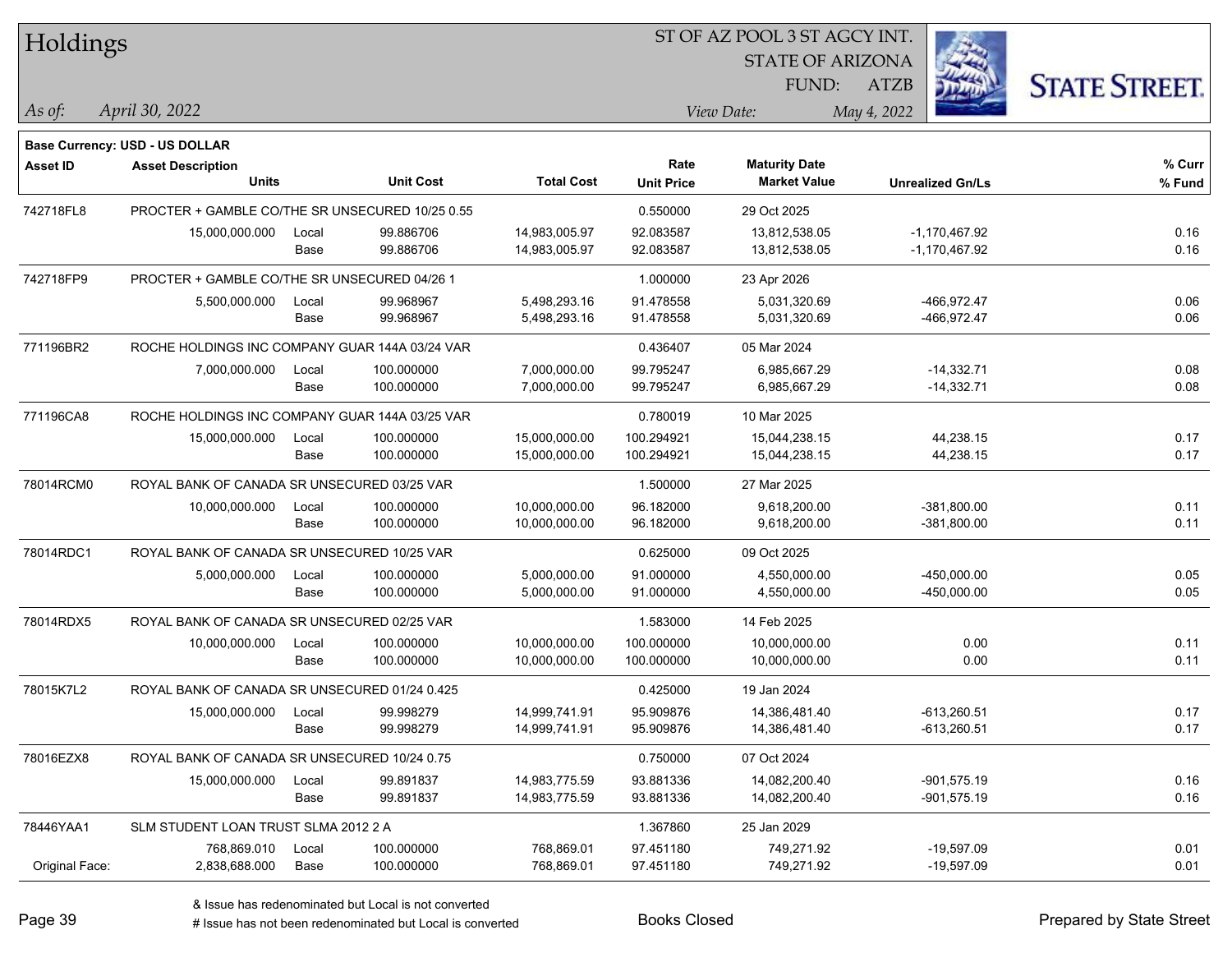| Holdings        |                                                 |       |                  |                   | 51 OF AZ POOL 3 51 AGCY INT. |                         |                         |                      |  |  |  |
|-----------------|-------------------------------------------------|-------|------------------|-------------------|------------------------------|-------------------------|-------------------------|----------------------|--|--|--|
|                 |                                                 |       |                  |                   |                              | <b>STATE OF ARIZONA</b> | i.                      |                      |  |  |  |
|                 |                                                 |       |                  |                   |                              | FUND:                   | ATZB                    | <b>STATE STREET.</b> |  |  |  |
| As of:          | April 30, 2022                                  |       |                  |                   |                              | View Date:              | May 4, 2022             |                      |  |  |  |
|                 |                                                 |       |                  |                   |                              |                         |                         |                      |  |  |  |
|                 | <b>Base Currency: USD - US DOLLAR</b>           |       |                  |                   |                              |                         |                         |                      |  |  |  |
| <b>Asset ID</b> | <b>Asset Description</b>                        |       |                  |                   | Rate                         | <b>Maturity Date</b>    |                         | % Curr               |  |  |  |
|                 | <b>Units</b>                                    |       | <b>Unit Cost</b> | <b>Total Cost</b> | <b>Unit Price</b>            | <b>Market Value</b>     | <b>Unrealized Gn/Ls</b> | % Fund               |  |  |  |
| 79466LAG9       | SALESFORCE INC SR UNSECURED 07/24 0.625         |       |                  |                   | 0.625000                     | 15 Jul 2024             |                         |                      |  |  |  |
|                 | 5,000,000.000                                   | Local | 99.989606        | 4,999,480.30      | 94.781607                    | 4,739,080.35            | $-260,399.95$           | 0.05                 |  |  |  |
|                 |                                                 | Base  | 99.989606        | 4,999,480.30      | 94.781607                    | 4,739,080.35            | $-260,399.95$           | 0.05                 |  |  |  |
| 808513BY0       | CHARLES SCHWAB CORP SR UNSECURED 03/27 2.45     |       |                  |                   | 2.450000                     | 03 Mar 2027             |                         |                      |  |  |  |
|                 | 5,000,000.000                                   | Local | 99.895384        | 4,994,769.21      | 94.196564                    | 4,709,828.20            | $-284,941.01$           | 0.05                 |  |  |  |
|                 |                                                 | Base  | 99.895384        | 4,994,769.21      | 94.196564                    | 4,709,828.20            | $-284,941.01$           | 0.05                 |  |  |  |
| 808513BZ7       | CHARLES SCHWAB CORP SR UNSECURED 03/27 VAR      |       |                  |                   | 1.238707                     | 03 Mar 2027             |                         |                      |  |  |  |
|                 | 10,000,000.000                                  | Local | 100.000000       | 10,000,000.00     | 100.047128                   | 10,004,712.80           | 4,712.80                | 0.11                 |  |  |  |
|                 |                                                 | Base  | 100.000000       | 10,000,000.00     | 100.047128                   | 10,004,712.80           | 4,712.80                | 0.11                 |  |  |  |
| 842587CU9       | SOUTHERN CO SR UNSECURED 07/23 2.95             |       |                  |                   | 2.950000                     | 01 Jul 2023             |                         |                      |  |  |  |
|                 | 10,000,000.000                                  | Local | 102.366417       | 10,236,641.67     | 100.061296                   | 10,006,129.60           | $-230,512.07$           | 0.11                 |  |  |  |
|                 |                                                 | Base  | 102.366417       | 10,236,641.67     | 100.061296                   | 10,006,129.60           | -230,512.07             | 0.11                 |  |  |  |
| 8426EPAA6       | SOUTHERN CO GAS CAPITAL COMPANY GUAR 10/23 2.45 |       |                  |                   | 2.450000                     | 01 Oct 2023             |                         |                      |  |  |  |
|                 | 15,000,000.000                                  | Local | 102.407075       | 15,361,061.30     | 99.062382                    | 14,859,357.30           | $-501,704.00$           | 0.17                 |  |  |  |
|                 |                                                 | Base  | 102.407075       | 15,361,061.30     | 99.062382                    | 14,859,357.30           | $-501,704.00$           | 0.17                 |  |  |  |
| 854502AP6       | STANLEY BLACK + DECKER I SR UNSECURED 02/25 2.3 |       |                  |                   | 2.300000                     | 24 Feb 2025             |                         |                      |  |  |  |
|                 | 8,000,000.000                                   | Local | 99.889464        | 7,991,157.13      | 97.122850                    | 7,769,828.00            | $-221,329.13$           | 0.09                 |  |  |  |
|                 |                                                 | Base  | 99.889464        | 7,991,157.13      | 97.122850                    | 7,769,828.00            | $-221,329.13$           | 0.09                 |  |  |  |
| 855244AG4       | STARBUCKS CORP SR UNSECURED 06/22 2.7           |       |                  |                   | 2.700000                     | 15 Jun 2022             |                         |                      |  |  |  |
|                 | 9,055,000.000                                   | Local | 100.000000       | 9,055,000.00      | 100.104000                   | 9,064,417.20            | 9,417.20                | 0.10                 |  |  |  |
|                 |                                                 | Base  | 100.000000       | 9,055,000.00      | 100.104000                   | 9,064,417.20            | 9,417.20                | 0.10                 |  |  |  |
| 855244BB4       | STARBUCKS CORP SR UNSECURED 02/24 VAR           |       |                  |                   | 0.562476                     | 14 Feb 2024             |                         |                      |  |  |  |
|                 | 3,000,000.000                                   | Local | 100.000000       | 3,000,000.00      | 100.093758                   | 3,002,812.74            | 2,812.74                | 0.03                 |  |  |  |
|                 |                                                 | Base  | 100.000000       | 3,000,000.00      | 100.093758                   | 3,002,812.74            | 2,812.74                | 0.03                 |  |  |  |
| 863667BA8       | STRYKER CORP SR UNSECURED 06/25 1.15            |       |                  |                   | 1.150000                     | 15 Jun 2025             |                         |                      |  |  |  |
|                 | 5,000,000.000                                   | Local | 99.856179        | 4,992,808.97      | 93.161158                    | 4,658,057.90            | $-334,751.07$           | 0.05                 |  |  |  |
|                 |                                                 | Base  | 99.856179        | 4,992,808.97      | 93.161158                    | 4,658,057.90            | $-334,751.07$           | 0.05                 |  |  |  |
| 87612EBD7       | TARGET CORP SR UNSECURED 07/24 3.5              |       |                  |                   | 3.500000                     | 01 Jul 2024             |                         |                      |  |  |  |
|                 | 3,678,000.000                                   | Local | 106.596376       | 3,920,614.70      | 101.111587                   | 3,718,884.17            | $-201,730.53$           | 0.04                 |  |  |  |
|                 |                                                 | Base  | 106.596376       | 3,920,614.70      | 101.111587                   | 3,718,884.17            | $-201,730.53$           | 0.04                 |  |  |  |
|                 |                                                 |       |                  |                   |                              |                         |                         |                      |  |  |  |

 $\overline{\text{SUSP}}$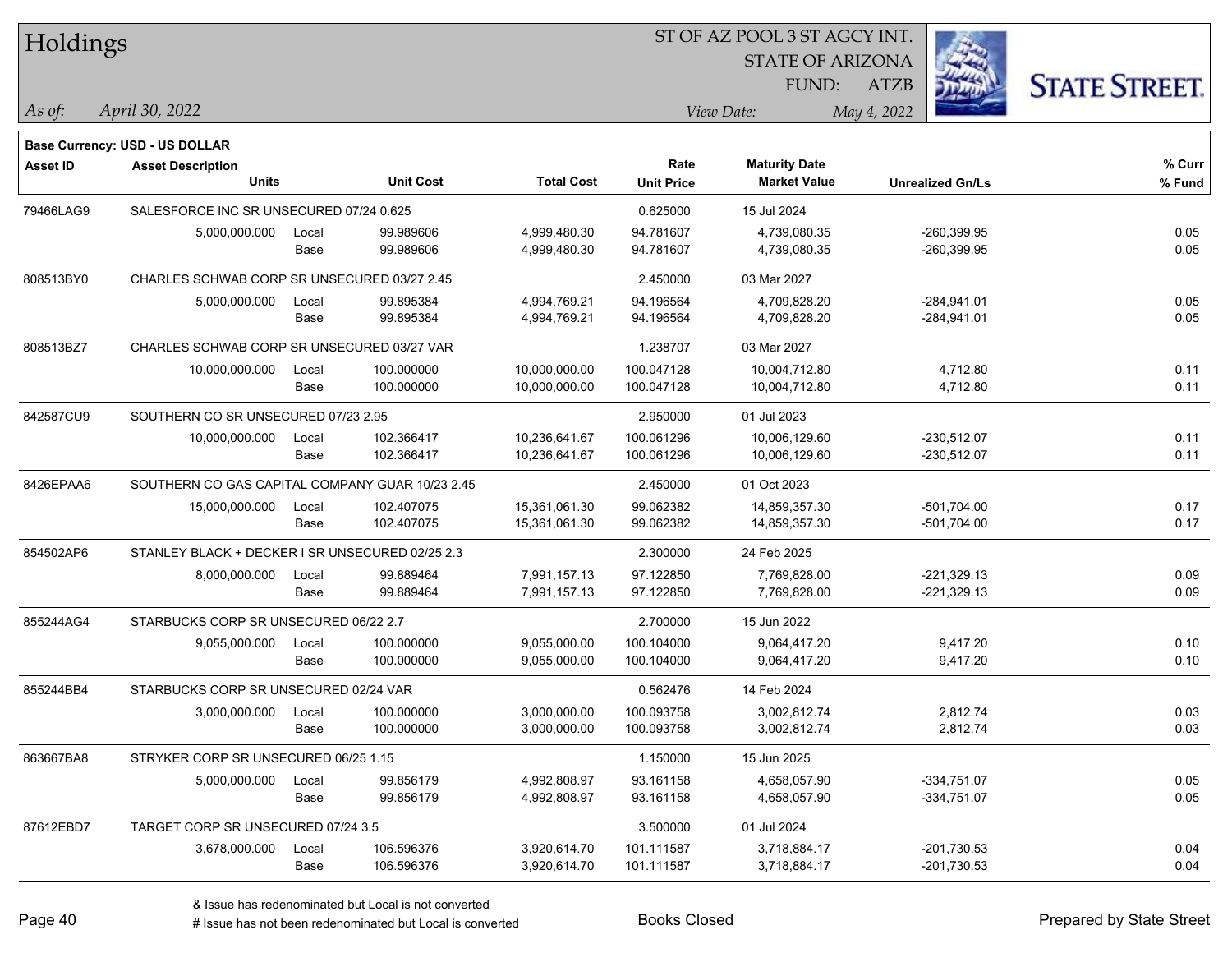| Holdings        |                                                |       |                  |                   | ST OF AZ POOL 3 ST AGCY INT. |                         |                         |                      |  |  |
|-----------------|------------------------------------------------|-------|------------------|-------------------|------------------------------|-------------------------|-------------------------|----------------------|--|--|
|                 |                                                |       |                  |                   |                              | <b>STATE OF ARIZONA</b> |                         |                      |  |  |
|                 |                                                |       |                  |                   |                              | FUND:                   | ATZB                    | <b>STATE STREET.</b> |  |  |
| As of:          | April 30, 2022                                 |       |                  |                   |                              | View Date:              | May 4, 2022             |                      |  |  |
|                 | Base Currency: USD - US DOLLAR                 |       |                  |                   |                              |                         |                         |                      |  |  |
| <b>Asset ID</b> | <b>Asset Description</b>                       |       |                  |                   | Rate                         | <b>Maturity Date</b>    |                         | % Curr               |  |  |
|                 | <b>Units</b>                                   |       | <b>Unit Cost</b> | <b>Total Cost</b> | <b>Unit Price</b>            | <b>Market Value</b>     | <b>Unrealized Gn/Ls</b> | % Fund               |  |  |
| 87612EBL9       | TARGET CORP SR UNSECURED 04/25 2.25            |       |                  |                   | 2.250000                     | 15 Apr 2025             |                         |                      |  |  |
|                 | 10,000,000.000                                 | Local | 100.110800       | 10,011,079.96     | 97.138785                    | 9,713,878.50            | $-297,201.46$           | 0.11                 |  |  |
|                 |                                                | Base  | 100.110800       | 10,011,079.96     | 97.138785                    | 9,713,878.50            | $-297,201.46$           | 0.11                 |  |  |
| 880591EN8       | TENN VALLEY AUTHORITY SR UNSECURED 08/22 1.875 |       |                  |                   | 1.875000                     | 15 Aug 2022             |                         |                      |  |  |
|                 | 6,127,000.000                                  | Local | 100.510115       | 6,158,254.73      | 100.243296                   | 6,141,906.75            | $-16,347.98$            | 0.07                 |  |  |
|                 |                                                | Base  | 100.510115       | 6,158,254.73      | 100.243296                   | 6,141,906.75            | $-16,347.98$            | 0.07                 |  |  |
| 880591ER9       | TENN VALLEY AUTHORITY SR UNSECURED 09/24 2.875 |       |                  |                   | 2.875000                     | 15 Sep 2024             |                         |                      |  |  |
|                 | 21,515,000.000                                 | Local | 105.765561       | 22,755,460.47     | 100.055608                   | 21,526,964.06           | $-1,228,496.41$         | 0.25                 |  |  |
|                 |                                                | Base  | 105.765561       | 22,755,460.47     | 100.055608                   | 21,526,964.06           | $-1,228,496.41$         | 0.25                 |  |  |
| 88579YAX9       | 3M COMPANY SR UNSECURED 03/23 2.25             |       |                  |                   | 2.250000                     | 15 Mar 2023             |                         |                      |  |  |
|                 | 1,500,000.000                                  | Local | 101.445397       | 1,521,680.96      | 100.008079                   | 1,500,121.19            | $-21,559.77$            | 0.02                 |  |  |
|                 |                                                | Base  | 101.445397       | 1,521,680.96      | 100.008079                   | 1,500,121.19            | $-21,559.77$            | 0.02                 |  |  |
| 89114Q3J5       | TORONTO DOMINION BANK SR UNSECURED 07/22 VAR   |       |                  |                   | 1.486290                     | 22 Jul 2022             |                         |                      |  |  |
|                 | 5,000,000.000                                  | Local | 100.000000       | 5,000,000.00      | 100.037984                   | 5,001,899.20            | 1,899.20                | 0.06                 |  |  |
|                 |                                                | Base  | 100.000000       | 5,000,000.00      | 100.037984                   | 5,001,899.20            | 1,899.20                | 0.06                 |  |  |
| 89114Q5A2       | TORONTO DOMINION BANK SR UNSECURED 08/24 VAR   |       |                  |                   | 2.450000                     | 14 Aug 2024             |                         |                      |  |  |
|                 | 10,000,000.000                                 | Local | 100.000000       | 10,000,000.00     | 96.962367                    | 9,696,236.70            | -303,763.30             | 0.11                 |  |  |
|                 |                                                | Base  | 100.000000       | 10,000,000.00     | 96.962367                    | 9,696,236.70            | -303,763.30             | 0.11                 |  |  |
| 89114QCR7       | TORONTO DOMINION BANK SR UNSECURED 03/24 VAR   |       |                  |                   | 0.547450                     | 04 Mar 2024             |                         |                      |  |  |
|                 | 11,000,000.000                                 | Local | 100.000000       | 11,000,000.00     | 99.370925                    | 10,930,801.75           | $-69, 198.25$           | 0.13                 |  |  |
|                 |                                                | Base  | 100.000000       | 11,000,000.00     | 99.370925                    | 10,930,801.75           | $-69,198.25$            | 0.13                 |  |  |
| 89114TZA3       | TORONTO DOMINION BANK SR UNSECURED 06/23 0.3   |       |                  |                   | 0.300000                     | 02 Jun 2023             |                         |                      |  |  |
|                 | 22,000,000.000                                 | Local | 99.970593        | 21,993,530.37     | 97.512121                    | 21,452,666.62           | -540,863.75             | 0.25                 |  |  |
|                 |                                                | Base  | 99.970593        | 21,993,530.37     | 97.512121                    | 21,452,666.62           | -540,863.75             | 0.25                 |  |  |
| 89114V7B7       | TORONTO DOMINION BANK SR UNSECURED 03/27 VAR   |       |                  |                   | 3.000000                     | 31 Mar 2027             |                         |                      |  |  |
|                 | 10,000,000.000                                 | Local | 100.000000       | 10,000,000.00     | 98.131941                    | 9,813,194.10            | -186,805.90             | 0.11                 |  |  |
|                 |                                                | Base  | 100.000000       | 10,000,000.00     | 98.131941                    | 9,813,194.10            | -186,805.90             | 0.11                 |  |  |
| 89114VA31       | TORONTO DOMINION BANK SR UNSECURED 12/25 3     |       |                  |                   | 3.000000                     | 31 Dec 2025             |                         |                      |  |  |
|                 | 17,000,000.000                                 | Local | 100.000000       | 17,000,000.00     | 98.528114                    | 16,749,779.38           | $-250,220.62$           | 0.19                 |  |  |
|                 |                                                | Base  | 100.000000       | 17,000,000.00     | 98.528114                    | 16,749,779.38           | -250,220.62             | 0.19                 |  |  |
|                 |                                                |       |                  |                   |                              |                         |                         |                      |  |  |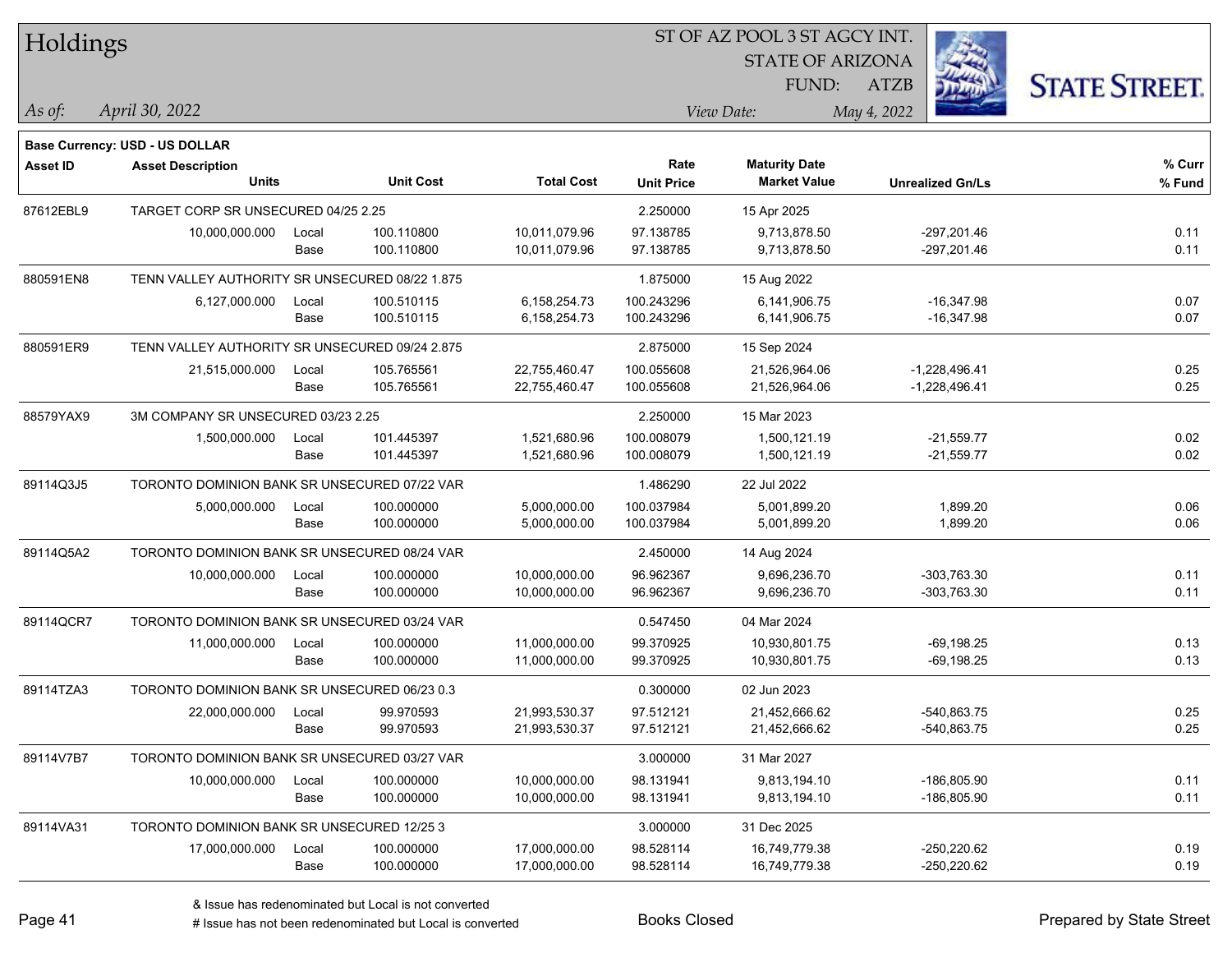| Holdings        |                                                  |       |                  |                   |                   | ST OF AZ POOL 3 ST AGCY INT. |             |                         |                      |
|-----------------|--------------------------------------------------|-------|------------------|-------------------|-------------------|------------------------------|-------------|-------------------------|----------------------|
|                 |                                                  |       |                  |                   |                   | <b>STATE OF ARIZONA</b>      |             |                         |                      |
|                 |                                                  |       |                  |                   |                   | FUND:                        | <b>ATZB</b> |                         | <b>STATE STREET.</b> |
| As of:          | April 30, 2022                                   |       |                  |                   |                   | View Date:                   | May 4, 2022 |                         |                      |
|                 | <b>Base Currency: USD - US DOLLAR</b>            |       |                  |                   |                   |                              |             |                         |                      |
| <b>Asset ID</b> | <b>Asset Description</b>                         |       |                  |                   | Rate              | <b>Maturity Date</b>         |             |                         | % Curr               |
|                 | <b>Units</b>                                     |       | <b>Unit Cost</b> | <b>Total Cost</b> | <b>Unit Price</b> | <b>Market Value</b>          |             | <b>Unrealized Gn/Ls</b> | % Fund               |
| 89236TGT6       | TOYOTA MOTOR CREDIT CORP SR UNSECURED 02/25 1.8  |       |                  |                   | 1.800000          | 13 Feb 2025                  |             |                         |                      |
|                 | 10,000,000.000                                   | Local | 99.962631        | 9,996,263.11      | 95.964332         | 9,596,433.20                 |             | -399,829.91             | 0.11                 |
|                 |                                                  | Base  | 99.962631        | 9,996,263.11      | 95.964332         | 9,596,433.20                 |             | -399,829.91             | 0.11                 |
| 89236THH1       | TOYOTA MOTOR CREDIT CORP SR UNSECURED 09/25 0.62 |       |                  |                   | 0.620000          | 16 Sep 2025                  |             |                         |                      |
|                 | 5,000,000.000                                    | Local | 100.000000       | 5,000,000.00      | 90.861322         | 4,543,066.10                 |             | -456,933.90             | 0.05                 |
|                 |                                                  | Base  | 100.000000       | 5,000,000.00      | 90.861322         | 4,543,066.10                 |             | -456,933.90             | 0.05                 |
| 89236THM0       | TOYOTA MOTOR CREDIT CORP SR UNSECURED 10/22 0.35 |       |                  |                   | 0.350000          | 14 Oct 2022                  |             |                         |                      |
|                 | 10,000,000.000                                   | Local | 99.979706        | 9,997,970.60      | 99.338311         | 9,933,831.10                 |             | $-64, 139.50$           | 0.11                 |
|                 |                                                  | Base  | 99.979706        | 9,997,970.60      | 99.338311         | 9,933,831.10                 |             | $-64, 139.50$           | 0.11                 |
| 89236THQ1       | TOYOTA MOTOR CREDIT CORP SR UNSECURED 10/25 0.65 |       |                  |                   | 0.650000          | 09 Oct 2025                  |             |                         |                      |
|                 | 5,000,000.000                                    | Local | 100.000000       | 5,000,000.00      | 90.621962         | 4,531,098.10                 |             | -468,901.90             | 0.05                 |
|                 |                                                  | Base  | 100.000000       | 5,000,000.00      | 90.621962         | 4,531,098.10                 |             | -468,901.90             | 0.05                 |
| 89236THS7       | TOYOTA MOTOR CREDIT CORP SR UNSECURED 06/22 VAR  |       |                  |                   | 0.580000          | 13 Jun 2022                  |             |                         |                      |
|                 | 10,000,000.000                                   | Local | 100.000000       | 10,000,000.00     | 99.991000         | 9,999,100.00                 |             | -900.00                 | 0.11                 |
|                 |                                                  | Base  | 100.000000       | 10,000,000.00     | 99.991000         | 9,999,100.00                 |             | $-900.00$               | 0.11                 |
| 89236TJD8       | TOYOTA MOTOR CREDIT CORP SR UNSECURED 04/23 0.4  |       |                  |                   | 0.400000          | 06 Apr 2023                  |             |                         |                      |
|                 | 12,000,000.000                                   | Local | 99.962118        | 11,995,454.19     | 98.095320         | 11,771,438.40                |             | $-224,015.79$           | 0.14                 |
|                 |                                                  | Base  | 99.962118        | 11,995,454.19     | 98.095320         | 11,771,438.40                |             | $-224,015.79$           | 0.14                 |
| 89236TJP1       | TOYOTA MOTOR CREDIT CORP SR UNSECURED 09/24 VAR  |       |                  |                   | 0.521744          | 13 Sep 2024                  |             |                         |                      |
|                 | 7,000,000.000                                    | Local | 100.000000       | 7,000,000.00      | 99.501571         | 6,965,109.97                 |             | $-34,890.03$            | 0.08                 |
|                 |                                                  | Base  | 100.000000       | 7,000,000.00      | 99.501571         | 6,965,109.97                 |             | $-34,890.03$            | 0.08                 |
| 89236TJZ9       | TOYOTA MOTOR CREDIT CORP SR UNSECURED 03/27 3.05 |       |                  |                   | 3.050000          | 22 Mar 2027                  |             |                         |                      |
|                 | 10,000,000.000                                   | Local | 99.991183        | 9,999,118.27      | 97.248561         | 9,724,856.10                 |             | $-274,262.17$           | 0.11                 |
|                 |                                                  | Base  | 99.991183        | 9,999,118.27      | 97.248561         | 9,724,856.10                 |             | $-274,262.17$           | 0.11                 |
| 89788JAA7       | TRUIST BANK SR UNSECURED 03/25 1.5               |       |                  |                   | 1.500000          | 10 Mar 2025                  |             |                         |                      |
|                 | 2,000,000.000                                    | Local | 99.883660        | 1,997,673.20      | 94.895586         | 1,897,911.72                 |             | $-99,761.48$            | 0.02                 |
|                 |                                                  | Base  | 99.883660        | 1,997,673.20      | 94.895586         | 1,897,911.72                 |             | $-99,761.48$            | 0.02                 |
| 89788JAD1       | TRUIST BANK SR UNSECURED 01/24 VAR               |       |                  |                   | 0.480000          | 17 Jan 2024                  |             |                         |                      |
|                 | 7,000,000.000                                    | Local | 100.000000       | 7,000,000.00      | 99.227000         | 6,945,890.00                 |             | $-54,110.00$            | 0.08                 |
|                 |                                                  | Base  | 100.000000       | 7,000,000.00      | 99.227000         | 6,945,890.00                 |             | $-54,110.00$            | 0.08                 |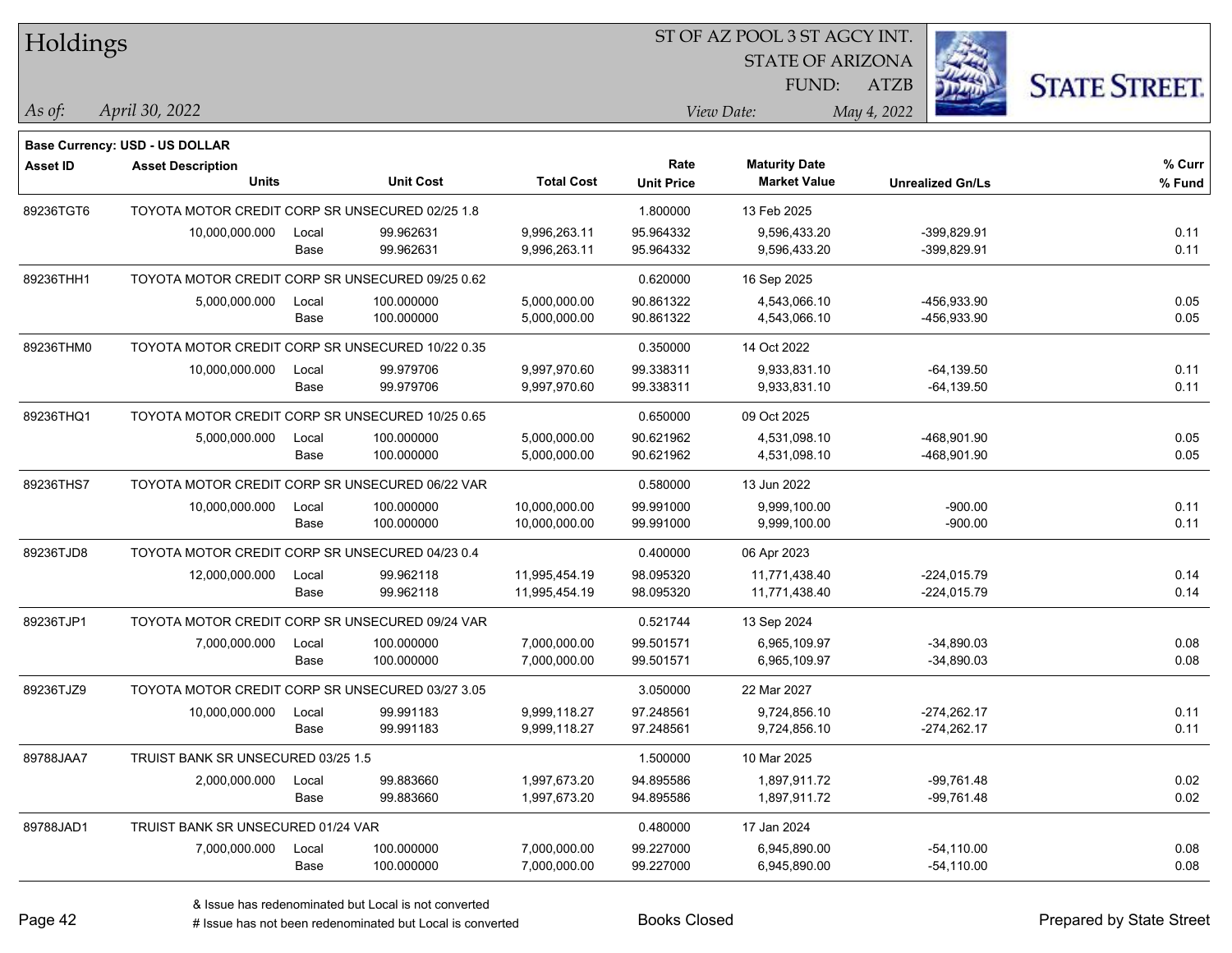| Holdings        |                                               |       |                  |                   | 51 OF AZ POOL 3 51 AGCY INT.<br>Ź. |                         |                         |                      |  |  |
|-----------------|-----------------------------------------------|-------|------------------|-------------------|------------------------------------|-------------------------|-------------------------|----------------------|--|--|
|                 |                                               |       |                  |                   |                                    | <b>STATE OF ARIZONA</b> |                         |                      |  |  |
|                 |                                               |       |                  |                   |                                    | FUND:                   | ATZB                    | <b>STATE STREET.</b> |  |  |
| $\vert$ As of:  | April 30, 2022                                |       |                  |                   |                                    | View Date:              | May 4, 2022             |                      |  |  |
|                 |                                               |       |                  |                   |                                    |                         |                         |                      |  |  |
|                 | <b>Base Currency: USD - US DOLLAR</b>         |       |                  |                   | Rate                               | <b>Maturity Date</b>    |                         | % Curr               |  |  |
| <b>Asset ID</b> | <b>Asset Description</b><br><b>Units</b>      |       | <b>Unit Cost</b> | <b>Total Cost</b> | <b>Unit Price</b>                  | <b>Market Value</b>     | <b>Unrealized Gn/Ls</b> | % Fund               |  |  |
| 89788MAF9       | TRUIST FINANCIAL CORP SR UNSECURED 06/25 VAR  |       |                  |                   | 0.614706                           | 09 Jun 2025             |                         |                      |  |  |
|                 | 15,000,000.000                                | Local | 100.000000       | 15,000,000.00     | 98.321350                          | 14,748,202.50           | $-251,797.50$           | 0.17                 |  |  |
|                 |                                               | Base  | 100.000000       | 15,000,000.00     | 98.321350                          | 14,748,202.50           | $-251,797.50$           | 0.17                 |  |  |
| 90327QD48       | USAA CAPITAL CORP SR UNSECURED 144A 05/23 1.5 |       |                  |                   | 1.500000                           | 01 May 2023             |                         |                      |  |  |
|                 | 2,000,000.000                                 | Local | 101.188904       | 2,023,778.08      | 98.563609                          | 1,971,272.18            | $-52,505.90$            | 0.02                 |  |  |
|                 |                                               | Base  | 101.188904       | 2,023,778.08      | 98.563609                          | 1,971,272.18            | $-52,505.90$            | 0.02                 |  |  |
| 90331HNL3       | US BANK NA CINCINNATI SR UNSECURED 01/23 2.85 |       |                  |                   | 2.850000                           | 23 Jan 2023             |                         |                      |  |  |
|                 | 25,000,000.000                                | Local | 101.546064       | 25,386,515.92     | 100.418949                         | 25,104,737.25           | $-281,778.67$           | 0.29                 |  |  |
|                 |                                               | Base  | 101.546064       | 25,386,515.92     | 100.418949                         | 25, 104, 737. 25        | $-281,778.67$           | 0.29                 |  |  |
| 90331HNV1       | US BANK NA CINCINNATI SR UNSECURED 07/23 3.4  |       |                  |                   | 3.400000                           | 24 Jul 2023             |                         |                      |  |  |
|                 | 2,775,000.000                                 | Local | 103.344390       | 2,867,806.81      | 100.839409                         | 2,798,293.60            | $-69,513.21$            | 0.03                 |  |  |
|                 |                                               | Base  | 103.344390       | 2,867,806.81      | 100.839409                         | 2,798,293.60            | $-69,513.21$            | 0.03                 |  |  |
| 91159HHX1       | US BANCORP SR UNSECURED 07/24 2.4             |       |                  |                   | 2.400000                           | 30 Jul 2024             |                         |                      |  |  |
|                 | 2,000,000.000                                 | Local | 99.955986        | 1,999,119.72      | 98.324234                          | 1,966,484.68            | $-32,635.04$            | 0.02                 |  |  |
|                 |                                               | Base  | 99.955986        | 1,999,119.72      | 98.324234                          | 1,966,484.68            | $-32,635.04$            | 0.02                 |  |  |
| 912828F96       | US TREASURY N/B 10/21 2                       |       |                  |                   | 2.000000                           | 31 Oct 2021             |                         |                      |  |  |
|                 | 0.000                                         | Local | 0.000000         | $-0.30$           | 0.000000                           | 0.00                    | 0.30                    | 0.00                 |  |  |
|                 |                                               | Base  | 0.000000         | $-0.30$           | 0.000000                           | 0.00                    | 0.30                    | 0.00                 |  |  |
| 91282CBQ3       | US TREASURY N/B 02/26 0.5                     |       |                  |                   | 0.500000                           | 28 Feb 2026             |                         |                      |  |  |
|                 | 20,000,000.000                                | Local | 98.874213        | 19,774,842.55     | 91.218750                          | 18,243,750.00           | $-1,531,092.55$         | 0.21                 |  |  |
|                 |                                               | Base  | 98.874213        | 19,774,842.55     | 91.218750                          | 18,243,750.00           | $-1,531,092.55$         | 0.21                 |  |  |
| 91282CEG2       | <b>US TREASURY N/B 03/24 2.25</b>             |       |                  |                   | 2.250000                           | 31 Mar 2024             |                         |                      |  |  |
|                 | 15,000,000.000                                | Local | 99.694708        | 14,954,206.18     | 99.191406                          | 14,878,710.90           | $-75.495.28$            | 0.17                 |  |  |
|                 |                                               | Base  | 99.694708        | 14,954,206.18     | 99.191406                          | 14,878,710.90           | $-75,495.28$            | 0.17                 |  |  |
| 91282CEH0       | US TREASURY N/B 04/25 2.625                   |       |                  |                   | 2.625000                           | 15 Apr 2025             |                         |                      |  |  |
|                 | 25,000,000.000                                | Local | 99.310222        | 24,827,555.58     | 99.335938                          | 24,833,984.50           | 6,428.92                | 0.29                 |  |  |
|                 |                                               | Base  | 99.310222        | 24,827,555.58     | 99.335938                          | 24,833,984.50           | 6,428.92                | 0.29                 |  |  |
| 91324PDM1       | UNITEDHEALTH GROUP INC SR UNSECURED 02/24 3.5 |       |                  |                   | 3.500000                           | 15 Feb 2024             |                         |                      |  |  |
|                 | 10,000,000.000                                | Local | 105.134500       | 10,513,450.01     | 100.840527                         | 10,084,052.70           | -429,397.31             | 0.12                 |  |  |
|                 |                                               | Base  | 105.134500       | 10,513,450.01     | 100.840527                         | 10,084,052.70           | -429,397.31             | 0.12                 |  |  |
|                 |                                               |       |                  |                   |                                    |                         |                         |                      |  |  |

 $\overline{S}$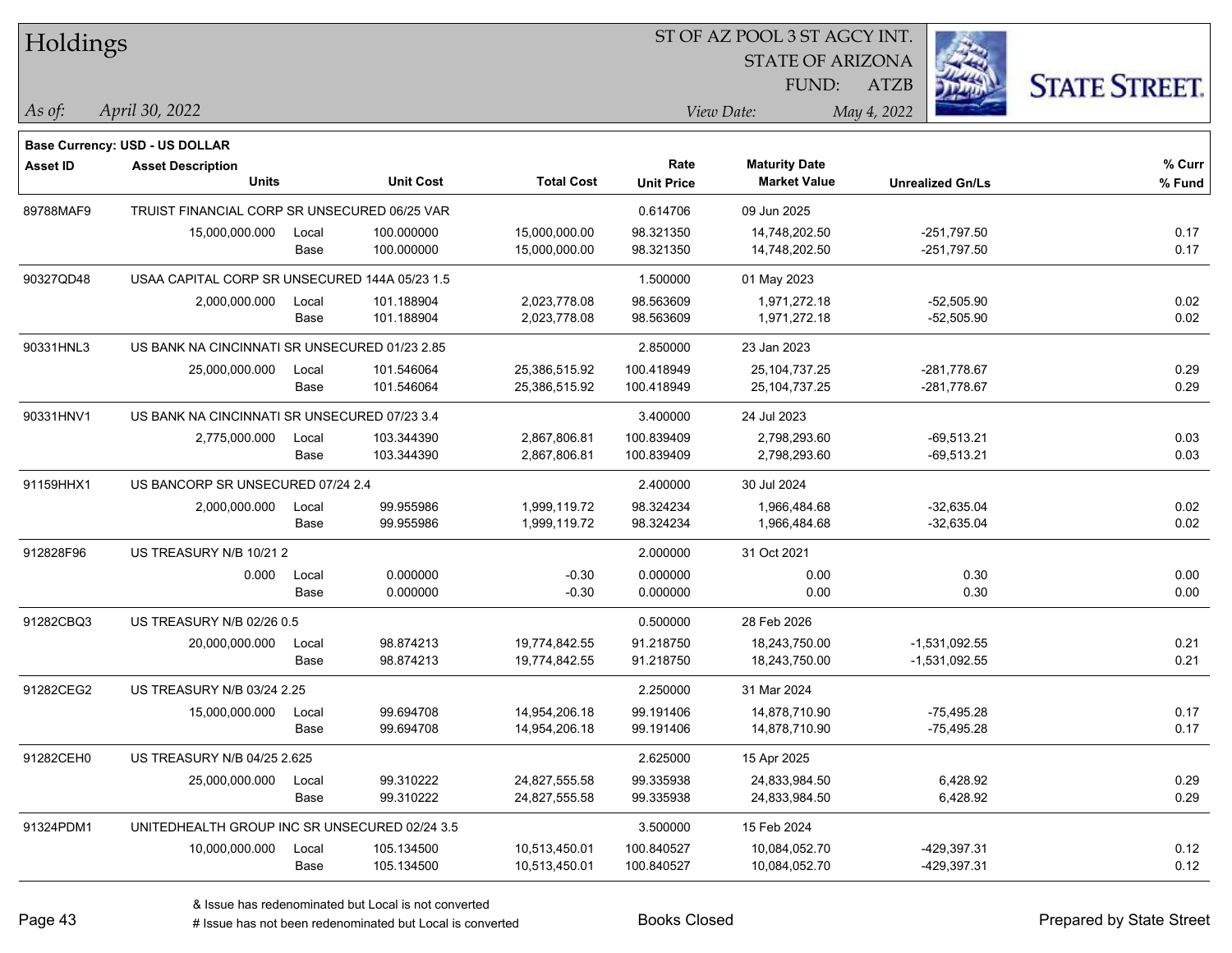| Holdings        |                                                            |       |                  |                   | ST OF AZ POOL 3 ST AGCY INT. |                         |                         |                      |  |  |
|-----------------|------------------------------------------------------------|-------|------------------|-------------------|------------------------------|-------------------------|-------------------------|----------------------|--|--|
|                 |                                                            |       |                  |                   |                              | <b>STATE OF ARIZONA</b> |                         |                      |  |  |
|                 |                                                            |       |                  |                   |                              | FUND:                   | ATZB                    | <b>STATE STREET.</b> |  |  |
| As of:          | April 30, 2022                                             |       |                  |                   |                              | View Date:              | May 4, 2022             |                      |  |  |
|                 |                                                            |       |                  |                   |                              |                         |                         |                      |  |  |
| <b>Asset ID</b> | Base Currency: USD - US DOLLAR<br><b>Asset Description</b> |       |                  |                   | Rate                         | <b>Maturity Date</b>    |                         | % Curr               |  |  |
|                 | <b>Units</b>                                               |       | <b>Unit Cost</b> | <b>Total Cost</b> | <b>Unit Price</b>            | <b>Market Value</b>     | <b>Unrealized Gn/Ls</b> | % Fund               |  |  |
| 91324PDR0       | UNITEDHEALTH GROUP INC SR UNSECURED 08/24 2.375            |       |                  |                   | 2.375000                     | 15 Aug 2024             |                         |                      |  |  |
|                 | 8,018,000.000                                              | Local | 101.996875       | 8,178,109.42      | 98.459001                    | 7,894,442.70            | -283,666.72             | 0.09                 |  |  |
|                 |                                                            | Base  | 101.996875       | 8,178,109.42      | 98.459001                    | 7,894,442.70            | -283,666.72             | 0.09                 |  |  |
| 92343VGE8       | VERIZON COMMUNICATIONS SR UNSECURED 03/26 VAR              |       |                  |                   | 1.079570                     | 20 Mar 2026             |                         |                      |  |  |
|                 | 12,000,000.000                                             | Local | 100.000000       | 12,000,000.00     | 99.665679                    | 11,959,881.48           | -40,118.52              | 0.14                 |  |  |
|                 |                                                            | Base  | 100.000000       | 12,000,000.00     | 99.665679                    | 11,959,881.48           | $-40,118.52$            | 0.14                 |  |  |
| 92343VGF5       | VERIZON COMMUNICATIONS SR UNSECURED 03/24 0.75             |       |                  |                   | 0.750000                     | 22 Mar 2024             |                         |                      |  |  |
|                 | 3,000,000.000                                              | Local | 99.996217        | 2,999,886.51      | 96.093272                    | 2,882,798.16            | $-117,088.35$           | 0.03                 |  |  |
|                 |                                                            | Base  | 99.996217        | 2,999,886.51      | 96.093272                    | 2,882,798.16            | $-117,088.35$           | 0.03                 |  |  |
| 92343VGG3       | VERIZON COMMUNICATIONS SR UNSECURED 03/26 1.45             |       |                  |                   | 1.450000                     | 20 Mar 2026             |                         |                      |  |  |
|                 | 8,000,000.000                                              | Local | 100.413942       | 8,033,115.34      | 91.722481                    | 7,337,798.48            | $-695,316.86$           | 0.08                 |  |  |
|                 |                                                            | Base  | 100.413942       | 8,033,115.34      | 91.722481                    | 7,337,798.48            | -695,316.86             | 0.08                 |  |  |
| 92347YAA2       | VERIZON OWNER TRUST VZOT 2019 A A1A                        |       |                  |                   | 2.930000                     | 20 Sep 2023             |                         |                      |  |  |
|                 | 570,217.400                                                | Local | 99.993862        | 570,182.40        | 100.215150                   | 571,444.22              | 1,261.82                | 0.01                 |  |  |
| Original Face:  | 8,000,000.000                                              | Base  | 99.993862        | 570,182.40        | 100.215150                   | 571,444.22              | 1,261.82                | 0.01                 |  |  |
| 92348CAA9       | VERIZON OWNER TRUST VZOT 2020 C A                          |       |                  |                   | 0.410000                     | 21 Apr 2025             |                         |                      |  |  |
|                 | 20,000,000.000                                             | Local | 99.989193        | 19,997,838.65     | 97.811320                    | 19,562,264.00           | -435,574.65             | 0.22                 |  |  |
| Original Face:  | 20,000,000.000                                             | Base  | 99.989193        | 19,997,838.65     | 97.811320                    | 19,562,264.00           | -435,574.65             | 0.22                 |  |  |
| 92348TAA2       | VERIZON OWNER TRUST VZOT 2020 A A1A                        |       |                  |                   | 1.850000                     | 22 Jul 2024             |                         |                      |  |  |
|                 | 3,838,471.960                                              | Local | 99.994180        | 3,838,248.58      | 99.994790                    | 3,838,271.98            | 23.40                   | 0.04                 |  |  |
| Original Face:  | 5,500,000.000                                              | Base  | 99.994180        | 3,838,248.58      | 99.994790                    | 3,838,271.98            | 23.40                   | 0.04                 |  |  |
| 928668BG6       | VOLKSWAGEN GROUP AMERICA COMPANY GUAR 144A 11/22 0.75      |       |                  |                   | 0.750000                     | 23 Nov 2022             |                         |                      |  |  |
|                 | 5,000,000.000                                              | Local | 99.986154        | 4,999,307.68      | 99.018283                    | 4,950,914.15            | -48,393.53              | 0.06                 |  |  |
|                 |                                                            | Base  | 99.986154        | 4,999,307.68      | 99.018283                    | 4,950,914.15            | -48,393.53              | 0.06                 |  |  |
| 928668BJ0       | VOLKSWAGEN GROUP AMERICA COMPANY GUAR 144A 11/23 0.875     |       |                  |                   | 0.875000                     | 22 Nov 2023             |                         |                      |  |  |
|                 | 5,000,000.000                                              | Local | 99.921775        | 4,996,088.74      | 96.033111                    | 4,801,655.55            | $-194,433.19$           | 0.06                 |  |  |
|                 |                                                            | Base  | 99.921775        | 4,996,088.74      | 96.033111                    | 4,801,655.55            | $-194,433.19$           | 0.06                 |  |  |
| 931142DP5       | WALMART INC SR UNSECURED 04/24 3.3                         |       |                  |                   | 3.300000                     | 22 Apr 2024             |                         |                      |  |  |
|                 | 1,000,000.000                                              | Local | 104.897415       | 1,048,974.15      | 100.885504                   | 1,008,855.04            | $-40, 119.11$           | 0.01                 |  |  |
|                 |                                                            | Base  | 104.897415       | 1,048,974.15      | 100.885504                   | 1,008,855.04            | $-40,119.11$            | 0.01                 |  |  |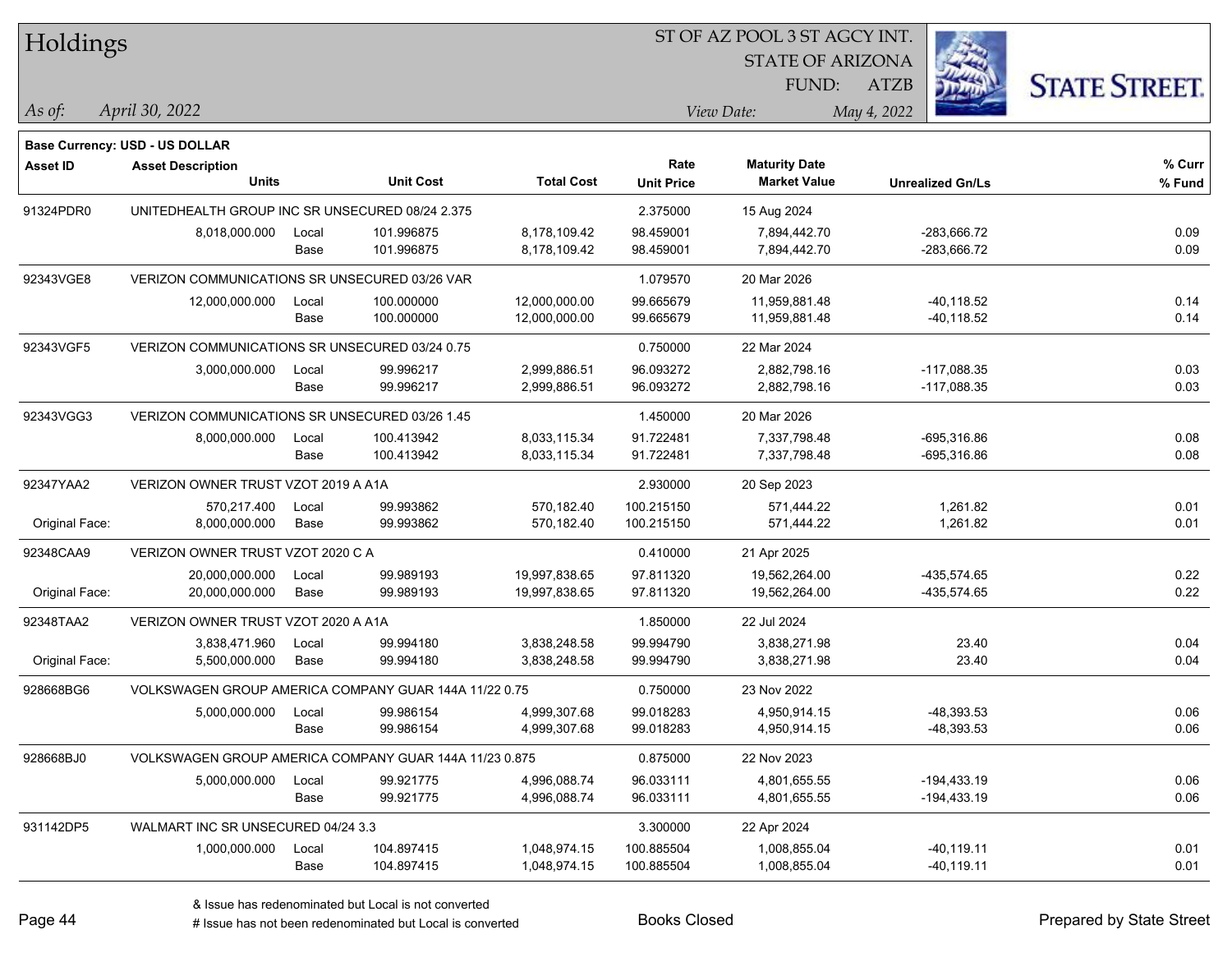| Holdings        |                                                  |       |                  |                   | ST OF AZ POOL 3 ST AGCY INT. |                         |                         |                      |  |  |
|-----------------|--------------------------------------------------|-------|------------------|-------------------|------------------------------|-------------------------|-------------------------|----------------------|--|--|
|                 |                                                  |       |                  |                   |                              | <b>STATE OF ARIZONA</b> |                         |                      |  |  |
|                 |                                                  |       |                  |                   |                              | FUND:                   | <b>ATZB</b>             | <b>STATE STREET.</b> |  |  |
| As of:          | April 30, 2022                                   |       |                  |                   |                              | View Date:              | May 4, 2022             |                      |  |  |
|                 |                                                  |       |                  |                   |                              |                         |                         |                      |  |  |
|                 | Base Currency: USD - US DOLLAR                   |       |                  |                   | Rate                         | <b>Maturity Date</b>    |                         | % Curr               |  |  |
| <b>Asset ID</b> | <b>Asset Description</b><br><b>Units</b>         |       | <b>Unit Cost</b> | <b>Total Cost</b> | <b>Unit Price</b>            | <b>Market Value</b>     | <b>Unrealized Gn/Ls</b> | % Fund               |  |  |
| 931142EK5       | WALMART INC SR UNSECURED 06/23 3.4               |       |                  |                   | 3.400000                     | 26 Jun 2023             |                         |                      |  |  |
|                 | 20,000,000.000                                   | Local | 103.307801       | 20,661,560.18     | 101.105759                   | 20,221,151.80           | -440,408.38             | 0.23                 |  |  |
|                 |                                                  | Base  | 103.307801       | 20,661,560.18     | 101.105759                   | 20,221,151.80           | -440,408.38             | 0.23                 |  |  |
| 931142EL3       | WALMART INC SR UNSECURED 07/24 2.85              |       |                  |                   | 2.850000                     | 08 Jul 2024             |                         |                      |  |  |
|                 | 4,886,000.000                                    | Local | 101.956316       | 4,981,585.58      | 100.095393                   | 4,890,660.90            | $-90,924.68$            | 0.06                 |  |  |
|                 |                                                  | Base  | 101.956316       | 4,981,585.58      | 100.095393                   | 4,890,660.90            | $-90,924.68$            | 0.06                 |  |  |
| 931142ER0       | WALMART INC SR UNSECURED 09/26 1.05              |       |                  |                   | 1.050000                     | 17 Sep 2026             |                         |                      |  |  |
|                 | 5,000,000.000                                    | Local | 99.834206        | 4,991,710.31      | 91.092437                    | 4,554,621.85            | -437,088.46             | 0.05                 |  |  |
|                 |                                                  | Base  | 99.834206        | 4,991,710.31      | 91.092437                    | 4,554,621.85            | -437,088.46             | 0.05                 |  |  |
| 931422AH2       | WALGREEN CO COMPANY GUAR 09/22 3.1               |       |                  |                   | 3.100000                     | 15 Sep 2022             |                         |                      |  |  |
|                 | 6,682,000.000                                    | Local | 100.927826       | 6,743,997.31      | 100.239849                   | 6,698,026.71            | $-45,970.60$            | 0.08                 |  |  |
|                 |                                                  | Base  | 100.927826       | 6,743,997.31      | 100.239849                   | 6,698,026.71            | -45,970.60              | 0.08                 |  |  |
| 931427AU2       | WALGREENS BOOTS ALLIANCE SR UNSECURED 11/23 0.95 |       |                  |                   | 0.950000                     | 17 Nov 2023             |                         |                      |  |  |
|                 | 3,000,000.000                                    | Local | 99.998589        | 2,999,957.68      | 96.965232                    | 2,908,956.96            | $-91,000.72$            | 0.03                 |  |  |
|                 |                                                  | Base  | 99.998589        | 2,999,957.68      | 96.965232                    | 2,908,956.96            | $-91,000.72$            | 0.03                 |  |  |
| 94106LAY5       | WASTE MANAGEMENT INC COMPANY GUAR 09/22 2.9      |       |                  |                   | 2.900000                     | 15 Sep 2022             |                         |                      |  |  |
|                 | 1,625,000.000                                    | Local | 100.273365       | 1,629,442.18      | 100.117354                   | 1,626,907.00            | $-2,535.18$             | 0.02                 |  |  |
|                 |                                                  | Base  | 100.273365       | 1,629,442.18      | 100.117354                   | 1,626,907.00            | $-2,535.18$             | 0.02                 |  |  |
| 94106LBL2       | WASTE MANAGEMENT INC COMPANY GUAR 11/25 0.75     |       |                  |                   | 0.750000                     | 15 Nov 2025             |                         |                      |  |  |
|                 | 5,000,000.000                                    | Local | 99.879547        | 4,993,977.33      | 91.288449                    | 4,564,422.45            | -429,554.88             | 0.05                 |  |  |
|                 |                                                  | Base  | 99.879547        | 4,993,977.33      | 91.288449                    | 4,564,422.45            | -429,554.88             | 0.05                 |  |  |
| 94974BGP9       | WELLS FARGO + COMPANY SR UNSECURED 09/25 3.55    |       |                  |                   | 3.550000                     | 29 Sep 2025             |                         |                      |  |  |
|                 | 10,000,000.000                                   | Local | 99.379000        | 9,937,900.00      | 99.269644                    | 9,926,964.40            | $-10,935.60$            | 0.11                 |  |  |
|                 |                                                  | Base  | 99.379000        | 9,937,900.00      | 99.269644                    | 9,926,964.40            | $-10,935.60$            | 0.11                 |  |  |
| 95000U2C6       | WELLS FARGO + COMPANY SR UNSECURED 01/24 3.75    |       |                  |                   | 3.750000                     | 24 Jan 2024             |                         |                      |  |  |
|                 | 5,000,000.000                                    | Local | 99.937254        | 4,996,862.72      | 100.712732                   | 5,035,636.60            | 38,773.88               | 0.06                 |  |  |
|                 |                                                  | Base  | 99.937254        | 4,996,862.72      | 100.712732                   | 5,035,636.60            | 38,773.88               | 0.06                 |  |  |
| 95000U2T9       | WELLS FARGO + COMPANY SR UNSECURED 05/25 VAR     |       |                  |                   | 0.805000                     | 19 May 2025             |                         |                      |  |  |
|                 | 7,000,000.000                                    | Local | 100.000000       | 7,000,000.00      | 94.265090                    | 6,598,556.30            | $-401, 443.70$          | 0.08                 |  |  |
|                 |                                                  | Base  | 100.000000       | 7,000,000.00      | 94.265090                    | 6,598,556.30            | $-401,443.70$           | 0.08                 |  |  |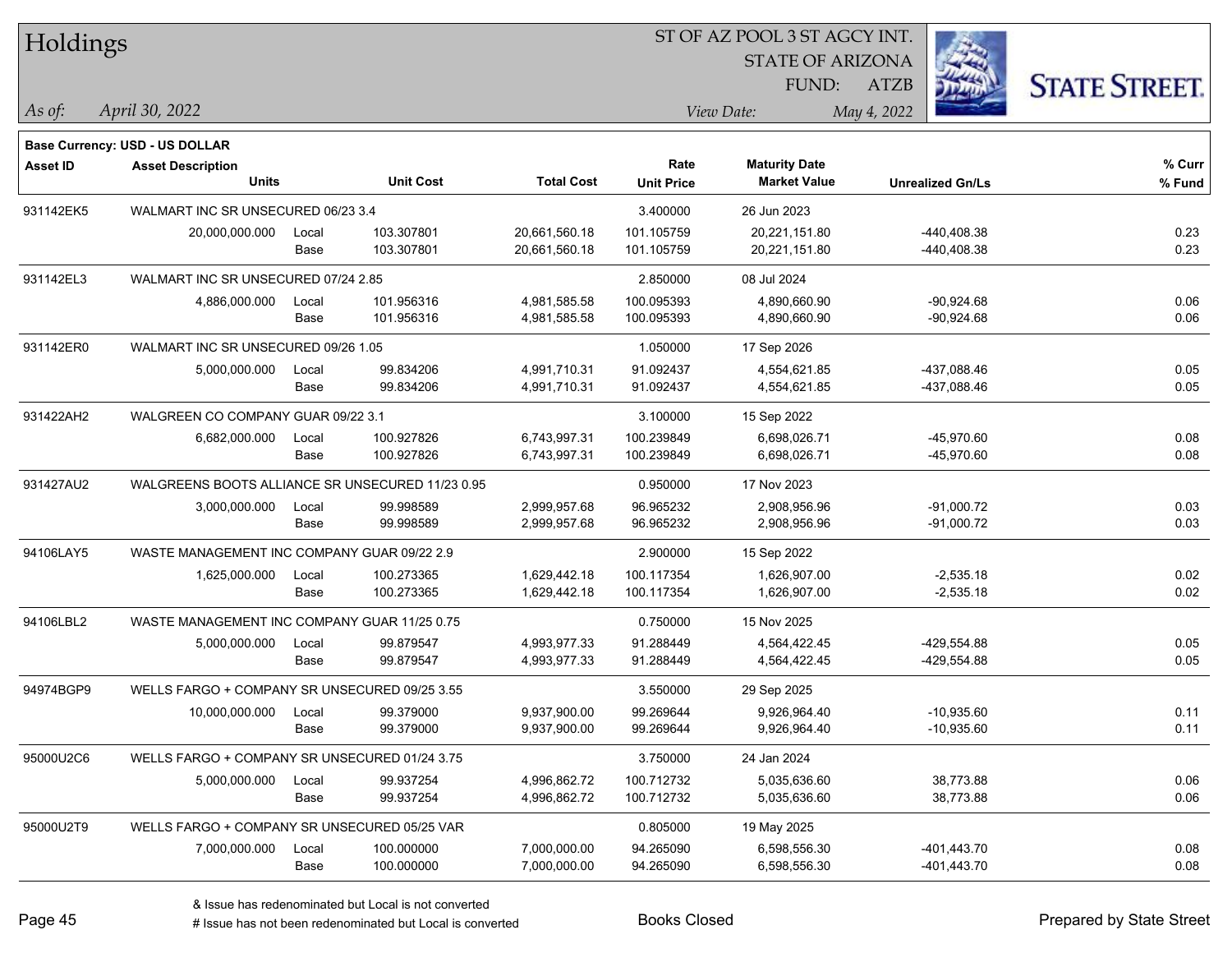| Holdings                  |                                                |       |                  |                   |                   | ST OF AZ POOL 3 ST AGCY INT. |                         |                  |                      |
|---------------------------|------------------------------------------------|-------|------------------|-------------------|-------------------|------------------------------|-------------------------|------------------|----------------------|
|                           |                                                |       |                  |                   |                   | <b>STATE OF ARIZONA</b>      |                         |                  |                      |
|                           |                                                |       |                  |                   | FUND:             |                              | <b>ATZB</b>             | <u>ווינת</u>     | <b>STATE STREET.</b> |
| $As$ of:                  | April 30, 2022                                 |       |                  |                   |                   | View Date:                   | May 4, 2022             |                  |                      |
|                           | Base Currency: USD - US DOLLAR                 |       |                  |                   |                   |                              |                         |                  |                      |
| <b>Asset ID</b>           | <b>Asset Description</b>                       |       |                  |                   | Rate              | <b>Maturity Date</b>         |                         |                  | % Curr               |
|                           | <b>Units</b>                                   |       | <b>Unit Cost</b> | <b>Total Cost</b> | <b>Unit Price</b> | <b>Market Value</b>          | <b>Unrealized Gn/Ls</b> |                  | % Fund               |
| 95000U2X0                 | WELLS FARGO + COMPANY SR UNSECURED 04/26 VAR   |       |                  |                   | 3.908000          | 25 Apr 2026                  |                         |                  |                      |
|                           | 10,000,000.000                                 | Local | 100.000000       | 10,000,000.00     | 99.411288         | 9,941,128.80                 |                         | $-58,871.20$     | 0.11                 |
|                           |                                                | Base  | 100.000000       | 10,000,000.00     | 99.411288         | 9,941,128.80                 |                         | -58,871.20       | 0.11                 |
| 98163LAB6                 | WORLD OMNI AUTO RECEIVABLES TR WOART 2021 B A2 |       |                  |                   | 0.200000          | 15 Jul 2024                  |                         |                  |                      |
|                           | 2,764,900.430                                  | Local | 99.997559        | 2,764,832.94      | 99.547640         | 2,752,393.13                 |                         | $-12,439.81$     | 0.03                 |
| Original Face:            | 5,250,000.000                                  | Base  | 99.997559        | 2,764,832.94      | 99.547640         | 2,752,393.13                 |                         | $-12,439.81$     | 0.03                 |
| <b>US DOLLAR Total</b>    |                                                |       |                  |                   |                   |                              |                         |                  |                      |
|                           | 2,309,760,012.680                              | Local |                  | 2,317,324,473.67  |                   | 2,237,323,814.65             |                         | -80,000,659.02   | 25.68                |
| Original Face:            | 457,131,952.000                                | Base  |                  | 2,317,324,473.67  |                   | 2,237,323,814.65             |                         | -80,000,659.02   | 25.68                |
| <b>FIXED INCOME Total</b> |                                                |       |                  |                   |                   |                              |                         |                  |                      |
|                           | 2,309,760,012.680                              | Base  |                  | 2,317,324,473.67  |                   | 2,237,323,814.65             |                         | $-80,000,659.02$ | 25.68                |
| Original Face:            | 457,131,952.000                                |       |                  |                   |                   |                              |                         |                  |                      |
|                           |                                                |       |                  |                   |                   |                              |                         |                  |                      |

Page 46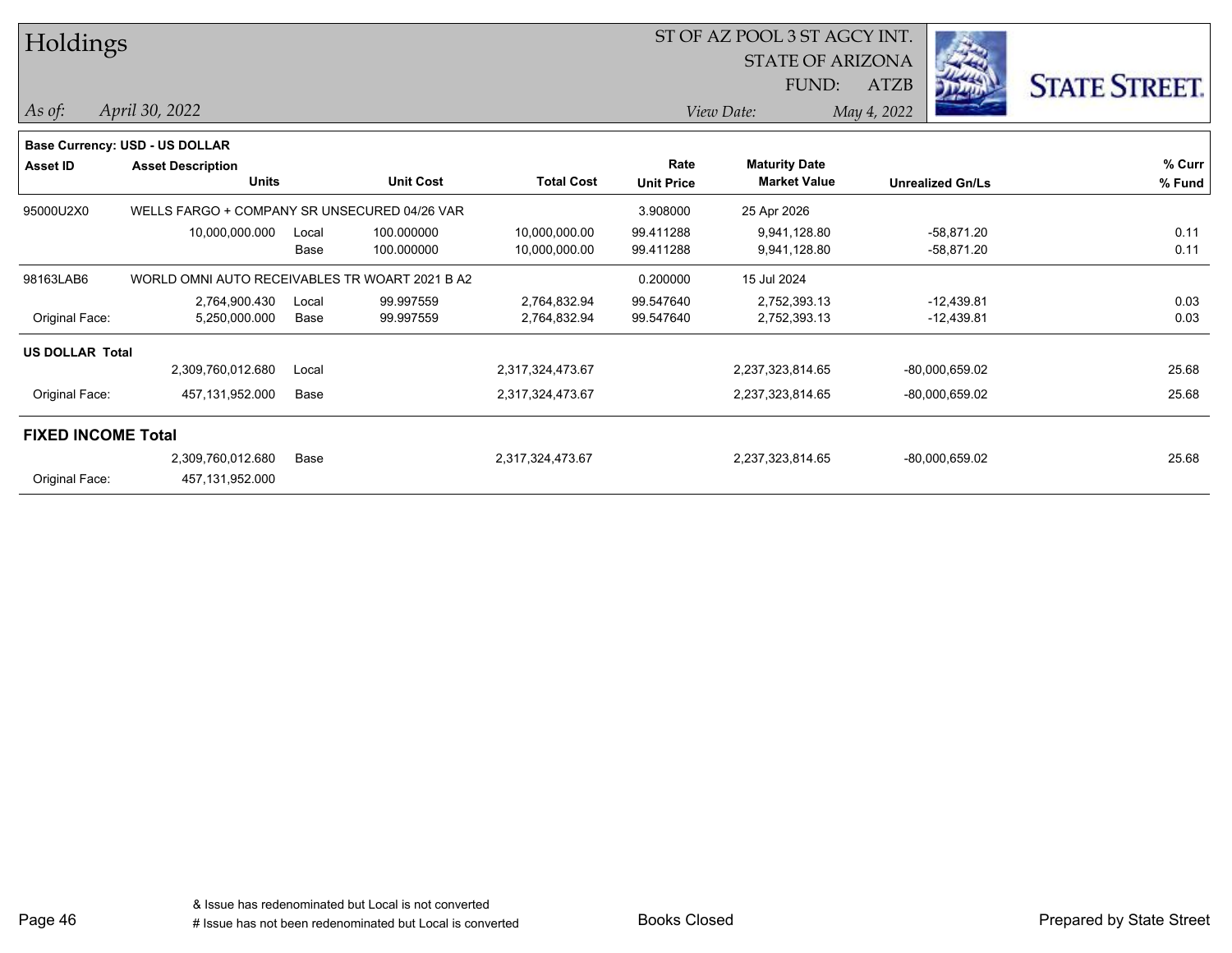| Holdings          |                                                                   |      |                  |                   |                   | ST OF AZ POOL 3 ST AGCY INT.<br><b>STATE OF ARIZONA</b> |                         |                      |
|-------------------|-------------------------------------------------------------------|------|------------------|-------------------|-------------------|---------------------------------------------------------|-------------------------|----------------------|
|                   |                                                                   |      |                  |                   |                   | FUND:                                                   | <b>ATZB</b>             | <b>STATE STREET.</b> |
| $\vert$ As of:    | April 30, 2022                                                    |      |                  |                   |                   | View Date:                                              | May 4, 2022             |                      |
| Asset ID          | <b>Base Currency: USD - US DOLLAR</b><br><b>Asset Description</b> |      |                  |                   | Rate              | <b>Maturity Date</b>                                    |                         | % Curr               |
|                   | <b>Units</b>                                                      |      | <b>Unit Cost</b> | <b>Total Cost</b> | <b>Unit Price</b> | <b>Market Value</b>                                     | <b>Unrealized Gn/Ls</b> | % Fund               |
| <b>FUND Total</b> |                                                                   |      |                  |                   |                   |                                                         |                         |                      |
|                   | 8,767,152,189.480                                                 | Base |                  | 8,772,144,854.95  |                   | 8,690,818,272.25                                        | -81,326,582.70          | 100.00               |
| Original Face:    | 457,131,952.000                                                   |      |                  |                   |                   |                                                         |                         |                      |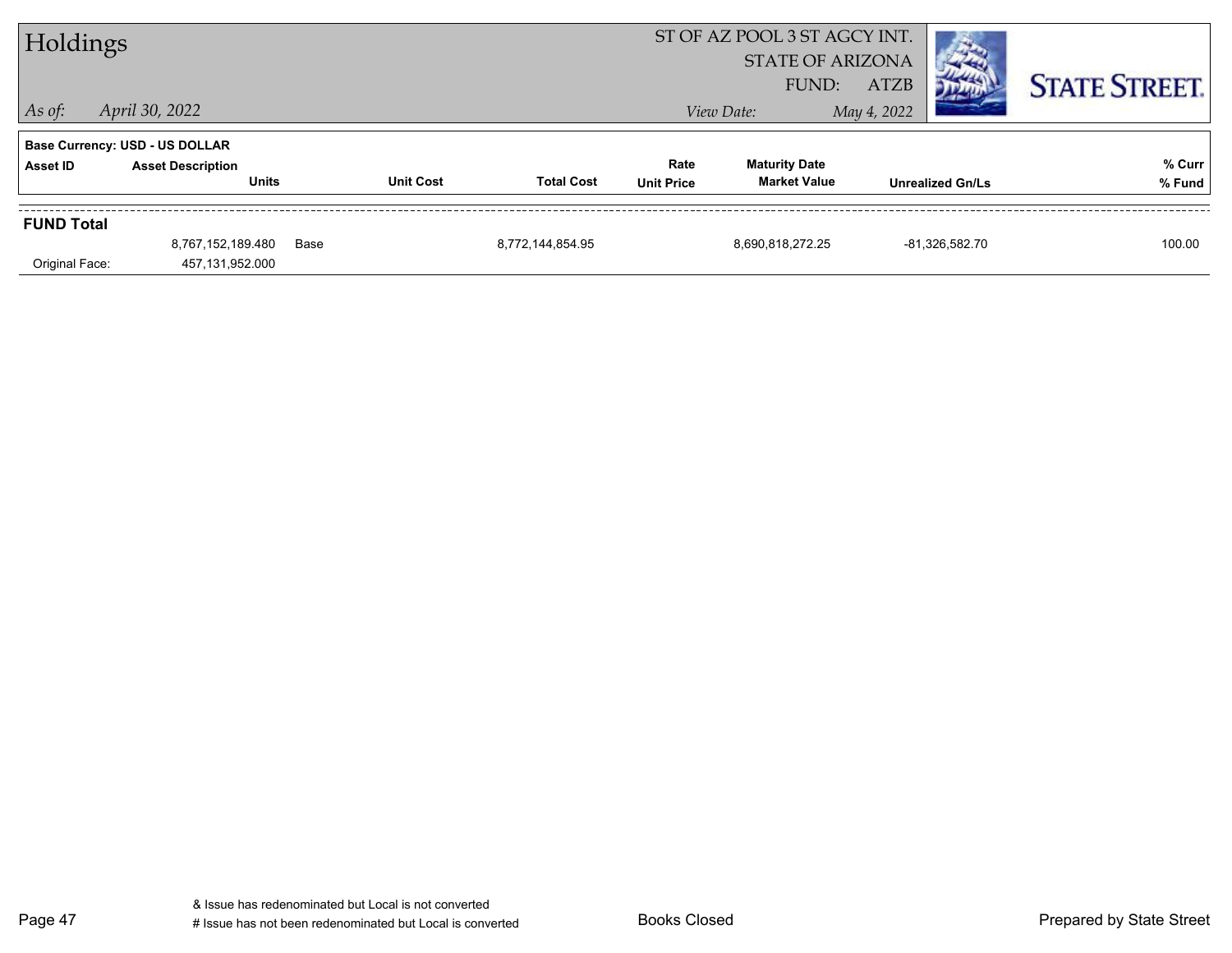# Holdings

## Currency Summary

*As of: April 30, 2022*

## ST OF AZ POOL 3 ST AGCY INT.

STATE OF ARIZONA

FUND: ATZB



*View Date:May 4, 2022*

| Base Currency: USD - US DOLLAR |  |
|--------------------------------|--|
|                                |  |

| Dase Currency: USD - US DULLAR |                   |       |                   |                     | % Currency |                         |                          |                           |
|--------------------------------|-------------------|-------|-------------------|---------------------|------------|-------------------------|--------------------------|---------------------------|
|                                | <b>Units</b>      |       | <b>Total Cost</b> | <b>Market Value</b> | % Fund     | <b>Unreal Sec Gn/Ls</b> | <b>Unreal Curr Gn/Ls</b> | <b>Total Unreal Gn/Ls</b> |
| <b>US DOLLAR</b>               |                   |       |                   |                     |            |                         | Exchange Rate:           | 1.000000                  |
| <b>CASH</b>                    |                   |       |                   |                     |            |                         |                          |                           |
|                                | -9,979,381.120    | Local | $-9,979,381.12$   | $-9,979,381.12$     | 0.11       | 0.00                    |                          | 0.00                      |
|                                |                   | Base  | -9,979,381.12     | $-9,979,381.12$     | 0.11       | 0.00                    | 0.00                     | 0.00                      |
| <b>CASH EQUIVALENT</b>         |                   |       |                   |                     |            |                         |                          |                           |
|                                | 6,467,371,557.920 | Local | 6,464,799,762.40  | 6,463,473,838.72    | 74.20      | -1,325,923.68           |                          | $-1,325,923.68$           |
|                                |                   | Base  | 6,464,799,762.40  | 6,463,473,838.72    | 74.20      | -1,325,923.68           | 0.00                     | $-1,325,923.68$           |
| <b>FIXED INCOME</b>            |                   |       |                   |                     |            |                         |                          |                           |
|                                | 2,309,760,012.680 | Local | 2,317,324,473.67  | 2,237,323,814.65    | 25.68      | $-80,000,659.02$        |                          | -80,000,659.02            |
| Original Face:                 | 457,131,952.000   | Base  | 2,317,324,473.67  | 2,237,323,814.65    | 25.68      | -80,000,659.02          | 0.00                     | -80,000,659.02            |
| <b>US DOLLAR Total</b>         |                   |       |                   |                     |            |                         |                          |                           |
|                                | 8,767,152,189.480 | Local | 8,772,144,854.95  | 8,690,818,272.25    | 100.00     | -81,326,582.70          |                          | -81,326,582.70            |
| Original Face:                 | 457,131,952.000   | Base  | 8,772,144,854.95  | 8,690,818,272.25    | 100.00     | -81,326,582.70          | 0.00                     | -81,326,582.70            |
| <b>FUND Total</b>              |                   |       |                   |                     |            |                         |                          |                           |
|                                | 8,767,152,189.480 | Base  | 8.772.144.854.95  | 8,690,818,272.25    | 100.00     | -81,326,582.70          | 0.00                     | -81,326,582.70            |
| Original Face:                 | 457,131,952.000   |       |                   |                     |            |                         |                          |                           |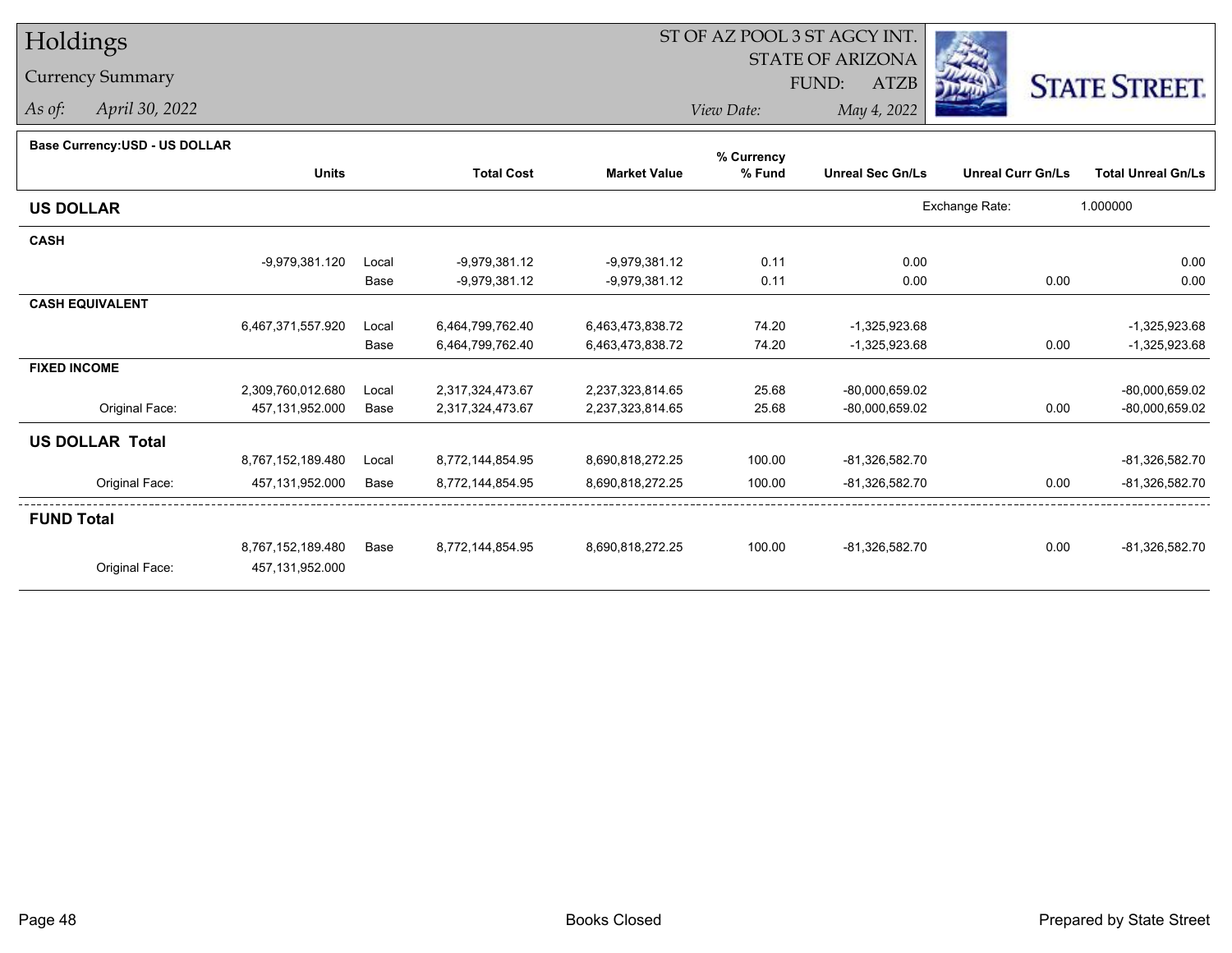| Holdings             |                                       |                   |                     |            | ST OF AZ POOL 3 ST AGCY INT.             |                          |                           |
|----------------------|---------------------------------------|-------------------|---------------------|------------|------------------------------------------|--------------------------|---------------------------|
| <b>Asset Summary</b> |                                       |                   |                     |            | <b>STATE OF ARIZONA</b><br>FUND:<br>ATZB |                          | <b>STATE STREET.</b>      |
| As of:               | April 30, 2022                        |                   |                     | View Date: | May 4, 2022                              |                          |                           |
|                      | <b>Base Currency: USD - US DOLLAR</b> |                   |                     |            |                                          |                          |                           |
|                      | <b>Units</b>                          | <b>Total Cost</b> | <b>Market Value</b> | % Fund     | <b>Unreal Sec Gn/Ls</b>                  | <b>Unreal Curr Gn/Ls</b> | <b>Total Unreal Gn/Ls</b> |
| <b>CASH</b>          |                                       |                   |                     |            |                                          |                          |                           |
| <b>US DOLLAR</b>     |                                       |                   |                     |            |                                          |                          |                           |
|                      | -9,979,381.120                        | $-9,979,381.12$   | -9,979,381.12       | 0.11       | 0.00                                     | 0.00                     | 0.00                      |
| <b>CASH Total</b>    | -9,979,381.120                        | $-9,979,381.12$   | $-9,979,381.12$     | 0.11       | 0.00                                     | 0.00                     | 0.00                      |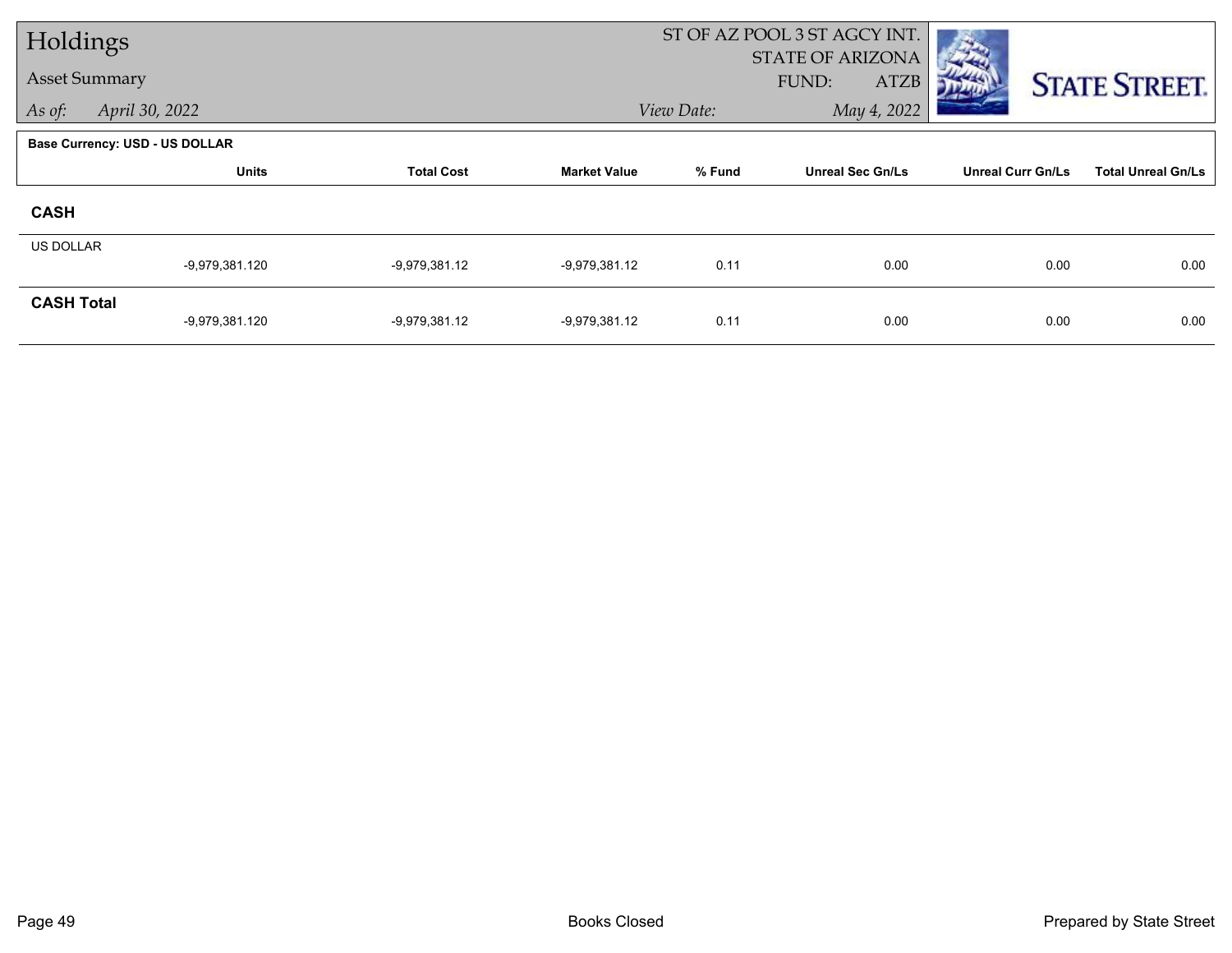| Holdings             |                                       |                   |                     |            | ST OF AZ POOL 3 ST AGCY INT. |                          |                           |
|----------------------|---------------------------------------|-------------------|---------------------|------------|------------------------------|--------------------------|---------------------------|
|                      |                                       |                   |                     |            | STATE OF ARIZONA             |                          |                           |
| <b>Asset Summary</b> |                                       |                   |                     |            | FUND:<br>ATZB                |                          | <b>STATE STREET.</b>      |
| As of:               | April 30, 2022                        |                   |                     | View Date: | May 4, 2022                  |                          |                           |
|                      | <b>Base Currency: USD - US DOLLAR</b> |                   |                     |            |                              |                          |                           |
|                      | <b>Units</b>                          | <b>Total Cost</b> | <b>Market Value</b> | % Fund     | <b>Unreal Sec Gn/Ls</b>      | <b>Unreal Curr Gn/Ls</b> | <b>Total Unreal Gn/Ls</b> |
|                      | <b>CASH EQUIVALENT</b>                |                   |                     |            |                              |                          |                           |
| US DOLLAR            |                                       |                   |                     |            |                              |                          |                           |
|                      | 6,467,371,557.920                     | 6,464,799,762.40  | 6,463,473,838.72    | 74.20      | $-1,325,923.68$              | 0.00                     | $-1,325,923.68$           |
|                      | <b>CASH EQUIVALENT Total</b>          |                   |                     |            |                              |                          |                           |
|                      | 6,467,371,557.920                     | 6,464,799,762.40  | 6,463,473,838.72    | 74.20      | $-1,325,923.68$              | 0.00                     | $-1,325,923.68$           |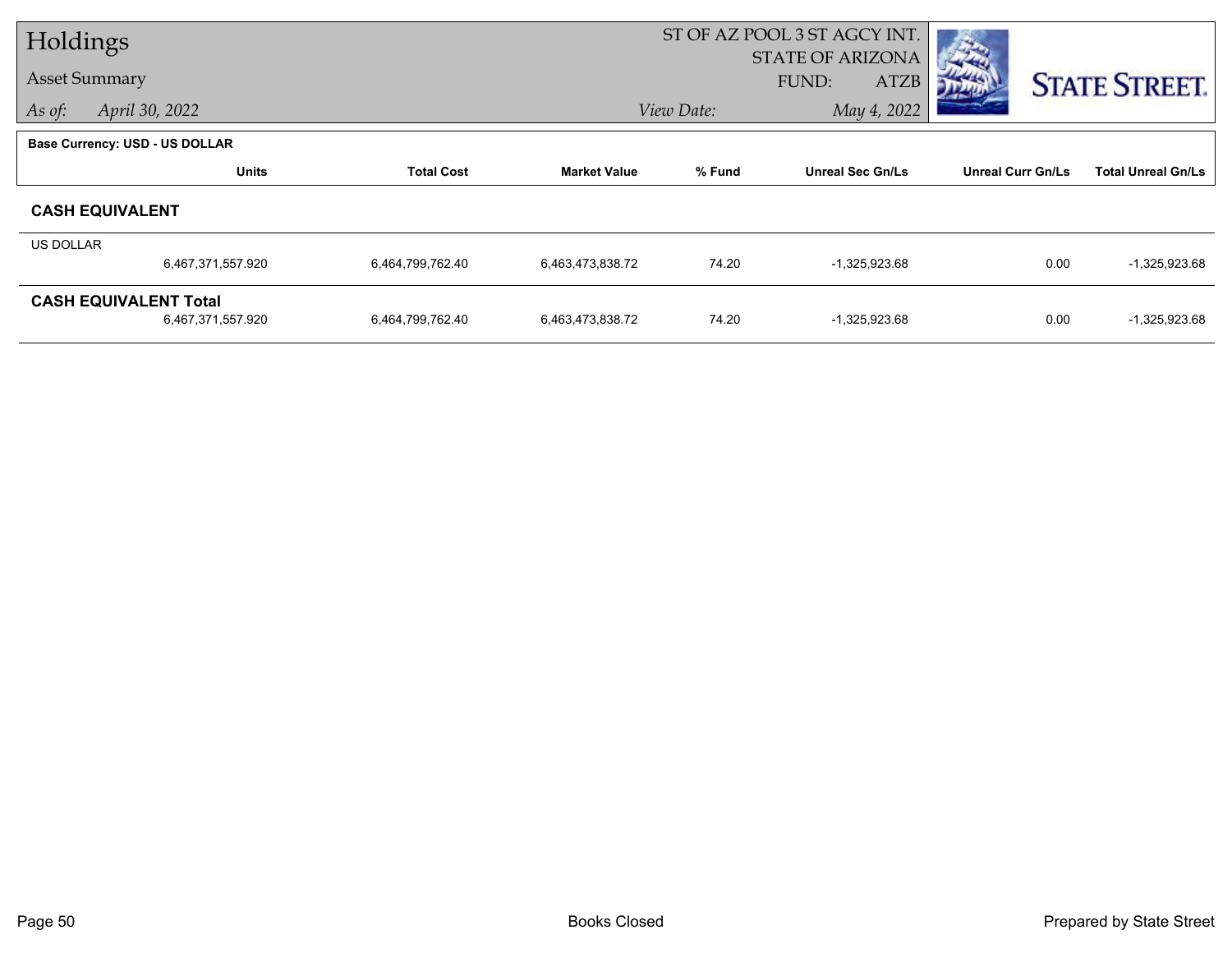| Holdings  |                                       |                   |                     |            | ST OF AZ POOL 3 ST AGCY INT.             |                          |                           |
|-----------|---------------------------------------|-------------------|---------------------|------------|------------------------------------------|--------------------------|---------------------------|
|           | <b>Asset Summary</b>                  |                   |                     |            | <b>STATE OF ARIZONA</b><br>FUND:<br>ATZB |                          |                           |
| As of:    | April 30, 2022                        |                   |                     | View Date: | May 4, 2022                              |                          | <b>STATE STREET.</b>      |
|           |                                       |                   |                     |            |                                          |                          |                           |
|           | <b>Base Currency: USD - US DOLLAR</b> |                   |                     |            |                                          |                          |                           |
|           | <b>Units</b>                          | <b>Total Cost</b> | <b>Market Value</b> | % Fund     | <b>Unreal Sec Gn/Ls</b>                  | <b>Unreal Curr Gn/Ls</b> | <b>Total Unreal Gn/Ls</b> |
|           | <b>FIXED INCOME</b>                   |                   |                     |            |                                          |                          |                           |
| US DOLLAR |                                       |                   |                     |            |                                          |                          |                           |
|           | 2,309,760,012.680                     | 2,317,324,473.67  | 2,237,323,814.65    | 25.68      | $-80,000,659.02$                         | 0.00                     | -80,000,659.02            |
|           | <b>FIXED INCOME Total</b>             |                   |                     |            |                                          |                          |                           |
|           | 2,309,760,012.680                     | 2,317,324,473.67  | 2,237,323,814.65    | 25.68      | $-80,000,659.02$                         | 0.00                     | -80,000,659.02            |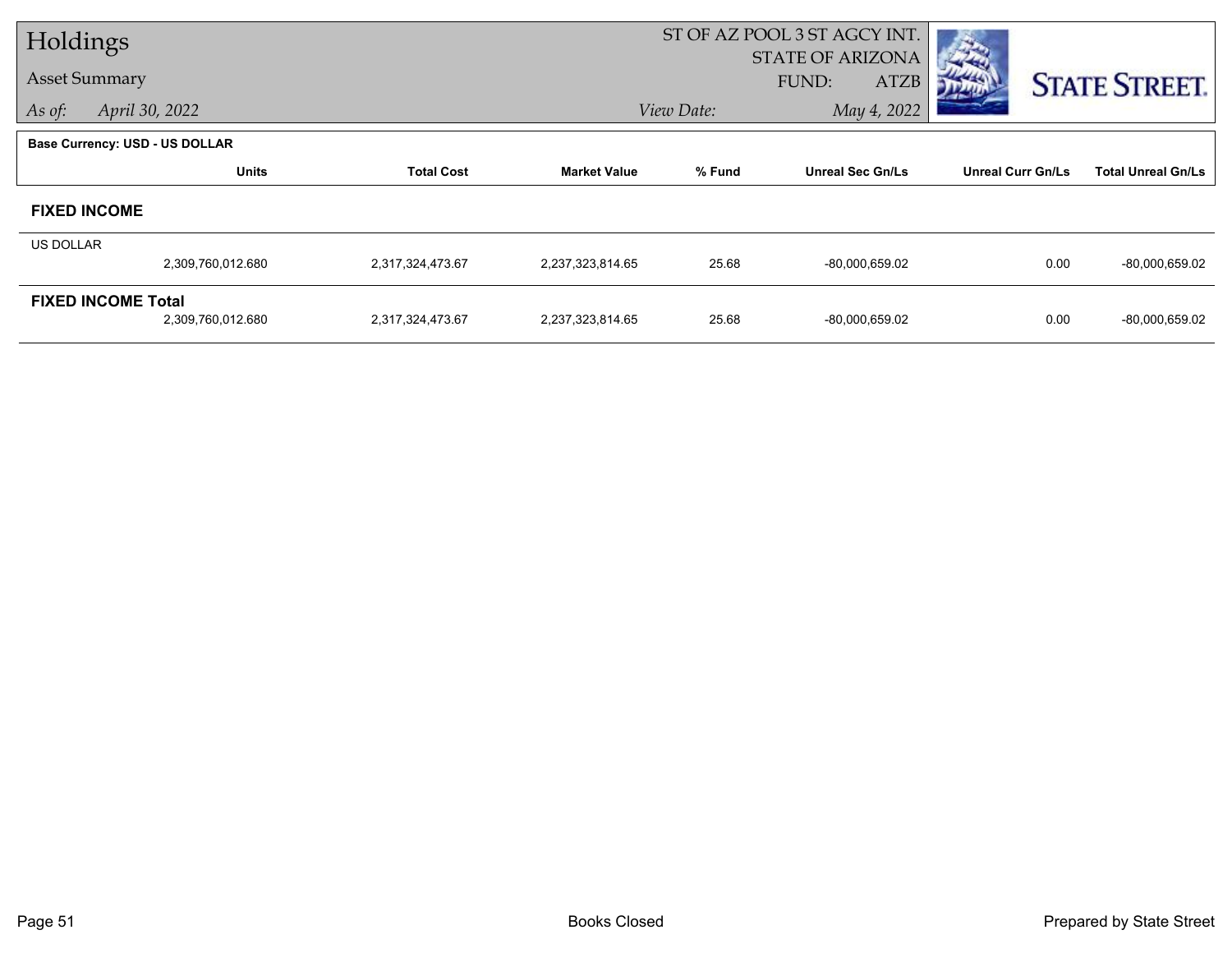| Holdings          |                                       |                   |                  | ST OF AZ POOL 3 ST AGCY INT.                    |                         |                   |                           |
|-------------------|---------------------------------------|-------------------|------------------|-------------------------------------------------|-------------------------|-------------------|---------------------------|
|                   | <b>Asset Summary</b>                  |                   |                  | <b>STATE OF ARIZONA</b><br><b>ATZB</b><br>FUND: |                         |                   | <b>STATE STREET.</b>      |
| As of:            | April 30, 2022                        |                   |                  | View Date:                                      |                         |                   |                           |
|                   | <b>Base Currency: USD - US DOLLAR</b> |                   |                  |                                                 |                         |                   |                           |
|                   | <b>Units</b>                          | <b>Total Cost</b> |                  | % Fund                                          | <b>Unreal Sec Gn/Ls</b> | Unreal Curr Gn/Ls | <b>Total Unreal Gn/Ls</b> |
| <b>FUND Total</b> |                                       |                   |                  |                                                 |                         |                   |                           |
|                   | 8,767,152,189.480                     | 8,772,144,854.95  | 8,690,818,272.25 | 100.00                                          | -81,326,582.70          | 0.00              | -81,326,582.70            |